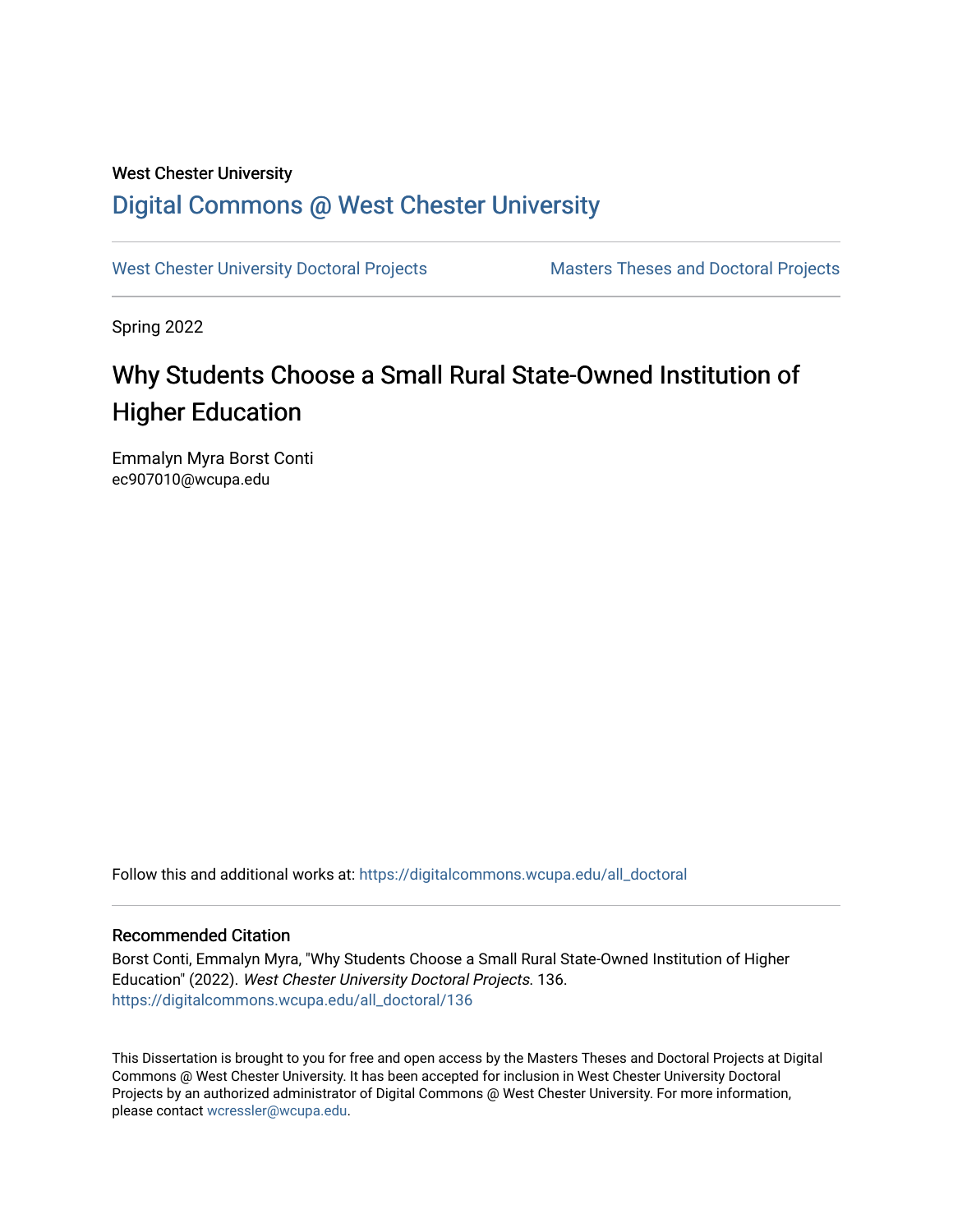Why Students Choose a Small Rural State-Owned Institution of Higher Education

A Dissertation

Presented to the Faculty of the

Department of Public Policy and Administration

West Chester University

West Chester, Pennsylvania

In Partial Fulfillment of the Requirements for the

Degree of

Doctor of Public Administration

By

Emmalyn Myra Borst Conti

May 2022

© Copyright 2021 Emmalyn Myra Borst Conti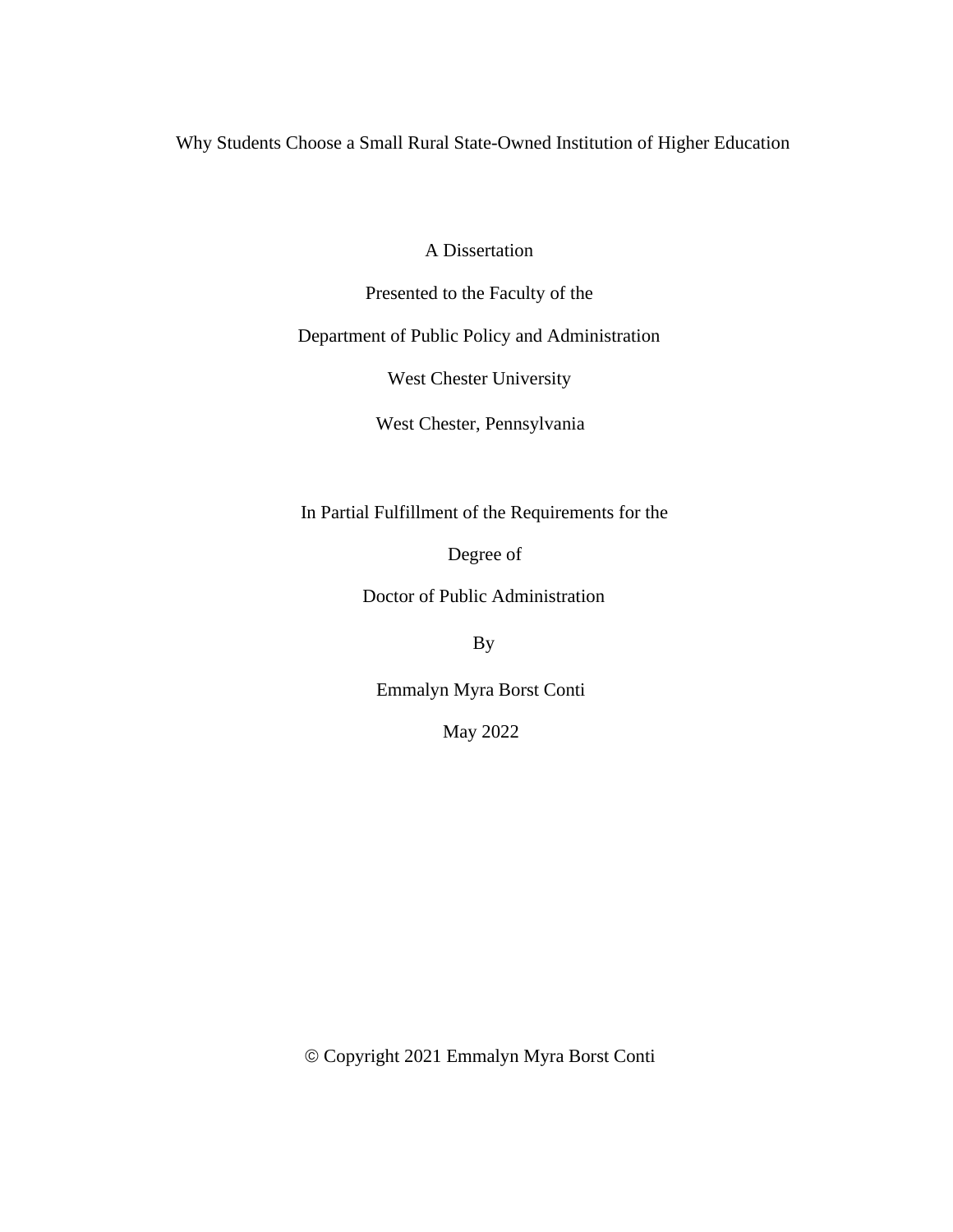## Dedication

This dissertation is dedicated to my maternal grandmother, Myra Rosselet Culhane, and the 3Ds (Donna, Diane, and Dale). Without the "Ladies" I would not be who I am today.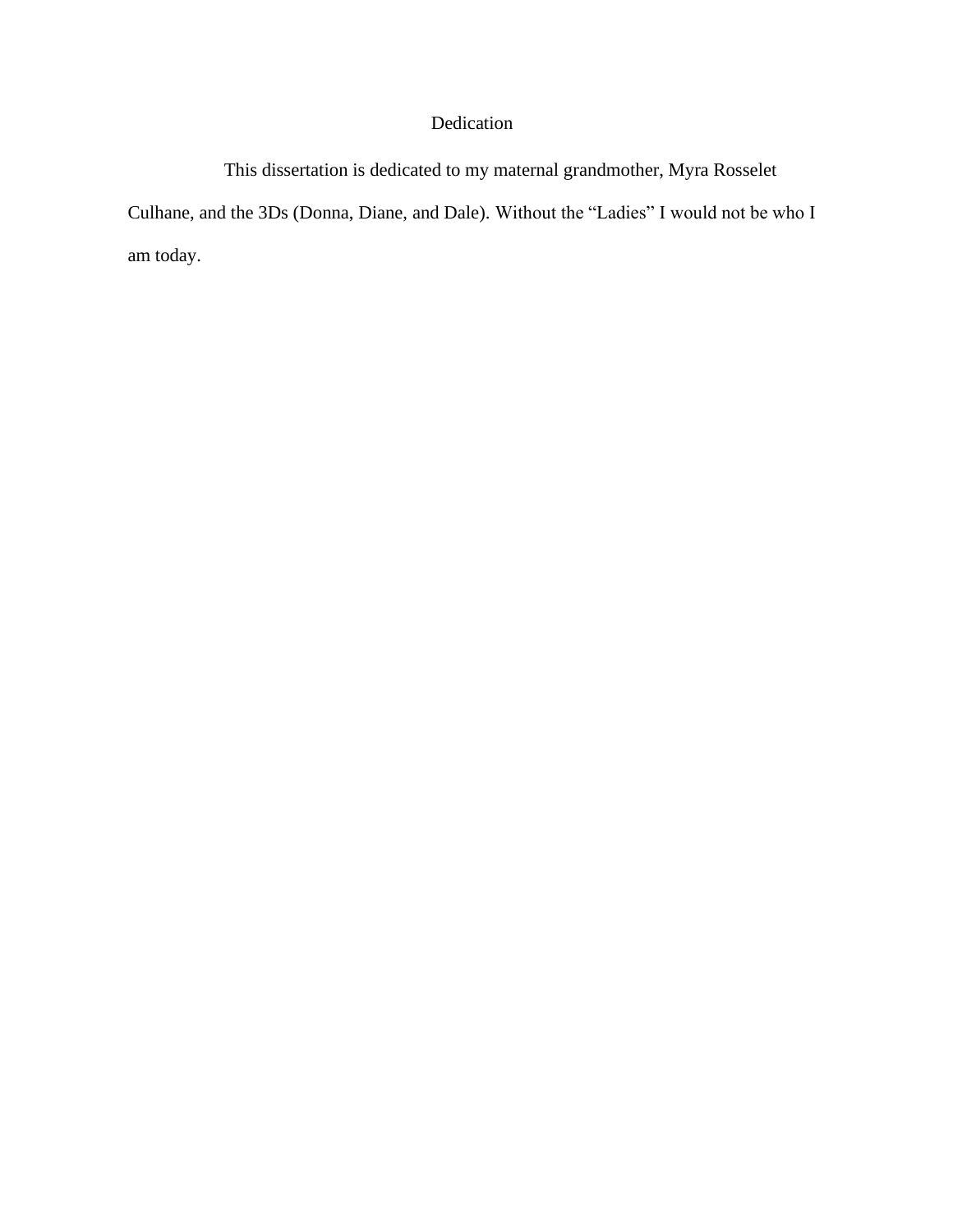#### Acknowledgements

I would first like to thank my dissertation chair, Dr. Mark Davis, for all his support and guidance throughout this process. I certainly would not have completed this without him. Also, thank you to Dr. Wade for being a genuinely helpful committee member and Dr. Crossney for stepping in as the third committee member so I could finish.

I have been lucky enough to be supported by my family and a tribe of friends and colleagues throughout the last four years of this journey. To my husband, Jared, thank you for always picking up the slack at home and for your constant love and support even when it was frustrating. To my two beautiful children, Harrison and Ida Mae, thank you for the snuggles and for always asking, "when are you going to be a doctor", that was more motivation than you will ever know. To my parents, Greg and Diane, thank you for always supporting all of my endeavors and for all of the extra babysitting over the past four years. To my in-laws, thank you for the last minute crunch time babysitting and child entertaining. To my big brother, Allan, thank you for being my best friend and role model.

To all my friends and colleagues, I can not thank you all enough for your encouragement, support, and prodding. There are a few specific people that I would remiss if I didn't not include them individually. Dr. Amy Downes, this would never have been completed without you. Dr. Dwayne Allison, I ignored you and went qualitative, but thank you for always reminding me it was an academic exercise and for all the years of mentoring. To all of my students over the years, thank you for always keeping me honest.

This experience has taught my about myself, my love of learning, and shown me what determination really means. I hope to pass these lessons on to my children and all the students I haven't met yet.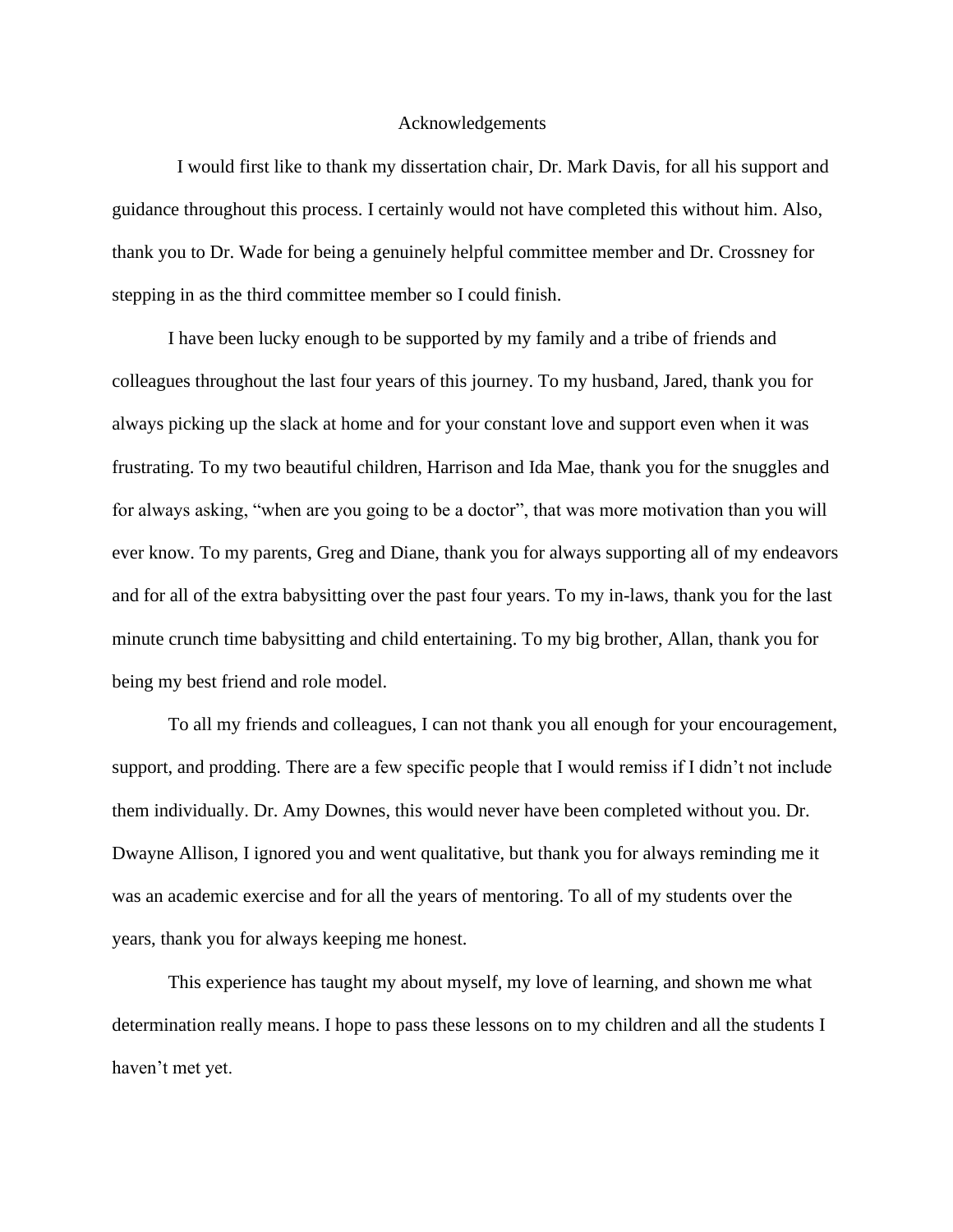## **Abstract**

Why students select the institution of higher education they choose, is becoming even more important through nationwide enrollment declines and the COVID-19 pandemic prompted economic crisis. Much of the existing research in the area of college choice, focuses on individual factors as opposed to the combination of factors that lead students to their choice of higher education institution. This study provides higher education administrators a clear view of how those factors work together and are connected. Through the use of focus groups, the study allowed for new students to share their experiences and how they approached the application and decision-making processes. In response to the overarching question, why do students choose a small rural state-owned institution of higher education for their collegiate experience, the study found participants cited five main factors in their college choice as: community and campus life, affordability, communication, academics, and distance from home.

The data collected during the focus groups provided insights to the individual experiences of each of the participants and the analysis of the data provided clear connections between the factors cited. Participants shared their experiences and many described how the individual interactions with faculty and staff at the study institution led them to feel supported and *like part of a family*. As higher education administrators seek to improve enrollment and attract more students, the results of this study provides important insights and recommendations to aid in future recruitment efforts.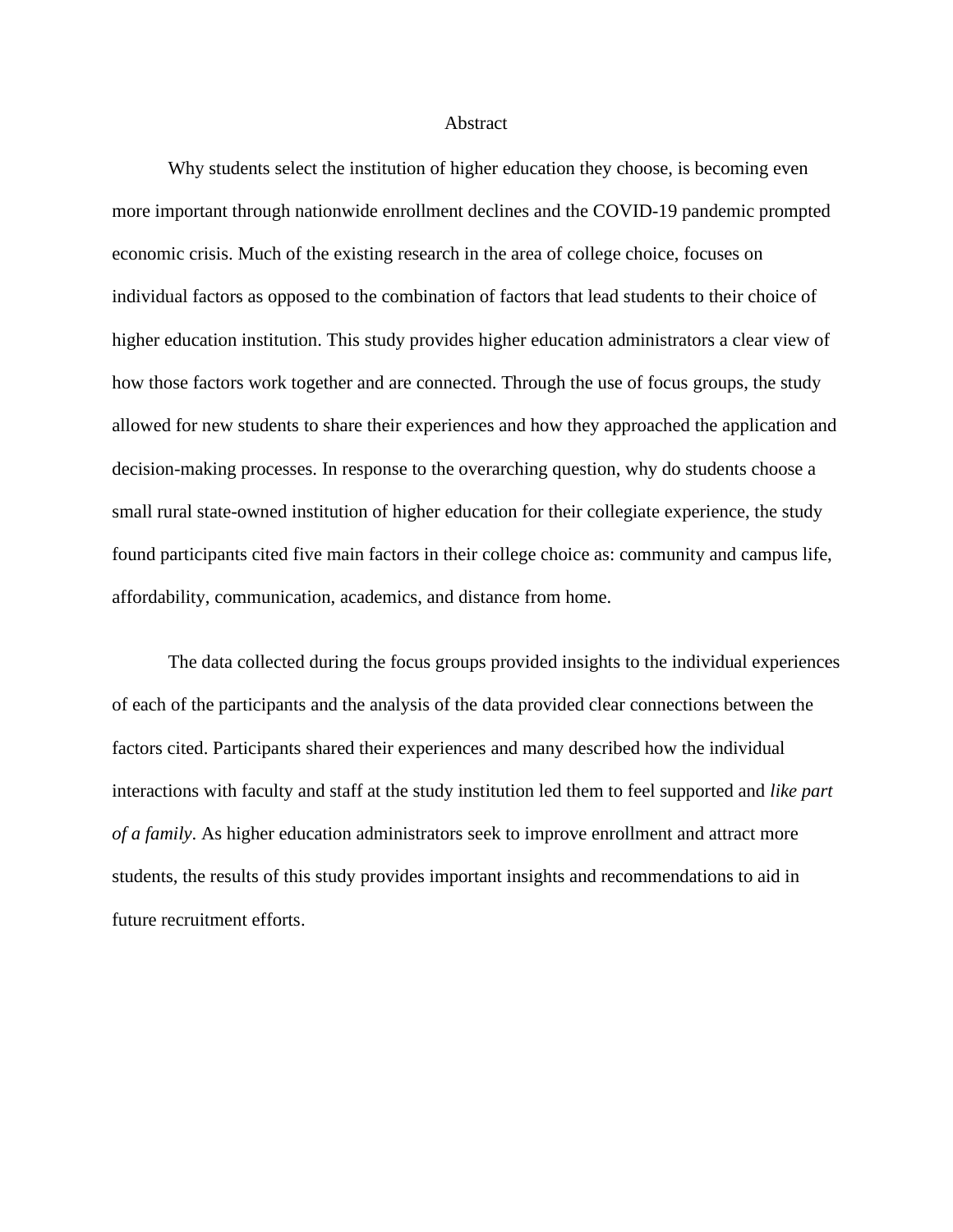## Table of Contents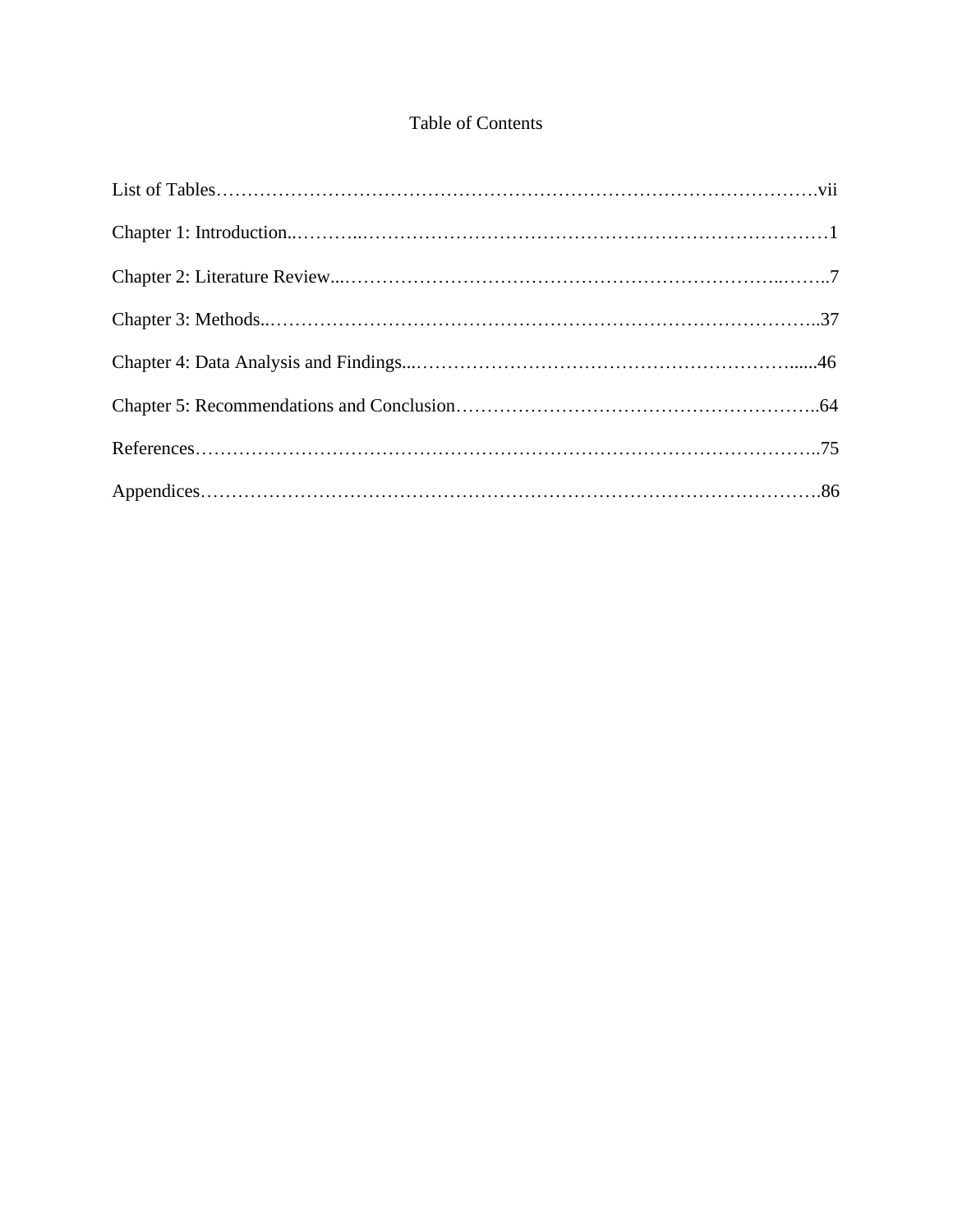|--|--|--|--|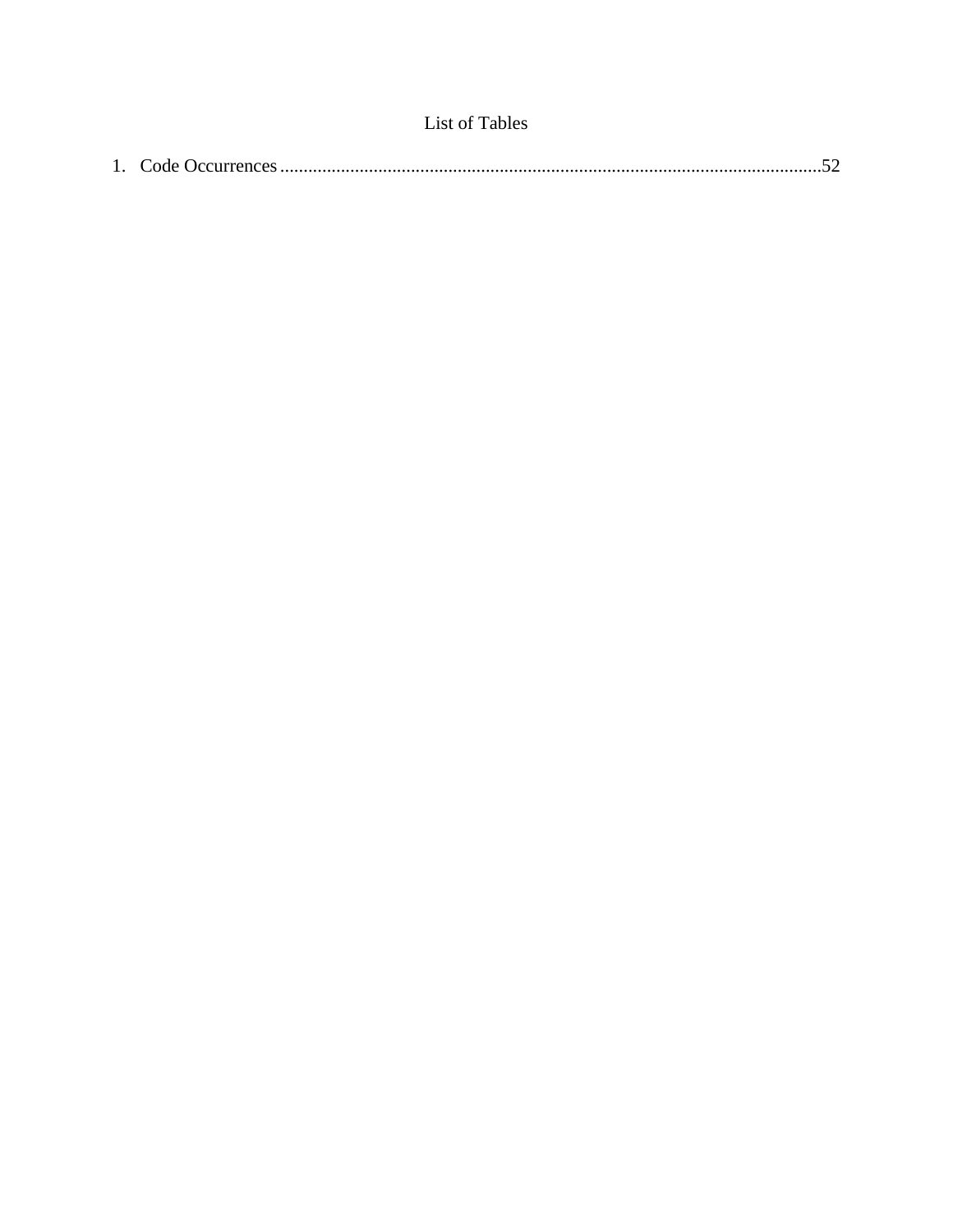#### **Chapter 1: Introduction**

Today's institutions of higher education are facing dramatic changes in the face of COVID-19, enrollment decline, and economic pressures (Bezuidenhout et al., 2013; Goldrick-Rab, 2006; Hemelt & Marcotte, 2020; McManus et al., 2017). Enrollment numbers are diminishing across the United States as the population of high school seniors lessens and the expense of attending an institute of higher education rises. One of the biggest changes over the last decade has been the view of students as consumers and discerning consumers at that (Goldrick-Rab, 2006; McManus et al., 2017). Students and those who impact their lives, have the extremely difficult decision of which institution to attend to pursue their higher education. When making that determination, students have many choices: public, state-owned public, private, nonprofit, for-profit, online, residential, hybrid, etc. Throughout the decision-making process, many students weigh a variety of options, and priorities (Benzuidenhout, de Jager, & Naido, 2013; Goldrick-Rab, 2006; Hemelt & Marcotte, 2020; McManus, Haddock-Fraser, & Rand, 2017).

## **Background**

Understanding why prospective students choose the institutions they choose is becoming increasingly more important. Many students no longer feel the need to *stick it out* at an institution they are not happy with. Approximately 28% of students at four-year institutions do not continue past their first year (Berger & Braxton, 1998). When enrollment numbers are being scrutinized at the highest levels, administrators need to determine how to attract and retain more students. Administrators at colleges and universities continually crunch numbers and know that the cost of retaining a student is much less than the cost of attracting and enrolling a new student. Which makes it all the more important for admissions teams to be sure they are attracting and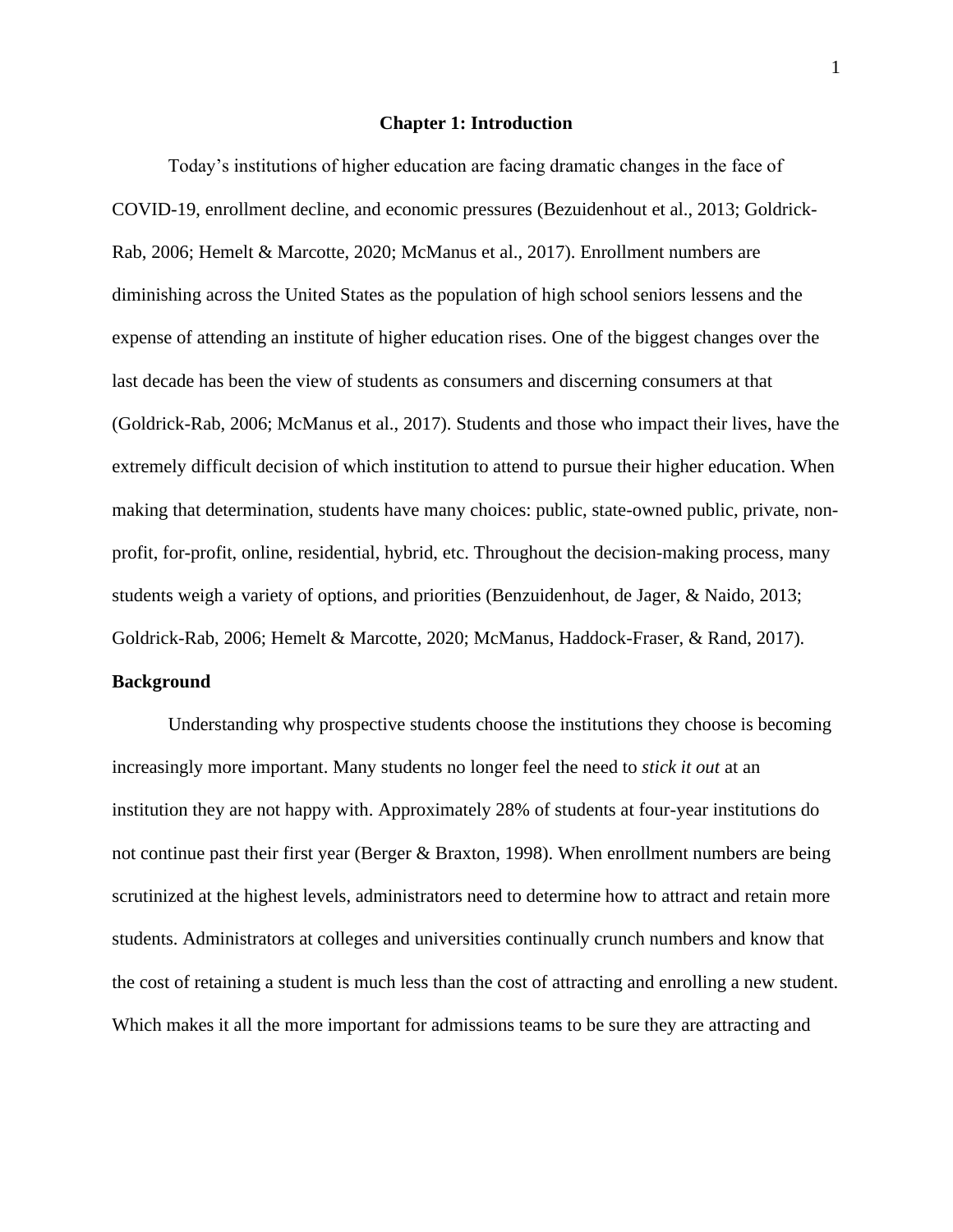enrolling students who really want to be at their institution and those who have the highest likelihood of being retained through graduation.

Those working within higher education understand that many institutions focus solely on the academic offerings to attract students. While academic offerings and rankings are important when students consider attending top ranked or elite institutions, there is little evidence that they are important for less prestigious schools. Additionally, there is very little information regarding how students choose between similarly situated institutions or state-owned institutions.

## **Outline of the Study**

The research question being posed in this dissertation is: why do students choose a small rural state-owned institution to attend for their collegiate experience? While cost and geographic location are discussed within literature, it does not seem to get to the heart of why students choose the specific institution. Especially if prospective students are looking at schools in similar regions and states, with similar cost and aid offerings. In order to begin examining this question more deeply, the literature review, Chapter 2, will focus on several factors that have been explored in an effort to explain student choice. These areas will include: financial aid and costs, campus life, match, institutional reputation, academics, post-graduation job prospects, work while studying, geographic location/distance from home, information, and peer and family influence. While these are broad factors, the review will include how these factors interplay throughout the student choice process and may ultimately impact student choice.

Chapter 3 will provide the method used to collect the data for the study. The data will be collected primarily through semi-structured focus groups at a small rural state-owned university located in Pennsylvania. Participants will be first-time traditional aged (18-24 year old) students enrolled at the study institution. Prior to participating in the focus groups, participants will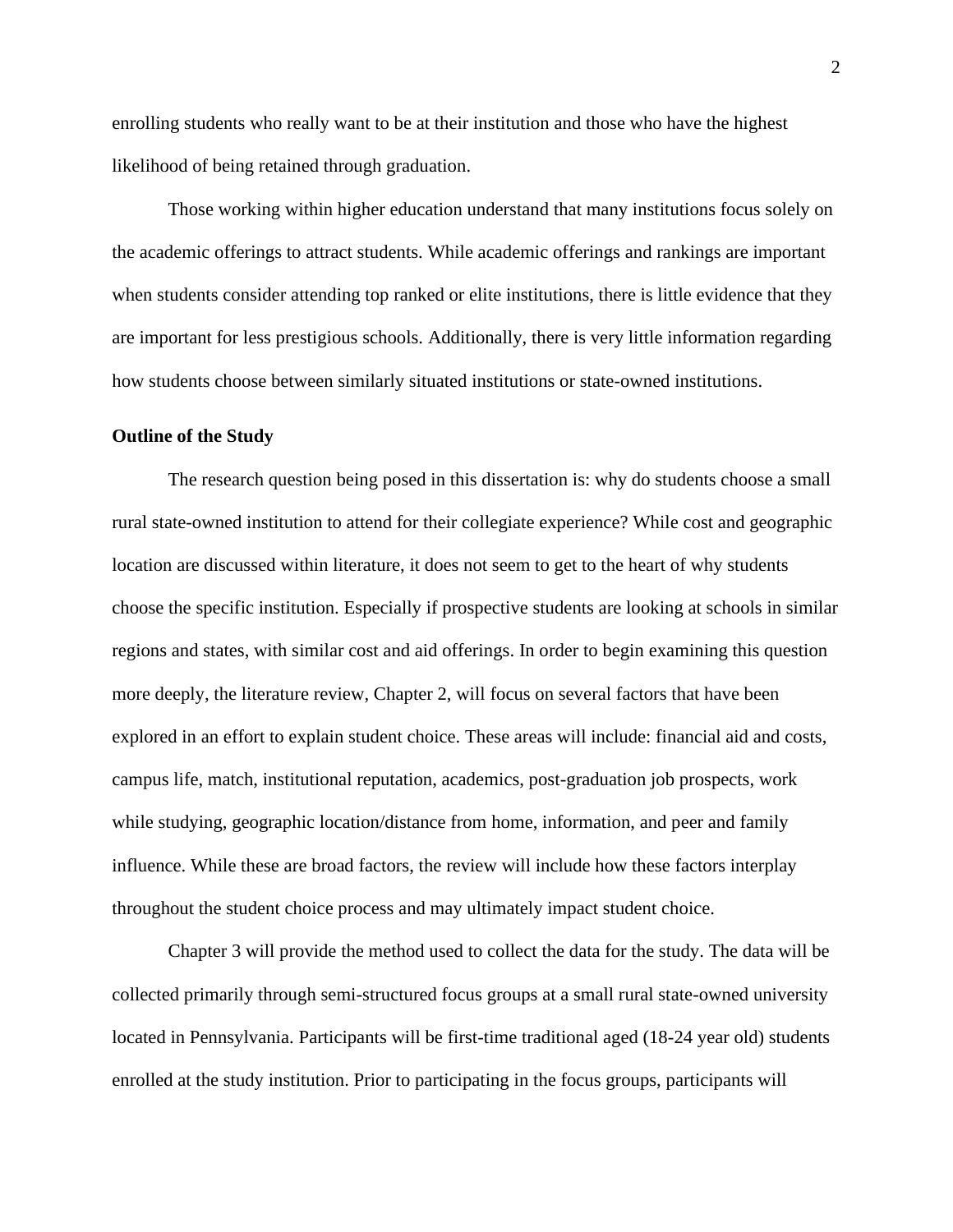complete a pre-focus group questionnaire with demographics information and some information that could be useful (how far do they live from campus, are they athletes/were they recruited to participate in athletics, financial aid package offered, what other institutions did they apply to, major, etc). The University Institutional Research Department provided data from the incoming class with no identifying information. This data provided the researcher the ability to compare demographic information of the participants to the rest of the incoming class. The target goal was to have 3-5 focus groups with 5-7 students per group, ideally 5 focus groups with 5 participants each. The final total was 4 focus groups with 17 students participating. Through the use of focus groups and their open-ended question nature, this study provided participants an opportunity to tell their story of university choice without limiting their answers to predetermined choices. The researcher transcribed each focus group.

In order to analyze the data, the researcher used the transcripts of the focus groups, to employ coding methods within excerpts in Dedoose Qualitative Data Analysis software as well as manually. The researcher coded the transcripts of each focus group twice using different methods explained in Chapter 3. The coding and analysis was completedusing grounded theory methods as well as consulting a conceptual framework for college choice designed by Laura Perna (2006). The analysis and findings are presented in Chapter 4.

Based on the data and findings provided in Chapter 4, the researcher identified five main themes in the data. The five main themes that answer the research question, why do students choose a small rural state-owned institution of higher education for their collegiate experience are: affordability, communication, community and campus life, academics, and distance from home. The researcher then provides a discussion of the findings and their importance. Concluding the dissertation with Chapter 5 containing: the limitations of the study,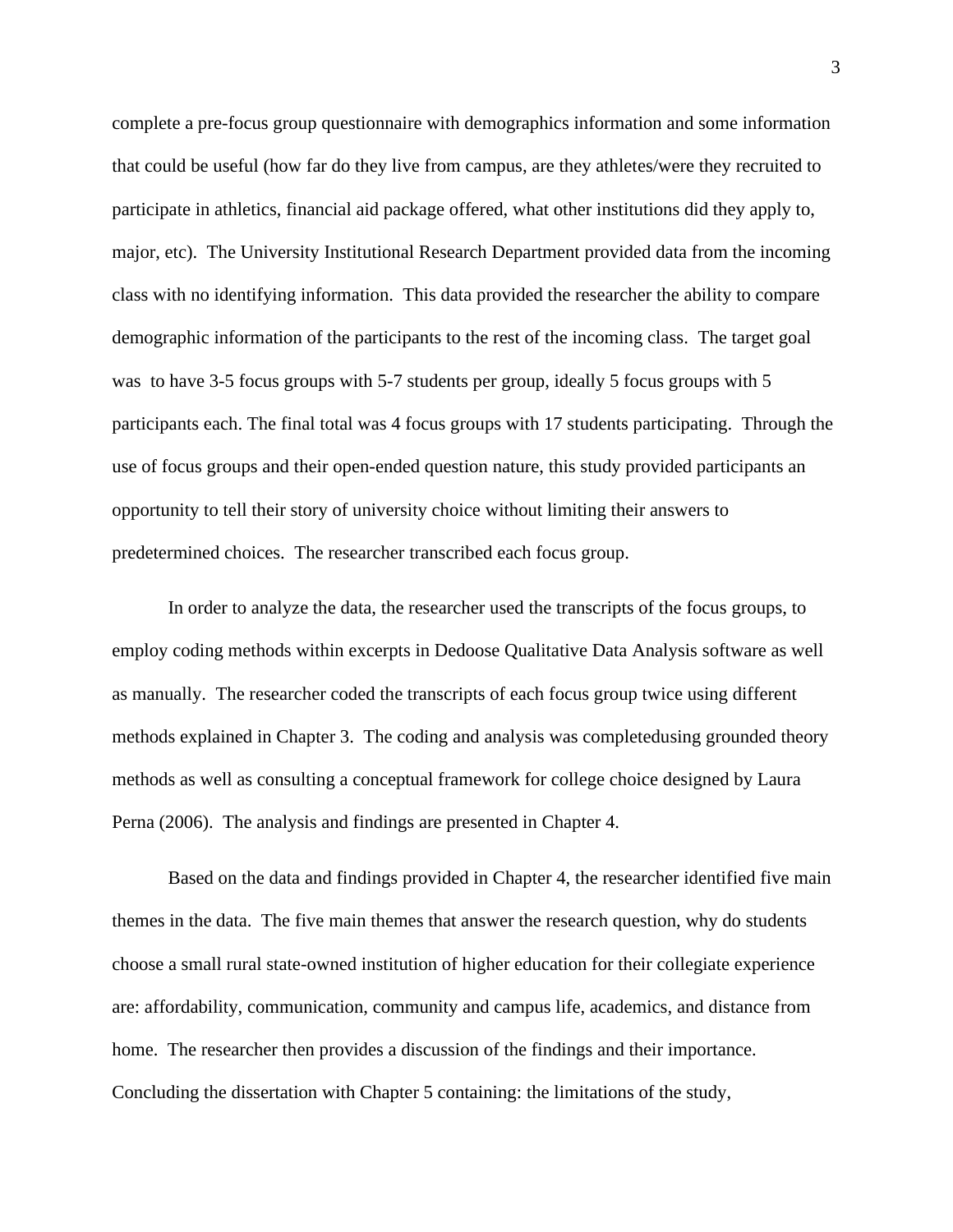recommendations for future research, recommendations for higher education practitioners, and a final conclusion.

## **Significance of the study**

While the topic of student choice and institutional choice has been researched many times, in many ways, over many years, it is a topic that needs to be continually researched due to the changing landscape of higher education. Policies and best practices from ten or fifteen years ago are out of date and may do more harm than good in today's changing situation. In order to continue to attract new students and market the quality experiences they've come to expect from colleges and universities, more specific research is needed, especially to set the public stateowned institutions apart from private institutions. Institutions of higher education are competing to attract students from a smaller pool, especially in Pennsylvania and this issue will only continue to get worse as the population of high school graduates declines.

We know that key factors impact students' decisions about which college or university to attend, the problem becomes which ones are factors for most students and which factors tend to be of more importance. How do institutions, especially state owned Pennsylvania schools, compete and set themselves apart to attract more students? It is even more important that schools can identify what sets them apart and why students choose to attend their institution specifically. Much of the literature discusses what impacts whether students choose to pursue higher education at all or why students choose elite institutions over others, but very little is specific to public institutions and almost no literature deals specifically with state owned or rural institutions. The literature also tends to focus on academic prowess of programs, cost, and geographic location as determining factors for students choosing institutions of higher education and skips looking at the *average university*.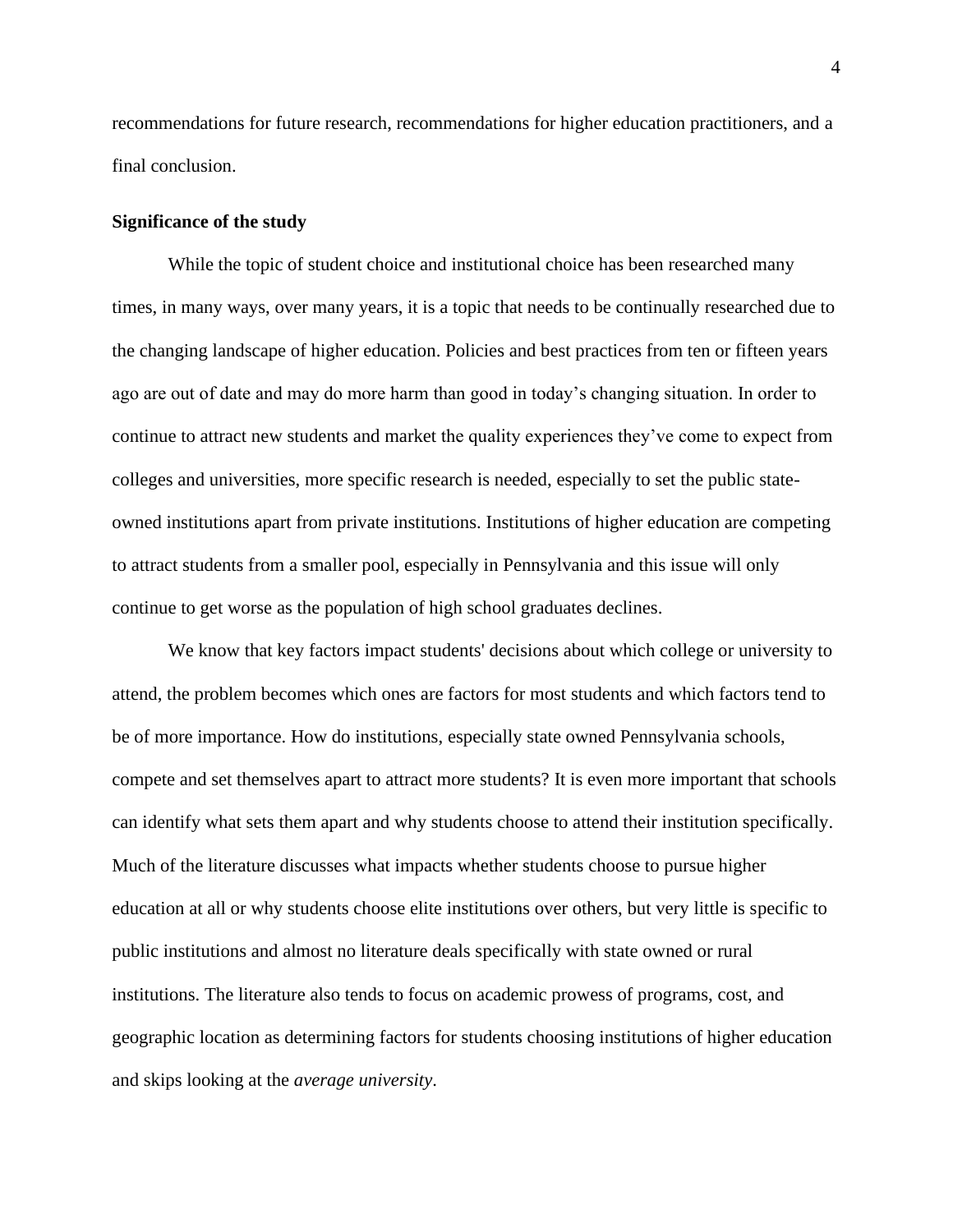This study focused on a small rural state-owned institution, so the reasons for why a student chose this school over others available provides very useful information for future recruiting of students. The researcher found 5 main themes that the participants identified as factors that led to their decision to attend the study institution. The five main themes that were found as a result of the study are: community and campus life, academics, communication, affordability, and distance from home. For example the academics theme was described by participants through words and phrases such as: small class size, opportunities to get to know faculty, and academic reputation of specific majors or programs. By understanding who is entering the institution and why, the institution can choose toemploy specific recruitment and retention efforts offered in Chapter 5 to better serve students and retain them through graduation aiding in overall enrollment. In an era of significant enrollment decline and financial crisis at many of the country's institutions of higher education, this study provides useful techniques and considerable future research ideas. The results of this study will be most important to higher education administrators to help to provide a road map for successful recruitment of new students.

The researcher provides a comprehensive literature review in Chapter 2. The literature review presents the reader an understanding of research currently available surrounding college choice and what factors influence prospective students when they choose an institution of higher education. Chapter 2 also highlights the gaps in the research that led to this dissertation. The research design is discussed and described throughout Chapter 3. The primary method of utilizing focus groups for this research is explained and detailed as well. In Chapter 4 the data analysis and findings are described in great detail, highlighting the five major themes that were discovered throughout the study. Finally, in Chapter 5, the researcher provides recommendations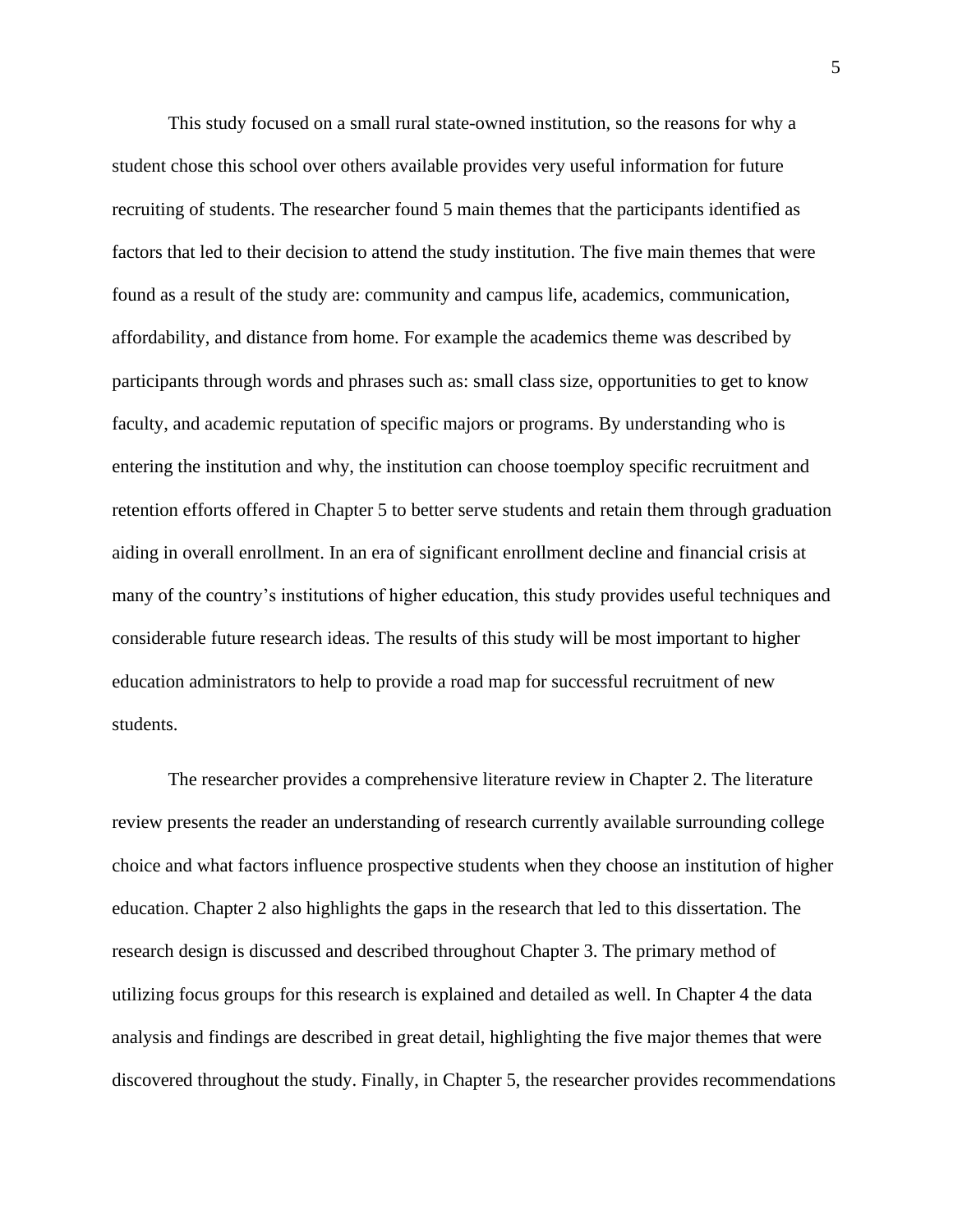for future research on college choice and recommendations for higher education administrators to aid in recruitment efforts.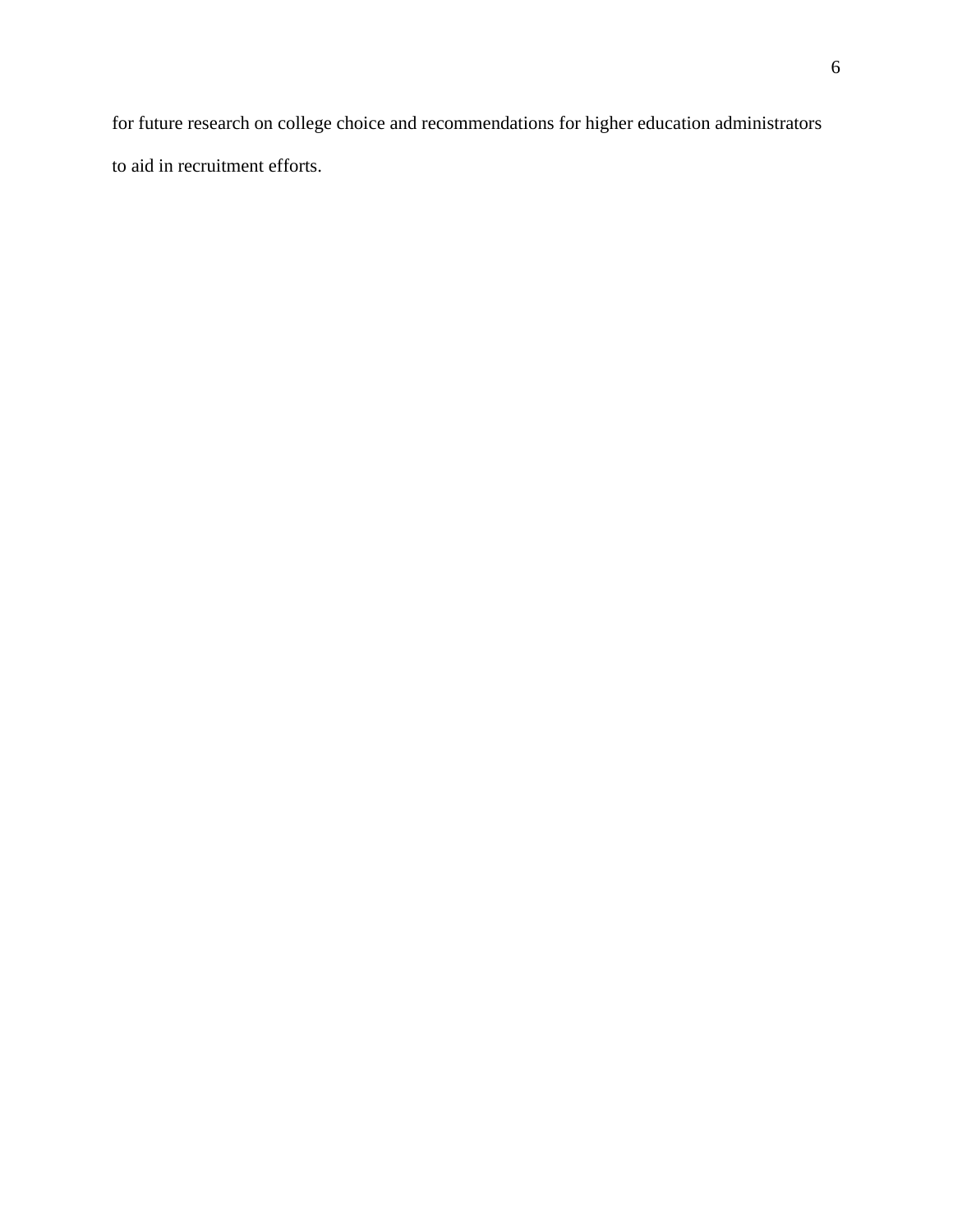## **Chapter 2: Literature Review**

## **Overview**

This chapter will serve to provide the literature currently discussing student college choice and the factors that prospective students use when making the decision of which college to attend. The factors discussed throughout this chapter are: cost and financial aid, campus life, match, institutional reputation, academics, post-graduation job prospects, work while studying, geographic location/distance from home, information, and finally, peer and family influence. This literature review will serve to provide a deeper understanding of each factor and how prospective students use them in their decision making process. Finally, gaps in the current literature will be identified in the last section of the chapter.

Much of the literature suggests that students are becoming more strategic and calculating when making the choice of which institution of higher education to attend (Benzuidenhout et al., 2016; Goldrick-Rab, 2006; Hemelt & Marcotte, 2020; McManus et al., 2017). Many students have begun to realize they are the consumer and can make the decision based mainly around what is best for them, not just what schools accept them. From 1992 to 2004, states that increased costs to students through decreasing funding, show the number of students choosing public in-state four-year institutions declined (Hemelt & Marcotte, 2020). Students are choosing to attend private institutions that often cost more and may be less reputable, but often are less selective and easier to access for students from all backgrounds (Bezuidenhout et al., 2016; Chung, 2012). This provides an issue for institutions attempting to determine how to best recruit students, especially as students' expectations and needs have changed over the past few decades.

As the number of institutions of higher education have increased, the types of institutions have changed and the options for students have increased, it becomes even more important for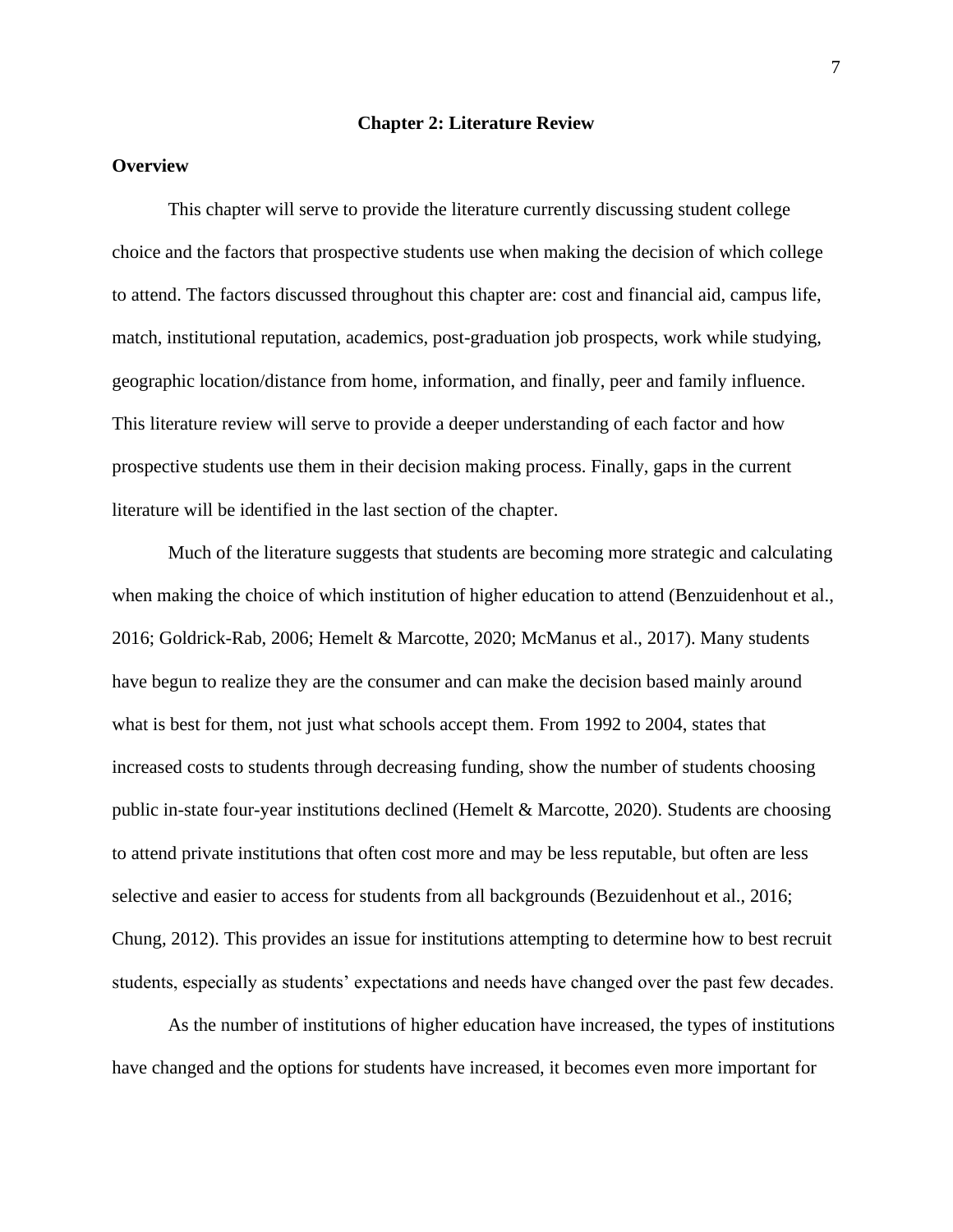institutions to understand why students make the choices they make for which institution to pursue (Goldrick-Rab, 2006). The literature identifies several main factors for students' choice of institution: costs, institutional reputation, information available, peer and family influence, postgraduation job prospects, campus life, academic match, the ability to work and study; and geographic distance from home (Godrick-Rab, 2006; Hemelt & Marcotte, 2020; McManus et al., 2017; Parker et al., 2016; Pigini & Staffolani, 2016). Many of the articles found were concerning schools outside of the United States and discussed the differences between those situations and the situation within the United States. However, much of the information provided within these articles are still extremely useful when covering the topic of student choice of higher education institutions.

Laura Perna (2006) provides the conceptual model for research into college choice and access. Perna (2006) discusses the importance of updating the framework for researching college access and choice from the previous literature of the late 1980s and early 1990s, due mostly to the fact that the landscape has changed. Using similar reasoning, this study was based on the changing needs of students and how they make their decision about what college to attend. Additionally, Perna discusses the importance of shrinking the gap in access to higher education. This continues to be an issue for students, that needs to be addressed. Many believe that the decision of where to attend an institution of higher education should be a completely rational one, meaning the highest benefit with the lowest cost, Perna's model hinges on the fact that students make the choice to attend and where through a multifaceted approach combining sociological and economic factors. The results of this study, confirm Perna's thoughts as well as further emphasizing the need to understand the combination of factors that lead to students choosing an institution of higher education.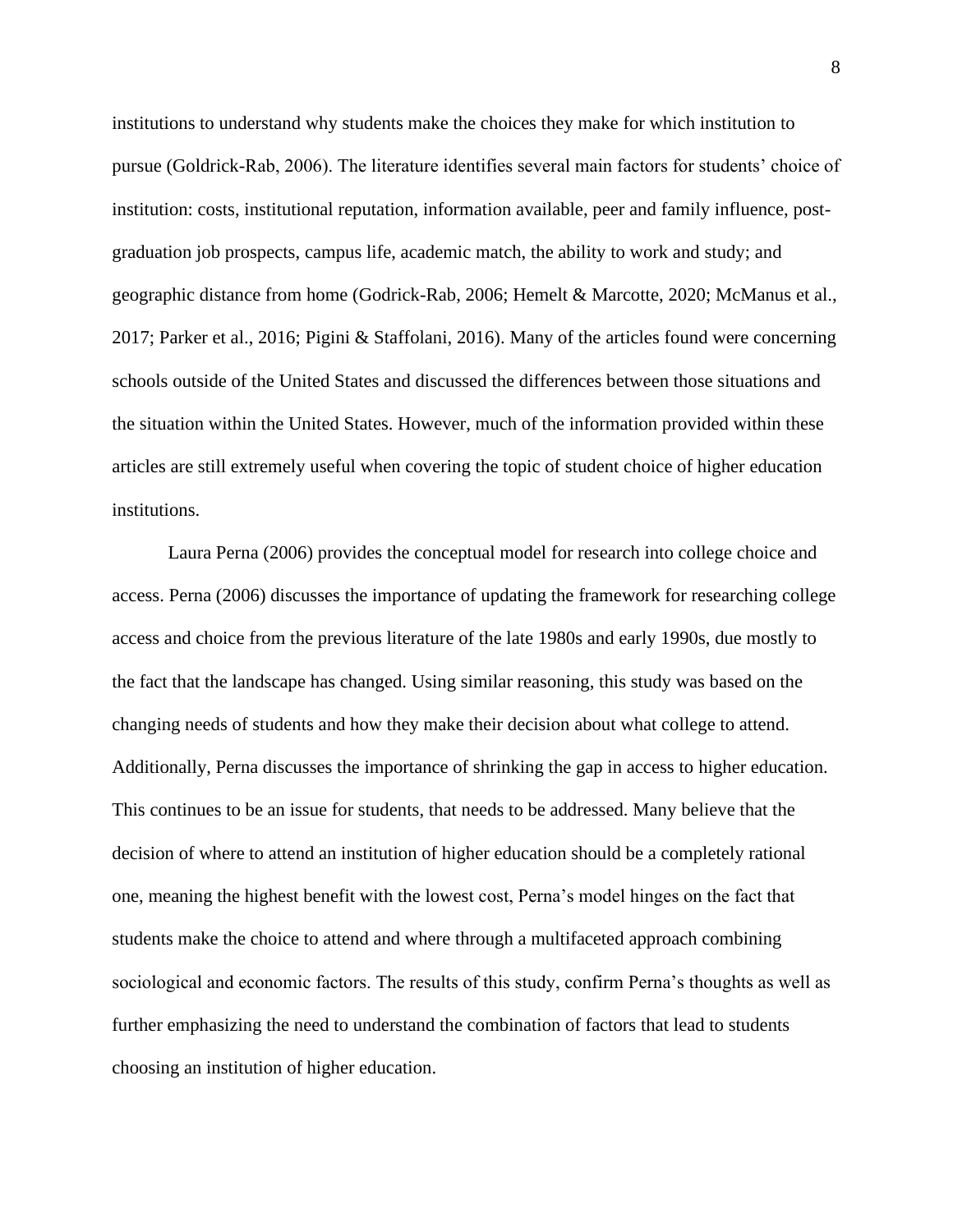Throughout the literature there are many references to parents and families; for the purposes of this study, the common terms *parents* and *families* will be used to encompass all types of family units, guardianships, and student supporters. Many institutions are beginning to move away from using terms like parents to utilize the more inclusive term of *supporter*, but much of the literature has not yet caught up. This literature review will look at each choice factor separately to explain more fully how each factor works within student choice. To complete the literature review section, gaps in the existing literature will be identified. This study fills in at least some of those gaps in order to provide a clearer understanding as to why students choose the institution they choose.

## **Costs and Financial Aid**

As with many choices throughout life, cost is a major factor to consider when students are looking at higher education institutions (Bezuidenhout et al., 2013; Brown et al., 2020; Goldrick-Rab, 2006; Goyette & Mullen, 2006; Lee et al., 2013; McManus et al., 2017; Menon et al., 2006; Pigini & Staffolani, 2016; Scott-Clayton & Zafar, 2019; Spight, 2020). Herzog (2017) indicated that the debt accumulated by college graduates rose by about 56% from 2004 to 2014, over the same time frame, the federal student loan amount rose to \$1.3 trillion. Hemelt and Marcotte (2016) discuss the impact of dramatic increase in tuition and fees at underfunded 4-year public institutions. While, according to their study, the number of students choosing to enroll in higher education institutions has not dramatically declined, there has been a stark contrast in the type of institution students are choosing in states where higher education has become underfunded. In those states, students are turning towards 2 and 4-year private institutions as well as 2-year public institutions and cite cost being the largest impact on that decision (Hemelt & Marcotte, 2016). Additionally, states that are funding higher education at lower levels are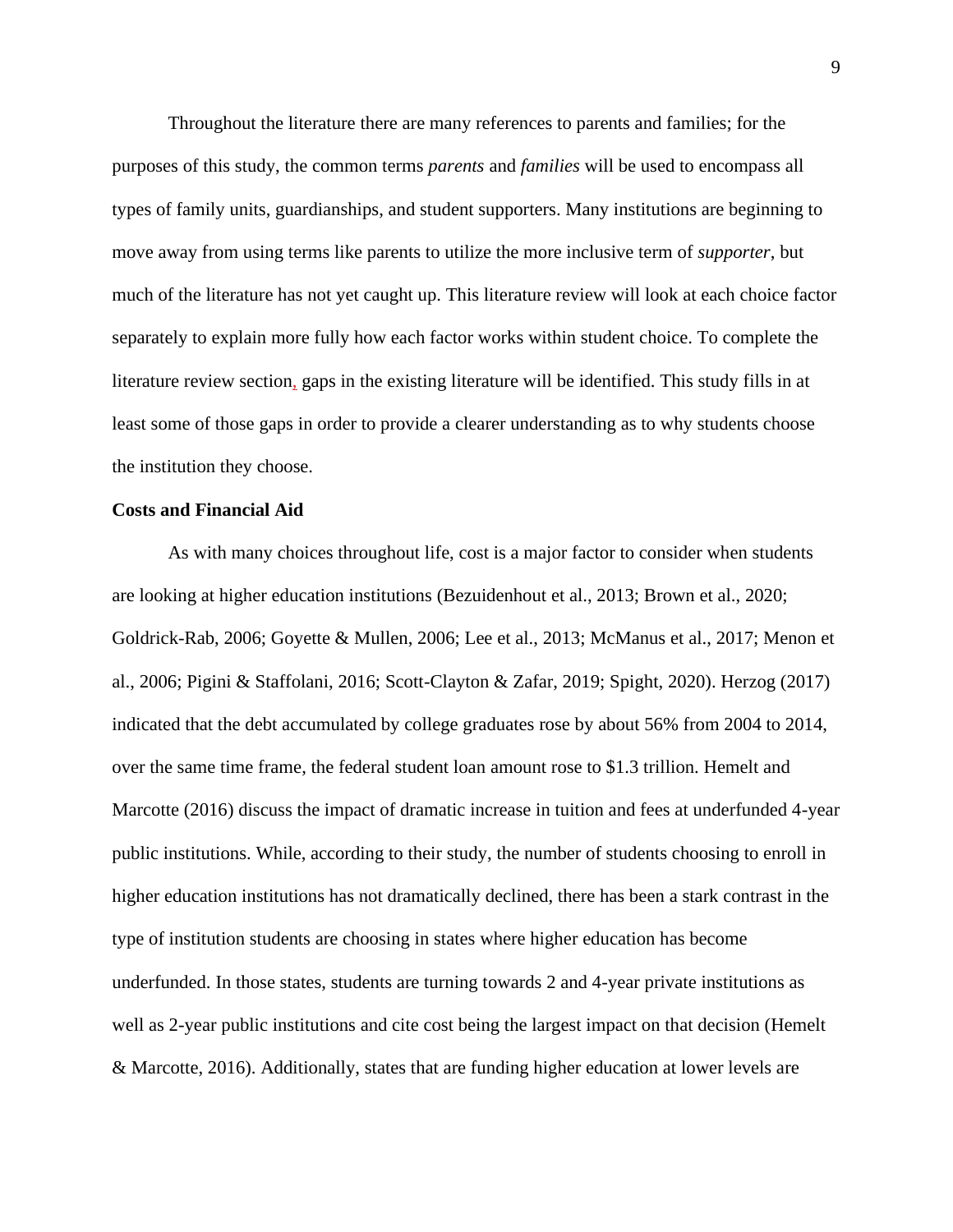pushing the cost, at a higher rate, onto students and their supporters. Those funding levels are in turn decreasing the amount of needs-based aid that institutions have available to provide students (DeBerard et al., 2004).

Due to the continuing increase in the costs to attend an institution of higher education, policymakers in many states and the federal government are focusing higher education policy around affordability (Davies et al., 2014; Eichenberger et al., 2019; von Keyserlingk et al., 2020). Skinner (2018) posits that through state and federal policies, lower-cost regional and community colleges provide additional student higher education options. Additionally, universities are facing the pressures from policymakers to grow enrollments through corporate partnerships, private donors, and even research opportunities to entice students to attend (Davies et al., 2014). These efforts are often not aiding students in lowering the cost of attending the university, even if the opportunities being provided are valuable. Additionally, Hemelt and Marcotte (2016) indicate that these tuition increases are further narrowing students of lowsocioeconomic (SES), minority students, and those students who will not meet eligibility at elite institutions. The costs students assume they will need to pay has an extreme impact on college choice (Flaster, 2018). Students are beginning to show that they are determining their choice of institution at the application stage which for most institutions, means without all of the financial information that could impact their decision (Skinner, 2018).

Costs to attend an institution are vast and often difficult to determine in the choice phase. There are multiple factors students need to keep in mind when they are determining the cost they will pay, which often are not explained to students until after they have been admitted to the institution. Many students and their supporters overestimate the cost of attendance which negatively affects where the student chooses to apply, let alone attend (Chapman & Dickert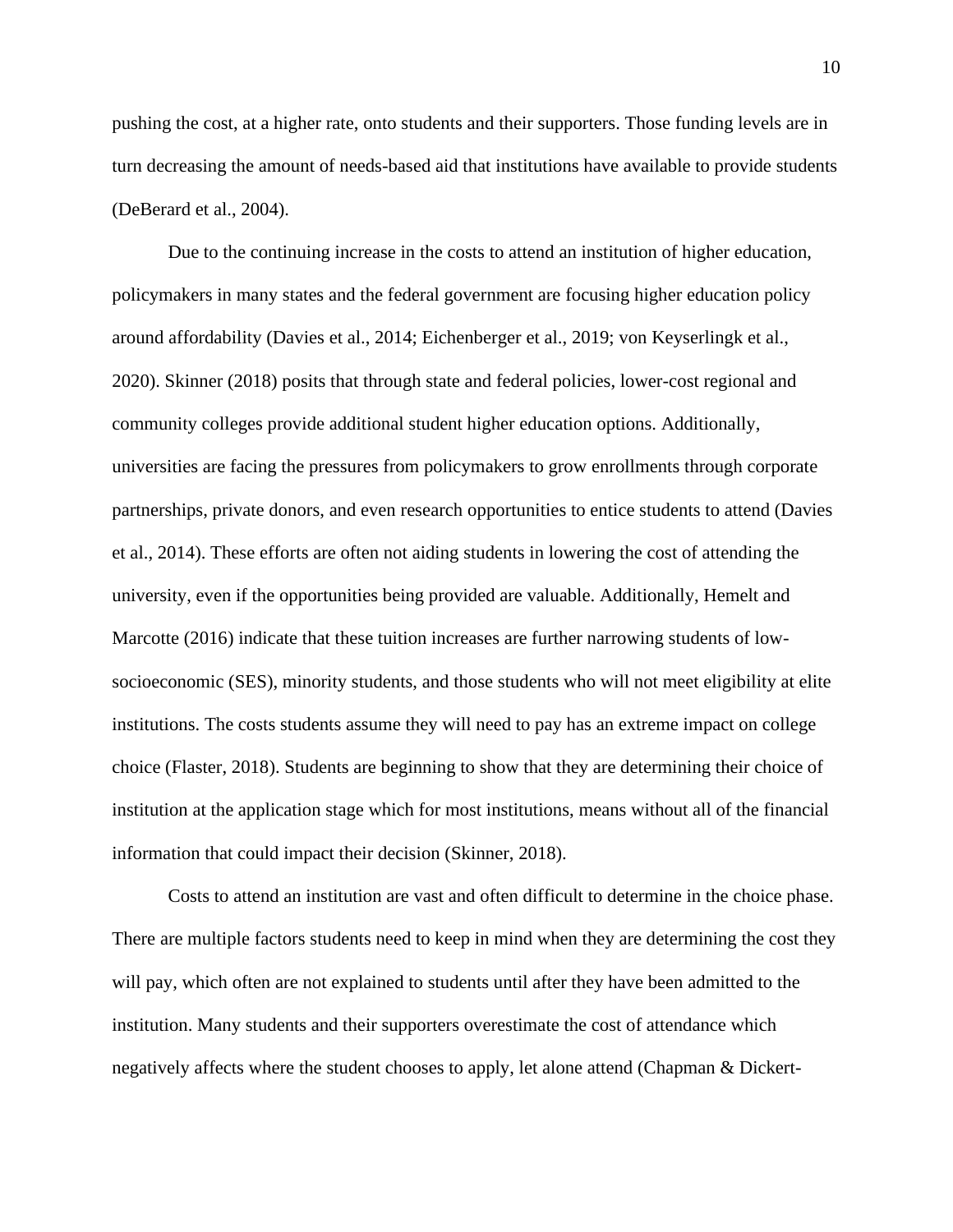Conlin, 2012; Cheng & Peterson, 2018; Kim, 2011). Even though institutions who receive federal aid are mandated to provide a net price calculator for students to access on their websites, there are not regulations that explain the net price is based on the average amount of grants and scholarships awarded and still may provide an overestimation of cost to the students (Dougherty & Callender, 2020). One of the biggest issues facing students and their supporters is how to accurately estimate the true cost to them of attending (Flaster, 2018). In order to form an accurate estimate, students and their supporters need to understand the differences between all  $\theta$ -the different financial aid available.

There are several different types of aid that students utilize in order to attend a college or university. Grant aid is offered to students, which they do not need to repay. This type of aid is shown to be more valuable because it is not money earned through work or borrowed that needs to be paid back. The Pell Grant is a federal needs-based grant provided to students based on their income (Evans & Nguyen, 2019). One of the downfalls to needs-based aid is that the federal government assumes that parents will provide a percentage of funds to the student and often the aid is not equivalent to the actual need if parents do not plan to provide any financial assistance (Herzog, 2017). Students submit the Free Application for Federal Student Aid (FAFSA) which calculates, based on income, the Estimated Financial Contribution (EFC) (Hurwitz, 2012). In addition to needs-based aid, there are also merit-based grants provided based on student academic achievement. Institutional merit-based grants and scholarships are similar, in that scholarships are also not intended to be repaid, they may be provided based on a student's athletic participation or other criteria set by the institution (Hurwitz, 2012; Herzog, 2017). This is important for students when comparing institutions. One example shows that if a student receives an additional \$1,000 in grant aid, the probability of the student attending that institution increases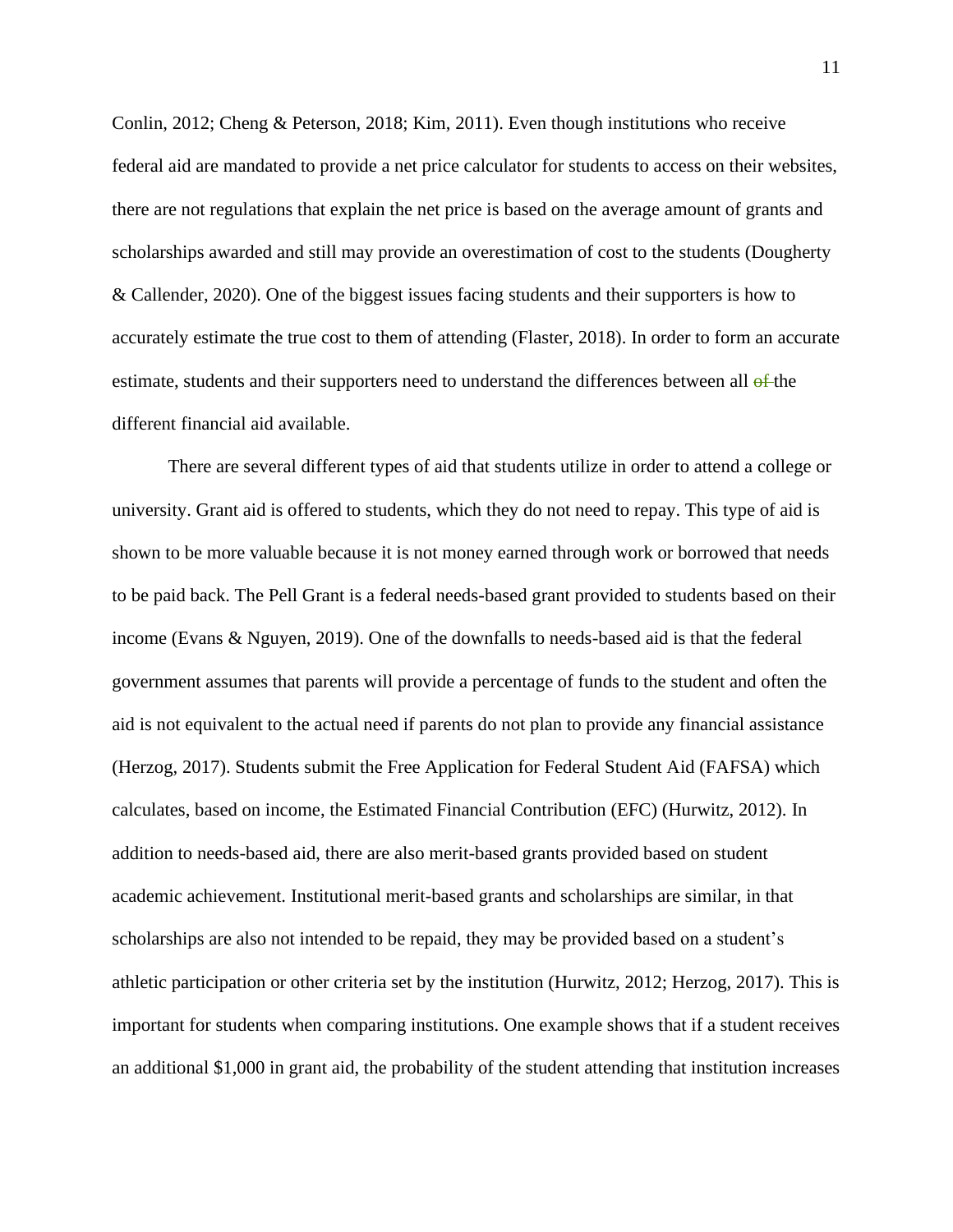by approximately 1.6% (Hurwitz, 2012). Once these grant and scholarship aid options are exhausted, students may also receive federal loans in the form of subsidized and unsubsidized loans, often Perkins or Stafford loans (Hurwitz, 2012). While both loan types need to be repaid, there are substantial differences. Subsidized loans are needs based and do not accrue interest while actively enrolled, while unsubsidized do accrue interest while enrolled, among other differences. Additionally, students who find themselves in need of additional financial resources can apply for private loans which often provide loans at significantly higher interest rates as they are based on credit score (Herzog, 2017). While it may seem there are a variety of options for students to finance their higher education, students average approximately \$29,000 of debt after four years (Despard et al., 2016). Merit aid seems to provide incentive for students to remain instate for their college experience with the exception of those students looking at attending elite institutions out-of-state (Sjoquist & Winters, 2016). Different groups of students respond differently to the financial aid packages offered. Low-income students, for example, have been shown to enroll in higher numbers at 2 year colleges and private competitive colleges when their grant aid packages have been increased (Kim, 2011). Asian students were more likely to enroll in a public competitive institution as opposed to white students being less likely if their grant aid was higher (Kim, 2011).

The importance of understanding financial options is critically important to the college choice process. Students from high income families are more likely to know how to successfully navigate the financial aid processes, including applying early which at many institutions affords students with better financial aid packaging due to the limited funds available (Chapman  $\&$ Dickert-Conlin, 2012). When comparing the cost of institutions, students must factor in all the variables to have an accurate accounting of the cost to attend each institution. This can be a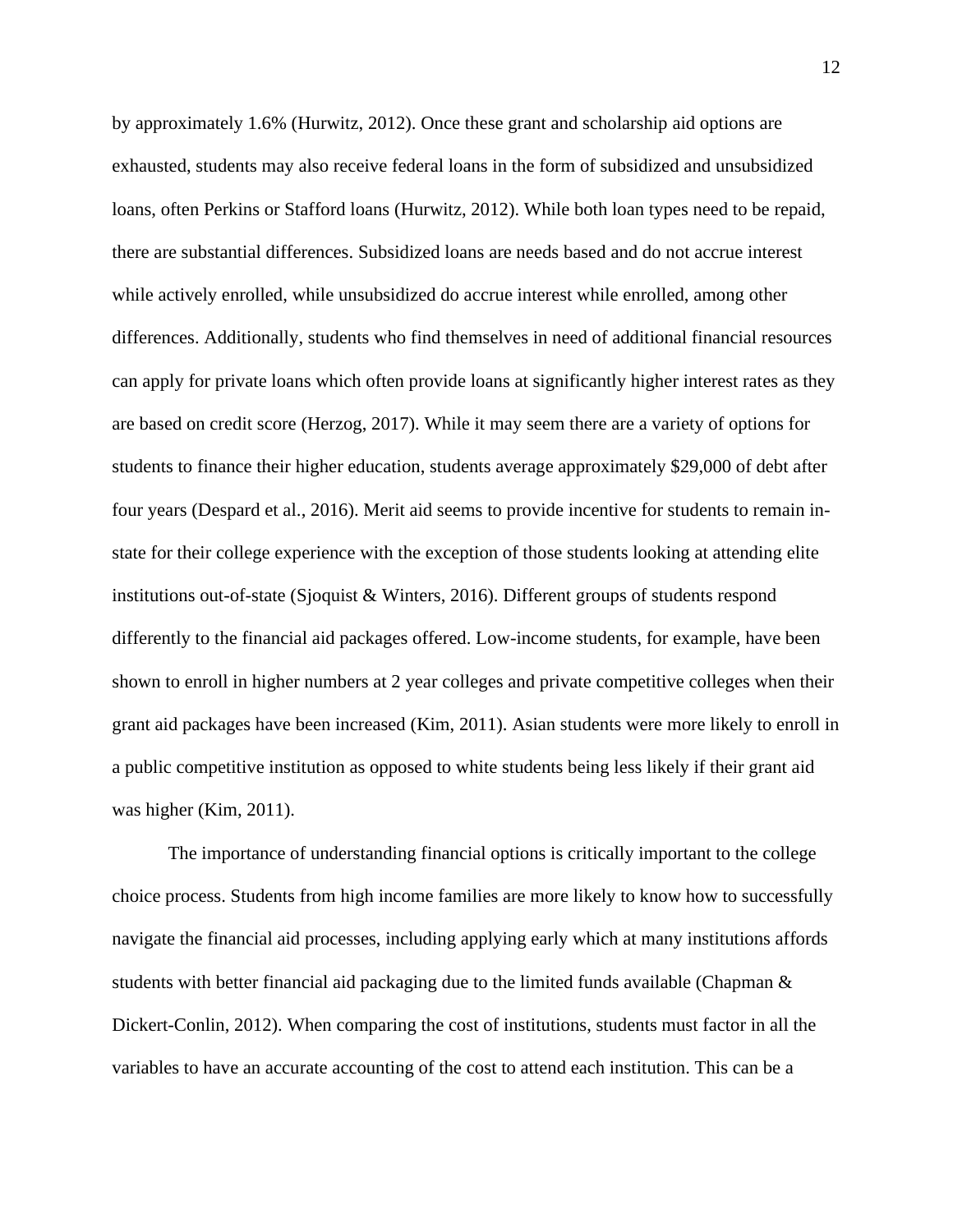confusing and painstaking process. It becomes one of the major disparities among prospective students. The complicated process of applying for aid may deter students from applying for aid and selecting more expensive schools (Andrews et al., 2016). This was confirmed by participants of this study. When asked during focus groups if there were any barriers to their decision process, many participants shared that the financial aid and FAFSA processes were in fact barriers. This could be even more impactful if the student is first generation, the first in their family to attend an institution of higher education, or has no one to help guide them through the selection process, they may become misinformed about the cost of higher education (Chung, 2012; Grodsky & Jones, 2007; Helland & Heggen, 2017; Hemelt & Marcotte, 2016; Turley, 2006).

First generation college students, low socio-economic status (SES), and those residing in low-income or rural areas, are often at a great disadvantage when it comes to navigating the costs associated with higher education. These students are often ill-informed, unable to identify the questions to ask, are unaware of financial aid processes and scholarship opportunities (Chung, 2012; Goldrick-Rab, 2006; Helland & Heggen, 2017; Hemelt & Marcotte, 2016; Turley, 2006). Additionally, if students do not understand the process for applying for the different aid types, they may accrue more debt. Yu (2016) indicates that for-profit institutions provide better services to students, helping to walk them through the financial aid application process which lends to more students receiving aid. These types of services can be extremely helpful for students with the greatest need, especially because oftentimes even if aid packages cover most of the cost of attending, students from low SES families still have need beyond the aid packages offered (Eichenberger et al., 2019; Hurwitz, 2012). Goldrick-Rab (2006) discusses that many of the students who fall into the aforementioned categories fail to compare institutions due to the costs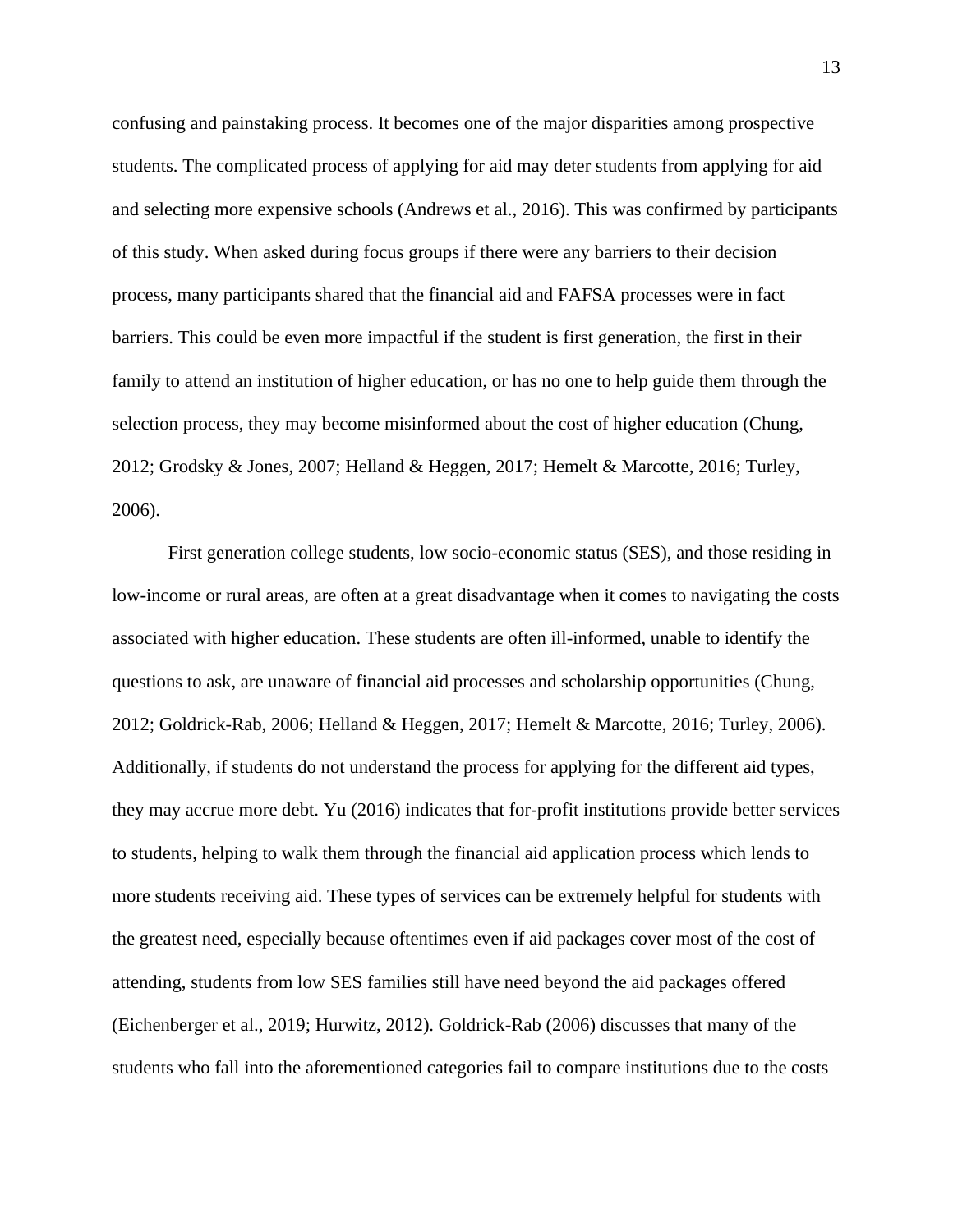of application fees or lack of general knowledge about the processes like financial aid leveraging. Many times this can lead to disadvantaged students failing to make the right choice of institution from the start and can result in already disadvantaged students bouncing from one institution to another or just dropping out altogether (Hurwitz, 2012; Goldrick-Rab, 2006; Kutty, 2014). Additionally, when a student is not retained through graduation, the institution stands to lose thousands of dollars (DeBerard et al., 2004). Institutions spend significantly more money per student in order to recruit the student as opposed to retaining them from year to year. There are significant costs associated with the marketing materials, the travel for admissions staff, recruitment events, and other aspects of the recruitment of new students. Whereas, the costs associated with most retention efforts are often seen as the cost of operating an institution of higher education. While this is not directly related to the process students go through to choose their institution of higher education, it is an important aspect to keep in mind throughout the study due to the impact that recruiting can have on the overall enrollment of an institution.

 When looking at cost there are several key aspects to keep in mind. Not only are students and their families looking specifically at the cost of tuition, fees, and oftentimes room and board, but they are also considering the additional costs of transportation to and from home, and the cost to the family if the student has provided funds to support the home (Bezuidenhout et al., 2016; Chung, 2012; Helland & Heggen, 2017; Hemelt & Marcotte, 2016). Students begin their assessment based on the tuition and fees that institutions publish on their websites, but the calculations go far beyond those straight numbers. Additionally, students from low SES families are also the most price sensitive when looking at all the costs associated with attending an institution of higher education (Chung, 2012). These students may also be limited in the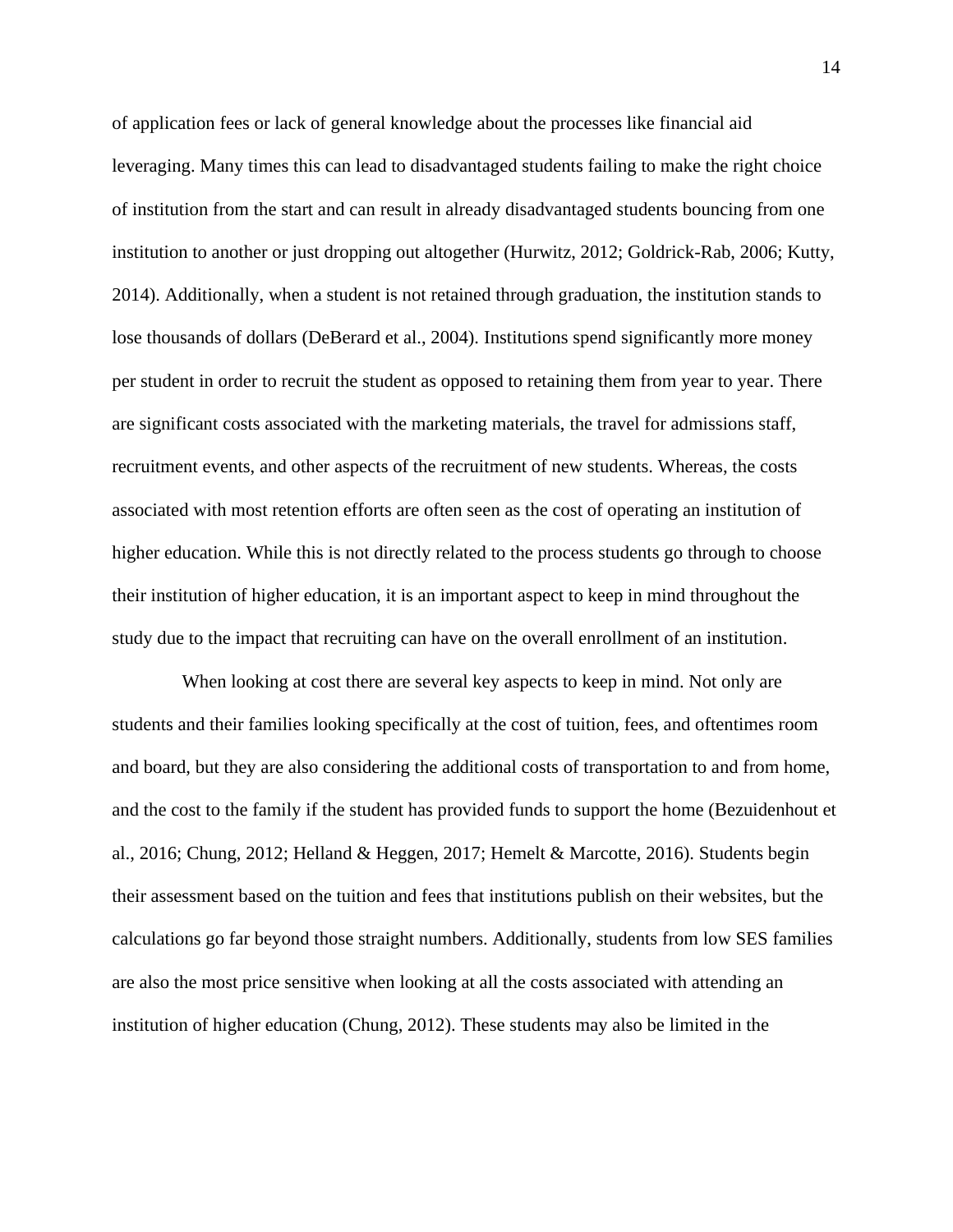institutions they choose to apply to due to the price sensitivity and debt-aversion (Bergerson, 2009; Tamtekin Aydin, 2015).

Further information is discussed surrounding the costs associated for students who must travel from home to get to their institution of choice. For many students living in rural areas, they may find a large cost associated with travel to and from their homes which could impede their choice of institution (Brown et al., 2020; Parker et al., 2015; Pigini & Staffolani, 2016). On the other hand, students from metropolitan areas may need to factor in travel costs to attend an institution in a more remote location due to limited mass-transit options near the institution (Parker et al., 2015). As Turley (2006) and Goldrick-Rab (2006) discuss, family resources may impact the costs incurred due to travel to and from institutions. Those families who have the financial means may not need to factor in travel costs, while those lower-income families may need to limit which schools to which they will apply based on the costs associated with travel (Goldrick-Rab, 2006; Turley, 2006).

Another cost that could be overlooked by students and families as they navigate the choice of institution is the cost to the family financial situation. Many students with low-SES contribute financially to the family household through part-time work while they are in high school (Scott-Clayton & Zafar, 2019). This can be interrupted by the students' enrollment at an institution of higher education for several reasons. Some financial aid packages are awarded based on household income and therefore if the student were to make too much additional income, it could increase the cost to the student (Parker et al., 2015; Scott-Clayton & Zafar, 2019). These additional costs due to familial situations can also add a level of emotional and logistical cost for both the families and the student (Parker et al., 2016). Additionally, if the student works around their own home or at the family business, this could be a cost that needs to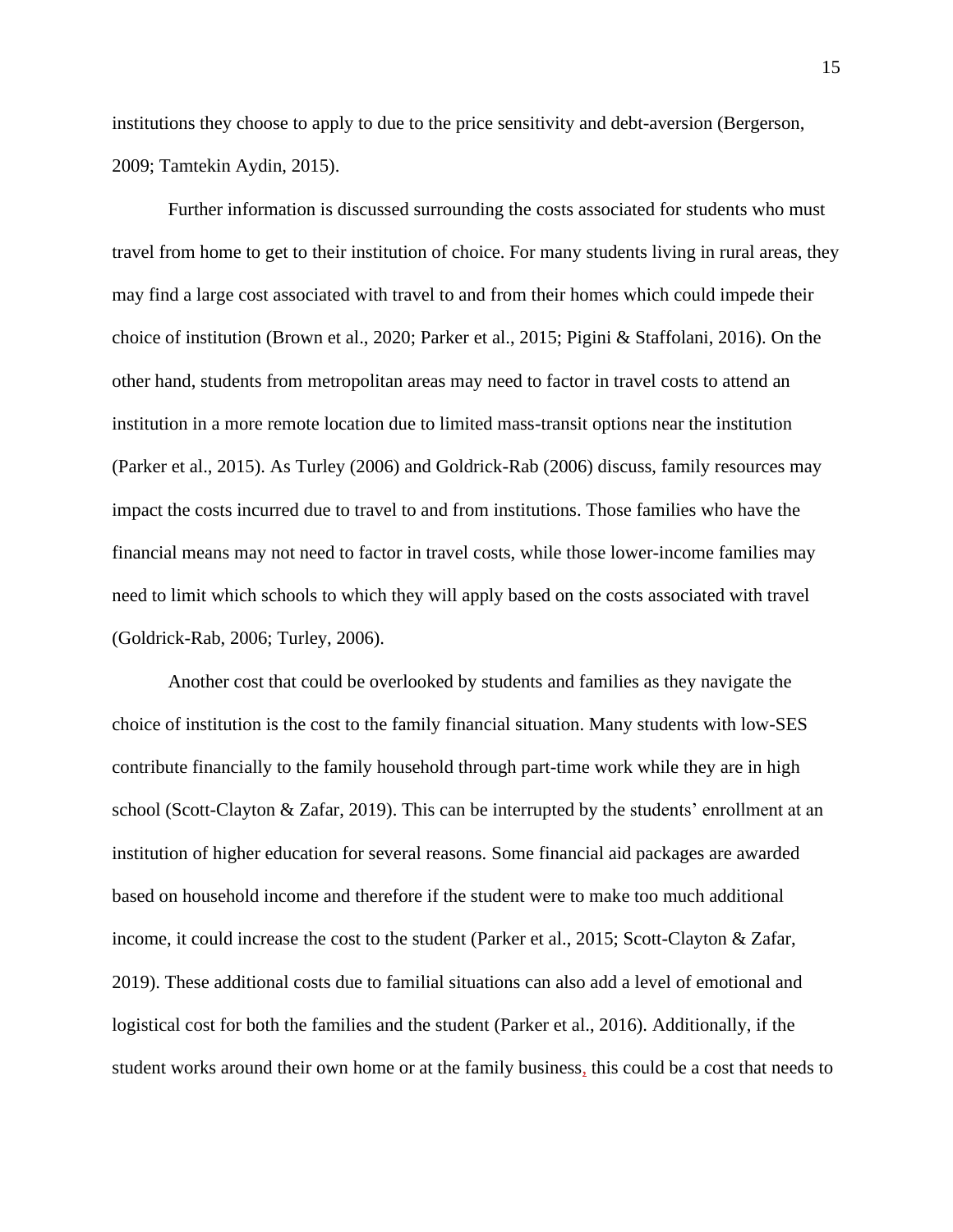be associated with the student's choice of institution if they choose to move further away than a commutable distance from home (Brown et al., 2020; Chung, 2012; Turley, 2006). While all of the factors discussed above can be difficult to address when assessing the cost of attending, through diligent research and mapping out the options, students can estimate their costs to attend the variety of institutions to which they apply (Helland & Heggen, 2017; Mcmanus et al., 2017; Menon et al., 2006; Parker, et al., 2015). While cost is seen as having the largest impact on student choice of institution, it is not the only factor.

## **Campus life**

There is some literature that speaks to the fact that campus life and the college experience will impact a student's decision on where to attend (Davies et al., 2014; Hagel & Shaw, 2010; Henchy, 2013; Knight, 2016). Everything from inviting study spaces, comfortable and accommodating residence halls to student recreation centers and intramural sports opportunities can help to influence their choice of institution (Baum & McPherson, 2011; Burke, 2019; Henchy, 2013). It is important that students have opportunities presented to them that help them improve their social skills during college as well as their academic abilities (Aljohani, 2016; Henchy, 2013; Lee et al., 2013). Approximately 36% of undergraduates in Henchy's (2013) study specifically referenced the influence student recreation centers have and were used to help determine if a campus is the one in which they want to enroll. Student activities and other social opportunities advertised help to allow prospective students to see themselves and their peers interacting outside of the classroom, which is a major part of the college experience and important to choosing the right institution (Belfield et al., 2020; Kutty, 2014). Additionally, opportunities for international exchange can provide important influence on students making their decision of institution. Female students tend to hold international exchange as more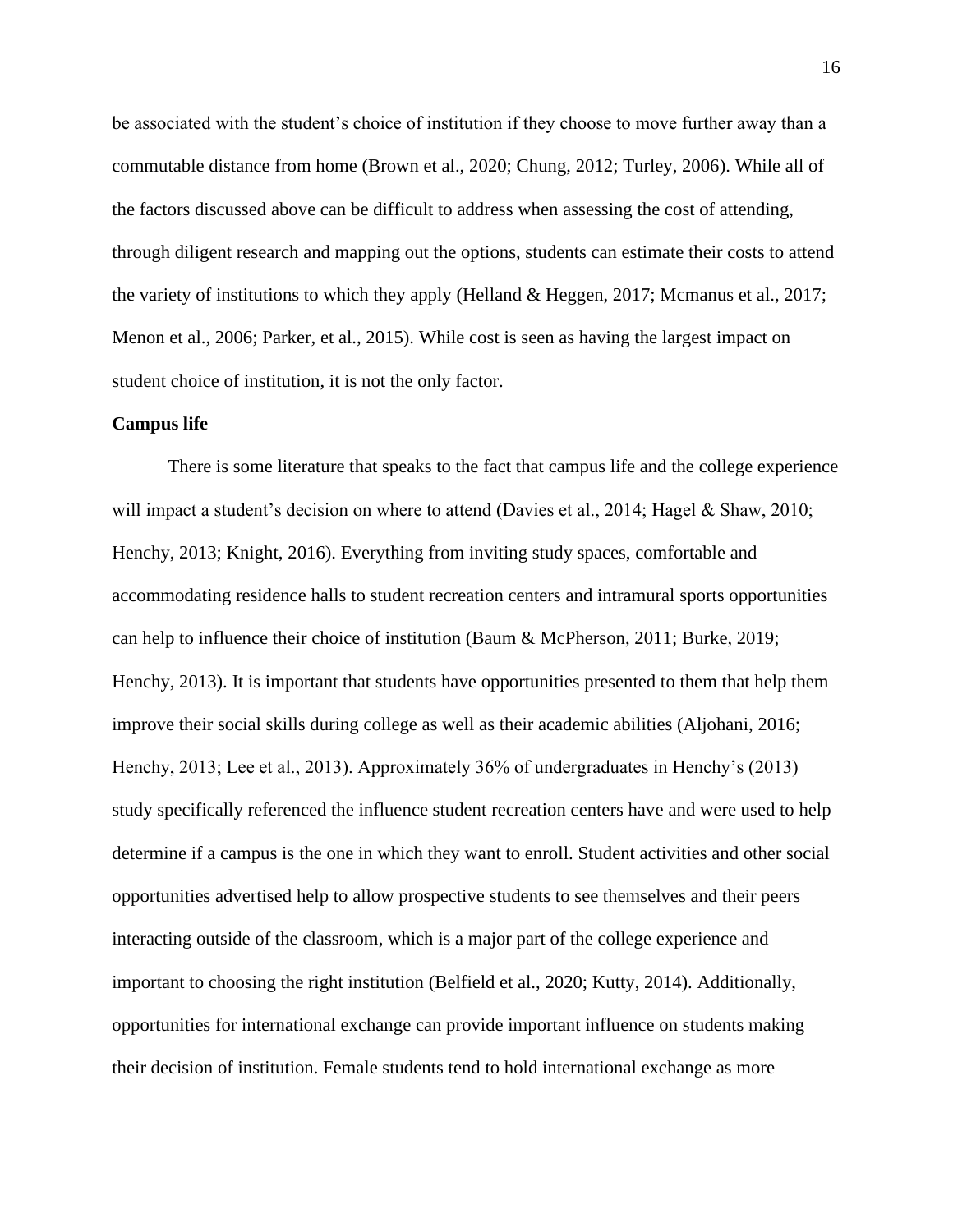influential than male students (Tamtekin Aydin  $\&$  Bayir, 2016). Along the same lines, the diversity found on campus in terms of race, gender, sexual orientation, and socio-economic status are found to be factors that impact students' choice of institution (Michalski et al., 2017; Munsch, 2019). Students are looking to enjoy their social experience on campus in addition to their academic experiences. While academics may be an important component of college life, students spend more hours outside of the classroom during their time on campus than in the classroom.

## **Match**

Students often look for academic match when choosing an institution of higher education. Academic match refers to comparing the quality of academic institutions to the academic achievement levels of students, disregarding all other factors. An example of match would be when a high achieving high school student attends a top tier institution, or an average performing high school student attends an average institution (Hudes & Aquino, 2019). Institutions are rated in tiers through rankings available in U.S. News and World Report. Match is an interesting factor due to the variety of perspectives on it for students. Elite institutions, for example, may claim to only accept the best of the best students, but that is not always the case (Brezis & Hellier, 2018). The students of high-SES families have extensive resources to provide their children the best academic tutors as well as provide legacy status at elite institutions. Legacy status provides a greater opportunity for admittance into elite institutions and often is not a measure of academic achievement. Students from low-SES families represent only approximately 14% of the population in prestigious institutions (Brezis & Hellier, 2018).

Often, students with more financial resources are able to understand admissions processes, including the importance of early decision opportunities. Socioeconomic status plays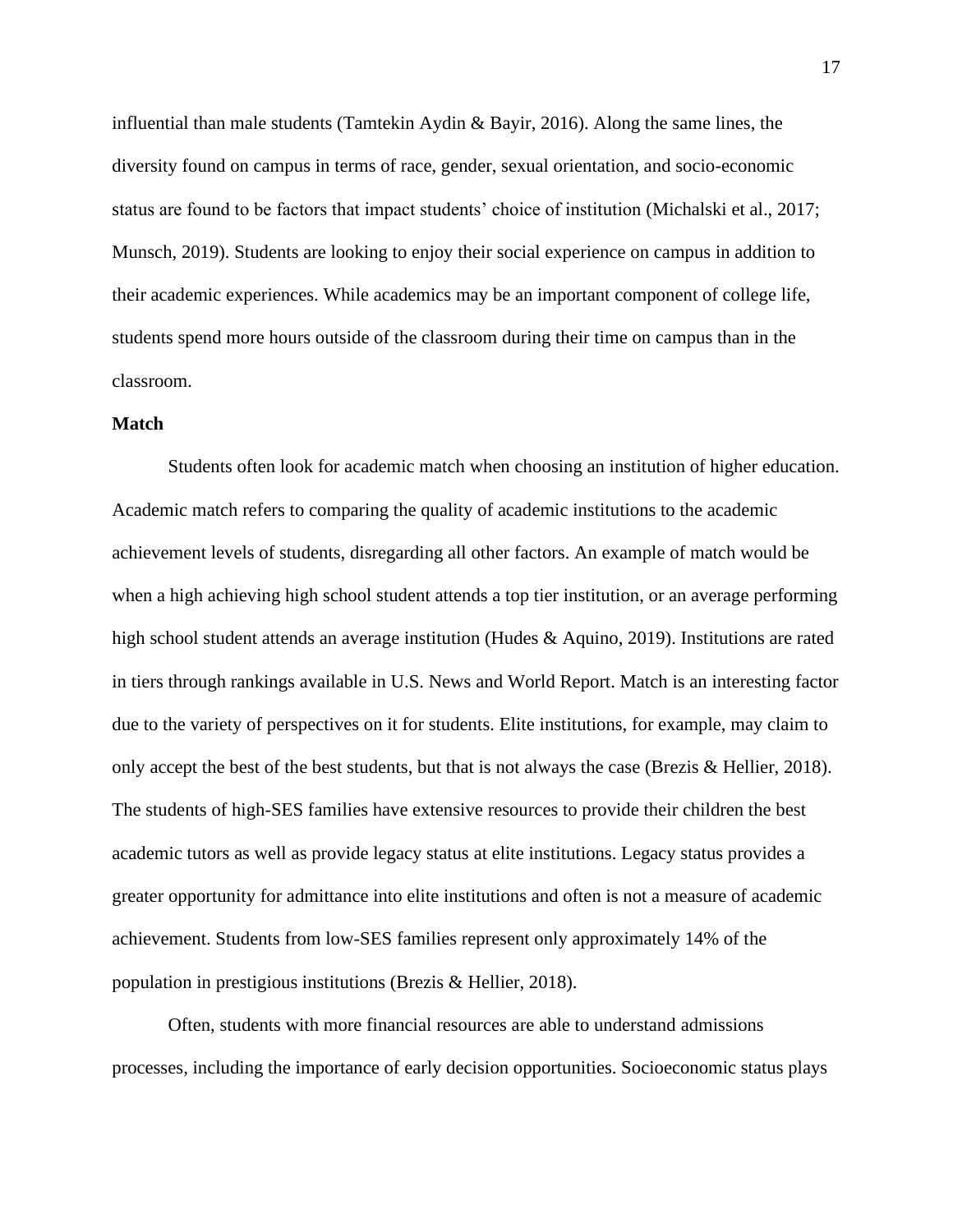a large role in academic match due to the differences in who understands the admissions processes better. Typically, early decision provides students with financial resources and lower academic achievement the opportunity to lock in their admission decision prior to knowing the final cost of attendance (Chapman & Dickert-Conlin, 2012). This opportunity is often not an option for lower-SES students due to the lack of financial aid information, which means that students who apply to more prestigious institutions or try to take advantage of early decision, are often white and from higher-SES families.

Students from lower-SES families are more likely to choose less prestigious institutions even when they have extremely high academic ability and achievement (Cheng & Peterson, 2018; Klasik et al., 2018). One reason for this is that students choose not to apply because they are not connected to the world of prestigious institutions and are unable to think they deserve to attend such institutions. Students from low-SES families tend to not be as concerned about match when they make their final decision of where to attend college (Skinner, 2018). Additionally, students from lower income areas are not as prepared to score as well on SAT or ACT exams even when their academic abilities are clear through GPA (Chapman & Dickert-Conlin, 2012; Cheng & Peterson, 2018; Klasik et al., 2018).

The social connections and understanding how the academic processes work at more selective institutions factor in when students are determining where to attend (Davies et al., 2014). Clarke (2007) explains that minority and low-SES students are more likely to attend less prestigious institutions. Approximately 63% of low- income students choose academically undermatched institutions, while approximately 59% of middle SES students and only 32% of high SES students attend undermatched institutions (Hudes & Aquino, 2019). There are similar patterns for match when looking at race or ethnicity. White and Asian students are both matched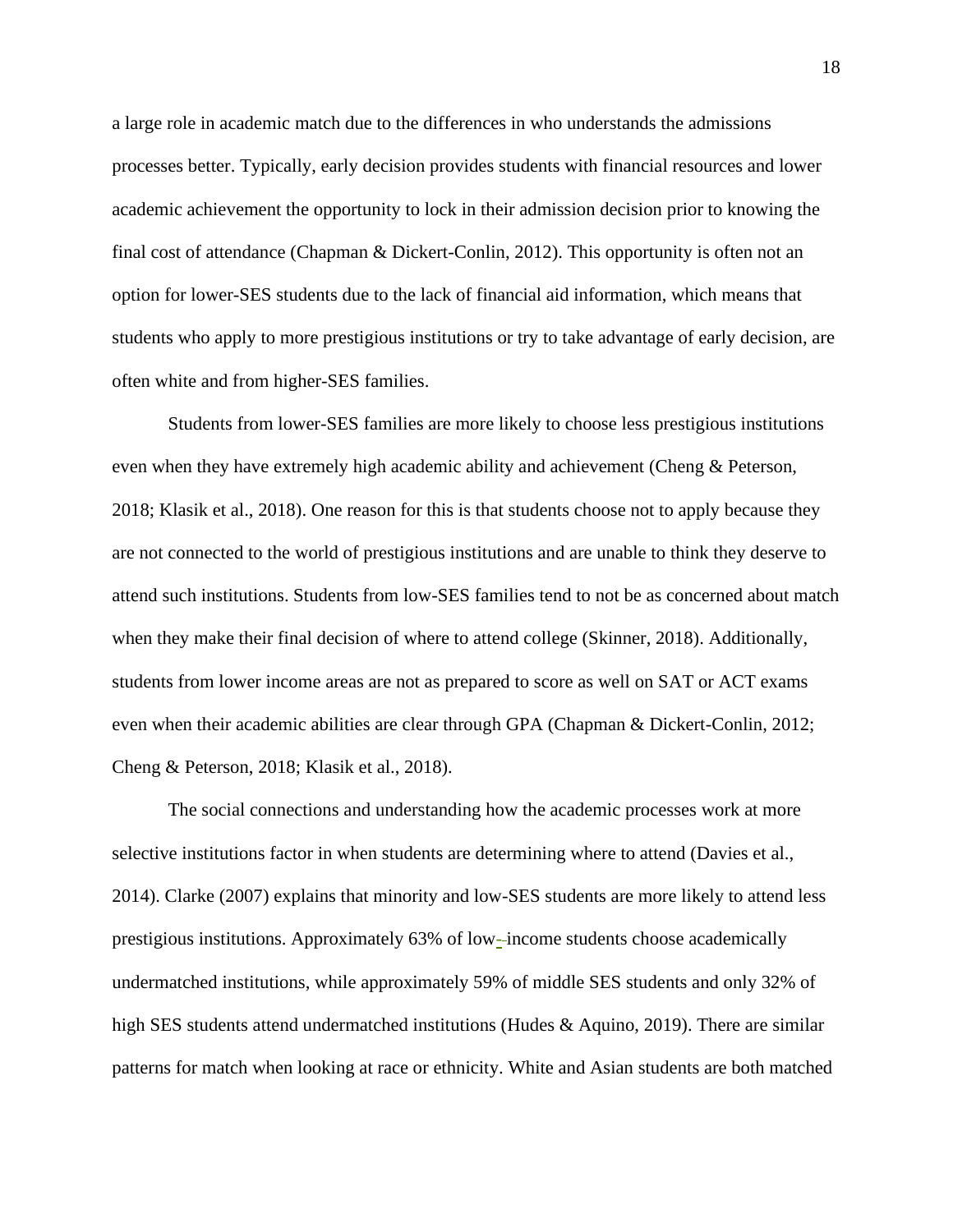at about 32% while under matched at 41%. This is in contrast to Black and Hispanic students, who are matched at only 15% and 18% respectively and under matched at 68% and 73% respectively (Hudes & Aquino, 2019). Students with less academic ability are restricted when it comes to choosing an institution (Getz & lev-Ari, 2017). Klasik et al. (2018) describe that about 15% of high school students live in a match desert, which indicates geographic areas where students do not live near an institution of higher education that provides an academic match option. Additionally, those who live in match deserts are less likely to enroll in a match institution (59%) than those who do not live in a match desert (70%) (Klasik et al., 2018).

Match looks at the type of institution, typically elite or selective institutions, public fouryear institutions, private fouryear institutions, and community colleges (Kurlaender, 2006). Latino students are the most likely to attend community colleges regardless of their academic ability (Kurlaender, 2006). Many times, match is also associated with social standing and how students perceive themselves. Mangan et al., (2010) explain that how students perceive themselves socially and their ability to fit in at the institution often impacts where students choose to attend college. Students also may be high academic achievers among others from their high school, but not as academically prepared to attend a more selective institution (Getz & lev-Ari, 2017; Helland & Heggen, 2018; Lee et al., 2013; Liu, 2019; Mangan et al., 2010). Match is predicated on institutional reputation, which is the next factor discussed that impacts student choice of institution.

#### **Institutional Reputation**

Institutional reputation is covered by much of the literature when looking at students' choice of higher education institution (Bezuidenhout et al., 2016; Burke, 2019; Helland & Heggen, 2017; McManus et al., 2017; Obermeit, 2012; Spight, 2020). However, it is described in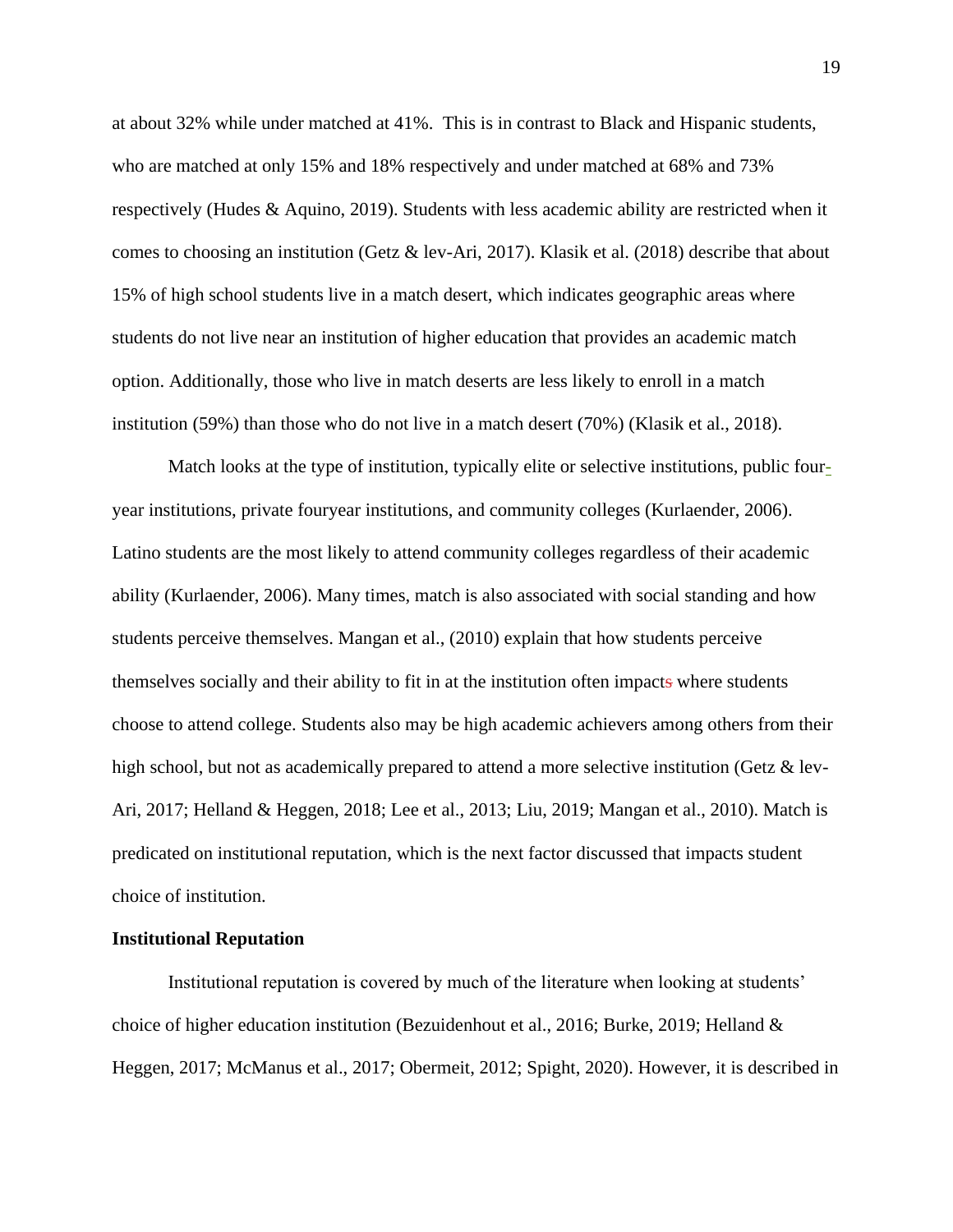various ways. For the purposes of this study, institutional reputation will look at institutional ranking in the U.S. News & World report ranking along with specific program rankings. U.S. News & World report utilizes seven categories to determine institutional reputation: student retention, faculty resources, student selectivity, financial resources, graduation rate performance, and alumni giving rate (Clarke, 2007). This area of the literature also looks at graduation and persistence rates as well as enrollment growth (Bezuidenhout et al., 2016; Burke, 2019; Helland & Heggen, 2017; McManus et al., 2017; Spight, 2020). Much of the literature discusses the need for better institutional reputation among elite students, however, there is a gap in the literature comparing average students and average institutions. Additionally, the literature speaks to high achieving students and international students being more inclined to factor in institutional reputation when making the choice between higher ranked institutions (Anderson, 2016; Davies et al., 2014; Obermeit, 2012). In some cases, the overall reputation of the institution is less impactful than the specific program of study, for example specialties like nursing or dentistry (Bezuidenhout et al., 2016; McManus et al., 2017). Bringula and Basa's (2010) study showed that all of the student respondents believed that what courses are offered and the level of faculty teaching, which are part of institutional reputation, impacted their choice of institution to attend.

As discussed by Turley (2006) most parents, even those of poor academically performing students, want their children to attend college. However, those students who are high academic achievers from high-income, well-educated families, are more likely to find rankings important in the decision process (Bergerson, 2009; Clarke, 2007; Skinner, 2018; Teranishi et al., 2004). Teranishi et al. (2004) have shown that ethnicity may play into how important institutional rankings are to the students' decisions. For example, Chinese, Filipino, and Korean Americans were shown to utilize college rankings in their choice of institution to attend at higher rates than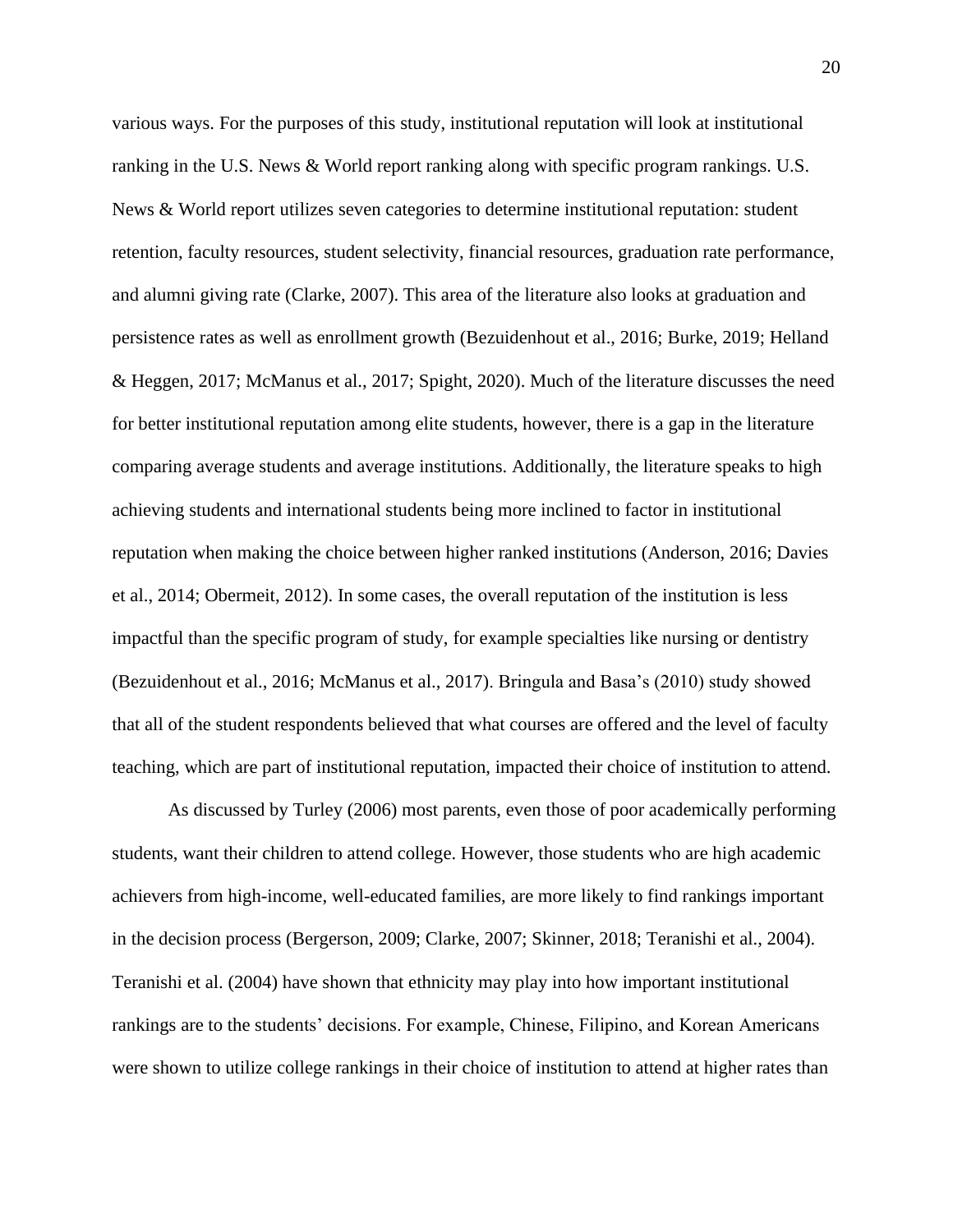other Asian American and Pacific Islander Americans (Tamtekin Aydin, 2015). In many instances, students who fall within low-SES are forced to enroll in lower ranked institutions due to less high school preparation or lower standardized test scores (Goldrick-Rab, 2006; Goyette & Mullen, 2006; Scott-Clayton & Zafar, 2019). Institutional reputation is closely linked in the literature to the overall academics and how students factor in academics to their choice process.

## **Academics**

Academics covers several bases for students. Certainly, the course and degree array are a part of the picture, but so are study mode, and quality of faculty and teaching style. For example, Hagel and Shaw (2010) found that 71% of the student respondents in their study indicated that study mode was the most important factor in their decision process. Study mode refers to how the majority of courses are delivered, face-to-face is the traditional mode, online only, or hybrid which offers a combination of face-to-face and online (Hagel & Shaw, 2010). This factor outpaced institutional reputation and geographic location for level of importance to the cohort studied. Additionally, Hagel and Shaw (2010) show that students may be willing to pay more in order to attend an institution with their preferred study mode. Institutions that offer particular courses of interest or major areas often provide students one way to narrow their choice of institution (Goenner & Pauls, 2006; Obermeit, 2012; Pixten et al., 2014). Additionally, the ability to choose a major from the start of their schooling and ease of changing majors can factor into the academic aspect of choosing an institution (Spight, 2020).

The quality of the faculty at an institution is the most important factor for some students when choosing an institution (Obermeit, 2012; Sjoquist & Winters, 2016; Skinner, 2018; Tamtekin Aydin & Bayir, 2016). Additionally, higher achieving students are found to be retained at higher rates, which is important to understand through the admissions recruiting process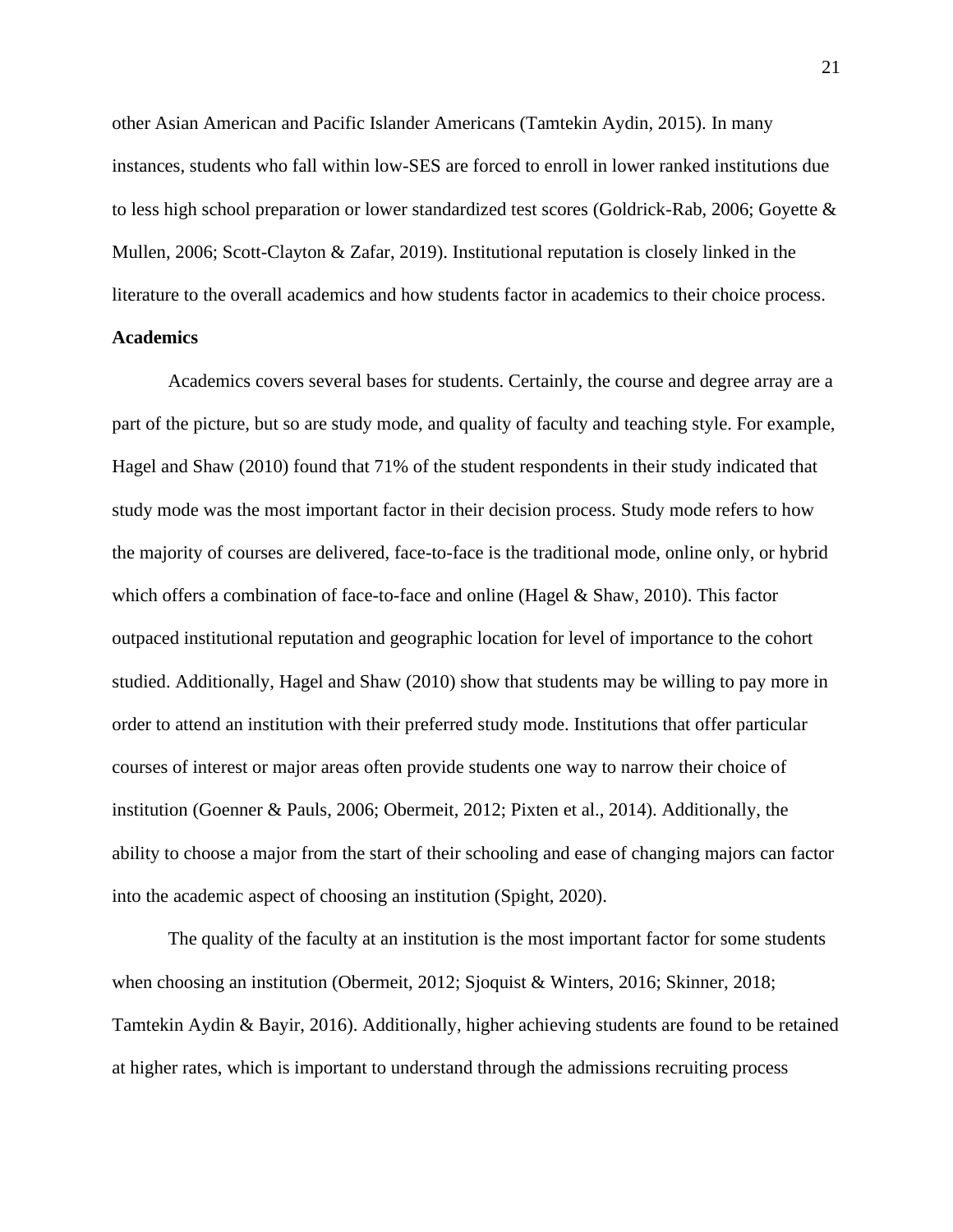(DeBerard et al., 2014). In addition to overall academics, how easily a student obtains a job postgraduation is of great importance to many prospective students.

## **Post-graduation job prospects**

Many students attend institutions of higher education to improve their financial futures and to secure a future career (Bezuidenhout et al., 2016; Han, 2018; Kutty, 2014; McManus et al., 2017). Degree recognition and the employment prospects post-graduation are indicated as one of the top three factors that impact students' choice of institution (Bezuidenhout et al., 2016; Popov, 2019). Liu's (2019) study shows that approximately 85% of students indicate that the usefulness of their degree is an important factor to consider while choosing an institution to attend. Attending and graduating from an institution of higher education, students are able to feel reasonably sure of a future in the middle class and their future career prospects (Belfield et al., 2020; Serna & Woulfe, 2017; Tamtekin Aydin, 2015). In order to reach those goals, students are increasingly selective about the majors they choose and the institutions at which they study. Some majors that have been shown to increase the ability to provide a job in a short time frame after graduation are: vocational majors, business, social sciences, and engineering (Goyette  $\&$ Mullen, 2006; Mabel et al., 2019). Institutions of higher education are the pathway to a better future for many students, especially first generation and low-SES students. When students look at institutions to attend, they are looking at the institution to all but guarantee a job in their chosen field, post-graduation (Bezuidenhout et al., 2016; Han, 2018; Kutty, 2014; McManus et al., 2017). Students who are motivated to enter higher education by the prospect of earning more at a better job are more likely to attend a non-selective school (Teranishi et al., 2004). Additionally, they want assurances that the job will not take an exorbitant amount of time to secure. Students can no longer afford to move back home in order to wait for their career to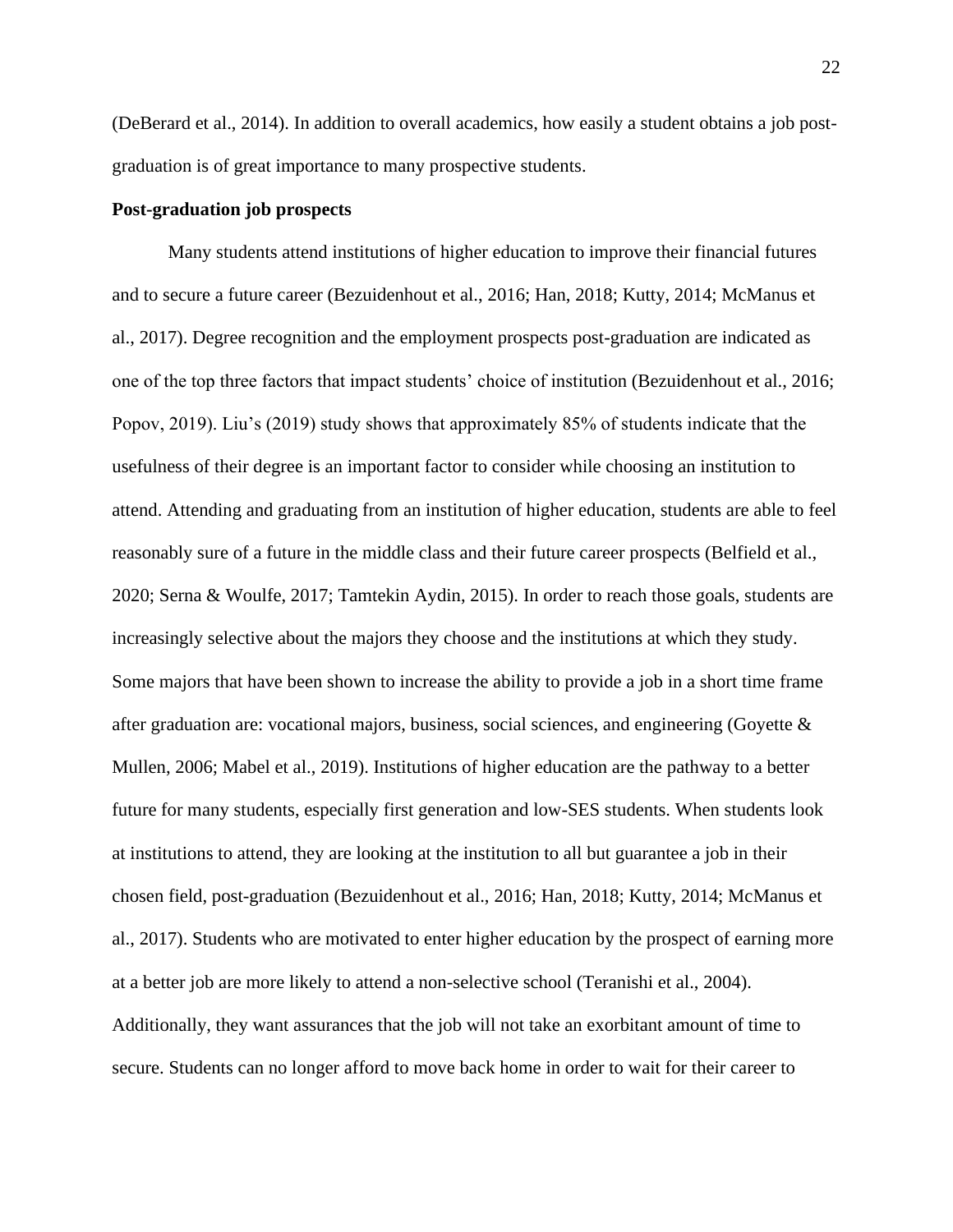begin (Turley, 2006). This adds to institutions being able to leverage relationships and partnerships with local companies, nationwide corporations, etc. to provide students internships, externships, and experiential learning opportunities (Bezuidenhout et al., 2016; McManus et al., 2017).

#### **Work while studying**

While post-graduation job prospects are extremely important to many students in their decision-making process, many also look at the ability and opportunity to work while they study at the institution in which they enroll (Bergerson, 2009; Han, 2018; Lee et al., 2013; Tamtekin Aydin & Bayir, 2016). In 2007 approximately 80% of part-time and 45% of full-time traditional undergraduate students worked while also pursuing their higher education (Tamtekin Aydin & Bayir, 2016). The literature indicates this is a trend that is growing among students and the ability to obtain jobs while studying is a factor when choosing an institution (Aljohani, 2016; Alsharari & Alshurideh, 2021; Bergerson, 2009; Lee et al., 2013). Students that are White or Asian and from higher-SES families are less likely to factor in the ability to obtain work during their schooling. Additionally, when parents have higher educational expectations for their students, students tend to work less while attending an institution of higher education which can impact which school they select (Lee et al., 2013). Whether students need to work while attending their institution may limit where students are able to study.

#### **Geographic location/Distance from home**

Turley (2006) discusses the geographic location of institutions and how parents put an emphasis on this aspect of choice of institution. Much of the literature that discusses the impact of geographic location and institution choice, deals with distance from home (Gibbons  $\&$ Vignoles, 2012; Liu, 2019). Not only does distance from home impact the choice of institution,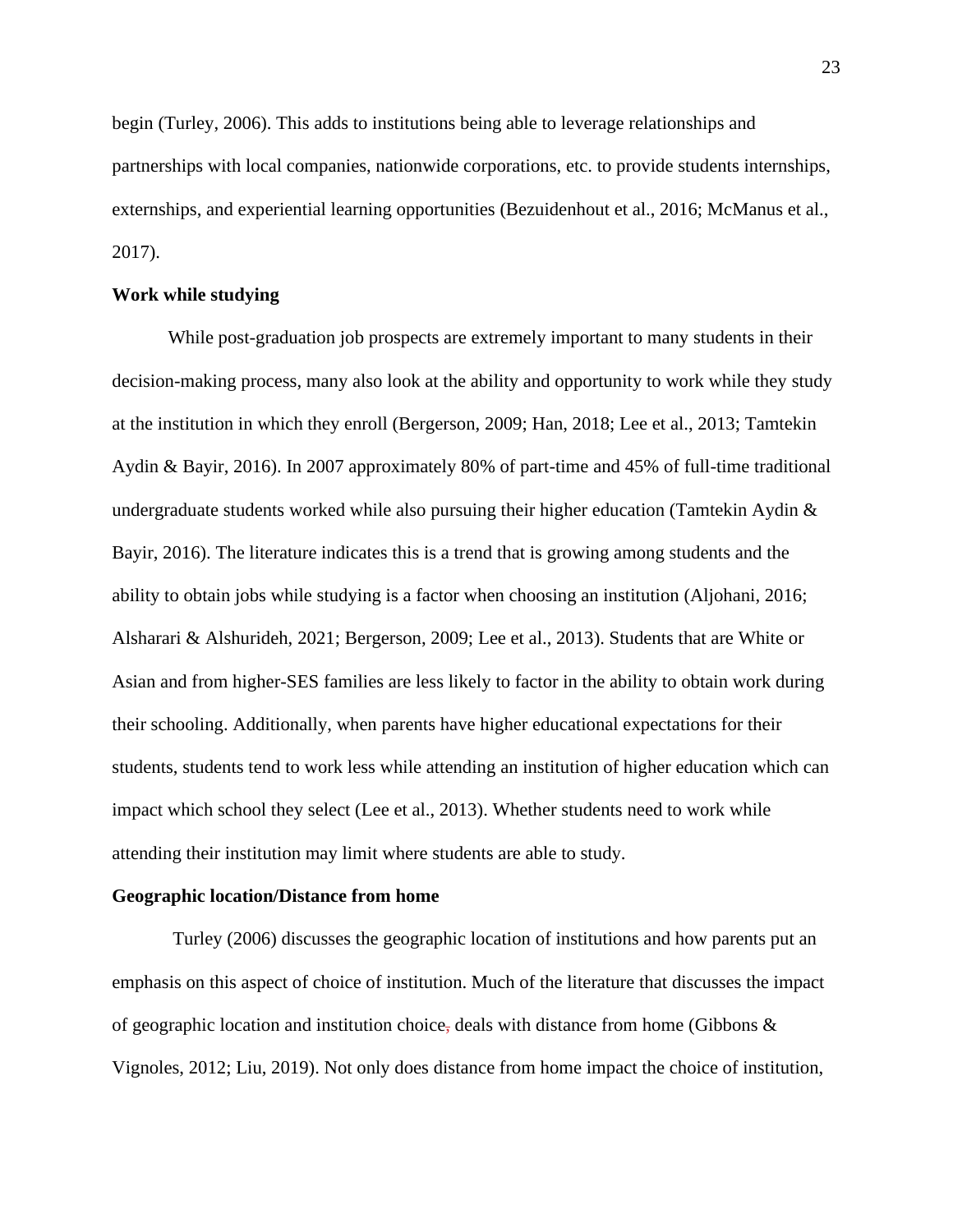but also can impact the student's experience, leaving home and beginning to experience life as an adult is a crucial piece of the college experience (Teranishi et al., 2004). Klasik et al. (2018) utilize *commuting zones* to determine if an institution is close to home for a student. Commuting zones are the counties that are linked through transportation infrastructure and labor markets that indicate where people live and work. When students have funding available, they are more likely to expand the geographic area in which they are choosing schools, which can limit the options of those from lower SES families (Skinner, 2018). Often the amount of cost associated with choosing an institution further from home in addition to the financial stability and resources of the students' family, have a direct impact on how distance from home influences students' choice (Parker et al., 2016; Pigini & Staffolani, 2016). Throughout the literature, how geographic location factors into student choice varies based on hometown area, rural vs urban, socioeconomic status, familial and community relationships, peer influence, job opportunities near the institution for college students, and even students who are single parent's vs those who are not (Bezuidenhout et al., 2016; Goldrick-Rab, 2006; Han, 2018; McManus et al., 2017; Parker et al., 2016; Pigini & Staffolani, 2015; Scott-Clayton & Zafar, 2019). Helland and Heggen (2018) discuss that institutions that are close to a student's home are more likely to be known by the student. Therefore, as institutions are further away, students may be less inclined to apply because they do not know much if anything about those institutions.

There have been studies that show the impact of students who live in *access deserts* and *education deserts* (Hillman, 2016; Klasik et al., 2018). Education deserts are areas in which there are no higher education institutions with the exception of possibly one community college (Hillman, 2016). Access deserts are areas in which low-cost, accessible institutions of higher education within a commuting zone are not available, whereas education deserts look at the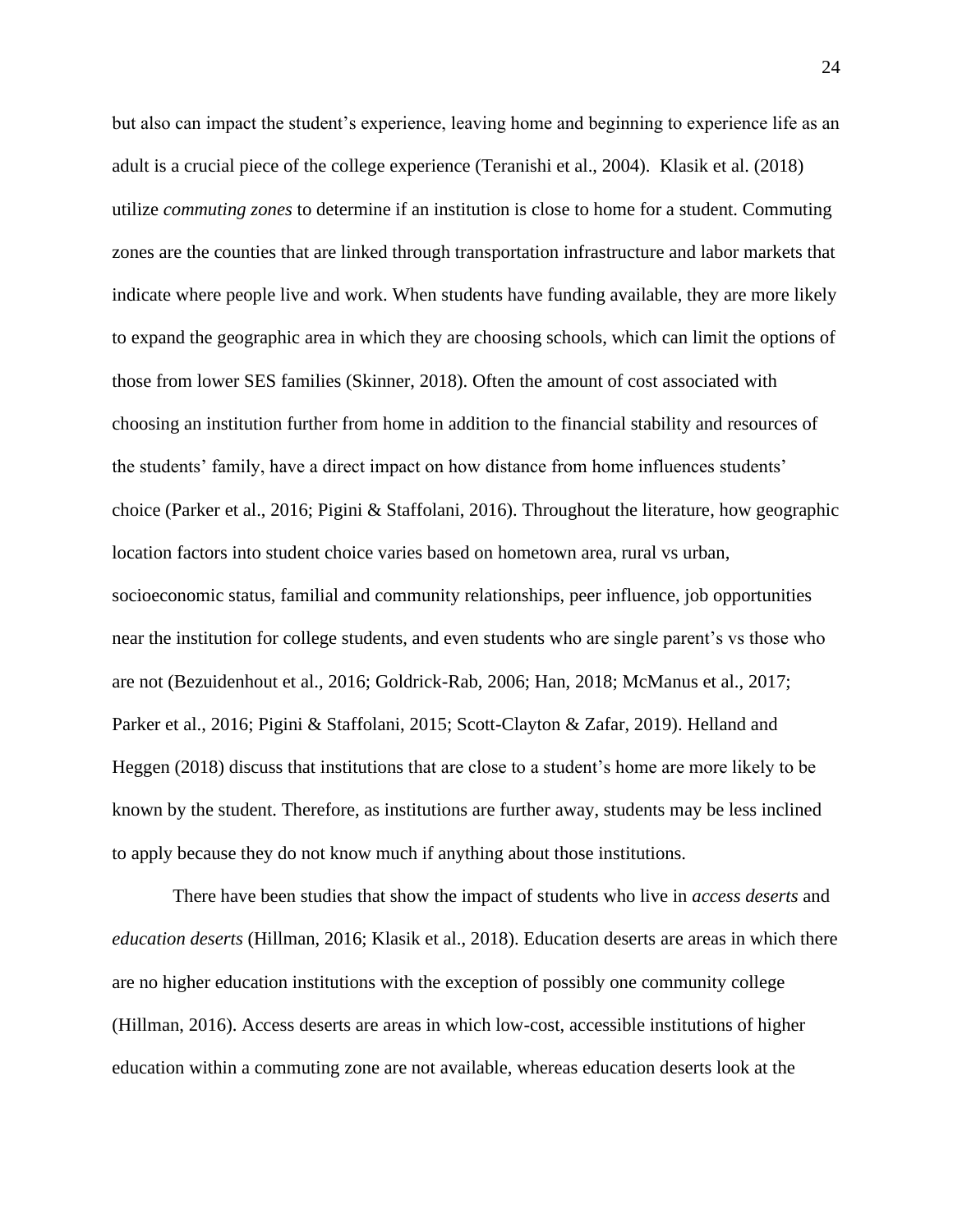academic reputation of those institutions within a commuting zone (Klasik et al., 2018). Students who live in access deserts are approximately 14% more likely to apply to schools further from home due to the fact that there are less options close to home. Those who do not live in an access desert are 12% more likely to enroll in institutions close to home (Klasik et al., 2018). Additionally, those students who have a child of their own or are extremely connected to their community and the comforts of home, are more likely to stay within commuting distance which may severely limit their institutional options (Brown et al., 2020; Chung, 2012; Spight, 2020). Rural areas are more often than not, either an access desert or an education desert or both.

Students who come from rural areas often look to stay closer to home for a myriad of reasons. Several reasons that rural students stay closer to home include: accessibility, technology, the additional costs associated with transportation due to the lack of mass transit options, academic achievement, among others (Brown et al., 2020; Davies et al., 2014; Getz & Lev-Ari, 2017). Students from rural areas often find relocating and traveling a far distance from home to attend college a specific barrier to their educational pursuits (Gibbons & Vignoles, 2012; Klasik et al., 2018). Additionally, institutions that are more nationally recognized and elite are more likely to be located in or near urban areas where many state or regional institutions are located in more suburban or rural areas. Due in part to the distance from home, there is a lower population of students from rural areas, regardless of academic achievement, at the more elite or well-known institutions (Helland & Heggan, 2018; Klasik et al., 2018). The public institutions that are situated in rural areas and are attracting rural students, have continued to face funding challenges which limit the academic offerings at those institutions. Students from rural areas are less likely to pursue higher education and those that do are more likely to withdraw prior to graduation (Koricich et al., 2018). However, approximately 60 million people live in rural areas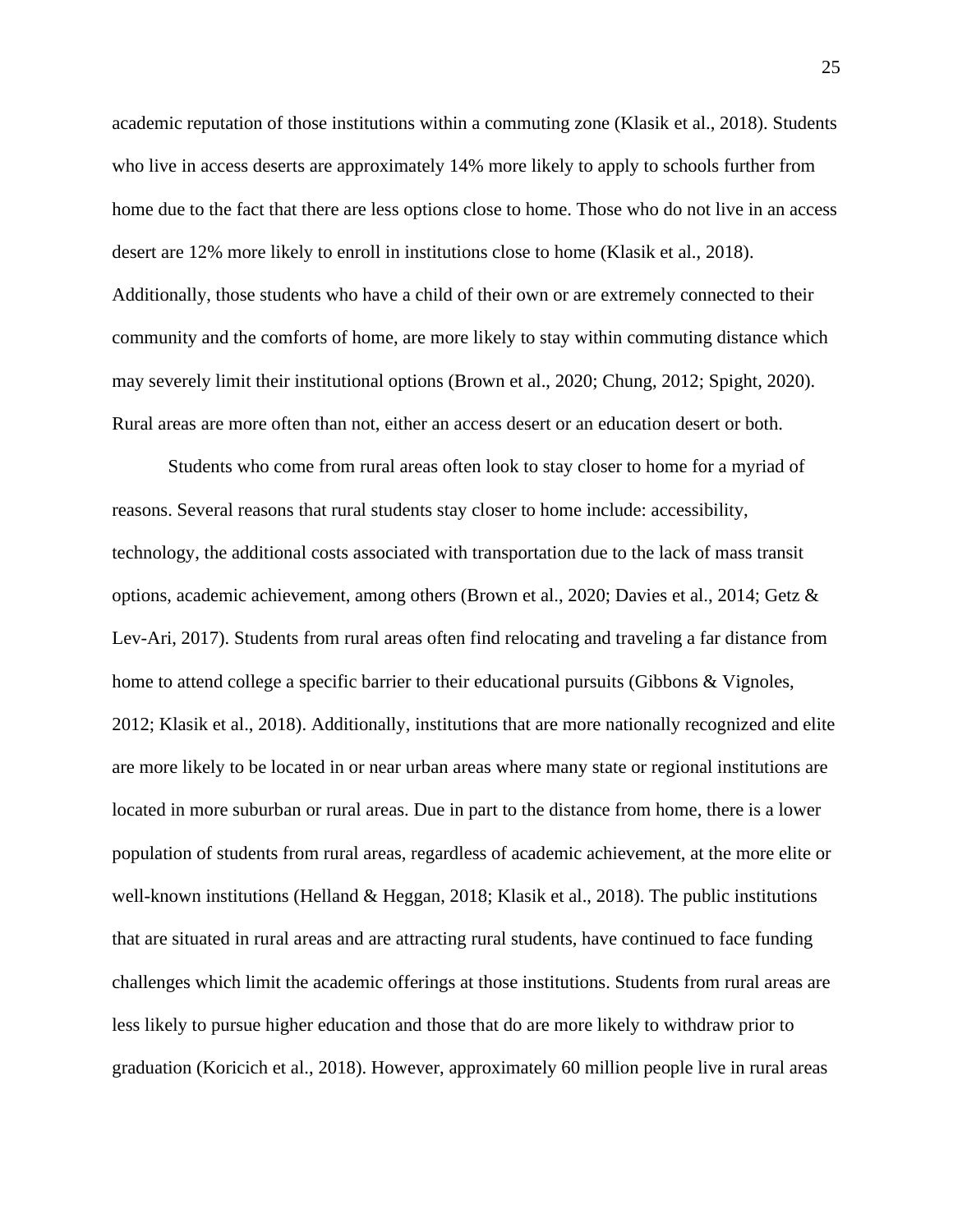of America making those areas prime recruiting areas for colleges and universities looking to grow enrollment (Koricich et al., 2018).

Geographic location is a multifaceted factor in students' choice of institution. One aspect of considering geographic location is if the student is responsible for working at the family business or caring for siblings (Klasik et al., 2018). For these students, staying closer to home is a must. However, there is also the ease of securing work while attending college. Many students are forced to work part-time or even full-time jobs while they attend school, so the likelihood of work can be dependent on geographic location and even on the distance from home as well (Chung, 2006; Han, 2018; Spight, 2020). Students who are able to attend an institution close to an already established working situation may be more inclined to weed out institution options away from home (Brown et al., 2020; Gibbons & Vignoles, 2012). Many of the students with the concerns listed above are from lower SES families and are more likely to be conscious of the impact of distance on their choice of institution (Gibbons & Vignoles, 2012). On the other hand, students with financially stable home lives, those whose parents have attended college, and who have a strong extended support system may be more inclined to move further away from home (Brown et al., 2020; Chung, 2012; Spight, 2020; Turley, 2006).

Geographic location, while a large factor for most students when they are choosing which institution to attend, does not lend itself to being easily understood. Increasing the distance from home to institution often leads to lower enrollment from areas further away from the institution (Gibbons & Vignoles, 2012; Goenner & Pauls, 2006). However, when looking at the literature regarding higher SES and academically performing students, distance is not as impactful on the choice of institution (Parker et al., 2016; Pigini & Staffolani, 2016; & Turley, 2006). While Goenner and Pauls (2006) found that students whose homes were 300 to 500 miles from the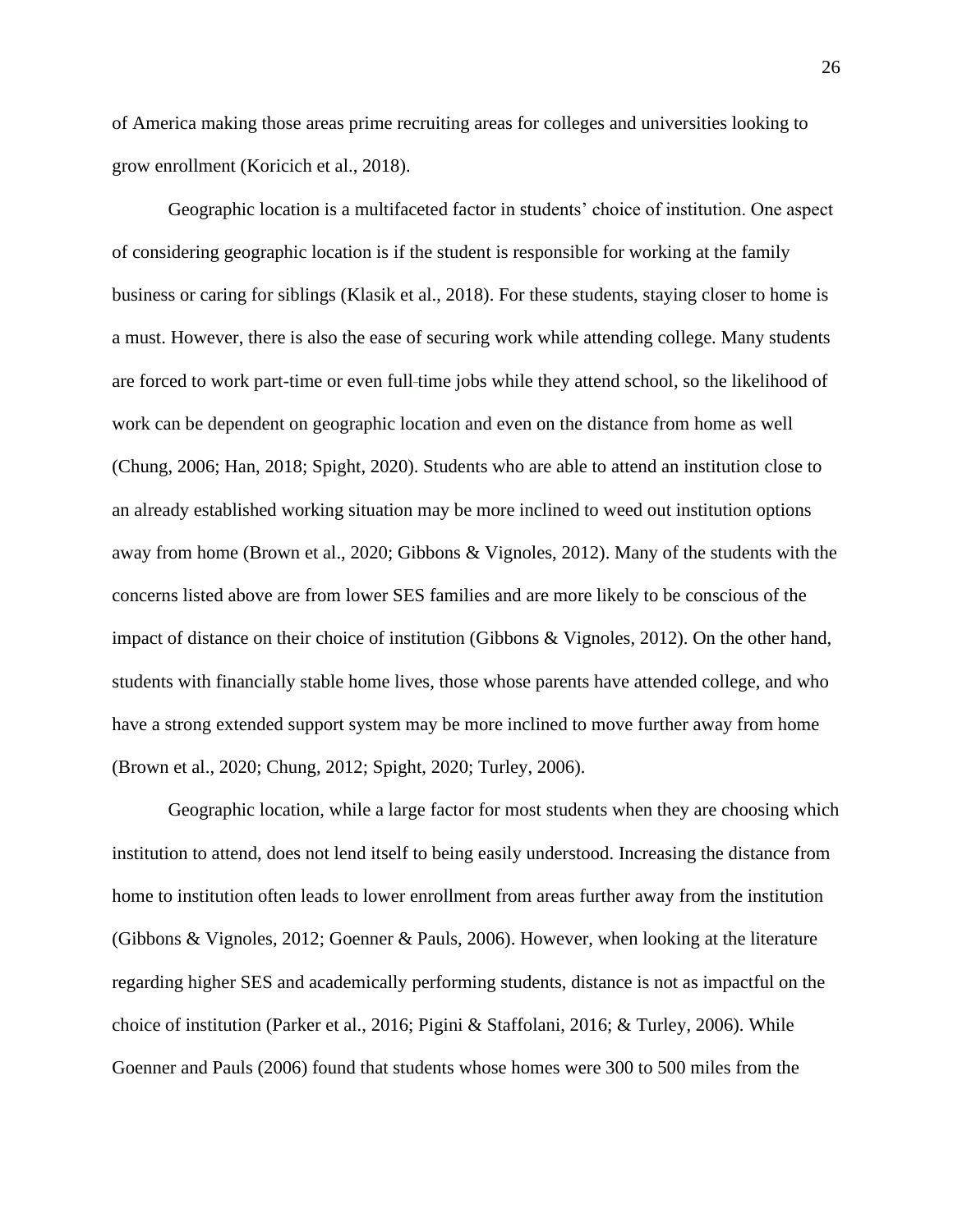institution were most likely to attend, this is not replicated in other findings. The variations of geographic location on student choice are too great to make predictions strictly on this factor alone; deeper conversations with students would be needed to understand this aspect more fully.

## **Information**

Information comes to students about the admissions processes, applications, requirements, and choices available in many different ways. Students who are actively seeking information about higher education institutions typically begin at least a year prior to when they would enroll at the institution (Obermeit, 2012). Bezuidenhout et al. (2016) discuss the importance of marketing on the part of the institution and how institutions need to understand that students are consumers. While the institution may have entrance criteria, institutions need to attract consumers of their product, namely higher education. Students often gain information directly from institutions when they receive targeted outreach, opportunities such as college fairs, one-on-one meetings with admissions counselors, college preparedness workshops, etc (Brown et al., 2020; Castleman & Goodman, 2014; Goldrick-Rab, 2006). Opportunities for students to understand the ins and outs of the admissions process is an important aspect of deciding which institution to attend. Given the proclivity of the current generation of high school students to interact via social media, institutions are expanding the information provided through various social media platforms. These web and social media efforts have been shown to have an impact on students' choice of institution, and have a stronger impact than some other ways of providing information (Jan & Ammri, 2016; Tamtekin Aydin, 2015). The importance of information provided to students to aid in their decision of which school to attend is shown by Menon et al. (2007) who show 75.9% of the respondents in their study did not visit any campus prior to making their decision of where to enroll. Information provided through other means, therefore, is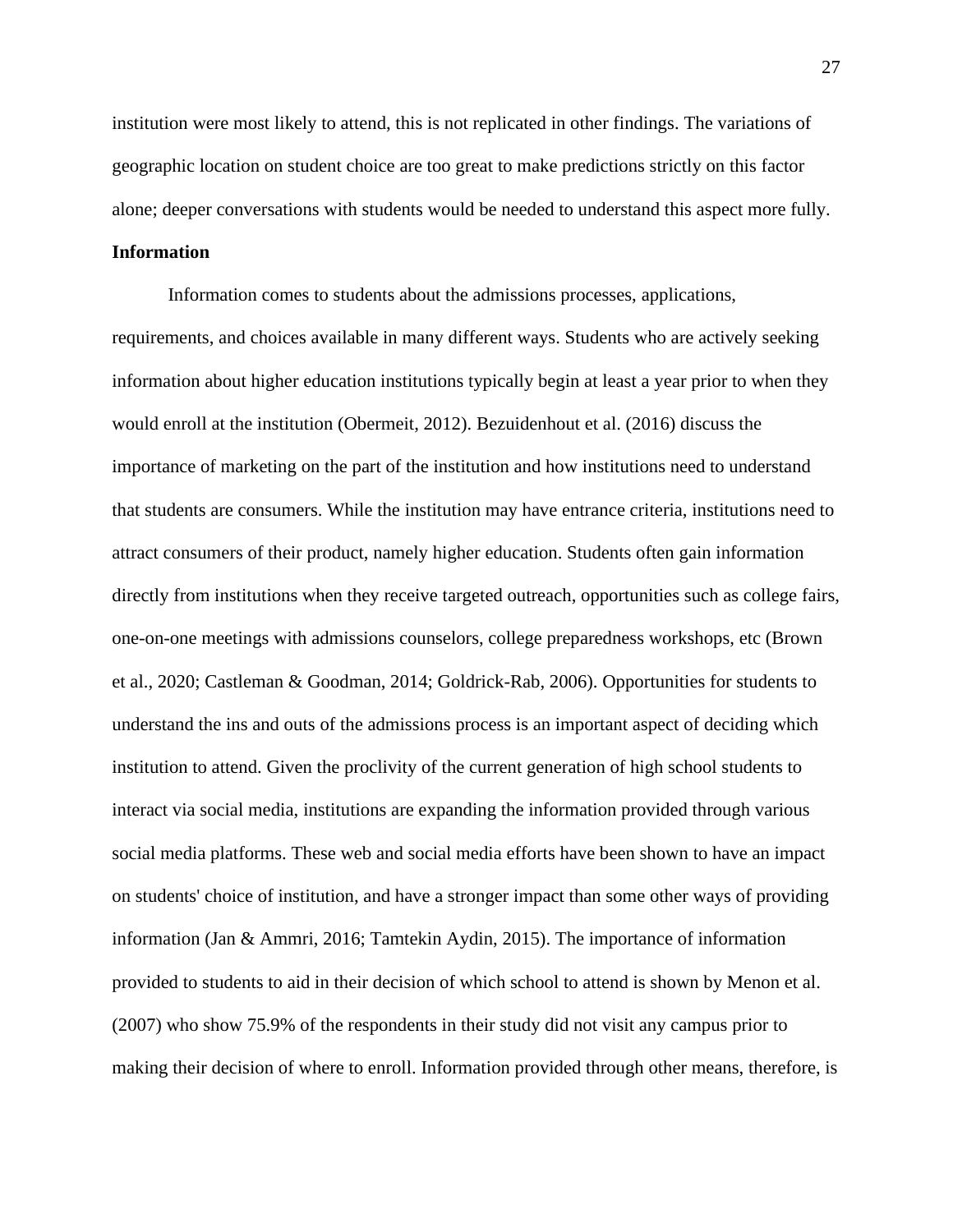extremely important to give students and their families accurate and impactful information about the institution.

Often, the information available to students in different socioeconomic categories is very different (Castleman & Goodman, 2014; Cheng & Peterson, 2018; Goldrick-Rab, 2006). Some of the reasons for this are the lack of adequate information about processes and higher education among family members and even educational leaders in communities that are generally low-SES (Castleman & Goodman, 2014). Many of these students live within education deserts and only know about a few schools within close geographic proximity (Klasik et al., 2018). High schools that allow admissions counselors in-school opportunities to speak with students, as well as those that build relationships between high school administrators and college financial aid counselors provide students with direct information concerning how to apply for financial aid, when to apply, what things to consider when applying and finally making the choice of institution. Castleman and Goodman (2014) determined that students who participate in college preparedness workshops were able to utilize the information provided to enroll in institutions with prices approximately \$7,400 less than if they had not had the information from the intervention opportunity. Additionally, students who have high academic achievement but are of low-SES families, are in need of access to mentors and resources so they are able to understand the information needed to attend a more selective institution (Cheng & Peterson, 2018). Federally funded programs, such as Upward Bound, have been designed to assist low-SES students with gaining the information needed to be able to successfully choose an institution of higher education. These programs fill in the information gap when students do not have access or resources available to them through their own families or high schools (Dougherty & Callender, 2020).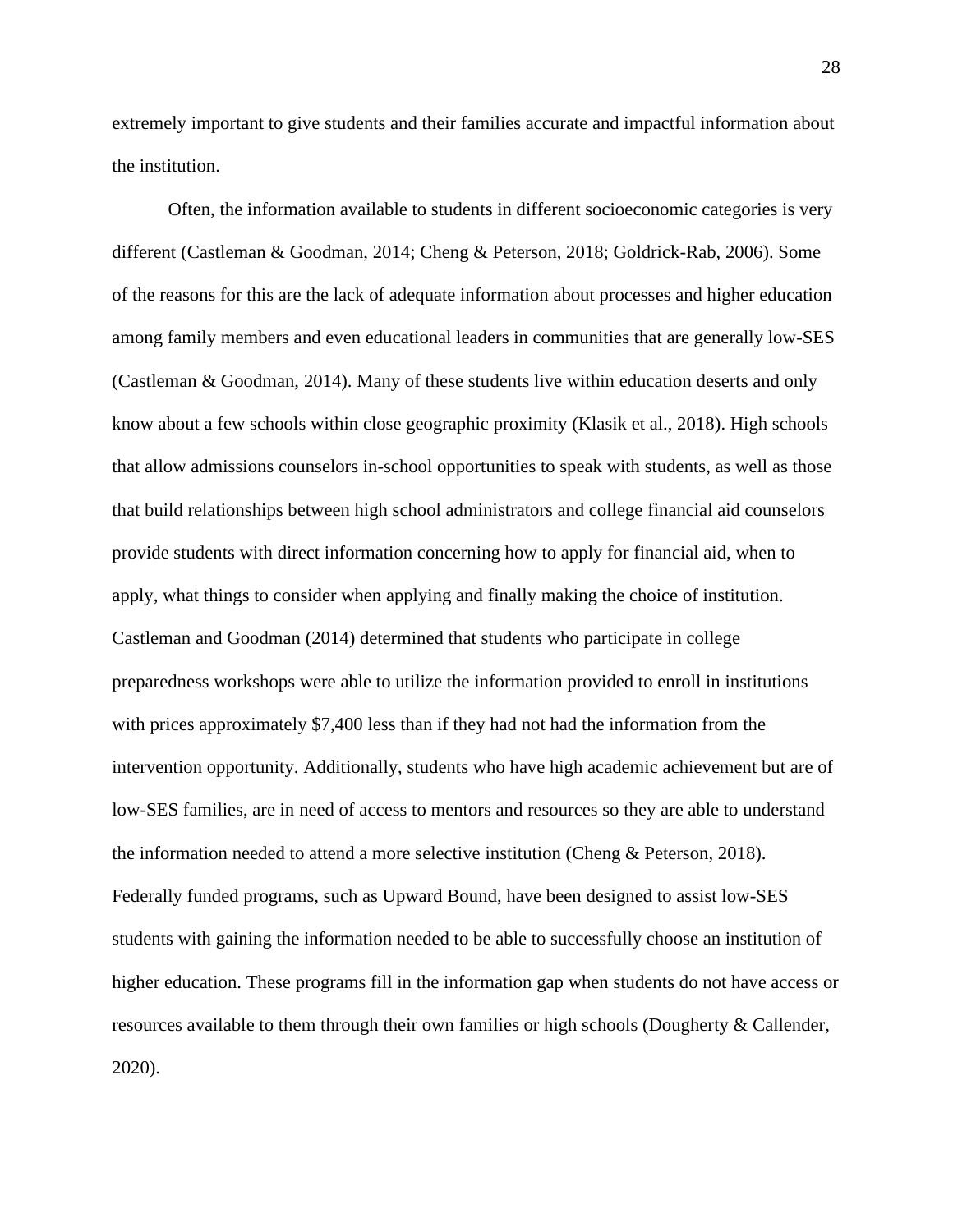Additionally, institutions provide access to information for prospective students and parents through their websites, mailings, and even social media (Dougherty & Callender, 2020). The information provided includes costs, average financial aid packages, course and degree offerings, residential opportunities, etc. Students and families are often also looking to know retention and graduation rates for the institutions. Institutions can also convey important information for students choosing to attend through on campus visits, which are shown to have significant positive influence on students choosing the institution visited (Goenner & Pauls, 2006).

While institutional marketing strategies are often geared towards students, it is important for institutions to also have marketing strategies that are targeted toward parents, families, and supporters. These groups have been shown to hold great influence over students' choice of institution, especially when finances are of importance (Bringula & Basa, 2010). When institutions provide cost information only as opposed to financial aid opportunities, students were found to choose the institution approximately 4% more often (Cheng & Peterson, 2018). Additionally, students may be less interested in seeking out information prior to making their decision of where to enroll and therefore providing the information to parents or families may prove more impactful (Menon et al., 2007). This can change depending on academic ability and socioeconomic status for students, where high achieving students are more likely to search out information for themselves, but low-SES and low achieving students are more likely to rely on information presented to them by families or peer groups (Menon et al., 2007; Obermeit, 2012).

## **Peer and family influence**

Peer groups and family members, mostly parents, have immense influence over students and their ultimate choice of which institution to attend (Bergerson, 2009; Castro et al., 2016;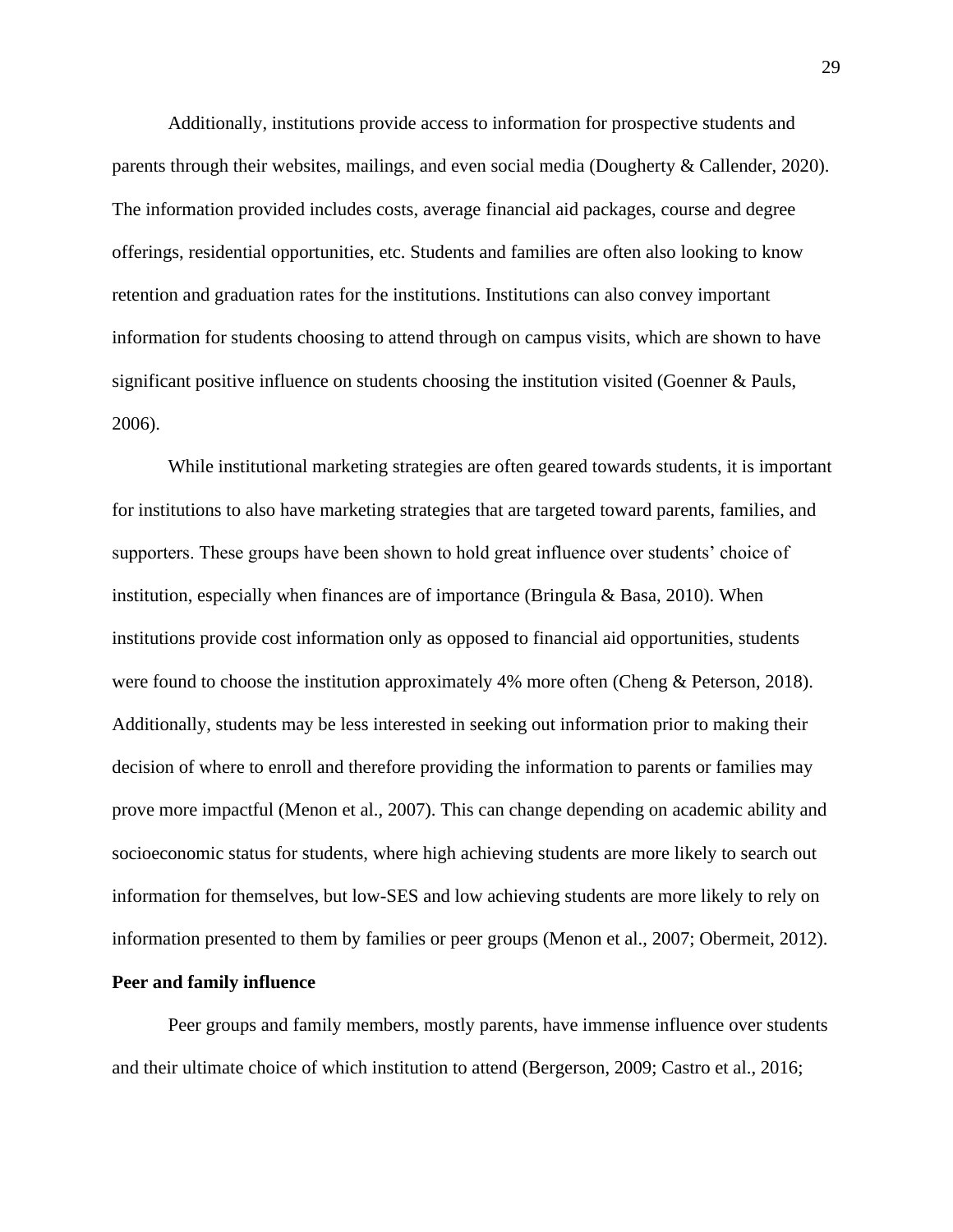Watson et al., 2016). There are various types of influence on many of the different factors that impact students' choices. Peer groups and the communities that students grow up with provide students with additional areas to consider when determining which institution to attend (DeBerard et al., 2014; Flaster, 2018). Parents impact different areas of students' decisions, including: how their own educational achievement impacts their students, the socio-economic status of the family, familial needs, the weight of importance given to education, parental opinions about type or location of institution, and parental financial assistance estimates, among other areas (Castro et al., 2016; Castleman & Goodman, 2014; Cheng & Peterson, 2018; Chung, 2012).

The amount of education family members possess has been shown to impact students' decision not only to attend an institution of higher education but also what institution students choose (Bergerson, 2009; Castro et al., 2016; Chung, 2012). Specifically, in Peru, a student's father's level of education was shown to impact enrollment (Castro et al., 2016). Typically, less educated families also hold lower socio-economic status. This contributes to further disadvantages for students from lower-SES families who may not fully understand how to navigate the admissions processes or what to look for in an institution of higher education (Goldrick-Rab, 2006). Additionally, the number of applications a student submits has been shown to be connected to their father's level of education which can provide more options for students to choose from (Ampilogov et al., 2014). Students from families that are highly educated are more likely to apply to and attend more selective institutions (Baum & McPherson, 2011; Belfield et al., 2020).

While there seems to be a connection between parent education level and student's choice of institution, often this is connected to what assistance parents can provide their students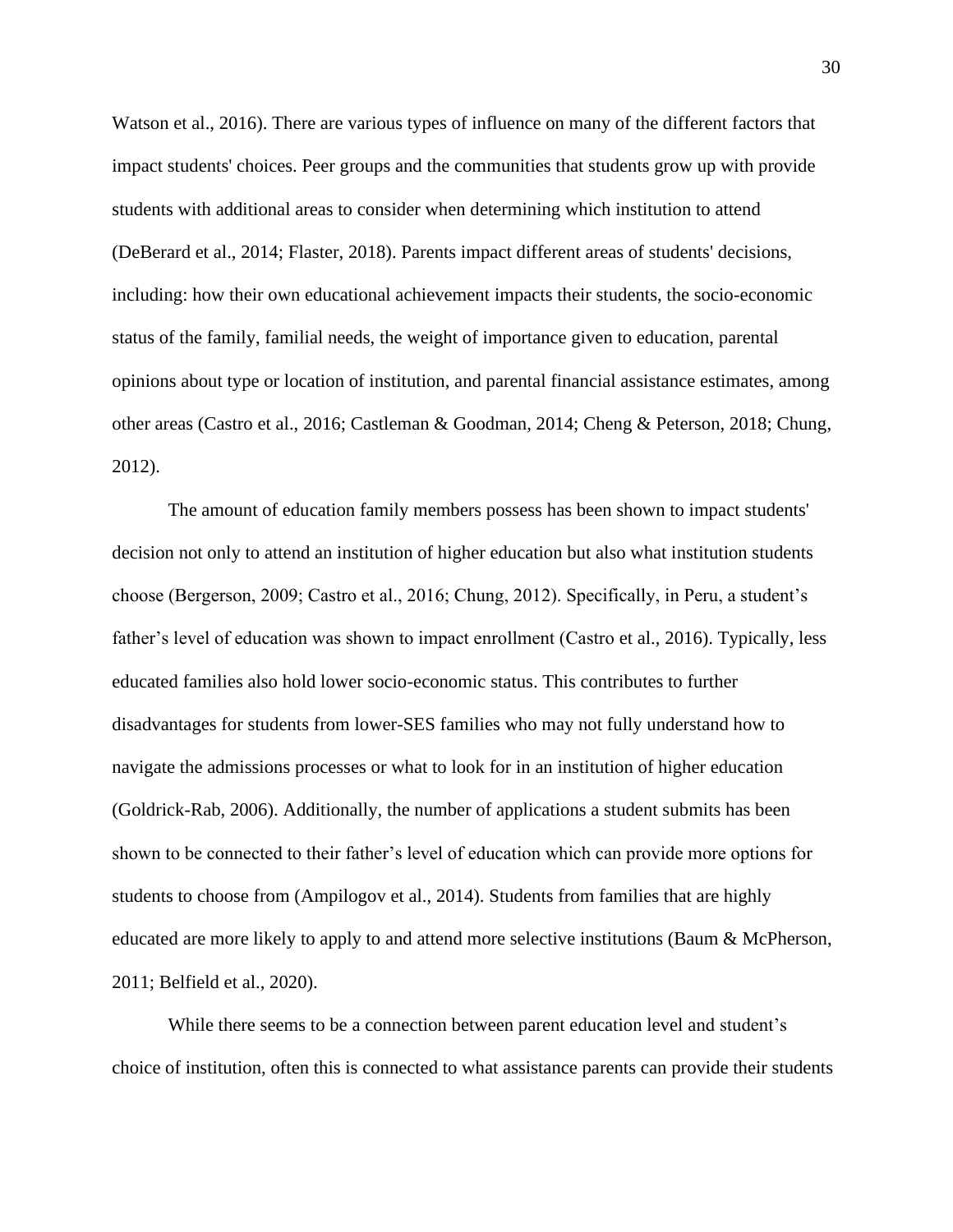throughout the admissions process and the pursuit of higher education (Bergerson, 2009). Less educated parents and parents of first-generation students are often at a disadvantage when it comes to understanding all of the aspects of the admissions process and acclimating to college life (Chung, 2012). Students of highly educated parents are more likely to choose a higher ranked institution (Davies et al., 2014). This may be attributed to the likelihood that more educated parents may also be wealthier. Students who understand how to apply for and enroll at a higher ranked institution will be better suited to choose those institutions (Goldrick-Rab, 2006; Karimshah et al., 2013; Kim, 2011).

Additionally, the amount of importance that parents put on education throughout students' early education throughout the admissions process can impact students' choice of institution (Brown et al., 2020; Chung, 2012). When parents are involved and encourage educational achievement and advancement, their impact on student's choice of institution is high (Lee et al., 2013; Mullen, 2009). Additionally, the encouragement of parents throughout secondary education may increase a student's academic ambitions to improve their thoughts about which institution to attend, perhaps looking at a more selective institution as opposed to a less selective one (Liu, 2019). Interestingly, Ampilogov et al. (2014) show a correlation between the number of books in a family's house and a student's academic achievement and likelihood to enroll in an institution of higher education.

Parents often have desires for which type of post-secondary institution their student attends. The majority (79%) of parent respondents in Cheng and Peterson's (2018) study responded that they would prefer their student to attend a four-year institution while only 13% indicated wanting their student to attend a two-year community college. However, many lower-SES parents are more inclined to encourage their students to pursue higher education at a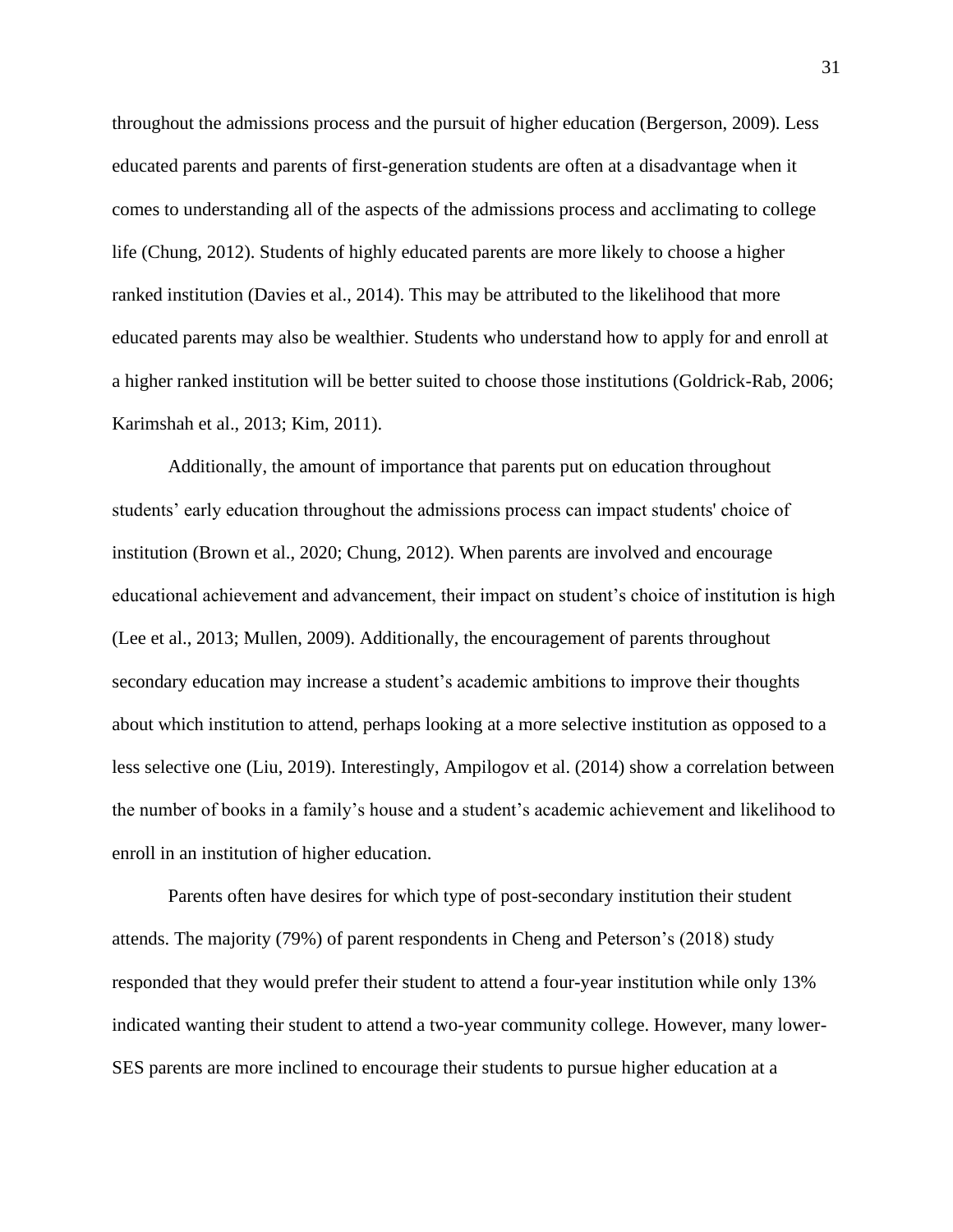community college as opposed to a four-year institution (Cheng & Peterson, 2018). Often, lower-SES parents are inclined to avoid debt or adding to the family debt to pursue a four-year degree (Flaster, 2018). On the other hand, students from higher-income families may feel pressured to attend more prestigious institutions to continue the family's social standing (Cheng & Peterson, 2018).

It is shown that it is important for students to understand what financial contributions their parents are able to make for their higher education (Flaster, 2018; Han, 2018). Flaster (2018) estimates that approximately 75% of students receive less financial assistance from their parents than FAFSA assumes. Of those students, more of them are from lower-SES families which may be explained in part by the lack of financial stability and resources to save for college. Students who face shouldering the burden of the financial aspect of college attendance may be more inclined to attend a community college as opposed to a four-year institution (Flaster, 2018). Not only is the financial burden a concern for lower-income students, but they often contribute to the overall family finances and are unable to stop working while pursuing higher education. This can limit the geographic radius that students intend to search for institutions and ultimately enroll. However, students from families that intend to pay for a significant portion of their higher education often feel pressure to follow their parents' suggestions of institution (Klasik et al., 2018; Liu, 2019). Financial contributions from parents can also contribute to the pool of institutions students are choosing from. Those from higher-SES families are able to apply to more schools potentially allowing them a larger pool of institutions to ultimately choose from which may increase the odds of selecting the right institution the first time (Ampilogov et al., 2014).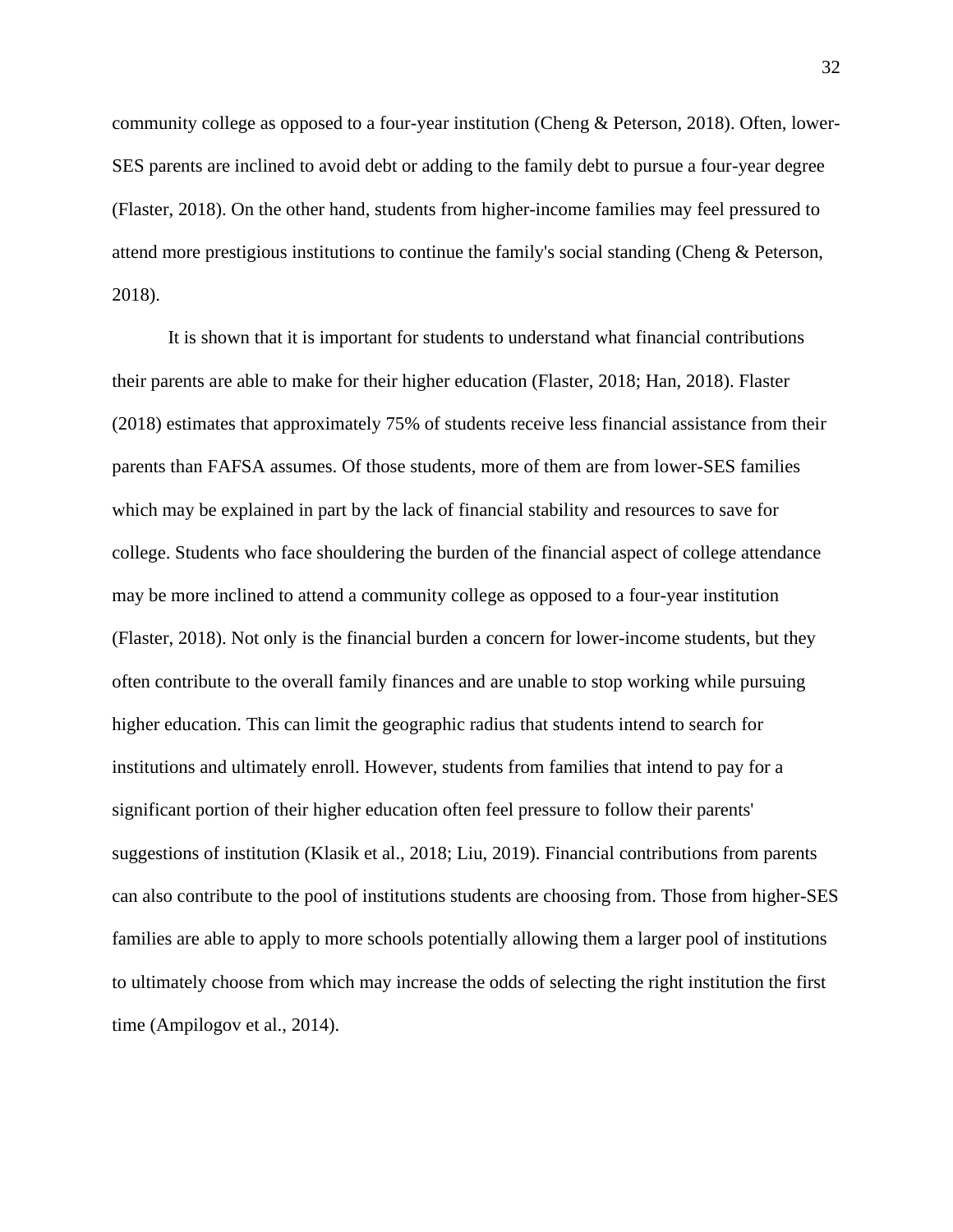Peer groups and communities also provide a high level of influence over where students choose to enroll for higher education (Bergerson, 2009; Flaster, 2018; Tamtekin Aydin, 2015). Students from rural areas who choose to break away and move further from home often have the support of the community and others to do so, even if not their parents (Bergerson, 2009). The influence of teachers from a student's community are able to outweigh parental influence especially in students from lower-SES communities (Baum & McPherson, 2011; Teranishi et al., 2004; Watson et al., 2016). Additionally, if peers are higher achieving academically, there is an impact on decision to attend and where to attend college (Mullen, 2009; von Keyserlingk et al, 2020). Ultimately, peers and communities provide information to and influence over students' institutional choices.

## **Gaps in previous research**

The previous sections provide many areas of overlap within the student choice process. While conducting the literature review, it became clear that a narrow view of the research topic, and the factors that may contribute to students' choice of institution, would have missed key potential insights. This is a main focus of the study based on the findings and information gathered throughout data collection and analysis.

One such potential oversight in the existing literature is the impact that first generation status has on students determining where to enroll for their higher education, is certainly intertwined in the other factors discussed above. First generation students are students who come from families where no one else has attended college (Michalski et al., 2017). While this study was not specifically targeted at first-generation students, the researcher did collect the status of each focus group participant. Unfortunately, no specific patterns were able to be discerned in this study regarding the impact of being a first-generation student on the college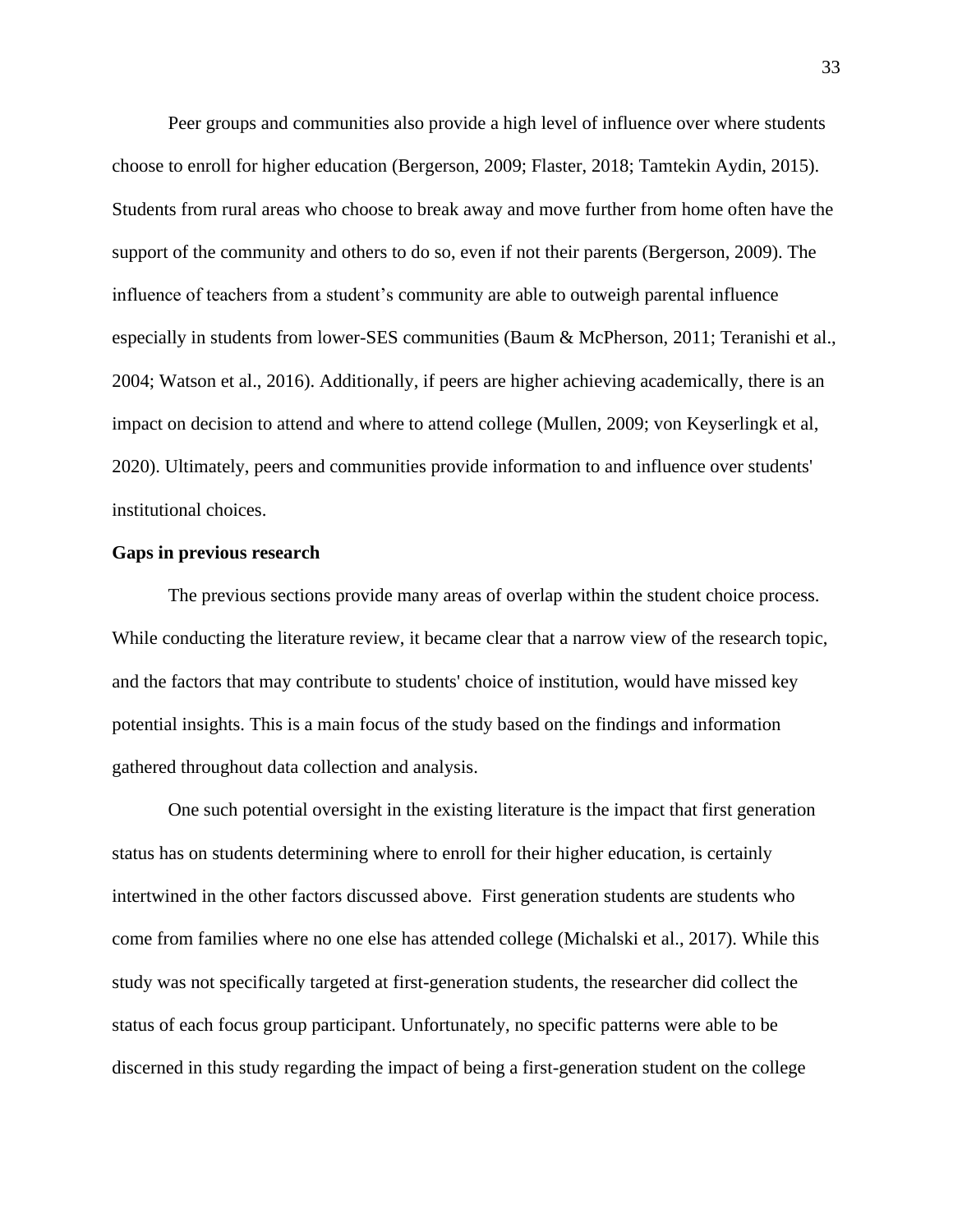choice process. However, there are a substantial number of first-generation students which can be an untapped pool of potential prospective students should institutions learn how to recruit and support them (Davies et al., 2014; Duggan, 2014; Michalski et al., 2017).

Additionally, the different perspectives of students who wish to move further from home versus looking to stay closer to home, for example, may have been overshadowed by cost and the other factors discussed in the literature. Some clarification of this topic was able to be provided by this study. The affordability of the study institution, for some participants, included being able to commute from their parents' home and not needing to pay for living on campus. While the desire of participants varied, some wanted to stay close to home while others were seeking the freedom of being further from home, this study provides more information regarding the impact of distance from home on the college choice process.

Another gap in the literature was identified as the impact of SES on how easy the application process and financial aid processes are to navigate, which impacts students' choices of institution. While SES is discussed throughout much of the literature, it is still not clear how SES may impact students' choices. SES was not specifically collected through this study, however many participants share their financial status and all shared the approximate amount of aid they received from the study institution on the pre-questionnaire. Due to the overall mission of PASSHE, to provide access to quality higher education to all Pennsylvania residents, SES was an underlying thought when building this study.

Additionally, research into how, even as high school students, institution choice is impacted by post-graduation job opportunities could be important to understanding why students choose the institution they choose to attend. The nature of the research design for this study was to allow participants to share their own experiences and what impacted their choice. No specific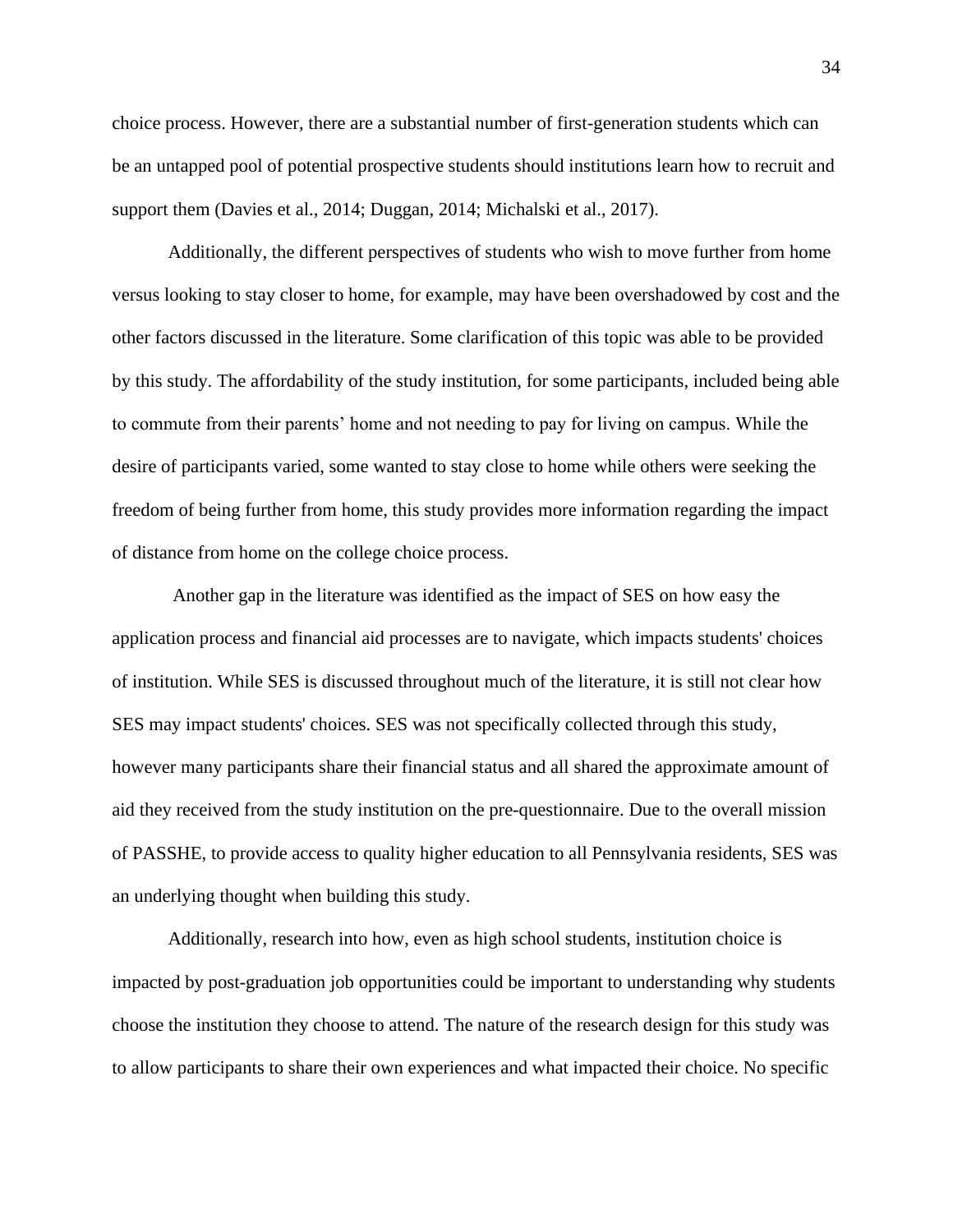question was designed to determine if post-graduation job opportunities impacted their choice, but it was a factor indicated by several students as they discussed how their major and program impacted their choice of institution.

There also has not been a deep dive to determine how impactful safety and security provided on a campus impacts choice, even in light of the Clery Act which ensures students and families are able to see the crimes that occur on each campus (Bezuidenhout et al., 2016; Bringula & Basa, 2010). Researchers have not identified how important campus climate, physical appearance, or environment are to the choice of institution of higher education (Bringula & Basa, 2010; Knight, 2016). While the idea of *fit* is discussed throughout the literature as a factor impacting student choice of institution, there has not been enough to determine how students decide where they fit (Goenner & Pauls, 2006). These three ideas all fell into participants discussing the community and campus life factor of their college choice. By leaving the questions open ended, participants identified how impactful it was for them to see the campus clean, feeling safe, and being able to walk around campus easily. Additionally, the idea of *fit* was clarified better through the students sharing why they chose the study institution.

A final key gap in the literature is an understanding of where students who attend one institution also apply and how that impacts their ultimate decision (Johnson, 2018). While the information regarding where else students applied was gathered on the pre-questionnaire, participants freely discussed how they compared different institutions and what ultimately led them to choose the study institution. This information could prove extremely useful especially for similarly situated institutions, to understand who their major competitors are in addition to why students choose their institution over others.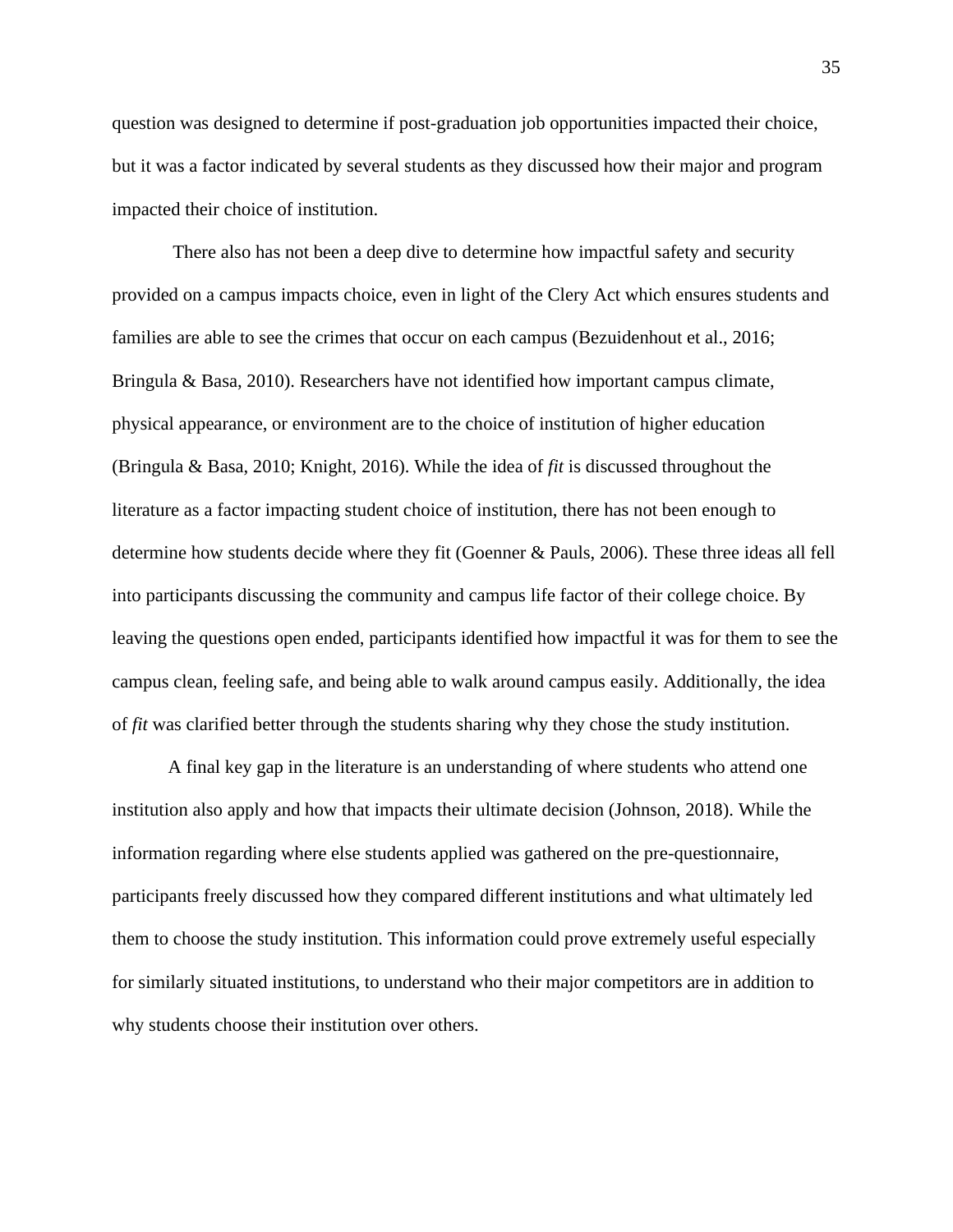Based off of the information found throughout the literature review and recommendations from previous research designs, this study will take a qualitative approach to answering, why students choose a small rural state-owned institution of higher education. There is little qualitative research on the topic of college choice. This study used semi-structured focus groups with an open ended questioning route, so participants could explain their experiences in their own words. This study was driven by the desire to answer the question by the newest cohort of students who completed the application and decision process. By using a qualitative research design, the researcher was able to get more to the heart of the *why* and the focus groups were able to capture participants own words and experiences. The next chapter will provide the research design in detail.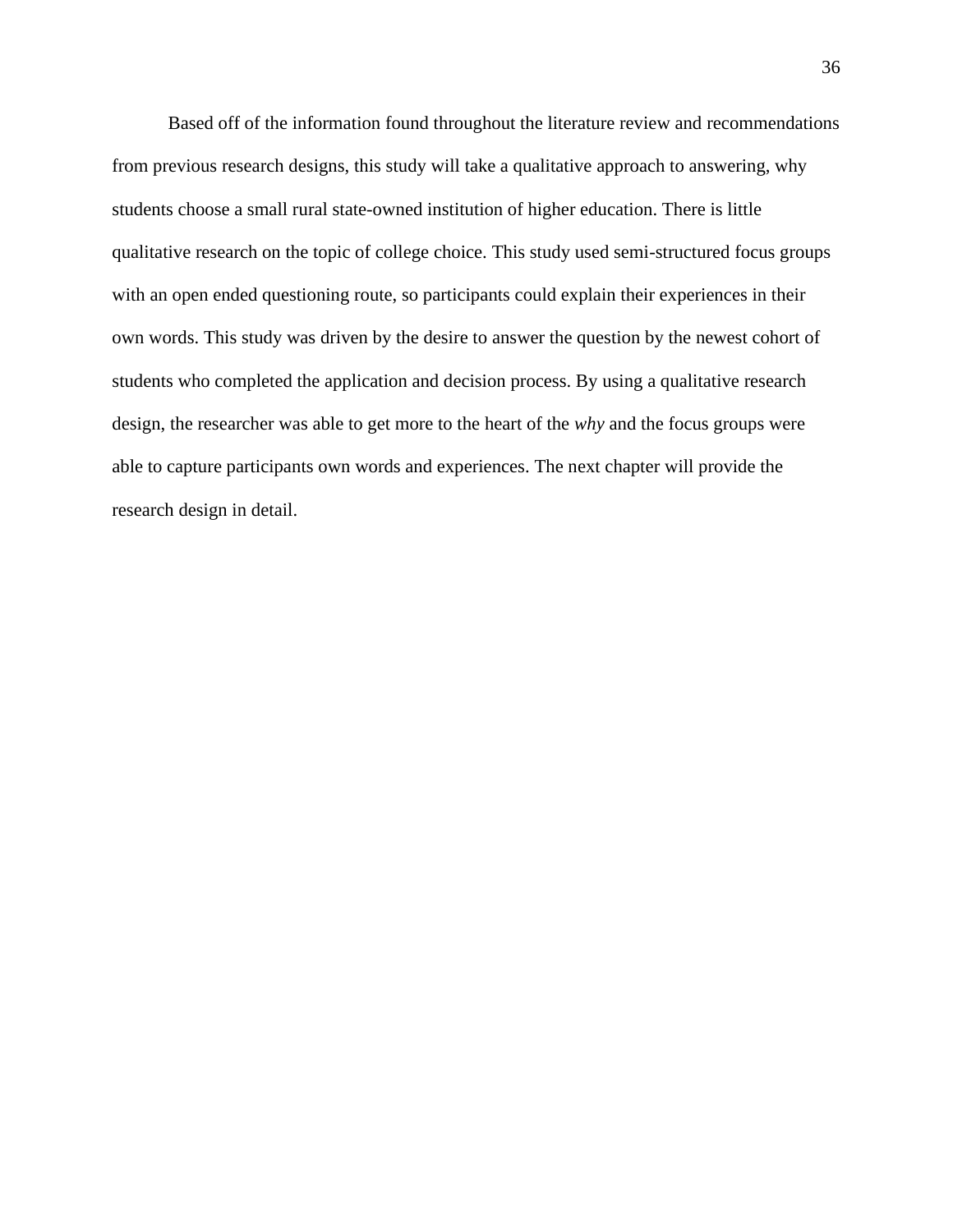### **Chapter 3: Methods**

In order to answer the research question, why do students choose a rural state-owned institution of higher education for their collegiate experience, the researcher performed data collection using semi-structured focus groups. This research design, hinged on gathering the information directly from participants without limiting their response options, as was noted in previous literature as a limitation. This chapter will explain in detail the overall research design of the study including information about: the study location, the participants, recruitment, data collection, focus groups, data analysis, and theoretical framework. Throughout each section, details are provided in order to clearly show how the study was performed and why certain techniques were utilized.

# **Study Location**

The study took place at a small rural state-owned university located in Pennsylvania. The study institution was chosen due to the overarching research question being, why do student choose a small rural state-owned institution of higher education for their collegiate experience. The study university is publicly owned and located in a small rural town.. The university employs approximately 500 faculty and staff to serve a student population of about 3,000 students. The student population is approximately 60% female and 40% male with the majority of students being traditional aged. Pennsylvania residents make up 93% of the students who attend the university. The diversity among students enrolled are approximately 7% African American, 3% Hispanic, 1% Asian, 93% Caucasian, and less than 1% of students are identified as international students. These percentages are similar to other rural Pennsylvania public institutions of higher education.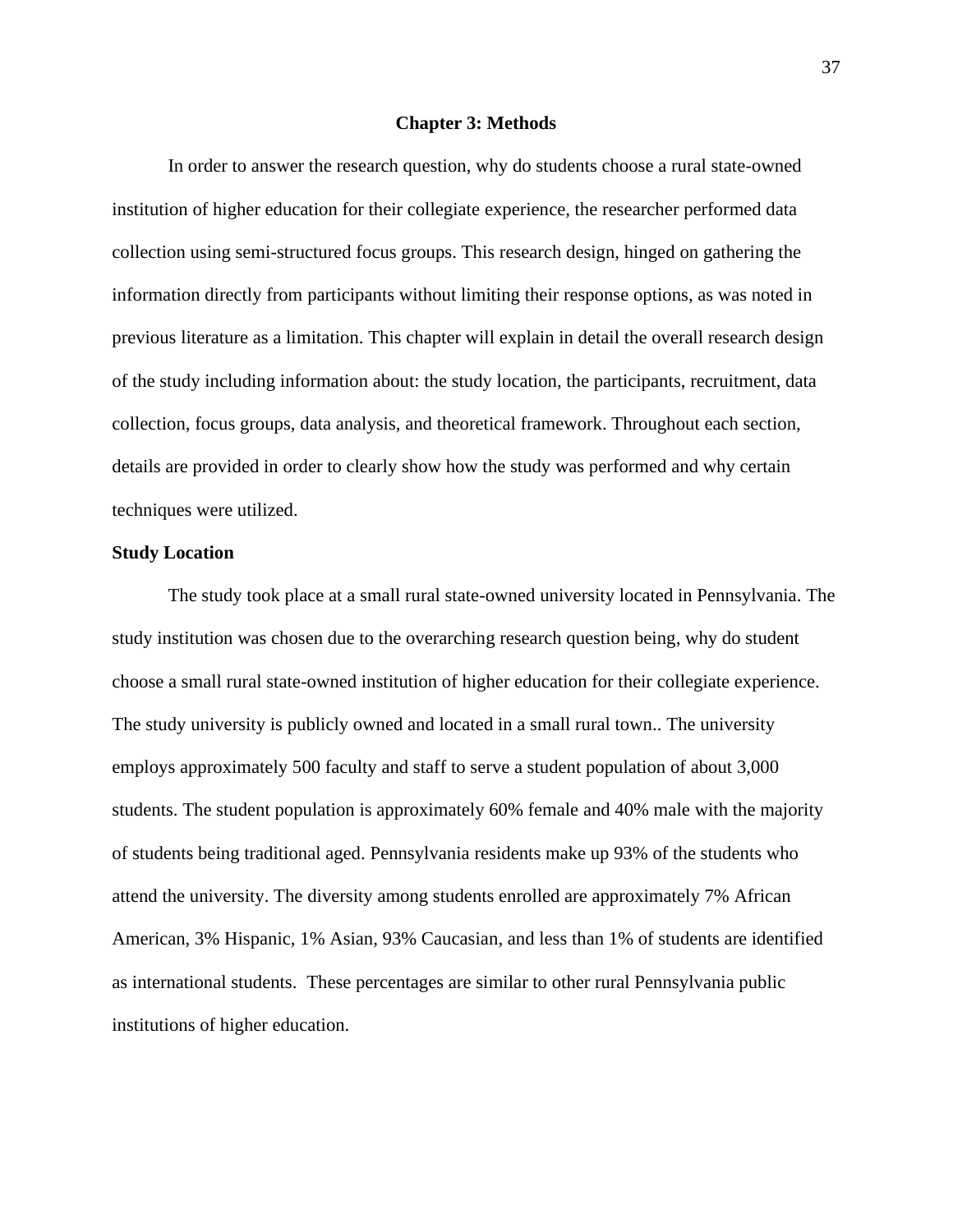# **Participants**

The participants in the study are 18 to 25 years of age. This age range was selected as it has been established as the typical age range of traditional aged college students. Additionally, participants are first time college students enrolled at the institution. The study took place within the first two weeks of the Fall 2021 academic semester, which began on August 23, 2021. Participants were enrolled in at least three credits at the time of participation to meet the criteria for the study. No other criteria needed to be met in order to participate in the study. The participant criteria was chosen as they were the last cohort of college students to go through the application and decision process.

# **Recruitment**

In order to recruit participants, the researcher provided all students participating in Fall Orientation a brief overview of the research project. Students were informed that an email was sent from the Director of Outreach and Transition Programs to give them the opportunity to participate. The Coordinator of First-Year Seminar courses sent a very similar email to the students in first year seminar classes and encouraged the faculty teaching first year seminars to encourage their students to participate. The recruitment emails are attached in Appendix A. The researcher also worked with Student and Residence Life to post a flyer in each residence hall that houses first year students and had Resident Assistants and Residence Hall Directors mention the flyers and the forthcoming emails at their opening meetings for new students. In order to help entice student participation, the first 20 students who choose to participate in the survey and subsequent focus group received a \$10 Starbucks gift card. The researcher had both the Director of Outreach and Transition Programs and the Coordinator of First-Year Seminar continue to send emails out to students until at least 20 students participated in the survey and signed up for a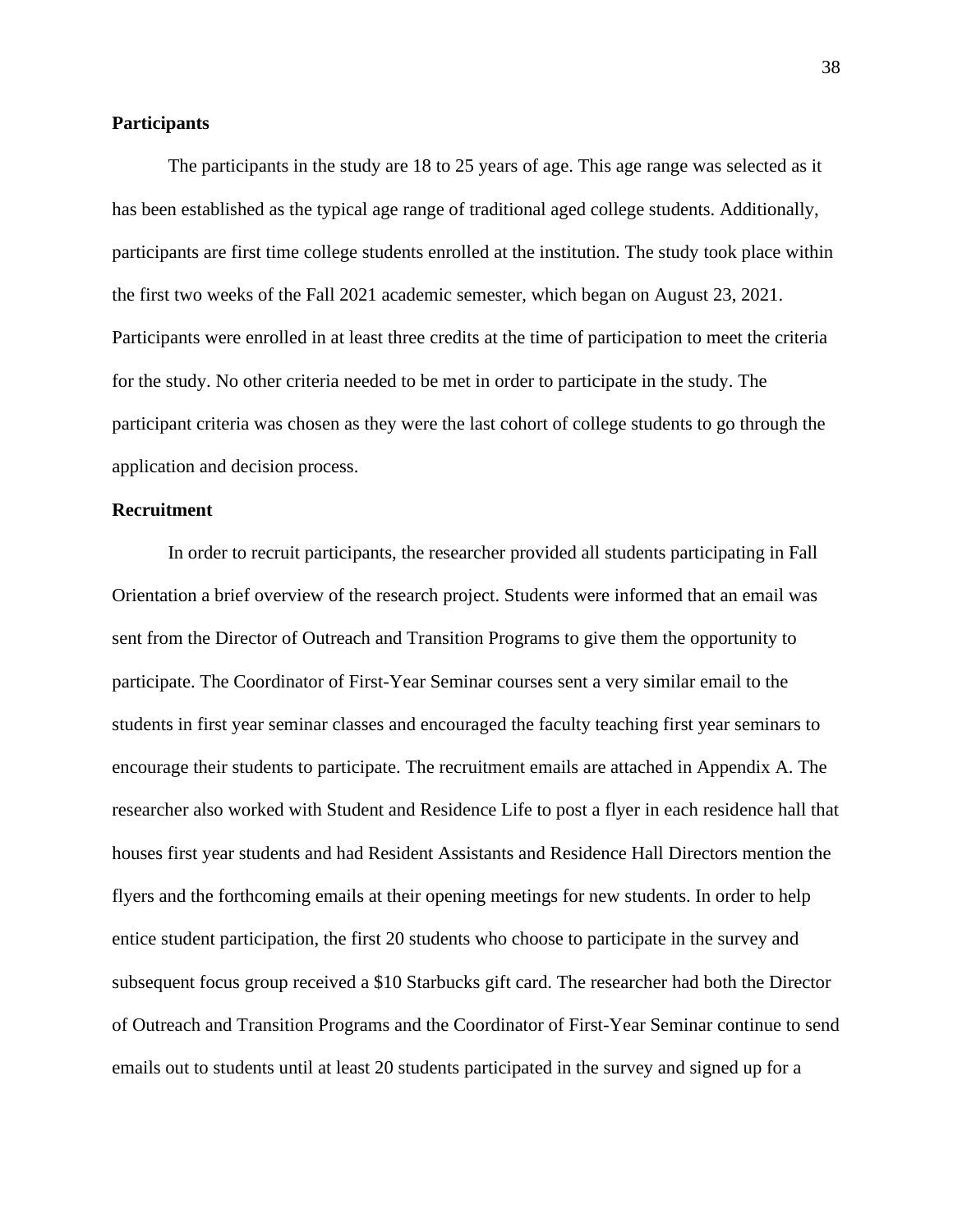subsequent focus group, this allowed for some students who stated they would participate to not actually show up for the focus group sessions and still meet the minimum target of 15 participants.

# **Data Collection**

In order to collect the data from participants, the researcher utilized a questionnaire (Appendix B) that was mostly demographic in nature in order to be sure that participants met the criteria needed for the study. As described and approved by the West Chester University Institutional Review Board (IRB) as well as the IRB at the university where the study took place. The West Chester IRB approval letter is attached as Appendix C. The questionnaire link was provided via email to prospective participants beginning at the start of the Fall 2021 academic semester. The email included the appropriate consent form from the IRB application. The email continued to be sent until enough participants had completed the questionnaire. The information gathered in the questionnaire was also helpful to the researcher as it identified other institutions the students were accepted at and information that was helpful in comparing the overall Fall 2021 cohort at the study institution to those who participated in the study.

Once a participant completed the initial questionnaire, the researcher reached out to them via the email address they provided in the questionnaire to determine an appropriate date and time for the focus groups to take place, based on participant schedules. The email provided the consent form that participants were asked to complete for a second time (Appendix, D). Participants were provided the date, time, and location of the focus group as soon as the researcher collected enough participants to divide into focus groups. The goal was to divide participants into 3-5 focus groups consisting of 5-7 participants per focus group. However, based on availability and willingness of the participants, 4 focus groups were held for a total of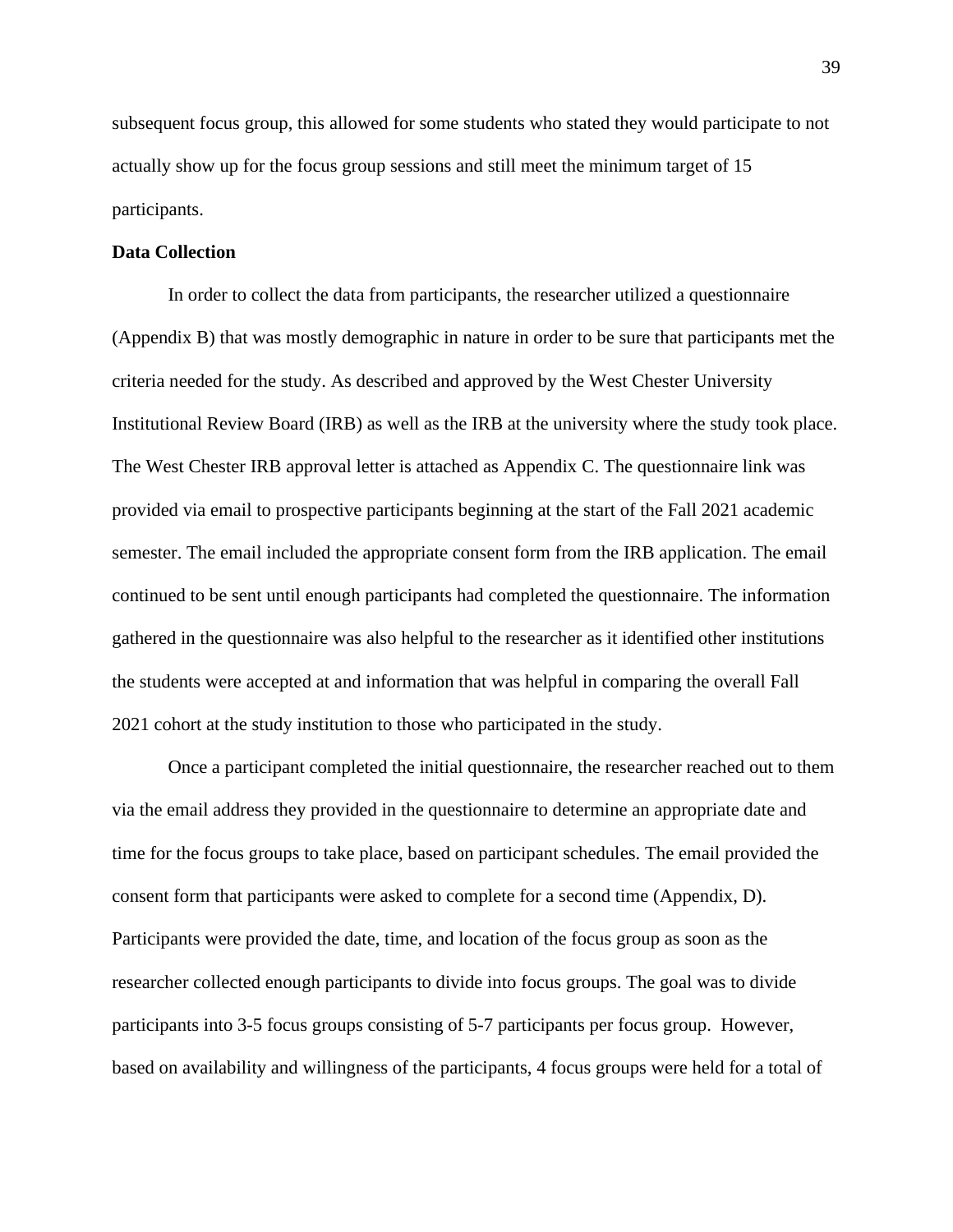17 participants. The focus groups were held on the university campus in a meeting room in the student union building. Due to the COVID-19 pandemic, all of the university safety protocols were followed, which included masking indoors for all participants and the researcher. The focus groups were audio and video recorded for the purposes of transcription. The researcher utilized a semi-structured approach to the focus groups with prompts to help guide the conversation. The questioning route that was used is attached as Appendix E. The researcher used the questioning route to keep the conversation on point, but most of the questions led the researcher to ask follow-up questions and provided the participants an opportunity to add to what others were sharing. Most of the questions in the questioning route were open ended to foster a more conversational feel to the data collection. Once the focus groups were completed the transcription was completed followed by analysis of the data, throughout the remainder of the Fall 2021 semester.

#### **Focus Groups**

Focus groups are a qualitative method of data collection used to gather opinions and learn more about how people think or feel about the topic being studied. Typically focus groups are small enough that every participant has an opportunity to share their thoughts and feelings, but large enough to provide diverse opinions and spur more conversation (Krueger & Casey, 2015).The prevailing thought being that most focus groups will utilize 5 to 8 participants with some as large as 12 or as small as 4. Additionally, focus group participants all share something in common, there needs to be a connection to the topic being discussed as well as some portion of similarity amongst the participants (Krueger & Casey, 2015). The researcher provided the groups with open-ended questions along a questioning route to guide the discussion and learn how the participants felt and thought about the topic being studied. The questions were designed to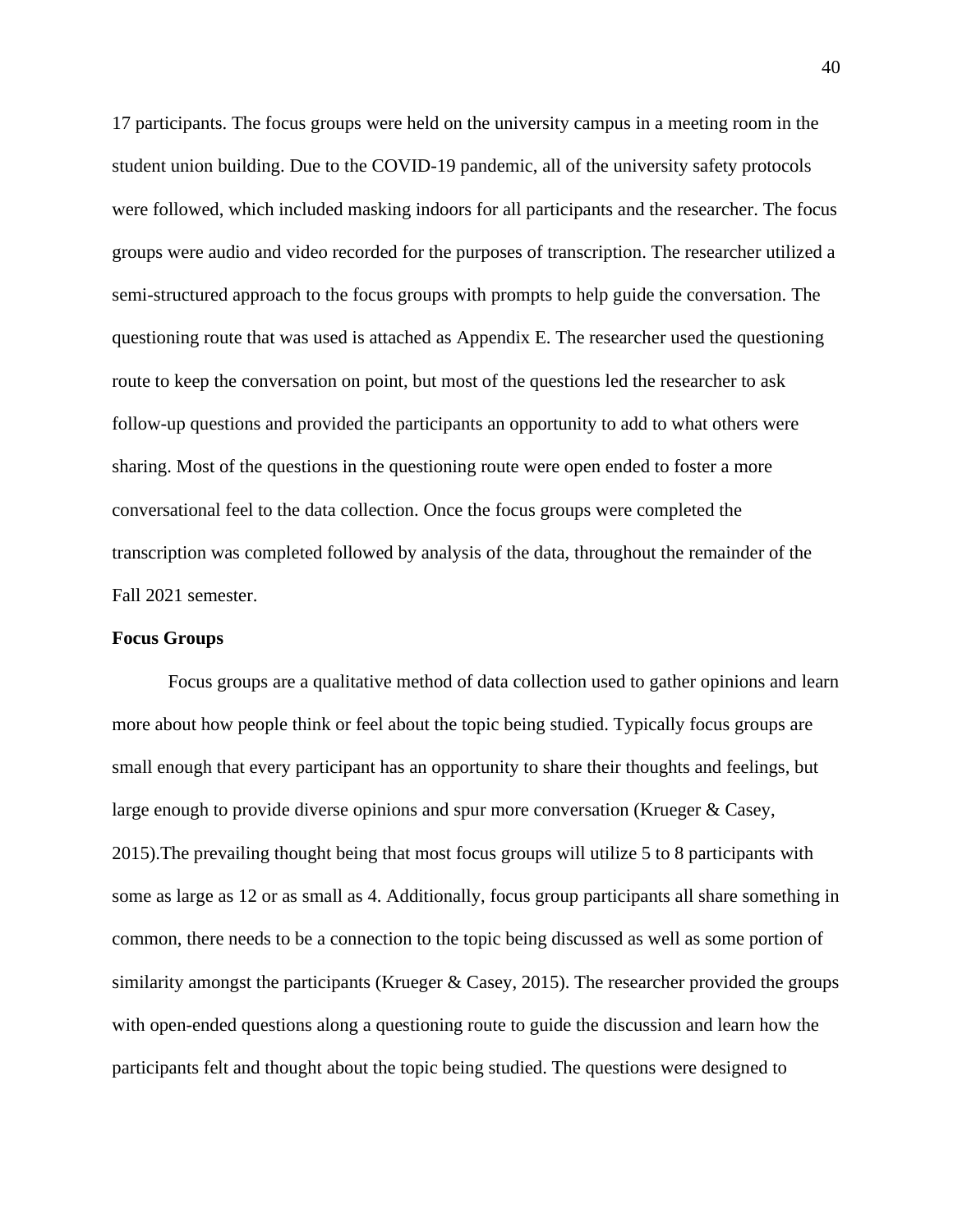prompt the participants in order to get participants talking with each other about the topic. Participants in focus groups tend to feed off of each other which can lend to deeper understanding for the researcher through the data provided than individual interviews (Krueger & Casey, 2015). This idea of participants spurring other thoughts was the main reason that this study utilized focus groups.

Krueger and Casey (2015) explain that focus groups are useful for data collection when the researcher is looking to develop, strengthen, or change, policies and programs. For the purpose of this study the focus group may help to inform future recruitment programs and policies at institutions of higher education. By utilizing focus groups the researcher allowed an opportunity for more participant voices to be heard as well as more ideas to be shared through the nature of conversations in focus groups as opposed to more directed individual interviews. Especially with students new to a college campus, allowing their voices to be heard in a way that seemed less intimidating was extremely important. This method also allowed for students to reflect on, process, and share their own experiences through open dialogue with their peers. It allowed for the researcher to better understand the broader prospective student experience by allowing students to share their experience and compare it to others throughout the focus group (Krueger & Casey, 2015). Additionally, since the participants were six months or longer away from their application and decision processes, the ability to have other participants remind them of their own experiences was extremely important to gathering as much data as possible.

Throughout the literature review, it was clear that much of the research previously conducted surrounding college choice was done via quantitative methods leaving a gap to fill with qualitative methods (Perna, 2006). Munsch (2019) states bluntly the need for qualitative research in the field of higher education institution choice in order to better gather insights and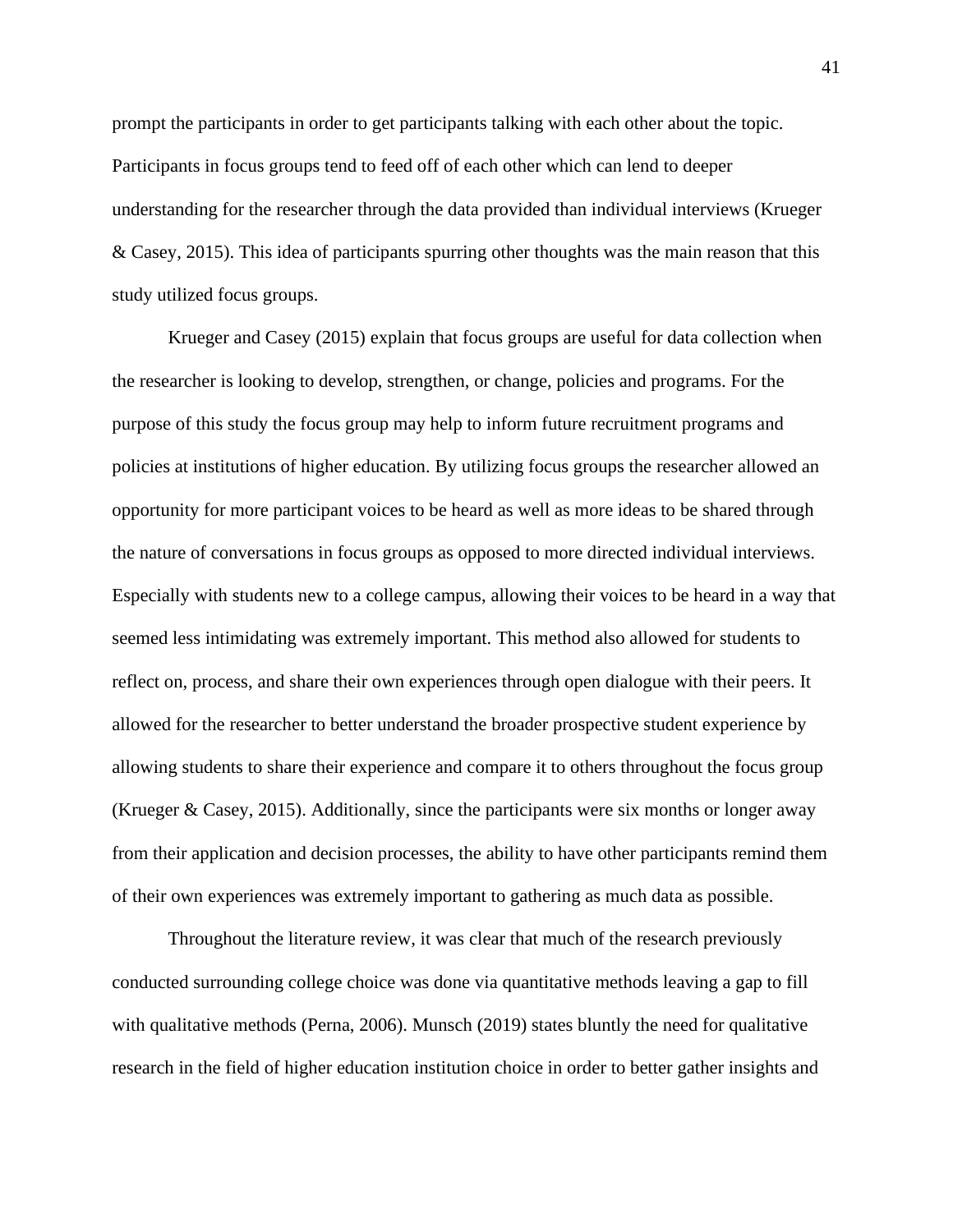information unable to be found through quantitative means. This can be accomplished through focus groups as a means to hear directly from participants without pre-assigned answer choices, using their own words and experiences (Munsch, 2019). Turley (2006) also discusses the importance of qualitative research to explain barriers for different groups of students. While focus groups are not the only qualitative method available, in an effort to make students more comfortable with the researcher and draw out as much information as possible, focus groups were chosen for this study (Perna, 2006). It was important to provide participants a setting with peers who had also completed the college choice process, so they would feel more comfortable using the opportunity to share their experiences with the group and the researcher. Participants were able to add to the thoughts of others and have a mechanism that aided in individuals remembering parts of the process they may not otherwise have thought to share. The focus group method was determined to be the best method to gather the information due to the open dialogue and conversational nature of focus groups.

### **Data Analysis Plan**

The data were analyzed utilizing grounded theory techniques in an effort to produce a theory about why students choose a small rural state-owned institution of higher education. Data gathered through the pre-questionnaire better informed the description of the participants and were used to determine if there are patterns of answers found based on the demographic information provided. However, the majority of the data to be analyzed were gathered from the focus groups. The researcher employed several recording techniques utilizing Microsoft Word's audio recording and transcription software, audio recording using a digital recorder, and also video and audio recording using a camcorder. These three different recordings aided the researcher in accurately transcribing the focus groups in order to accurately analyze the data.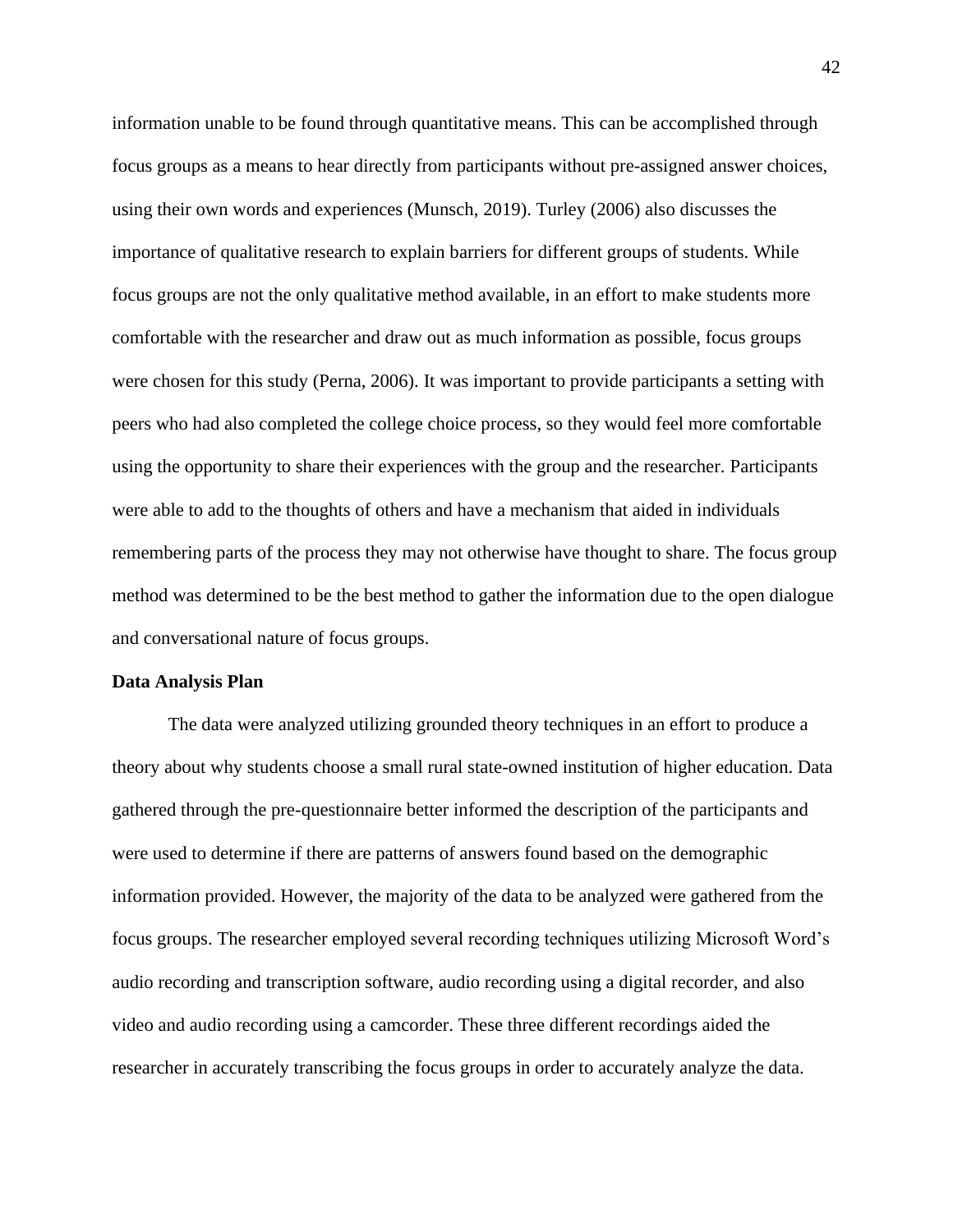Once the researcher completed all focus groups, the three different recordings were utilized to make one accurate transcript of each focus group to be coded for analysis. The final transcripts of each focus group was individually uploaded into the Dedoose Software system.

The researcher employed memo writing during the focus groups as well as immediately following each group (Saldaña, 2016). As Saldaña (2016) suggests, memo writing is an important part of analysis from a grounded theory perspective. However, the researcher utilized the ability to audio record as opposed to manually writing thoughts immediately after each focus group. While the memos produced were not transcribed or coded, nor used for analysis purposes, the intention for the researcher was that there was a mechanism to begin to capture thoughts and build category ideas based on the information gathered from the participants through the focus groups (Saldaña, 2016). The memos were used as a mechanism to double check the accuracy of the transcripts as well.

In order to utilize the language, words and phrases, used by the participants throughout the focus groups, the In Vivo coding method was utilized for the first round of coding (Saldaña, 2016). This was particularly important to the researcher as administrators and students often do not use the same words and phrases. By utilizing the participants own language to build the first set of codes, the researcher was able to more clearly share the student prospective on the application and decision process. In addition to In Vivo coding, the researcher also utilized the coding technique described by Foss and Waters (2016) in which each excerpt that looks at a potential unit of analysis is determined and given a code word or phrase. The importance of this step was to identify codes using the participants' own language. The codes were used to identify and create excerpts in Dedoose. Once the excerpts were created, the researcher exported them to a Word Document. The excerpts were all cut into strips to re-arrange, evaluate, and analyze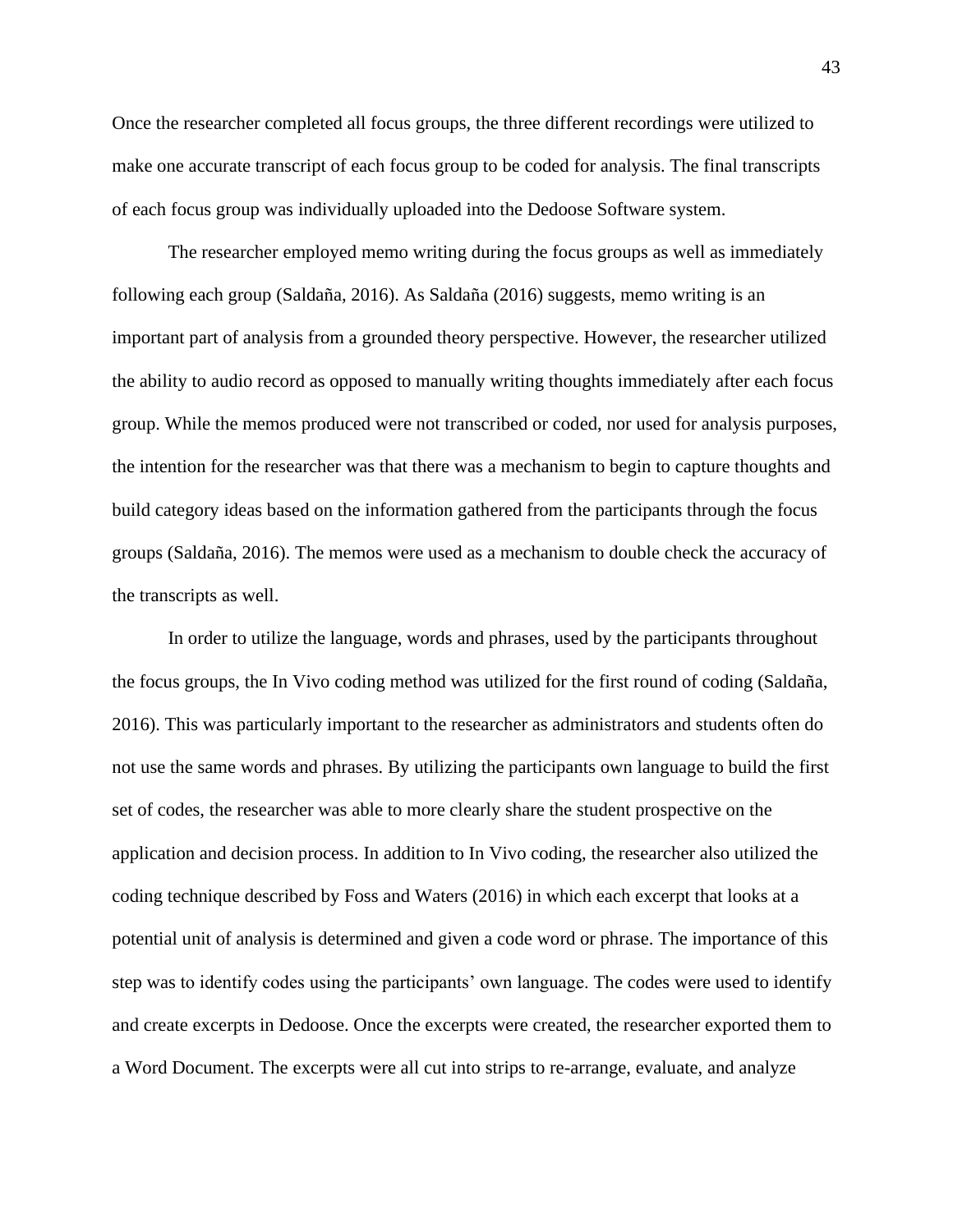again. The intention of re-arranging and evaluating the codes as individual pieces of the whole, was to better see connections and understand the coded excerpts.

For the second round of coding the researcher utilized focused coding which allowed the researcher to develop categories for the data (Saldaña, 2016). Focused coding is a type of coding that is often used within grounded theory research. Additionally, it typically follows In Vivo coding and is used mainly to take the initial round of codes and connect those codes from the first round into more clearly defined categories. The researcher then had a list of categories to work with once both round of coding were completed. Once the categories were determined, the researcher followed the technique described by Foss and Waters (2016) to list each category and rearrange them multiple times in order to look beyond the initial thoughts developed by the researcher during the coding process. This helped the researcher to identify connections that were not necessarily apparent from the coding processes alone. The researcher then utilized Dedoose Software in order to further analyze the data using the codes developed. Once the codes were in Dedoose, the researcher was able to use one of the analyze features, *Code Application*, in Dedoose which showed how many times each code was used in each transcript. The researcher used another analyze feature which produced a *Packed Code Cloud*, based on how many times each code and subcode was used (Appendix, G). The final analysis tool in Dedoose used by the researcher was *Code Co-Occurrence*, which showed which codes were used in the same excerpt. Once all of the steps above were performed, the researcher was able to provide findings and recommendations for practitioners in the higher education utilize.

## **Theoretical Framework**

The researcher utilized the conceptual model described by Laura Perna (2006) which looked at college access and choice. As Perna (2006) points out, there are multiple approaches to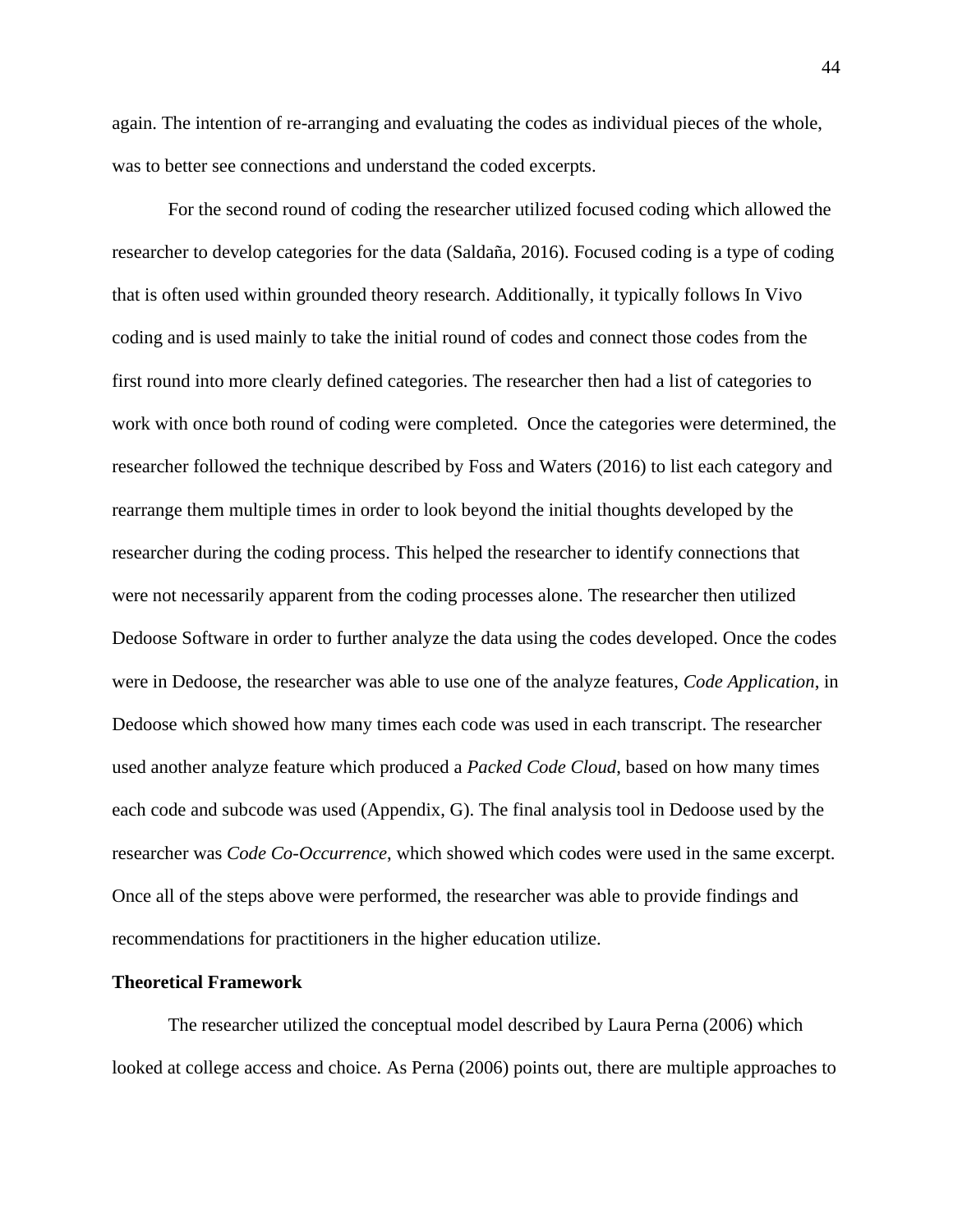studying college choice. College choice is described as both the decision students make to attend college as well as where they choose to attend. The conceptual model indicates multiple layers of sociological and economic perspectives add to the decisions students make concerning college choice. While other research focuses on distinct perspectives, Perna (2006) brings both perspectives together to provide a more comprehensive look at college choice.

Additionally, the researcher used grounded theory as a means to analyze the data which allowed the researcher to provide new information and techniques for recruitment to administrators in higher education. As explained by Chun Tie et al. (2019), grounded theory uses multiple levels of coding to ultimately provide the researcher the ability to provide an explanation for the studied subject. Van De Ven (2007) presented grounded theory as useful when researchers look to build new notions or models. Throughout the steps involved in grounded theory, the initial data are divided into categories as observations and analysis continue throughout the process. Utilizing grounded theory in public administration is often the basis for new processes and procedures for practitioners to put into practice. Grounded theory is based on the idea that in order to provide for new processes to be developed, the researcher needs to dig deeper in the analysis process than just the cursory first round of coding. This study provides insight and concepts for practitioners to employ.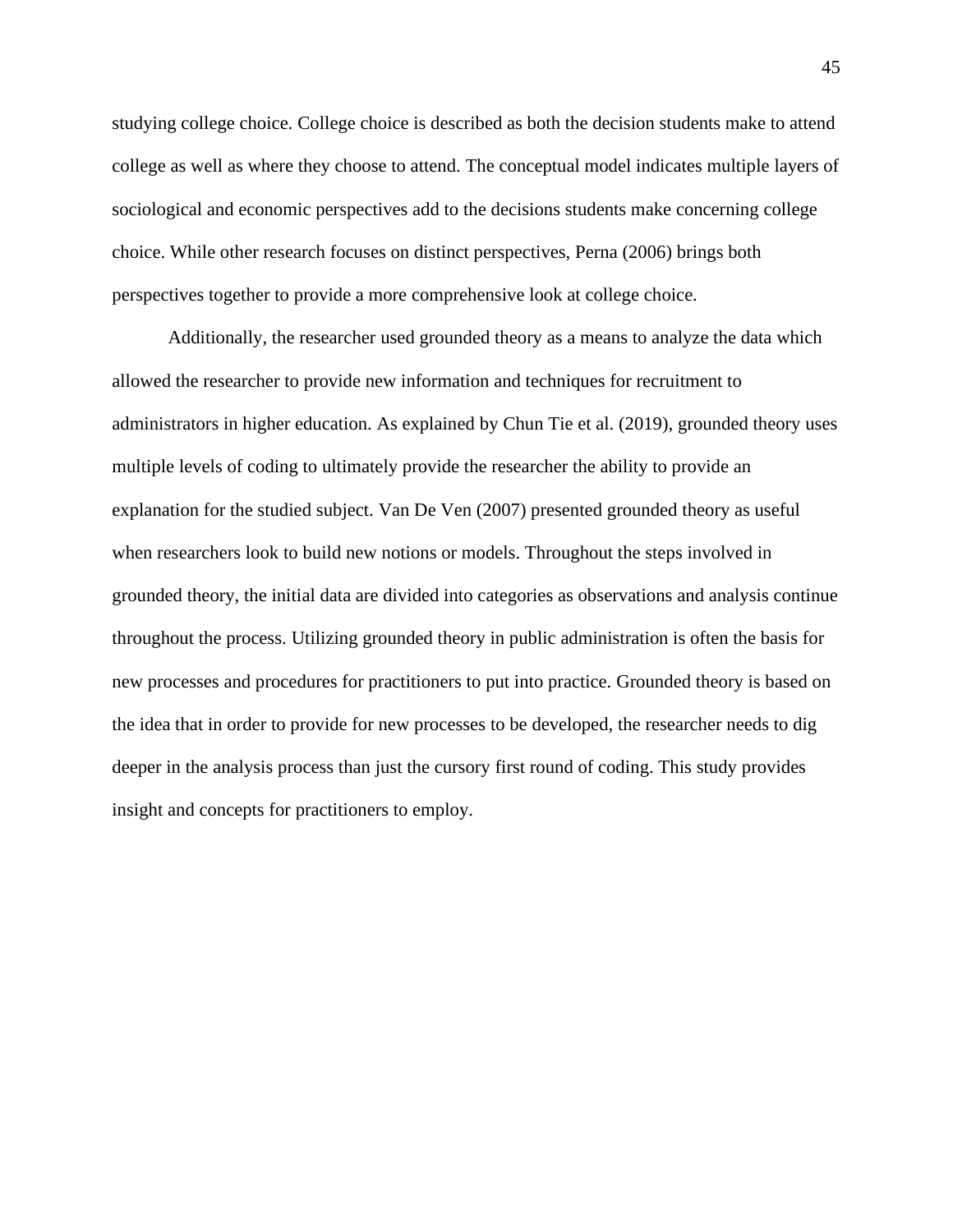### **Chapter 4: Data Analysis and Findings**

Through the techiniques described in Chapter 3, the researcher was able to collect data directly from students through the use of focus groups. This chapter will provide information about the specific students who participated in the study. Additionally, data collected from the Institutional Research department at the study institution provided an opportunity to compare the participants to the overall incoming Fall 2021 cohort. This chapter will also highlight updates to the methods described in Chapter 3 along with the reasoning behind any updates or changes. Finally, the chapter will provide the findings based on the analysis performed.

## **Institutional and Participant Data**

The study institution provided the researcher with data specific to the first-time freshmen students enrolled in the Fall 2021 semester. The data is accurate based on the University census date of September 13, 2021 and does not account for students who enrolled but withdrew prior to or after the census date. Additionally, the data does not account for students who deposited with an intent to enroll but did not enroll in classes or arrive on campus. The Fall 2021 class of incoming first-time freshmen of the study institution saw an enrollment of 526 students. The top 6 majors of the class were: 19.39% health science, 11.03% undecided, 10.27% business administration, 6.27% criminal justice, 5.70% early childhood education, and 5.51% biology. 477 of the 526 students were in-state residents and 49 out-of-state residents. Additionally, the average distance from home to campus for students was 86 miles. 303 students were identified in the official records as female with 223 identified as male. The average amount of financial aid awarded to the first-time freshmen was \$3,572 excluding loans provided. The average amount of financial aid awarded including loans was \$8,031. 27% of the incoming class are listed as athletes with 55 of those students receiving athletic scholarships in varying amounts. This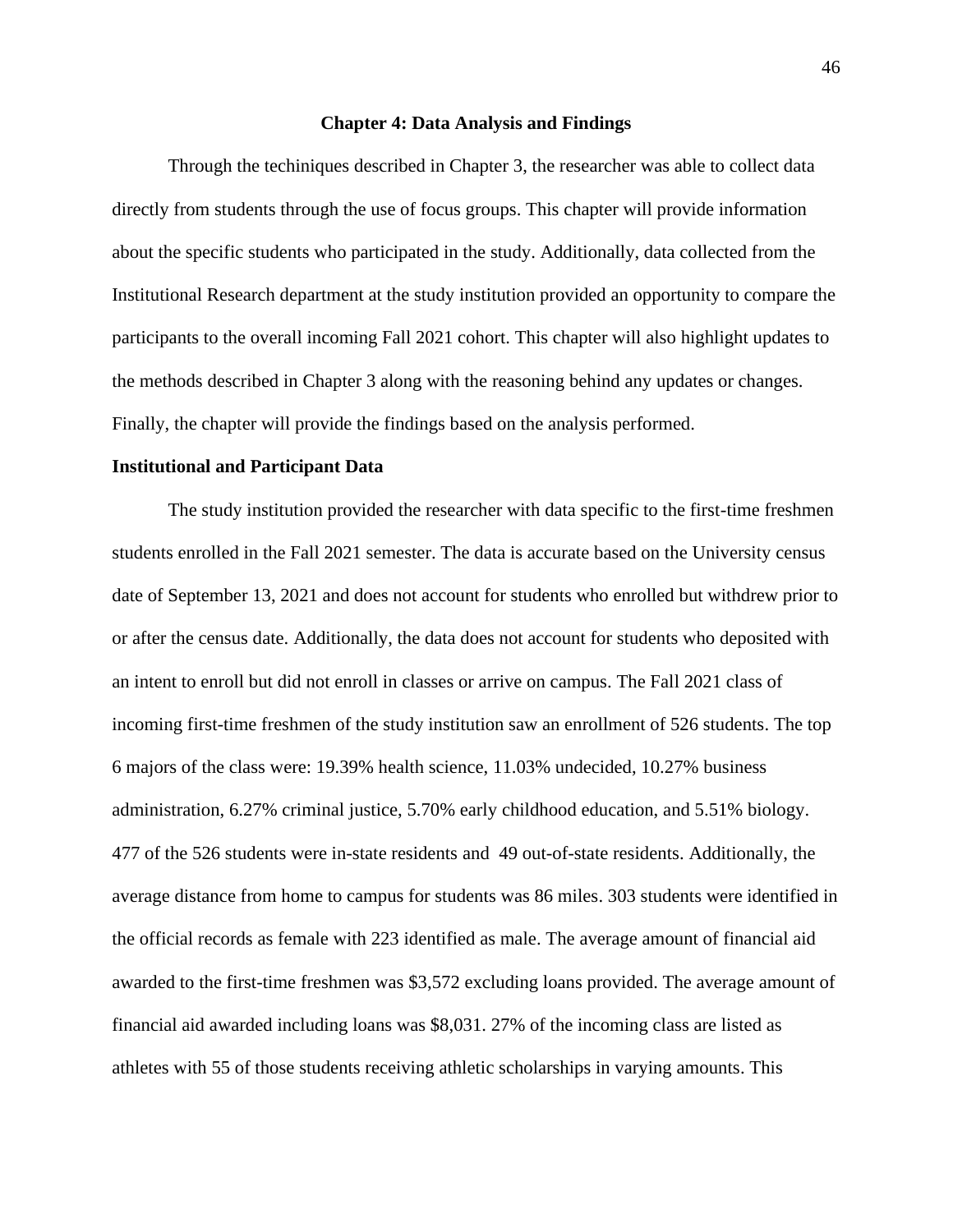information provided the baseline for the researcher to be able to compare the overall statistics of the incoming first-time freshmen to those who participated in the focus groups.

On August 21, 2021, participant recruitment for the study began. The researcher was able to have the Director of Orientation and the Director of the First Year Seminar classes send emails out to give students the information about the research project and the link to the pre-focus group questionnaire. One of the questions on the pre-questionnaire asked the participant to provide a pseudonym to allow the participants to remain anonymous and for use during the focus group and subsequent write-up. Fifty-six responses were collected on the pre-focus group questionnaire. From those fifty-six responses, thirteen were deemed not eligible due to not meeting the participant criteria. From the other forty-three responses, seventeen actually participated in focus groups. Twenty students responded to the pre-questionnaire and scheduled a time to participate in a focus group, but three students did not attend the scheduled focus group. Focus group one was held on August 24, 2021, at 8:30pm with six participants, focus group two was held on August 27, 2021, at 2pm with five participants, the third focus group was held on August 30, 2021, at 9:00pm with four participants, the last focus group was held on September 2, 2021, at 12:30pm with two participants. All focus groups were held in the same room in the student union building on campus, due to the COVID-19 restrictions on-campus, all participants and the interviewer wore face masks throughout the whole process. While the number of participants varied, each focus group was scheduled with five or more participants, but when participants did not show-up for the focus group, the researcher moved forward with those that were in attendance. Each focus group was distinctly different from each other, based on the prefocus group questionnaire. The information gathered about each group will be identified throughout this section. This section will also compare the participants in each group to each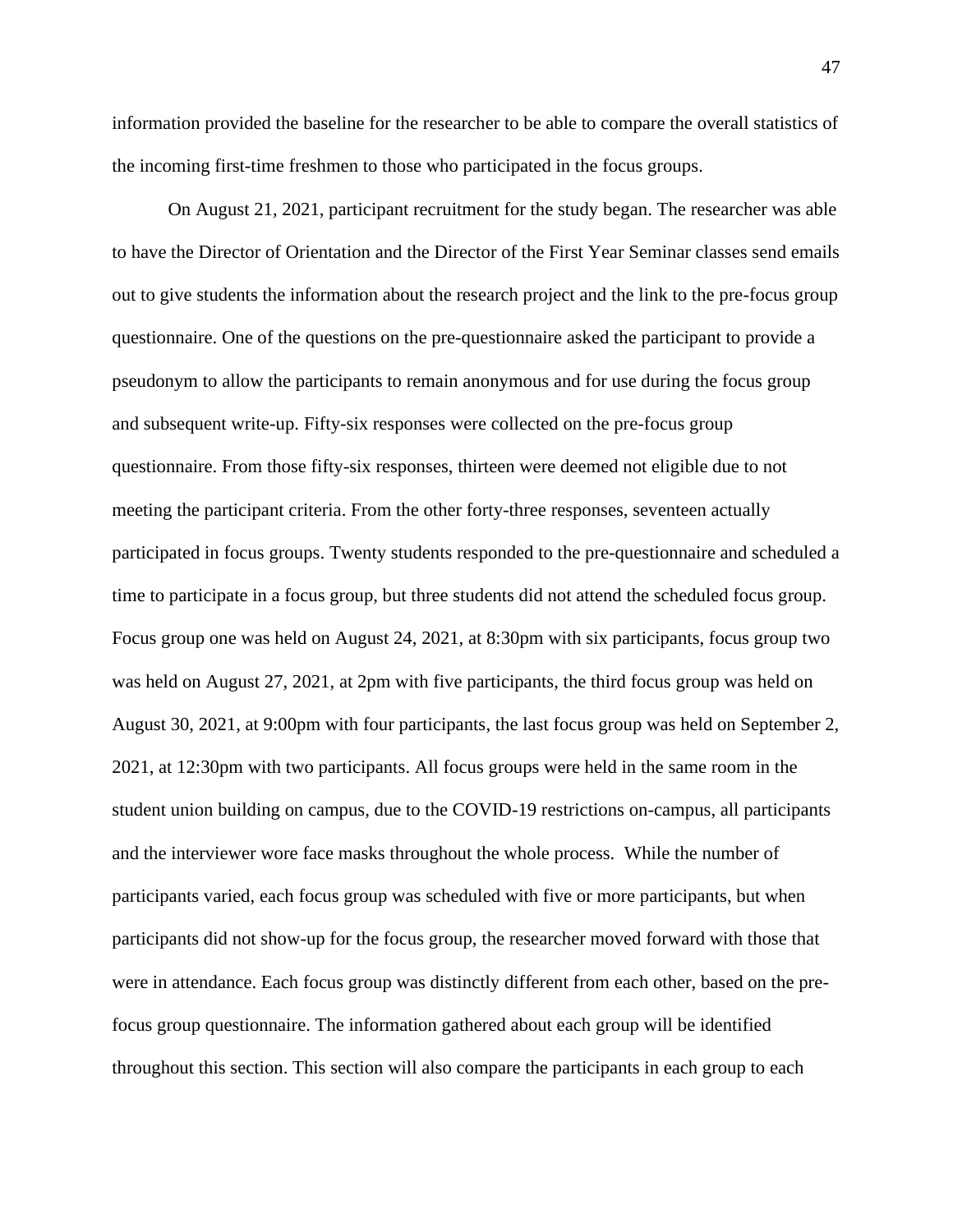other as well as to the other students in the incoming class. The names utilized throughout this section are psydonems which were chosen by the participants prior to their participation in the focus group.

Focus group one consisted of Michael, Bianca, Rachel, Lucas, Lola and Stick. This focus group had three participants majoring in health sciences, one biomedical science, one early childhood education, and one student whose major is undecided at this point. The participants' distance from home to campus ranged from living in the same town as campus to 163 miles from campus, with an average of approximately 90 miles from campus. The amount of financial aid awarded to each participant for the academic year ranged from \$1,200 to \$8,000 with one participant not indicating an amount awarded. Four participants identified as female, one as male, and one as trans male. What other institutions of higher education, participants applied to was important to the researcher. Two participants indicated they did not apply to any other institution besides the study institution, two other participants indicated in addition to the study institution, they only applied to PASSHE schools, and the other two participants applied to private schools within Pennsylvania in addition to the study institution.

The focus group two consisted of Rhys, Candy, Mac, Heather, and Kit. This focus group had two participants majoring in criminal justice, one psychology, one biology, and one special education. The participants' distance from home to campus ranged from living in the same town as campus to 73 miles from campus, with an average of approximately 46 miles from campus. The amount of financial aid awarded to each participant for the academic year ranged from \$2,400 to \$21,000 with an average of \$8,680 awarded. All five participants identified as female. Three participants indicated they applied to at least one PASSHE school besides the study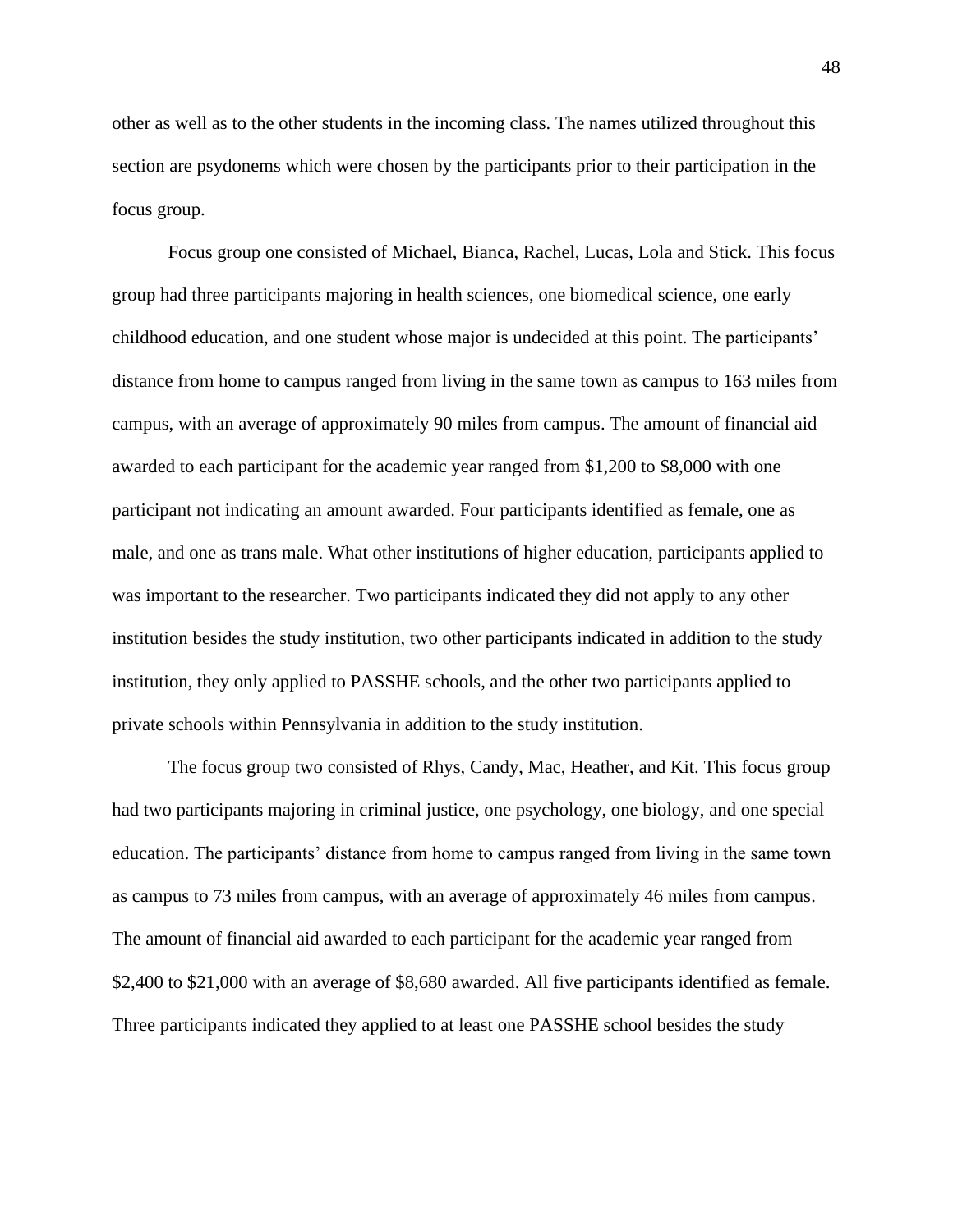institution, all five participants only applied to schools in Pennsylvania, and four of the five participants applied to private institutions in addition to the study institution.

Focus group three consisted of Kathleen, Neel, Marie, and Court. This focus group had three participants majoring in education (one special education, one secondary education social studies, and one elementary education), and one participant majoring in health science. The participants' distance from home to campus ranged from 13 miles from campus to 199 miles from campus, with an average of approximately 78 miles from campus. The amount of financial aid awarded to each participant for the academic year ranged from \$3,000 to \$18,000 with one participant not indicating an award amount. Three of the four participants identified as female and one as male. Two participants indicated they applied to at least one PASSHE school besides the study institution, all four participants only applied to schools in Pennsylvania, and three of the four participants applied to private institutions in addition to the study institution.

The fourth and final focus group consisted of Kay and Soren. This focus group had one participant with an undecided major and one participant majoring in secondary education, social studies. The participants' distance from home to campus was 25 miles from campus and 92 miles from campus, respectively. The amount of financial aid awarded to each participant for the academic year was \$0 and \$7,000, respectively. Both participants identified as female. One of the participants indicated they applied to at least one PASSHE school as well as private institutions in Pennsylvania, while the other participant did not apply anywhere besides the study institution.

The participants of the focus groups as compared to overall incoming first-time freshmen class of the study institution is described next. The focus group participants were all from Pennsylvania which represents 91% of first-time freshmen that entered the study institution in

49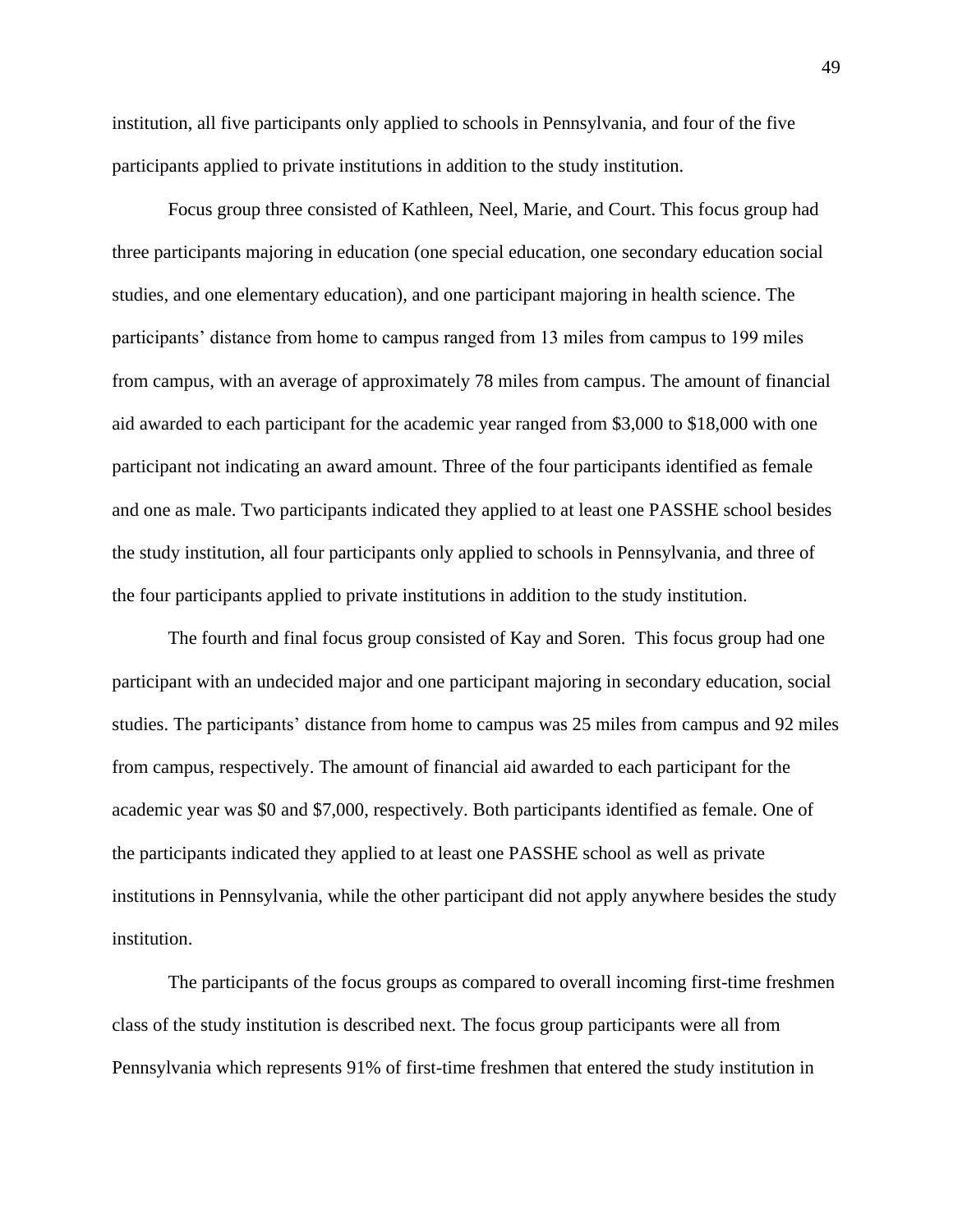Fall 2021. Additionally, the participants represented many of the most popular majors as well as some of the lower enrolled majors at the study institution. Four of the participants, 25%, were health science majors as compared to 19.39% of the incoming class, two participants, 12%, were criminal justice majors as compared to 6.27% of the incoming class, two participants, 12% were biology majors, as compared to 5.51% of the incoming class, one participant, 5.9%, was an early childhood major as compared to 5.7% of the incoming class, and two, 12% were undecided as compared to 11.03% of the incoming class. Two athletes, 12%, participated in the focus groups, both of whomreceived athletic scholarships as compared with 27% of the incoming class being athletes and 32% of the athletes received athletic scholarships. The average distance the participants live from campus is 71.25 miles as compared with the average distance for the incoming class being 86 miles away from campus. The average aid awarded to the participants was similar to the \$8,031 average of the incoming class. Additionally, the gender breakdown of the participants had 14 identified females, 82%, as compared with the 57.6% of the incoming class and 3 identified males, 18%, as compared to 42.3% of the incoming class. While the institution is not able to gather information about where else students apply, the overall information provided by the participants shows that 11 of the 17 participants applied to other PASSHE schools, 11 of the 17 participants applied to private institutions, and 3 of the 17 participants applied to only the study institution.

### **Updates to Methods**

To begin the analysis of the data collected, the researcher reviewed each focus group transcript. The first step was to begin by finding responses that repeated throughout each focus group and by multiple participants to build the codes to use in the analysis. As discussed in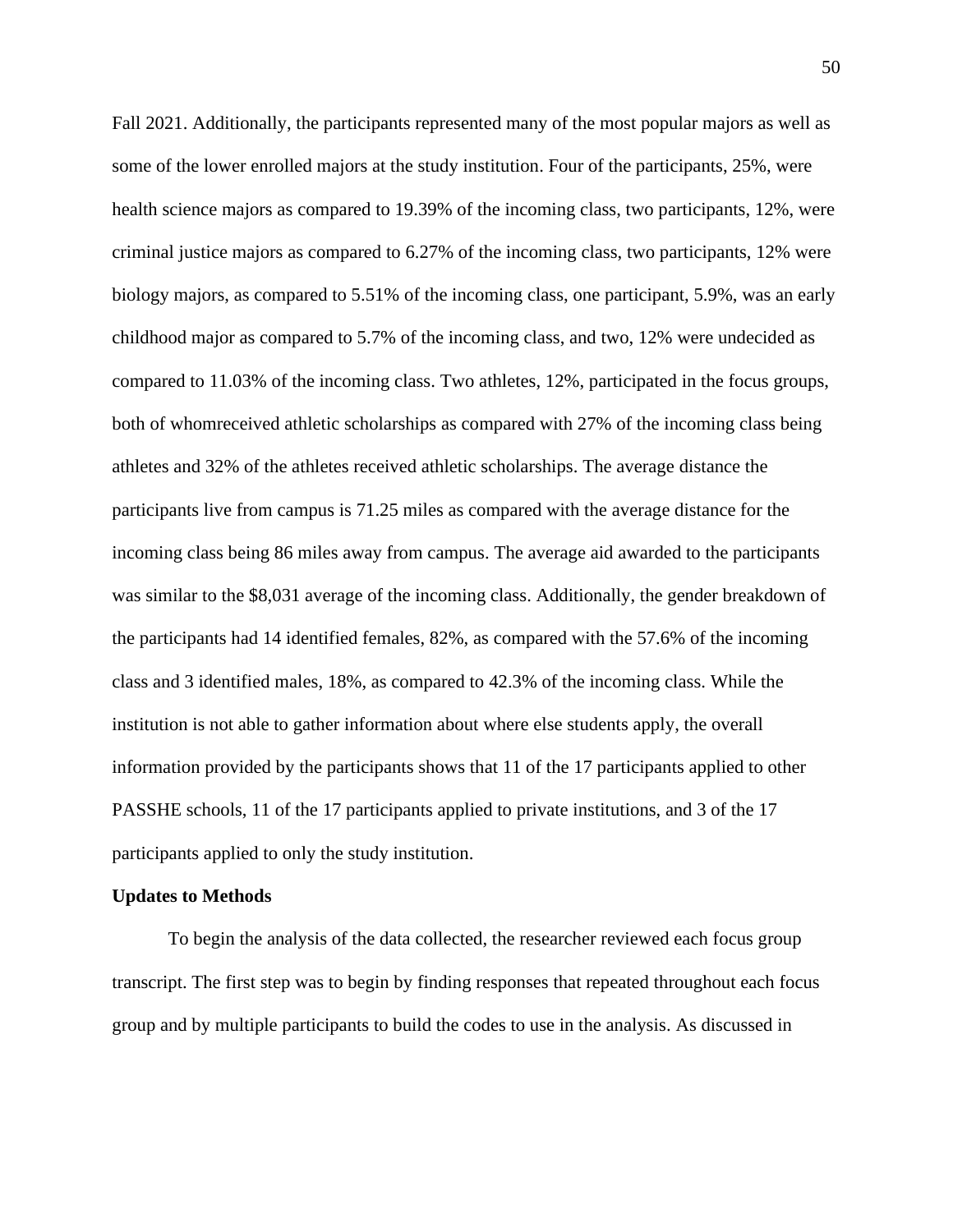Chapter 3, this was the first round of coding using the In Vivo coding technique. Based on the responses from the participants, 50 codes were identified utilizing participant language.

The second coding was performed using the focused coding described in Chapter 3. Based on the second round of coding, the researcher organized the excerpts into 10 parent codes: affordability, current students or alumni, campus visits, communication, community, academics, distance from home, getting a job after school, help on campus, and parent/supporters. The parent codes were added to the codes in Dedoose. The code book containing the parent codes and their subsequent sub-codes are attached as Appendix F.

The three analysis tools in Dedoose were utilized to identify the five major themes and connections between the parent codes. These themes provided the researcher with the ability to answer the research question, why do students choose a small rural state-owned institution to attend for their collegiate experience.

## **Findings**

To begin the conversation the researcher asked the participants to go around the room, introduce themselves using the pseudonym they chose for themselves on the pre-focus questionnaire, their major, and what they were most excited for about starting college. While there were some different answers, most of the participants, eleven in total, stated they were most excited about meeting new people and/or experiencing new things. A few, four total, mentioned that they were most excited about classes and learning about their chosen majors.

The researcher then began asking more questions surrounding the research question, why did the participants choose the study institution. The researcher reminded the participants to try to keep their time over the past few days on campus out of their answers. Below are the findings from those answers and the analysis performed.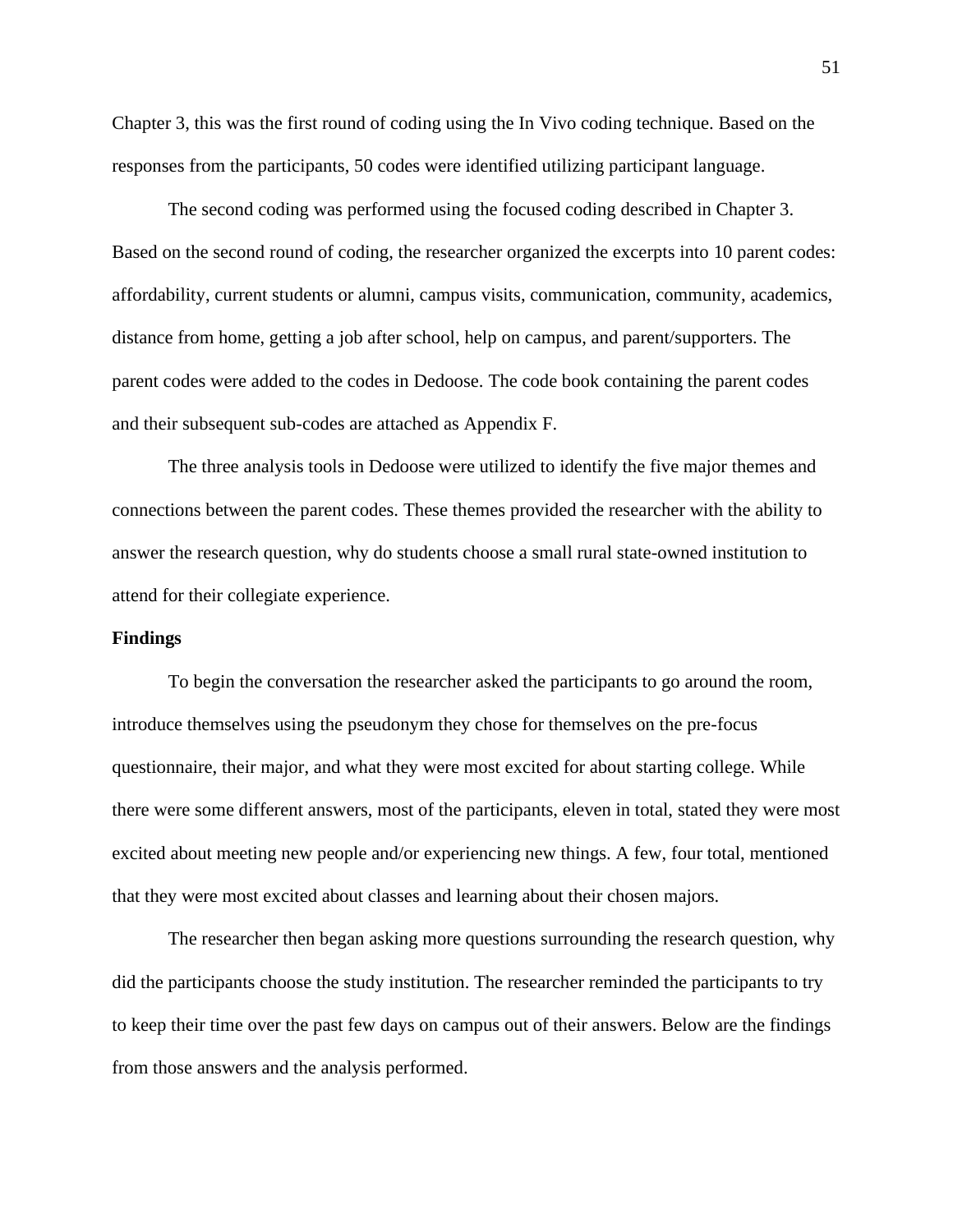Table 1 provides the number of times the parent codes (combined with their sub-codes)

were found throughout the transcript excerpts.

# **Table 1**

# *Code Occurrences*

| Code                       | Focus          | Focus          | Focus   | Focus          | Total       |
|----------------------------|----------------|----------------|---------|----------------|-------------|
|                            | Group 1        | Group 2        | Group 3 | Group 4        | Occurrences |
| Affordability              | 16             | 31             | 18      | 6              | 55          |
| <b>Current Students or</b> |                | 7              | 6       |                | 21          |
| Alumni                     |                |                |         |                |             |
| <b>Campus Visits</b>       | 6              | 5              | 6       | 5              | 22          |
| Communication              | 83             | 8              | 5       | 7              | 103         |
| Community                  | 70             | 92             | 47      | 31             | 240         |
| Academics                  | 33             | 20             | 31      | 21             | 105         |
| Distance from Home         | 19             | 13             | 12      | 5              | 49          |
| <b>Future Jobs</b>         | $\overline{A}$ |                | 2       | $\Omega$       |             |
| Help on campus             | 8              | 8              | 5       | $\Omega$       | 21          |
| Parents/Supporters         | 6              | $\overline{4}$ | 8       | $\overline{4}$ | 22          |

As seen in Table 1, the top referenced parent codes were: community, academics,

communication, affordability, and distance from home. After reviewing the transcripts one last time prior to determining the five major themes, the researcher was able to combine parent codes through seeing when certain codes were referenced during the focus groups. Participants really discussed the help on campus, current students or alumni, and campus visits in the same vein as community:

"The first time I had communicated with anyone was orientation... and the people here are really nice... they don't just, you know, say like "yeah, we all want to help you and we want to see you succeed" like they actually do" (Rachel, FG1).

"It was nice though to see the upperclassmen that walked us around and all that, just because we could see like what they were majoring in, talk to them, and then see where their favorite place on campus was" (Candy, FG2).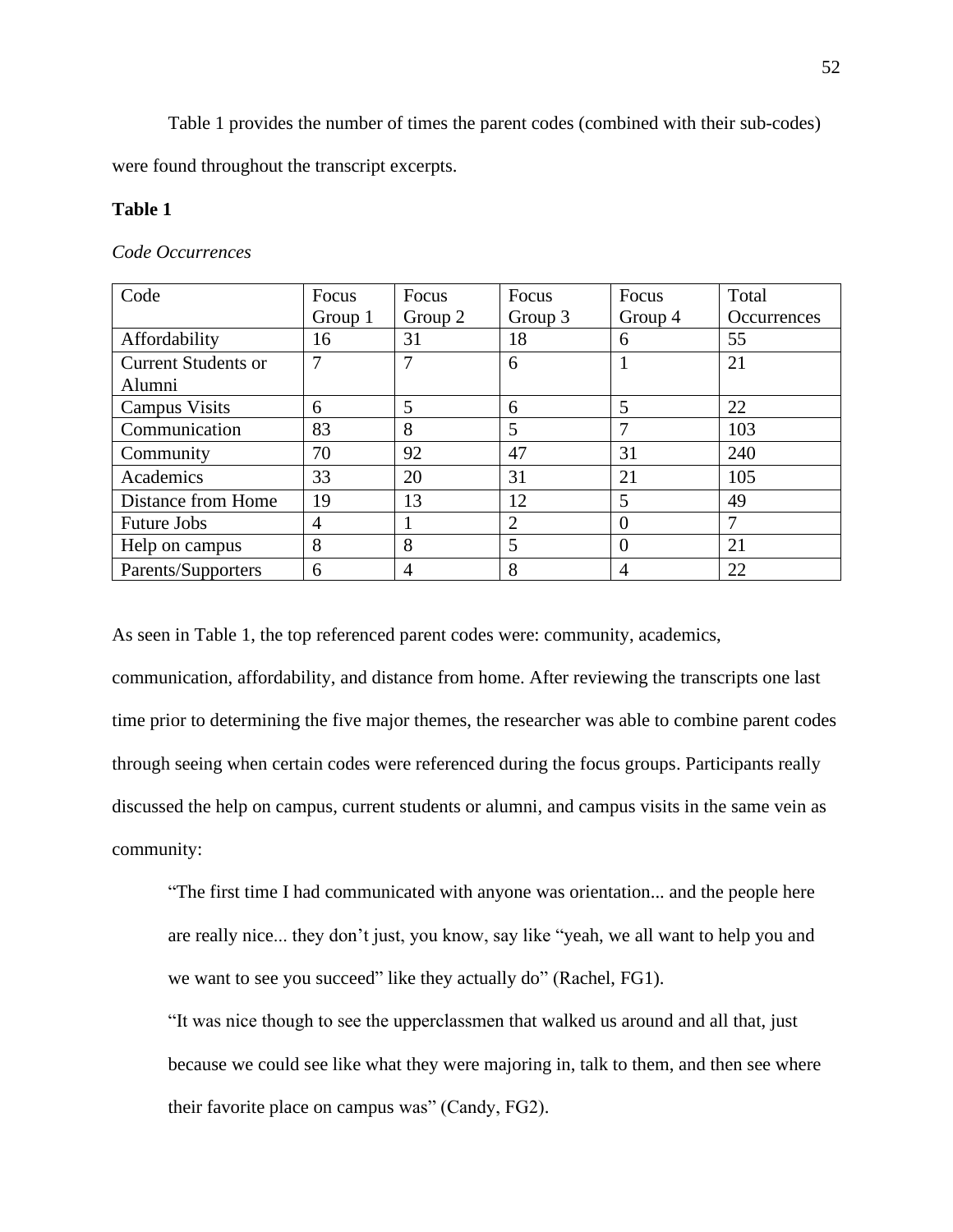This combination lends to changing the code to be more inclusive of both community and campus life. Additionally, it made sense to link job prospects after school to academics because the participants mostly referenced their major or program when discussing their future jobs.

"I had asked my PA where she went and she said she went [to the study institution] and she got a job like right out of college, like she got hired like a month out of college. And same with my dermatologist PA, she also went [to the study institution] and she did the four plus two program and got a job where she wanted right away" (Stick, FG1).

Throughout the coding and analysis process, the researcher determined that the code parents/supporters was not a strong indicator of institutional choice. All the participants indicated that the decision to attend the study institution was theirs alone and no one else really influenced their decision. Based on the above joining and removing of codes, the five major themes that were identified as factors that impacted the participants' choice of institution of higher education were: affordability, communication, community and campus life, academics, and distance from home. The remainder of this chapter will discuss the five major themes identified as a result of the analysis performed.

### **Theme 1: Community and Campus Life**

Overwhelmingly, participants indicated that how they felt on campus and interacting with people on campus during their decision-making process was important. This was a theme that came up in each focus group and throughout different questions asked. Lola and Bianca, from focus group 1 and Kay and Soren from focus group 4 all used the phrase, "felt like home" or "homey" when discussing campus during visits. Mac, in focus group 2, used the phrase, "part of the family". Court, Marie, and Neel from focus group 3 agreed that the "family" feel was an important part of their decision to attend the study institution. All four focus groups had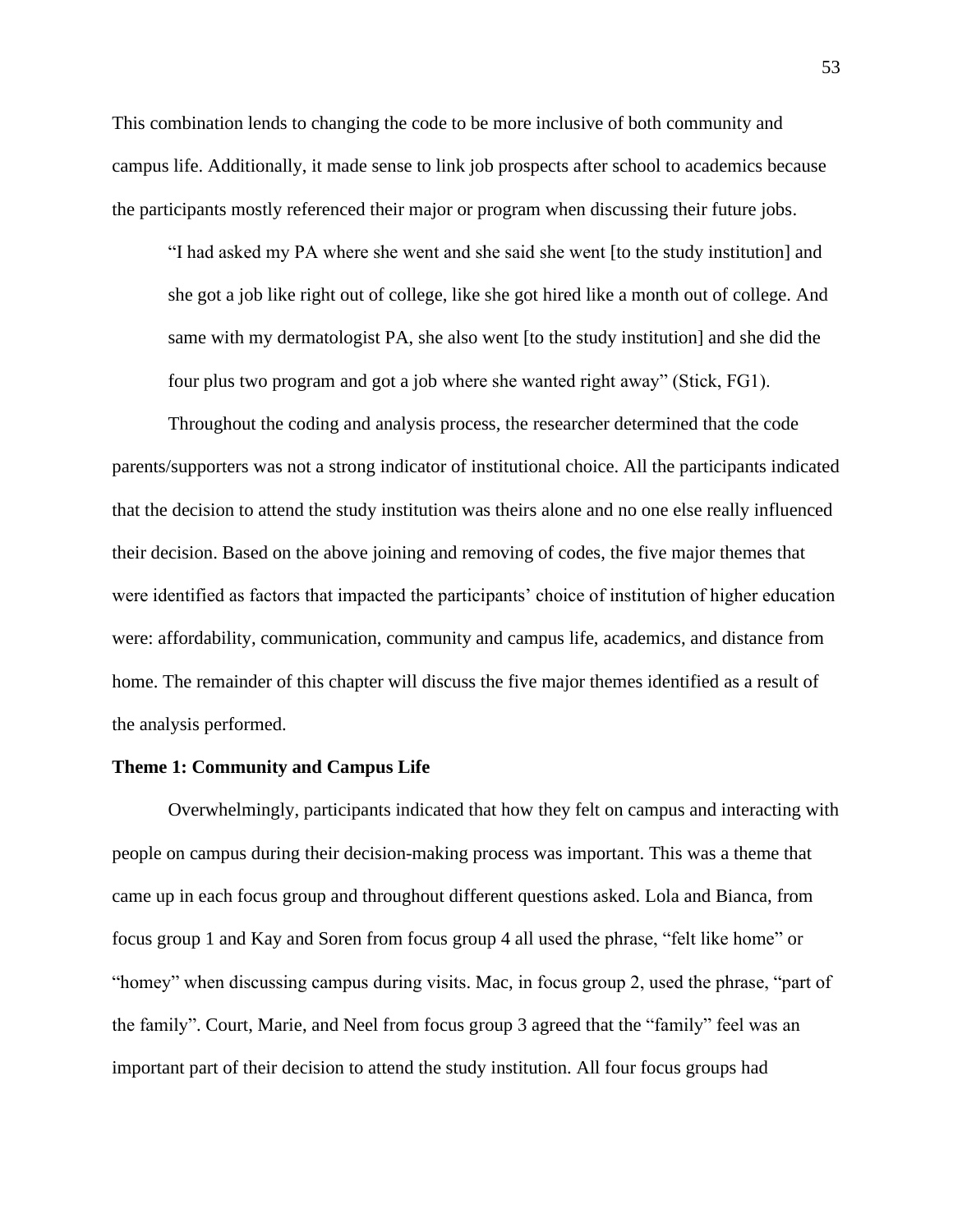participants describe their interactions with staff from all over campus during their decisionmaking processes. Rachel put this concept the most succinctly and it was agreed to by all the focus group one participants:

"...because like, applying for other schools, and getting accepted like, it feels like they don't care about you they care about your money. I never *ever* [emphasis inserted] felt that way about [the study institution] not *once* [emphasis inserted]... I don't feel like another number that's paying tuition, like I feel like, like people want me to succeed" (Rachel, FG1).

These types of statements were found throughout all four focus groups as participants answered a variety of questions about their decision and what drew them to enroll at the study institution.

Additionally, the extracurriculars offered on campus played a large part in the decision to attend for many of the participants. The importance of activities outside of the classrooms was indicated in each focus group.

"I personally wanted a school with a lot of extracurricular activities... I was actually set on marching band and color guard, and I'd heard [the study institution] had a good marching band. So that was kind of the decider for me when I decided" (Rhys, FG2). "...probably like clubs and stuff because I like having the atmosphere of... doing a lot because I didn't want to be bored" (Neel, FG3).

"...one of the biggest things that I looked at whenever I first applied here was all of the events that campus holds or like different clubs hold... they have quite a bit to choose from so having a lot of programs to look at and to see like what each one was about was definitely a huge contributing factor" (Michael, FG1).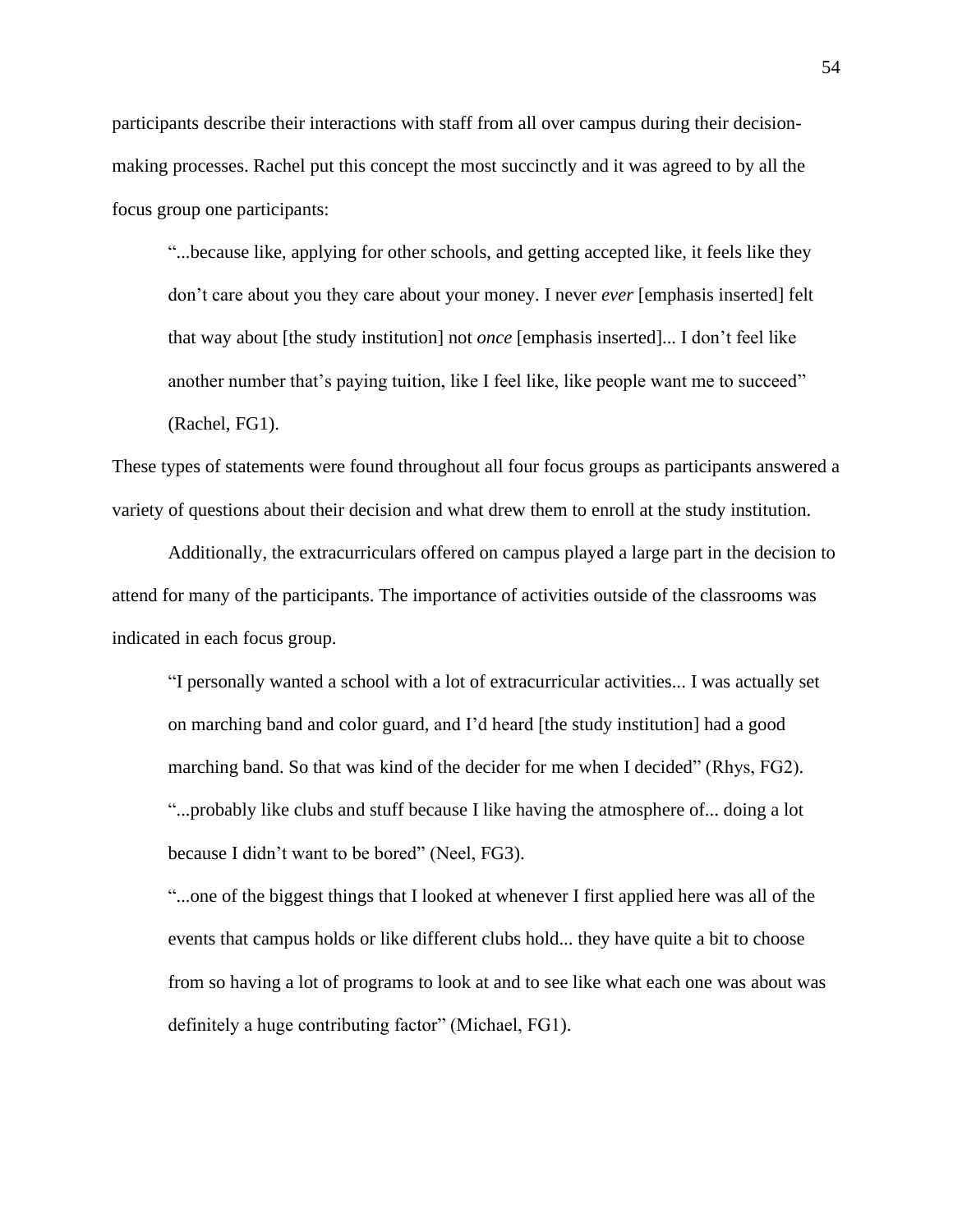This was shown when looking at the code application table in Dedoose, the top two codes under community were: nice people and people on campus care about you. The code of nice people was found in 27 excerpts, while people on campus care about you was found in 33 excerpts. After those two, the next most used code under community was look/size/walkability of campus being found in 26 excerpts. This code was discussed in all four focus groups as well, however, for varied reasons. Marie and Neel in focus group 3 discussed the "convenience factor" of being able to walk everywhere, while Mac in focus group 3 was drawn to the walkability of campus as a student with physical disability and difficulty walking. Kay from focus group 4 commented, "...it was small and not complicated to get around like some colleges".

Additionally, many participants indicated that current students or alumni were large contributing factors to their choice of institution. Several participants: Mac, Neel, and Kit, indicated they had teachers in high school that had graduated from the study institution, highly recommended the institution, and how impactful that was. As quoted above, Stick from focus group 1 discussed how Physician Assistants she was a patient of highly recommended the study institution. Lucas from focus group 1 discussed how his sister had attended and was successful in finding jobs shortly after graduation as well as her friends in his major. Michael, Candy, Rhys, and Court as locals all discussed older friends who had attended and recommended the school and programs.

Finally, four codes under community were not mentioned in all four focus groups, however, they were each discussed in at least one group a few separate times throughout those conversations: having pets on campus, the safety of campus, not a party school, and the food. These sub-codes are more difficult to draw conclusions about due to the limited occurrences, but nonetheless were important enough for the participants to discuss throughout the process. These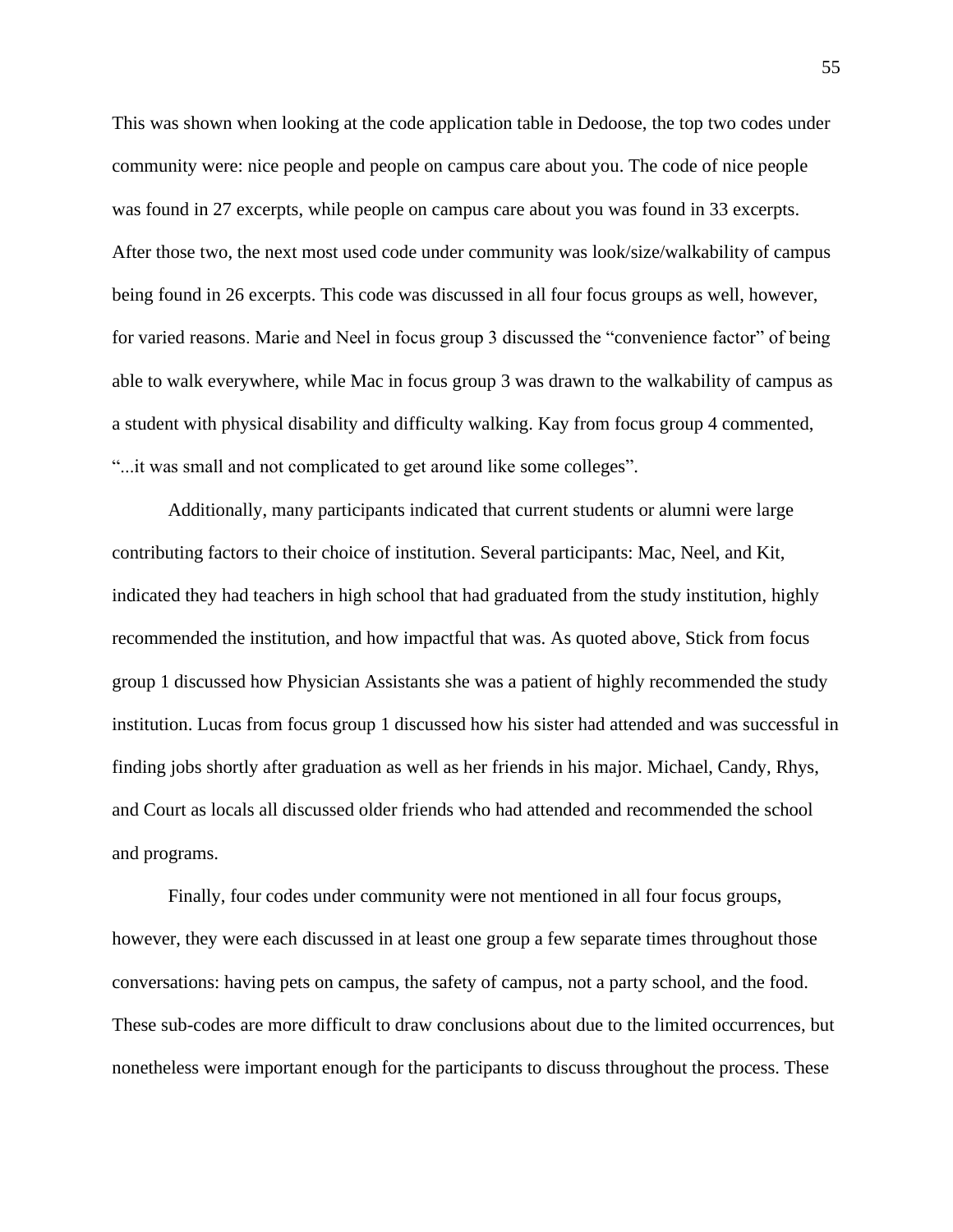also show that institutions will never be able to predict everything that impacts students' choice of institution.

# **Theme 2: Academics**

Academics was identified as the second most mentioned factor in the participants' choice of institution. The code most frequently found throughout discussions around academics was program/major. Many of the participants shared that they began their college search based on which colleges had the program(s) they were interested in, then took those and narrowed down the options based on the other factors discussed throughout the focus groups. Kay, from focus group 4 stated, "I knew I wanted to go in for secondary education so if they were like, had a reputation of teaching schools." Court, Neel, and Marie from focus group 3, all agreed that their majors drew them to the study institution.

"I heard that from my teachers too, about like the student teachers that come out of [the study institution], are just surpassing everyone, like we have Penn State near my high school too, and they say, [the study institution], it just, has better student teachers than Penn State... if you can pump out better teachers that's where you want to go, you want to go to some small campus which is so much nicer" (Neel, FG3).

Rhys from focus group 2 stated, "Because, surprisingly, it was hard to find a college close by that has a criminal justice major, and the psychology minor available so". Major or program of study impacted the participants' choice to attend the study institution came up throughout all of the focus groups. Rachel from focus group 1 shared, "I was looking up more affordable schools that had like the same PA program, and I found [the study institution]." In addition to the influence of program/major the participants, also discussed the impact class size and student to faculty ratio had on their choices.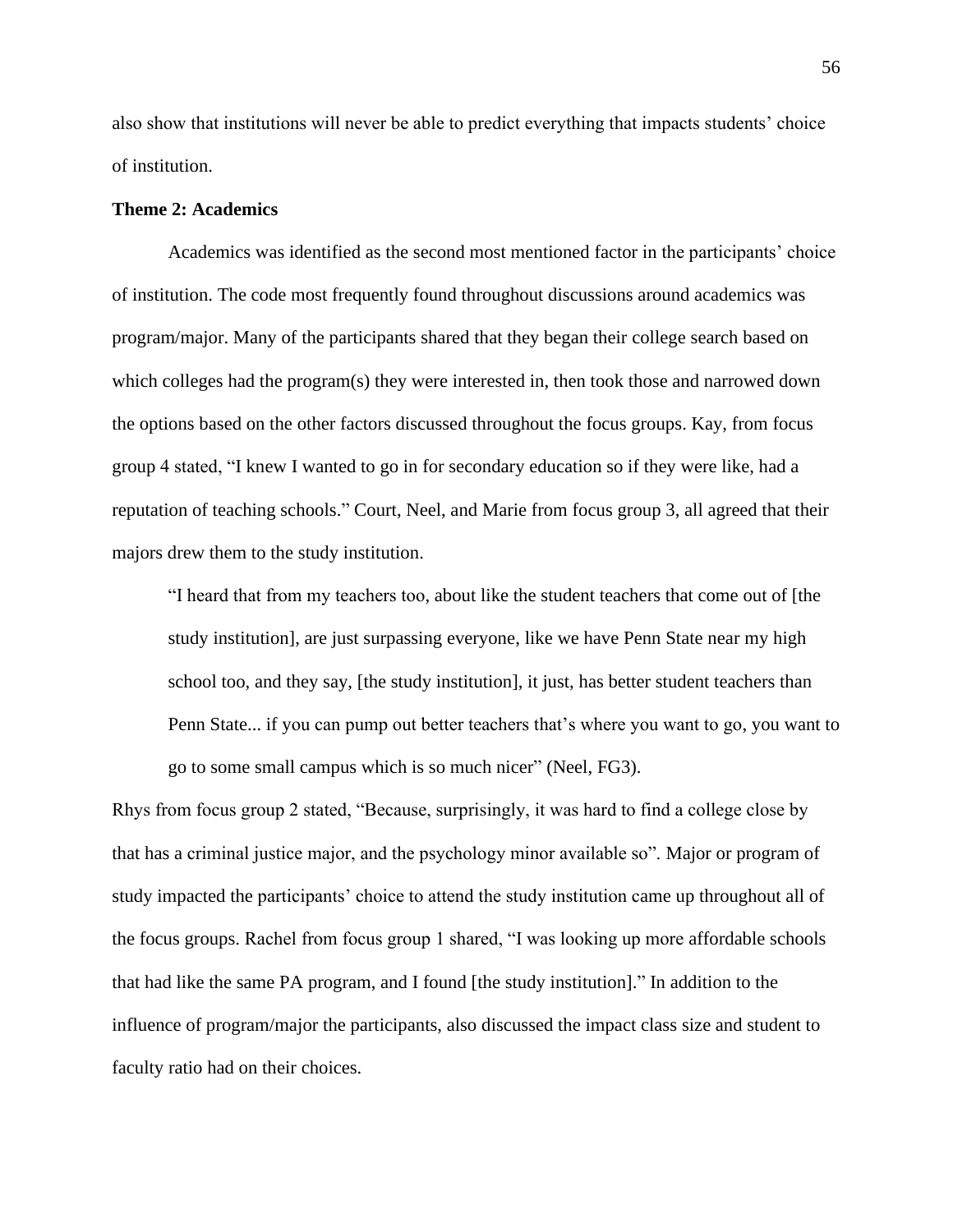Both Kay and Soren from focus group 4 indicated that small class sizes and student to faculty ratio was important to their decision making. "I mainly wanted to go to a small school since I came from a small school so I could have more one on one learning" (Kay, FG4). When asked if there were other factors that impacted the participants' choice of institution, Candy stated,

"Class sizes. I cannot learn in 80 people classes with one professor. It's nice, like a room this big there's about 30 to 40 of us here which is a lot better. And you can hear the professor, most of the time which is nice and then if you have a question, they're able to get to you quickly, [so] size of classes, definitely [was a factor]" (Candy, FG2).

Marie and Court from focus group 3 discussed how they were drawn to the study institution because the class sizes were small, and the institution had low student to faculty ratios. Kathleen from focus group 3 compared the classrooms, "I really liked how the classrooms look like a normal high school setting, not like a lecture hall. Like how small the classrooms were." The topic of class size was discussed alongside the importance of faculty knowing students' names and getting to know students, by Bianca as she compared the study institution to another institution,

"class size was another one [factor] because I'm, I like to interact a lot and I knew like right off the bat something like Penn State Main was, like, those lecture halls are huge and like you never would be able to raise your hand and like actually, like, get to know your professor" (Bianca, FG1).

The participants cited the prospect of getting to know their faculty members and building relationships with their faculty members as a large contributing factor when they chose the study institution. Soren, even referred to one of the phrases used in marketing the study institution,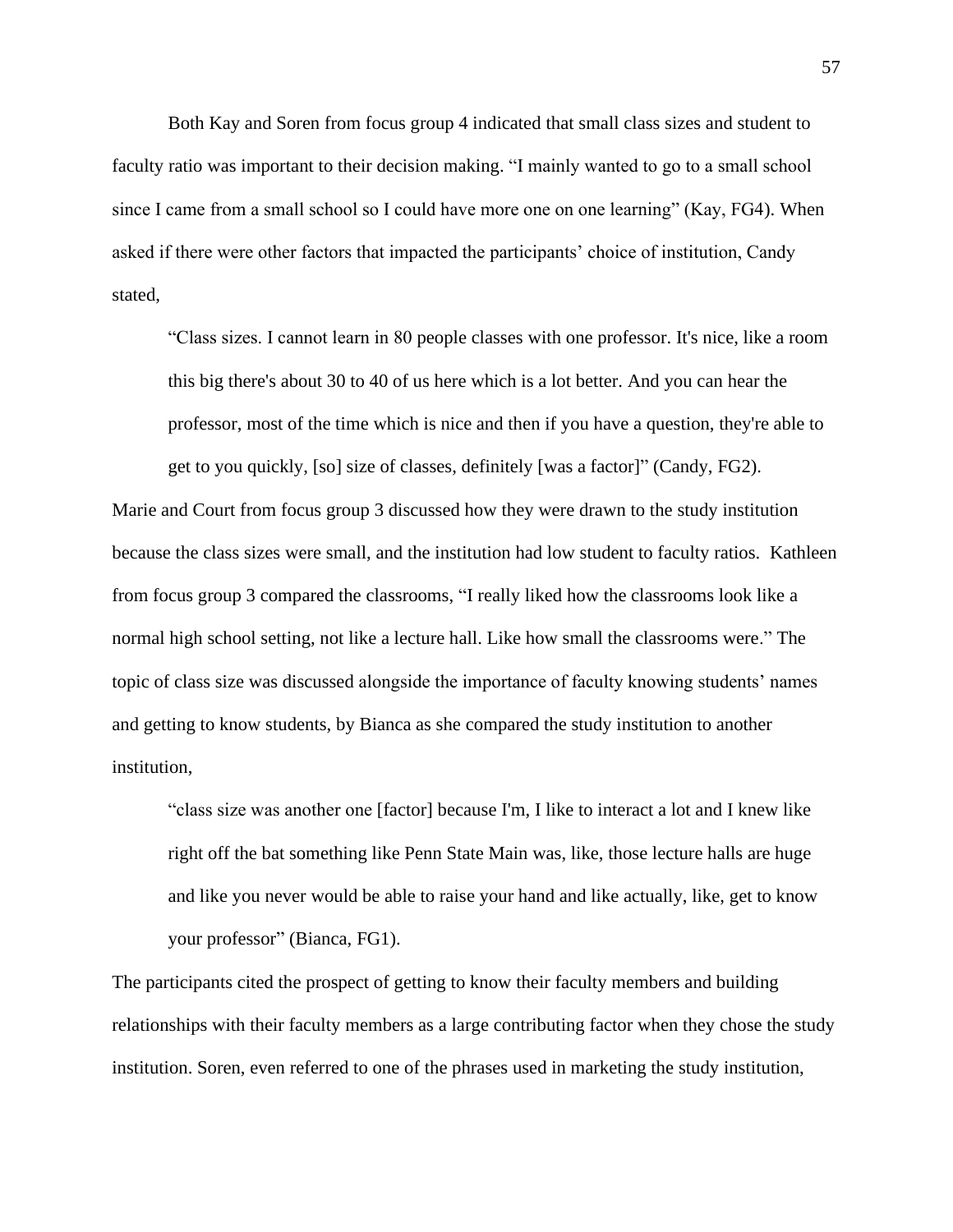"I think the biggest thing that stuck in my mind when searching for colleges, is I forget if it's on the website, but it says, 'Where the professors know you by name.' And I'm like, that kind of like helps me because I feel like it's more helpful to, not get attached to the professors but like, get to know them. And so, feel like if we have a connection and they know us by name, it would be easier for the students to pay attention in class and, like, want to be there" (Soren, FG4).

This quote also directly relates to the communication the participants focused on for the next theme.

## **Theme 3: Communication**

Communication was the next most cited category to participants' choice of institution. Beginning with admissions recruiters at events, on campus, or in high schools, and including mailings to prospective students, participants in all four focus groups discussed the importance of communication to their decision-making processes. Candy, from focus group 2, specifically stated when asked how they chose where to apply, "If they contacted me before, like trying to reach out, figure out, 'oh, you're a senior this year in high school". Soren, from focus group 4 indicated, "I just feel like the people [in admissions] here are more friendly towards their applicants, so I was drawn here". Lola from focus group 1 stated, "I was super excited because a college rep came to my school and as soon as she started talking, I was like 'I love this college'... That representative that came in high school did it all." Focus group 1 discussed at length how the graduation cards, birthday cards, and other personalized efforts really impacted their decision to attend the institution. The participants were all in agreement that it was nice to see things signed by a person and not just typed into a template. In addition to the admissions staff, each focus group discussed the application process itself as part of the communication category.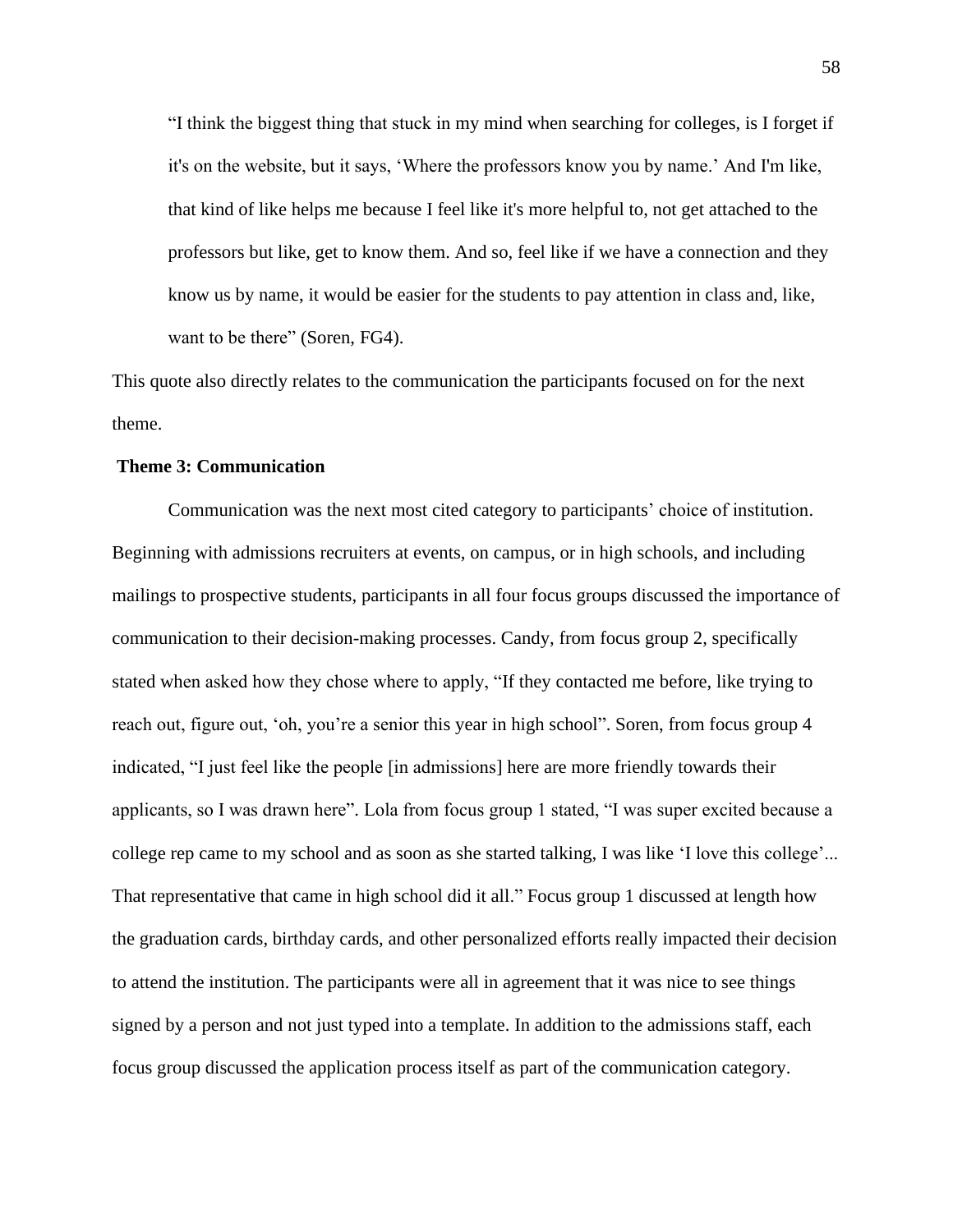All four focus groups discussed how important it was that the application was easy to complete. In addition to the completion of the application, the quick response to the submitted application was referenced as a factor in deciding to attend the study institution. Bianca described her experience,

"I love rolling admissions, it keeps my anxiety down... I literally had submitted it like a week prior, and then I saw like I'd been accepted, and I was like, what, this is awesome. I didn't have to wait months like my friends had to... so that was really nice" (Bianca,

FG1).

All five participants in focus group 1 discussed how easy the application was compared to those schools using the CommonApp tool. They also described how nice it was that the study institution didn't require an essay but allowed prospective students to add their resumes, SAT scores, and other supplemental materials of their own choosing. Participants from the other three focus groups also commented on how easy it was to complete the application and how fast they got their acceptance. Candy, from focus group 2, shared, "[another school] required me to answer a lot of questions about myself...but then [here] was like 'okay, just fill this stuff out'." Neel from focus group 3, shared his experience which was a bit different from the others, "my school... they kind of had a first like automatic acceptance, I was talking to someone [from admissions] and they accepted me". Kay from focus group 4, discussed how early the application process opened and how easy it was compared to others she had applied to.

An overarching topic of conversation about communication that ran through focus group 1 more than the other 3 groups was how fast and helpful all the communication from the university was. Rachel remembered, "I've even gotten emails saying like, 'I can't answer this [question] tonight, but I will [answer] this [other question]' ... the communication definitely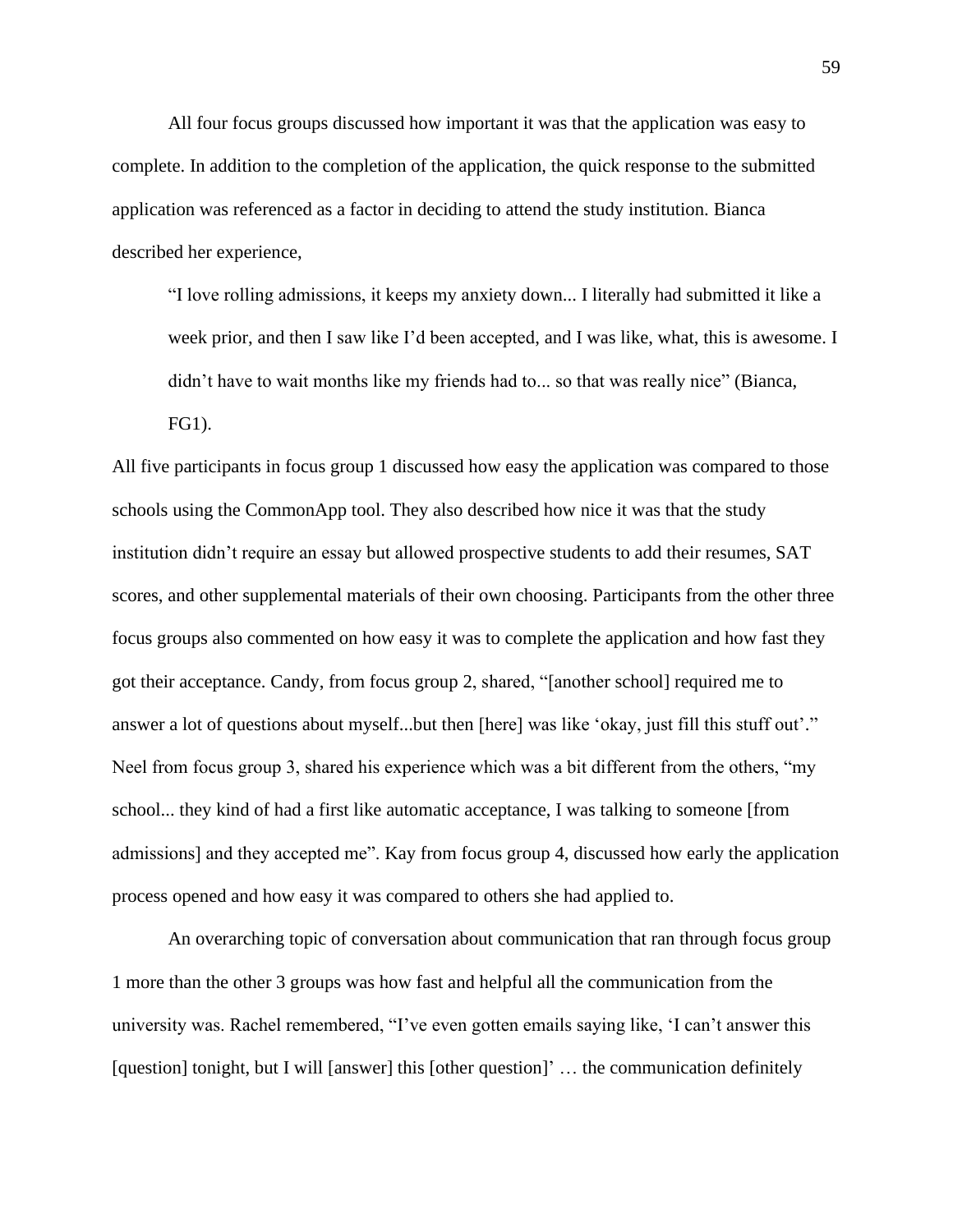helps." This sentiment was echoed by all four of the other participants in focus group 1. They all discussed how they received responses to emails very quickly, within a day or less, and how helpful the answers they received were, sometimes even providing answers the participants hadn't thought to ask.

## **Theme 4: Affordability**

Many would assume that affordability, or the cost associated with attending college, would be the main factor, the participants of this study certainly agreed that it was a major factor, but not necessarily the main factor.

Rachel stated, "for me it was definitely the combination of the same program that I wanted with the affordability. Not that any college is cheap, necessarily, but this is far cheaper than what I was looking at, with the same program with a stronger sense of community" (Rachel, FG1).

Lucas, Michael, Stick, and Lola from focus group 1, all agreed that affordability was important in their decision-making. Lucas, even described, "all you get for the price... I think I made the right choice."

Kit stated, "it was between here and Marywood up in Scranton, and I did visit both of the schools, but Marywood was a lot of money and I did end up falling in love with this campus, so I did end up choosing to go here" (Kit, FG2).

While Heather from focus group 2 indicated, "I was researching state colleges because I wanted to go to a state college because it'd be way less expensive than going to a private, a private school". The other two focus groups discussed the affordability aspect as well.

Kathleen from focus group 3 shared for her, finances was a top factor, "Like for me, I need to look for something that I could afford... And I want an affordable and good education."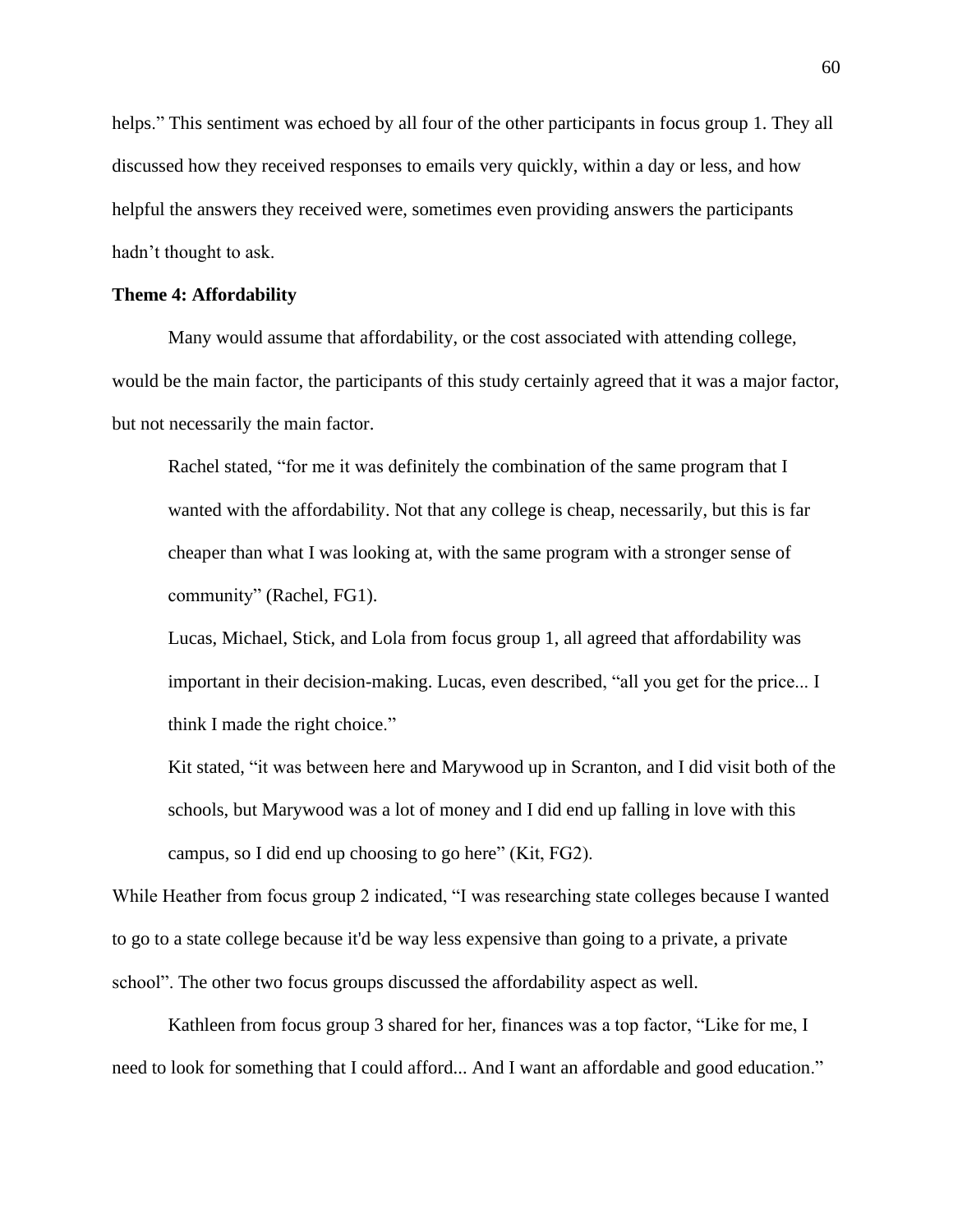Kay and Soren from focus group 4 both talked about affordability being a consideration, "I compared a lot of it on aid, I didn't want to go into a lot of debt" (Kay, FG4). The fact that all of the support services were provided at no additional cost, factored into the affordability aspect for participants in focus groups 1 and 3, "I feel like I have the help that I deserve because I'm paying to come to school so I feel like I should have help available to me" (Court, FG3). In addition to services being available for free, participants also shared how easy it was to identify the costs associated with the study institution on the institution's website. This allowed participants to easily determine whether the study institution was affordable based on their own definition. The participants who were local to campus indicated that being able to live at home was important in their choice because they were able to reduce costs by not paying to live on campus. This idea connects to the final theme that emerged, distance from home.

## **Theme 5: Distance from Home**

Distance from home was discussed in all four focus groups. While each participant had a different take on the subject, all agreed that the distance from campus to home was influential in their choice of college. Most participants indicated they felt the distance from home was important because they were close enough to home to feel like they were able to get home if they needed to, but far enough away to feel independent.

"I just liked that, it's in the state of Pennsylvania... It kind of gives me like a feeling of security, but I'm like, away from home, but I'm not like, cuz I like you said if I'm in like a different state, it just feels like you're too far away from home" (Lucas, FG1).

Some of the participants, Kit and Kathleen, indicated they wanted to be "far away from home" and the study institution fit the bill for those participants at about 3 or so hours from their home. The participants who are deemed *locals* were able to discuss how living near the study institution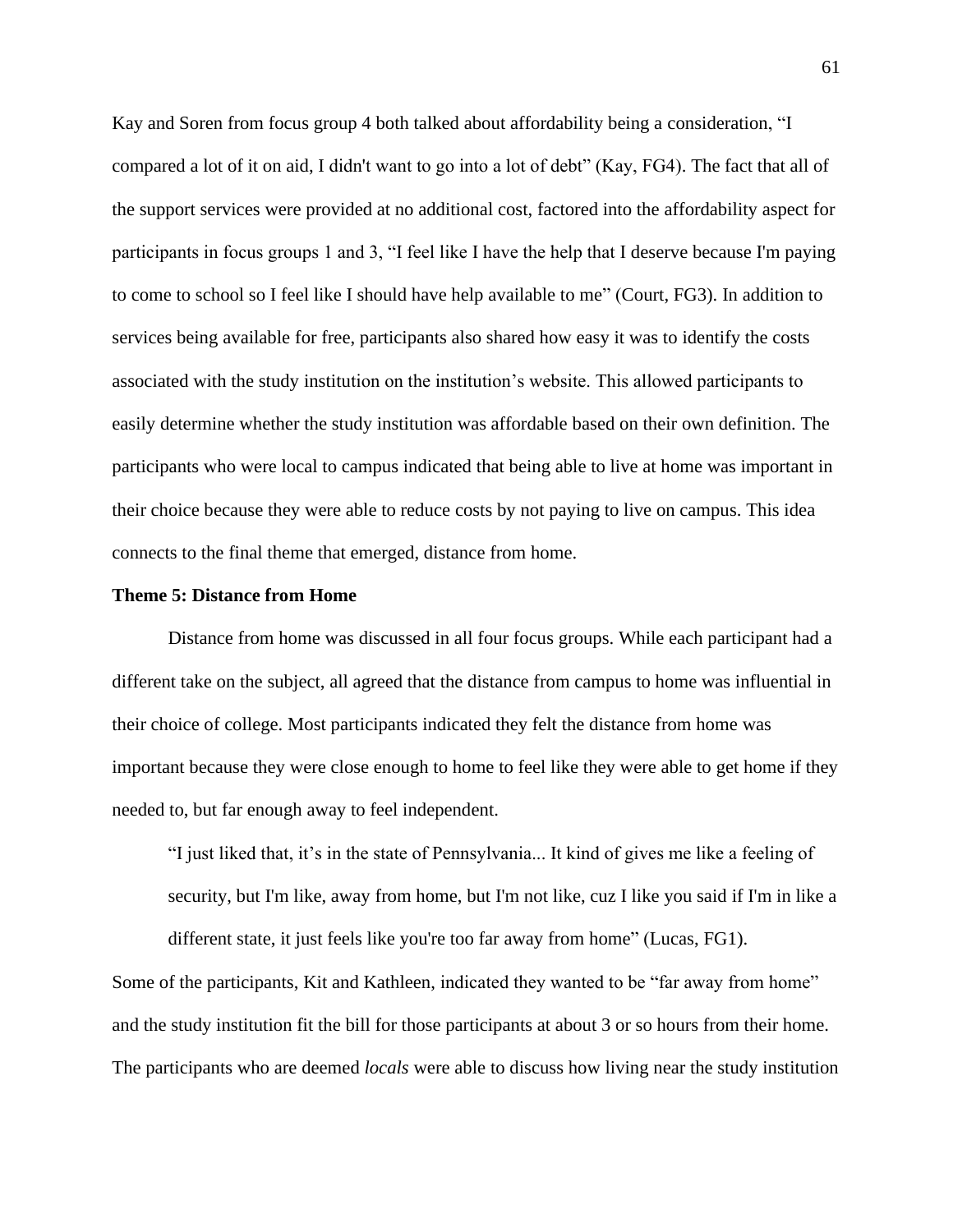assisted in their decision-making. The local participants cited being comfortable on campus because they were familiar with it, the lower cost due to not needing to pay for housing, and being able to maintain jobs from high school as benefits to being close to home at the study institution.

The data analysis performed provided 5 main themes or factors to answer why students chose the study institution. The participants cited most often that, community and campus life, communication, affordability, academics, and distance from home were influential aspects of their decision to attend the study institution. The findings provide a solid starting point, but can not be looked at in silos. In order to increase enrollment and recruitment, higher education administrators will need to understand how these factors work together to influence students decision to attend a certain institution. The next final chapter will provide a discussion of the findings along with recommendations for future research and higher education administrators.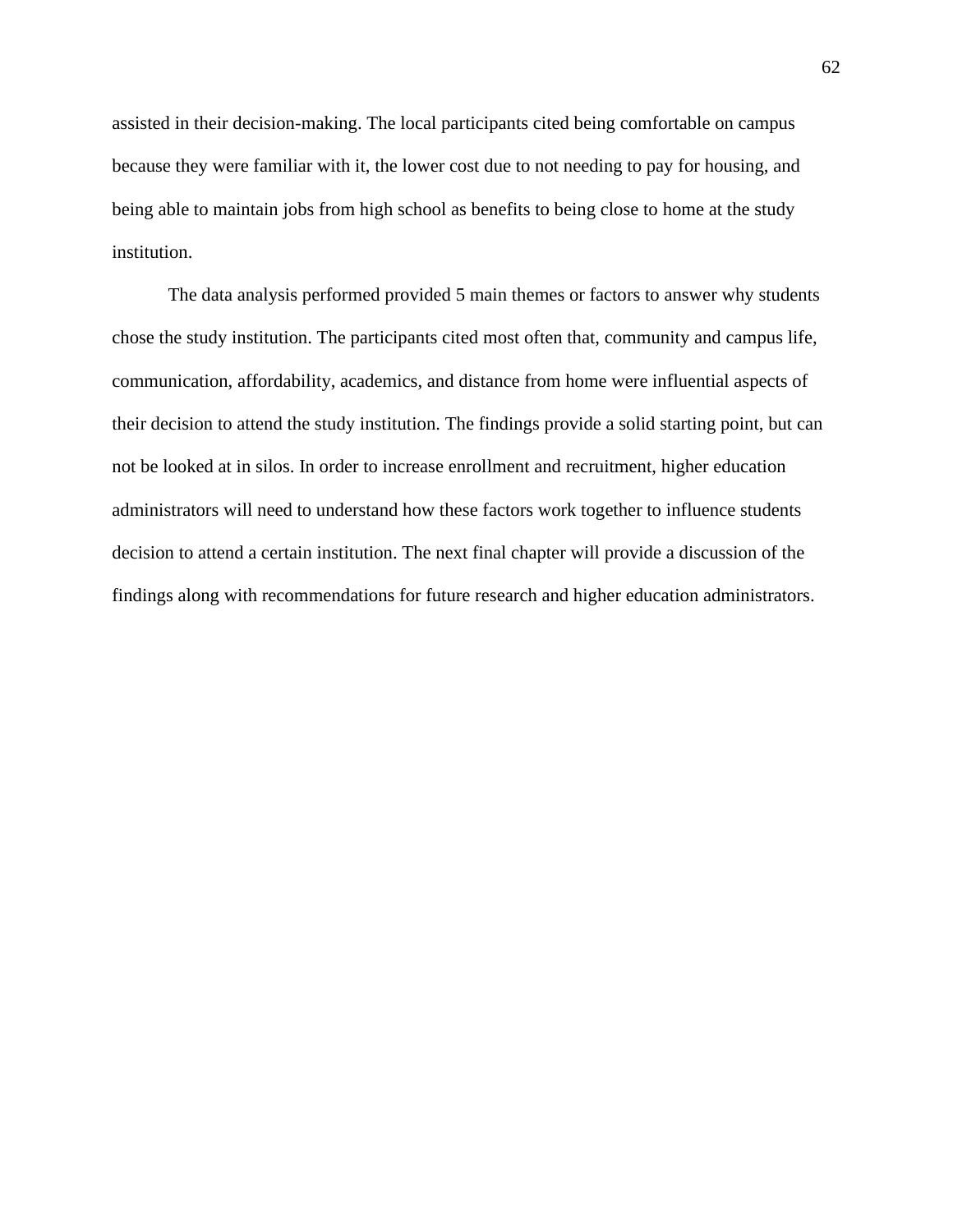### **Chapter 5: Recommendations and Conclusion**

## **Summary**

The aim of this dissertation was to answer: why do students choose a small rural stateowned institution of higher education for their collegiate experience. In order to answer this research question, the dissertation began with an extensive review of research available on the topic of college choice. Throughout the literature review, the researcher identified factors that influence students' choice of higher education institution. The main factors found throughout the literature and discussed throughout Chapter 2 are: costs, institutional reputation, information available, peer and family influence, post-graduation job prospects, campus life, academic match, the ability to work and study; and geographic distance from home (Godrick-Rabb, 2006; Hemelt & Marcotte, 2020; McManus et al., 2017; Parker et al., 2016; Pigini & Staffolani, 2016). This study reinforced several of these factors, identifying the following similar factors: community and campus life, academics, communication, affordability, and distance from home.

While this study reinforced some factors touched on in existing literature, the combination of those factors was not discussed in existing literature. Additionally, the themes of community and campus life combined with communication highlighted the gap in literature explaining some of how students decide if they fit at an institution (Bringula & Basa, 2010; Goenner & Pauls, 2006; Knight, 2016). Much of the previous literature failed to discuss the nuances of each of those factors. This study was able to get at the heart of why those factors were so instrumental in the college choice process because of the use of focus groups as the data collection tool.

The use of focus groups to gather information directly from new students was determined to be the best method based on the lack of focus group studies in the existing literature. Most of the existing research utilized quantitative methods like surveys or data analysis based on existing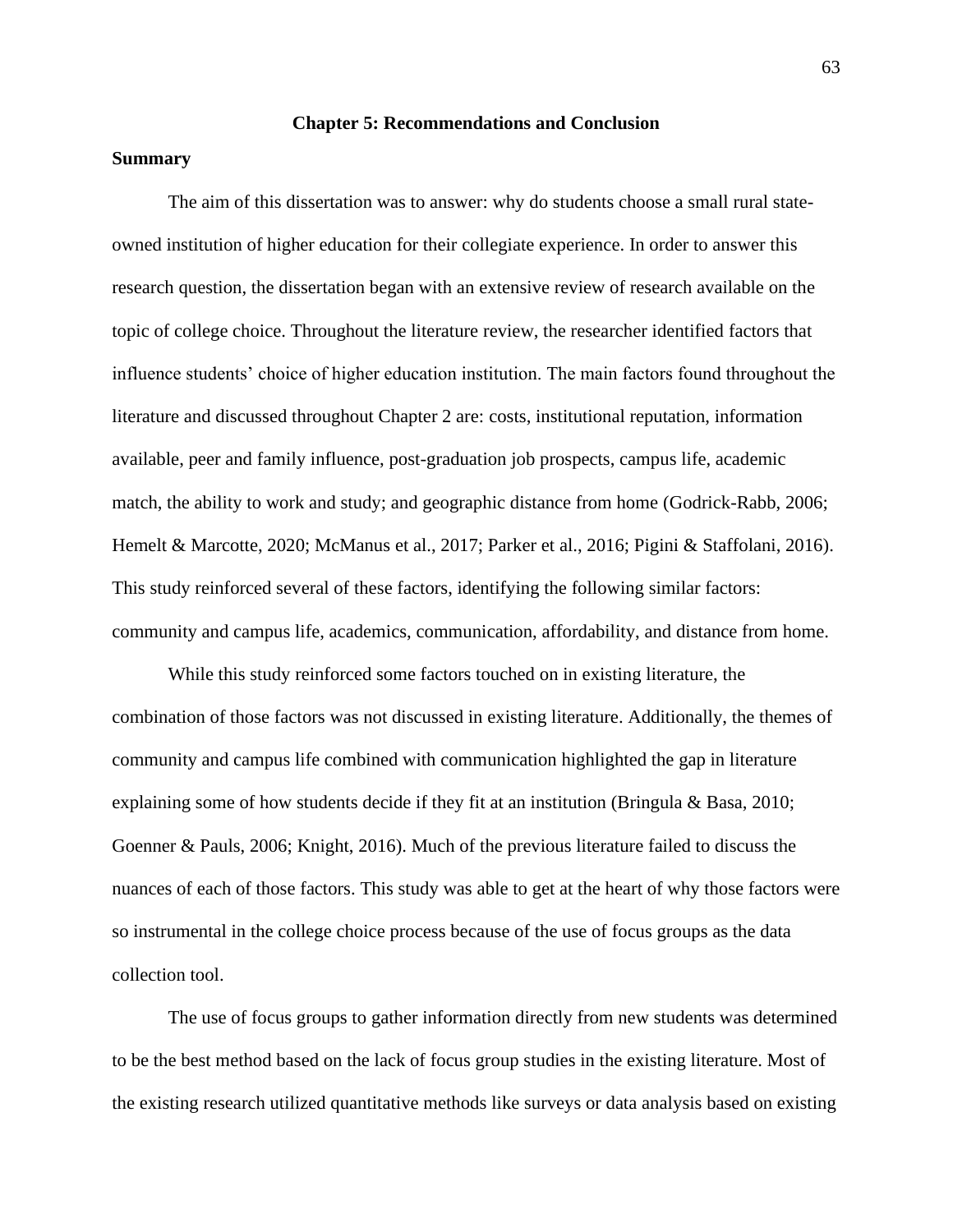institutional data. Once the data was collected from participants, the researcher transcribed each focus group recording then used several coding methods to be able to analyze the data found in the transcripts. The focus groups and the analysis produced the five factors of college choice identified by the participants in their own words: community and campus life, academics, communication, affordability, and distance from home.

## **Discussion**

The combination of the five factors identified, becomes the true answer to the research question posed in this dissertation, why do students choose a small rural state-owned institution of higher education for their collegiate experience. The information gained, through the focus groups, highlights how prospective students are looking at the big picture, which most heavily includes: affordability, community and campus life, communication, academics, and distance from home. Participants in the study were able to pinpoint their personal reasons for their choice of institution to attend. Each factor is important, and the factors all work together to provide prospective students and their supporters with a broad view of the institution. Much of the existing literature discussed the factors as independent as opposed to discussing how they work together. For example, the literature discussed the importance of institutional aid and understanding financial aid but not the combination of the amount of aid and how the institution communicates about aid and assists in the process (Andrews et al., 2016; Helland & Heggen, 2017). The participants in this study connected communication from the financial aid and admissions departments about the cost and aid available, as instrumental in their decision to attend the study institution. Additionally, several participants indicated that their feelings about the factor of community and campus life was directly linked to the communication they experienced from the university staff and faculty. These factors were discussed separately

64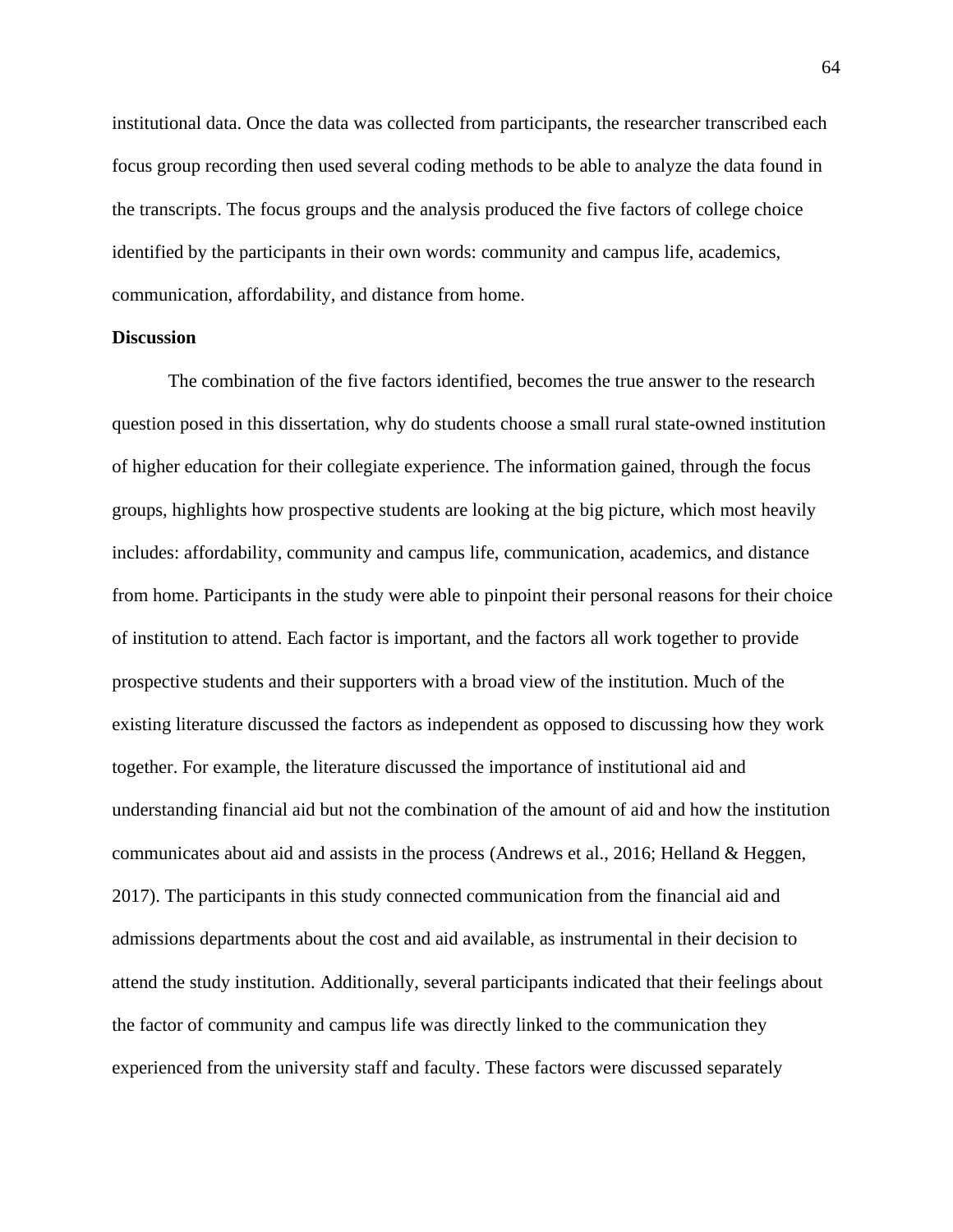throughout the literature (Bezuidenhout et al., 2016; Clark, 2007; McManus et al., 2017). While no institution will be able to hit every mark for every prospective student, the focus group participants described how the factors are linked during the decision-making process. Through the data analysis performed, the researcher was able to glean patterns in the information presented by each participant. This information can be used by higher education administrators to focus their recruitment efforts.

While one of the final questions was more of a fun question to wrap up the focus group, it produced interesting results. Participants were asked if college was completely free and you were automatically accepted to every school, where would you choose to attend and why. 8 participants stated they would still come to the study institution, citing mostly the feelings they had about the campus community. Lucas, from focus group 1 stated, "it's just tight knit." Of those who said they would go elsewhere, one stated they would attend an ivy league institution due to the free cost of attendance, one stated an out of state institution they visited with Virtual Reality for education classes, two stated they would go out of the country, three stated they would go out of state. two participants did not answer the question. The answers to this seemingly innocuous question show that participants, even presented with their pick of any institution, were confident in their decision of higher education institution.

### **Validity**

Keuger and Casey (2015) explain how focus groups still provide a valid research method. Steps were taken by the researcher to ensure that the findings present the participants thoughts and feelings about the application and decision process in order to add to the validity of this study. The researcher tried to provide a comfortable setting for the focus groups to take place and emphasized that participants anonymity was a priority. Additionally, the researcher reminded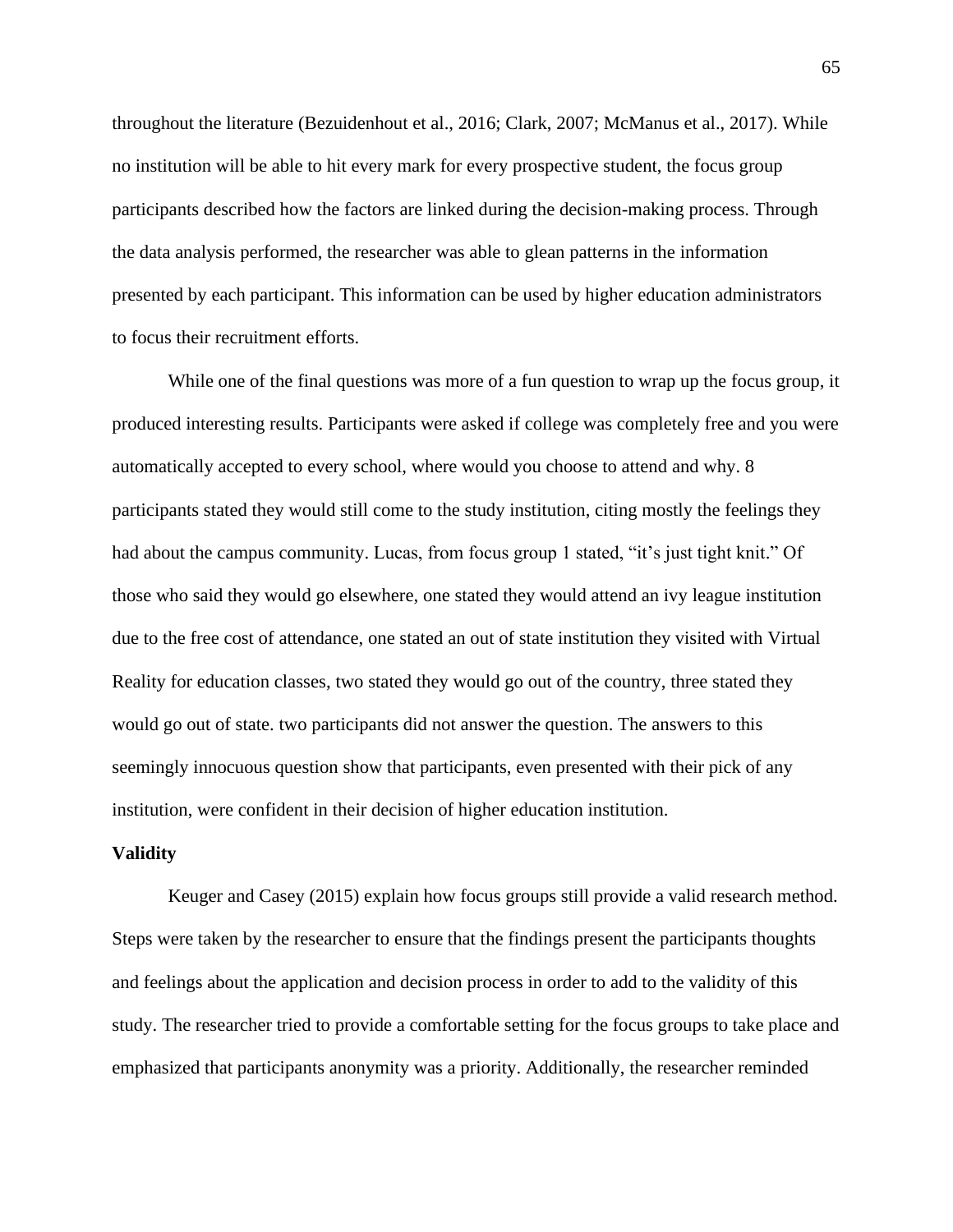participants that they were free to leave at any time during the conversation if they felt comfortable, no participant left early. When the researcher was unclear or unsure of a participant's answer, the researcher asked the participant to expand or clarify the answer given. The analysis techniques used were clearly explained and were specifically chosen to allow for participant voices to come through in the findings. While the findings in this research do not provide for overwhelming generalizability for all institutions of higher education, it does provide transferable information as described by Keuger and Casey (2015). Institutions can use the whole of this study to determine if portions can be used or compared to their particular situation or problem. Based on the findings of this study and its transferability, recommendations for other higher education administrators are found in the next section.

#### **Recommendations for Higher Education Administrators**

The main purpose of this study, aside from answering the research question, was to provide a tool for administrators in higher education. As the results have shown, there is valuable information for institutions of higher education to utilize as they move forward in their recruitment and retention efforts. The data coming from the study surrounding community and campus life provides for several easy to implement strategies.

Many of the participants indicated how they connected with campus while physically visiting. Improving efforts to bring more prospective students to campus to feel what was felt by the participants of the study can improve recruitment efforts. While local students often feel like they don't need to visit because they live in the community, the study shows how important it is to get prospective students on campus for a visit. Additionally, providing free or low-cost transportation for lower income prospective students or those who have transportation difficulty can increase on-campus exposure for those who would not normally visit campus.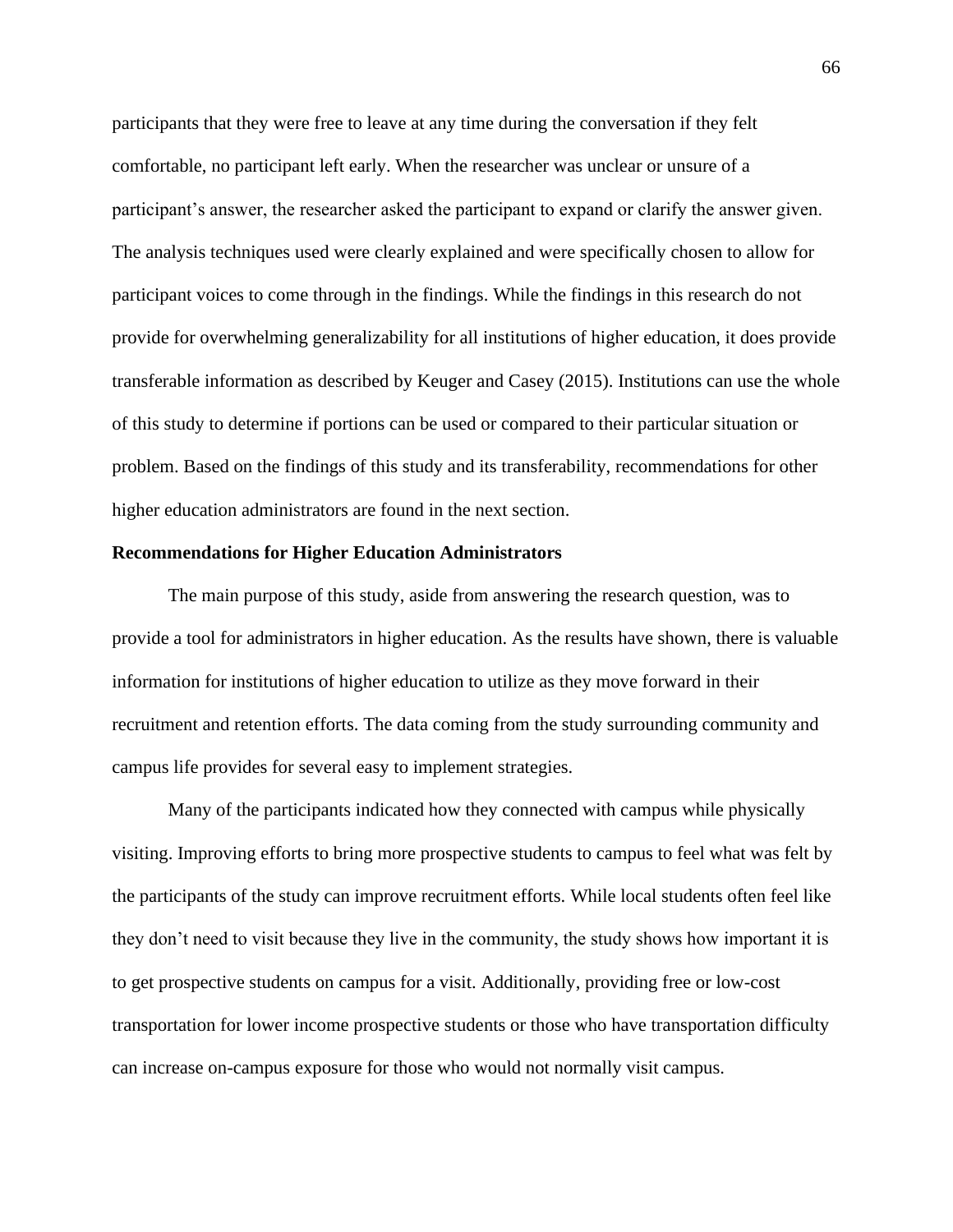Community and campus life data also showed the importance of connecting with alumni in positive ways to encourage them to talk to prospective students about the institution. Often, alumni relations and admissions departments are not housed within the same area of the institution, but it is vital that those areas partner intentionally to increase positive exposure of the institution. Especially for institutions that do not have national recognition or large-scale athletics that provide for fans or alumni to be easily spotted, having alumni be known to others can provide for additional recruitment with little cost to the institution.

With faculty playing a large role in the college experience, faculty need to be part of the larger recruitment plan. Allowing faculty to engage with prospective students and show their level of commitment to the students and their academic programs was cited as extremely important to the participants. Administrators will need to highlight the experiences students have in the classroom and the mentorship opportunities the faculty members provide for students. Impressing upon faculty how impactful they can be to the recruitment process, could be difficult but is important for higher education administrators.

How institutions communicate with prospective students can also increase recruitment. The communication discussed by the participants showed how all the little efforts have a significant impact on college choice. Efforts like sending personalized cards signed by a staff member or making sure that when staff interact, they are helpful and friendly are little efforts with big impact. While most participants indicated they found the application process easy, there were participants, mostly first-generation students, who felt confused by the whole process. One easy option would be to offer opportunities to have admissions staff assist prospective students in filling out their applications and have financial aid staff assist in the filing of their FAFSA. This connects the communication factor and the affordability factor.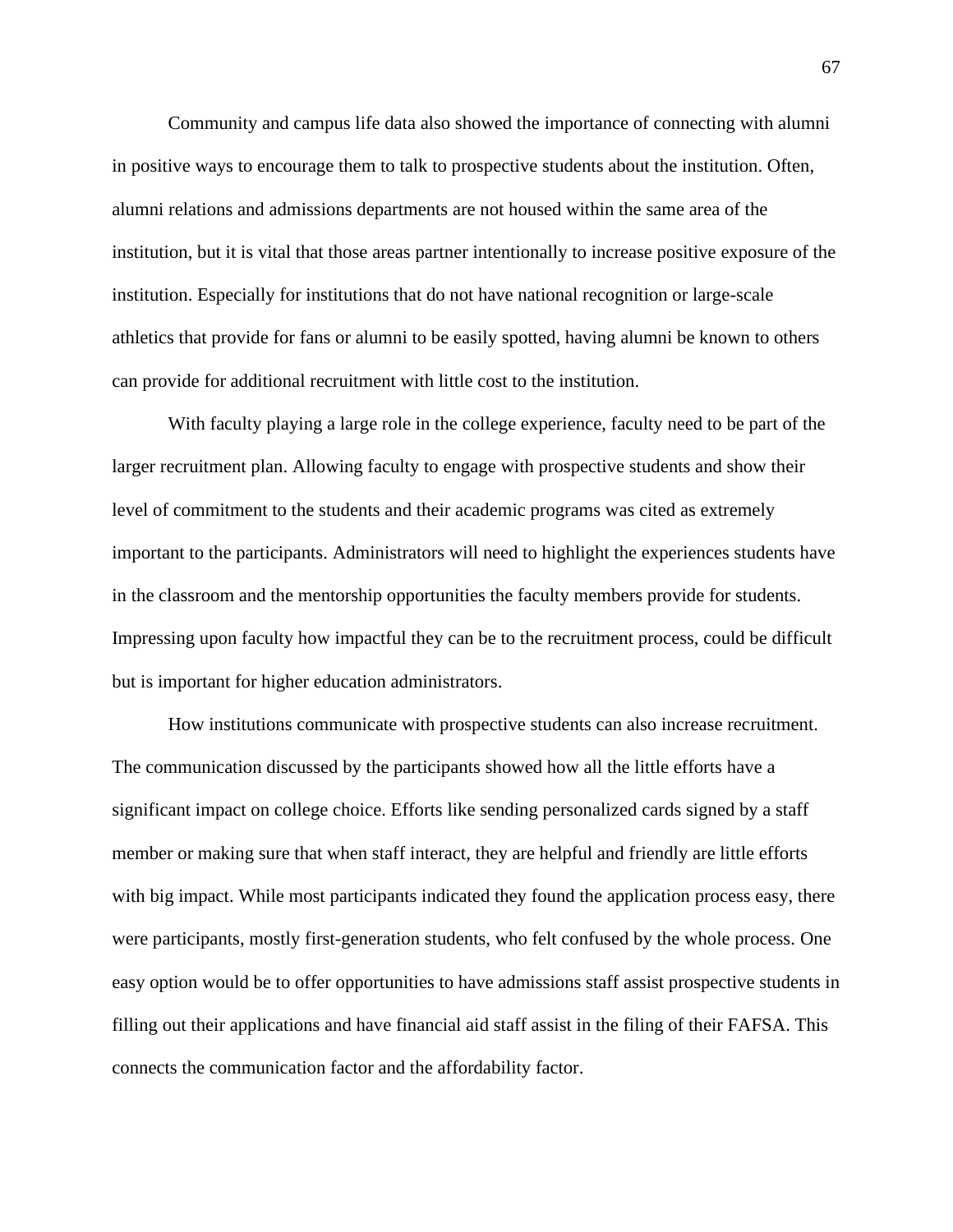The affordability theme was threaded through all the conversations during the focus groups. However, it was evident that each participant had a different view of what was affordable, this will be important for institution administrators to remember. To better entice students, administrators would do well to discuss potential financial barriers earlier in the college choice process. Providing one on one conversations with financial aid representatives during initial campus visits or even virtual visits may provide prospective students and their supporters enough information to sway their decision in favor of the institution. This would connect all the ideas of community, communication, and affordability.

Finally, institutions need to capitalize on the local pool of prospective students. Not all prospective students will want to stay within the same community for college that they were in for high school, but close surrounding communities may provide opportunities for enrollment growth. While keeping in mind the affordability component to attracting new students, perhaps providing small scholarship opportunities for those who are within driving distance of the institution. Providing incentives and highlighting the positives of staying local, through the application process and one on one financial aid counseling suggested earlier, may show an increase in local enrollment.

While all of these strategies may not be possible for every institution to put into practice, utilizing the information provided in this dissertation can provide institutions with a narrower focus on their recruitment efforts. Many of the strategies outlined would not cost large outlays of money to the institutions to implement and could be slowly implemented over the course of time.

#### **Limitations**

While the researcher tried to reduce the limitations of the study, several were evident throughout the process. All the limitations identified were based on dealing with participants in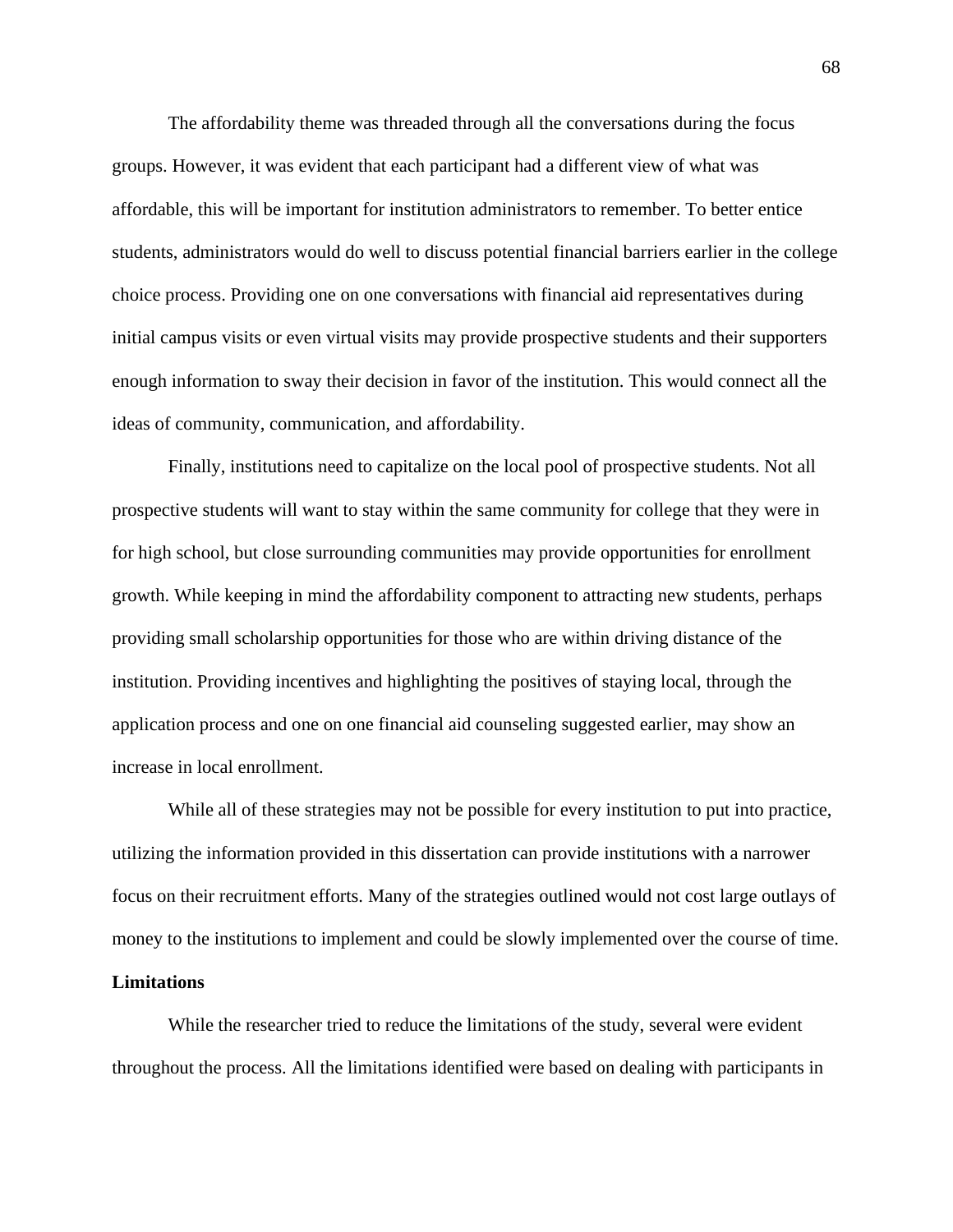general. As the study hinged on first time first-year students responding to a pre-focus group questionnaire and participating in a 60–90-minute focus group within the first few weeks of classes, participants were difficult to find. Even with the incentive of a \$5 Starbucks gift card, participants were not abundant. There were over fifty students who took the pre-questionnaire, however, only twenty actually responded to the email to schedule to participate in focus groups. Additionally, several participants who had scheduled to join the last focus group did not attend, so the final focus group only had 2 participants.

The researcher also found it difficult to focus the participants' answers on the decisionmaking process as opposed to their experiences since they arrived on campus as students. Several times throughout each focus group, the researcher needed to reframe questions to refocus participant answers on their decision to attend the institution. While the information gathered about their early experiences on campus would be useful for administrators for future decisions, it was not helpful in answering the research question. The researcher attempted to mitigate this limitation by holding the focus groups as early in the Fall semester as possible, but this led to some of the other limitations discussed above.

The last limitation identified by the researcher of this particular study was the single institution focus of the data collection. The information collected was specific to the students who enrolled at the study institution. While the results are useful and can be utilized by those at similarly situated institutions, some administrators may find the information too specific to the study institution.

In addition to the limitations of the study itself, there are limitations based on the research design chosen for this study. Through the use focus groups, the researcher was dealing with a small representative population. The small number of participants does not allow for statistically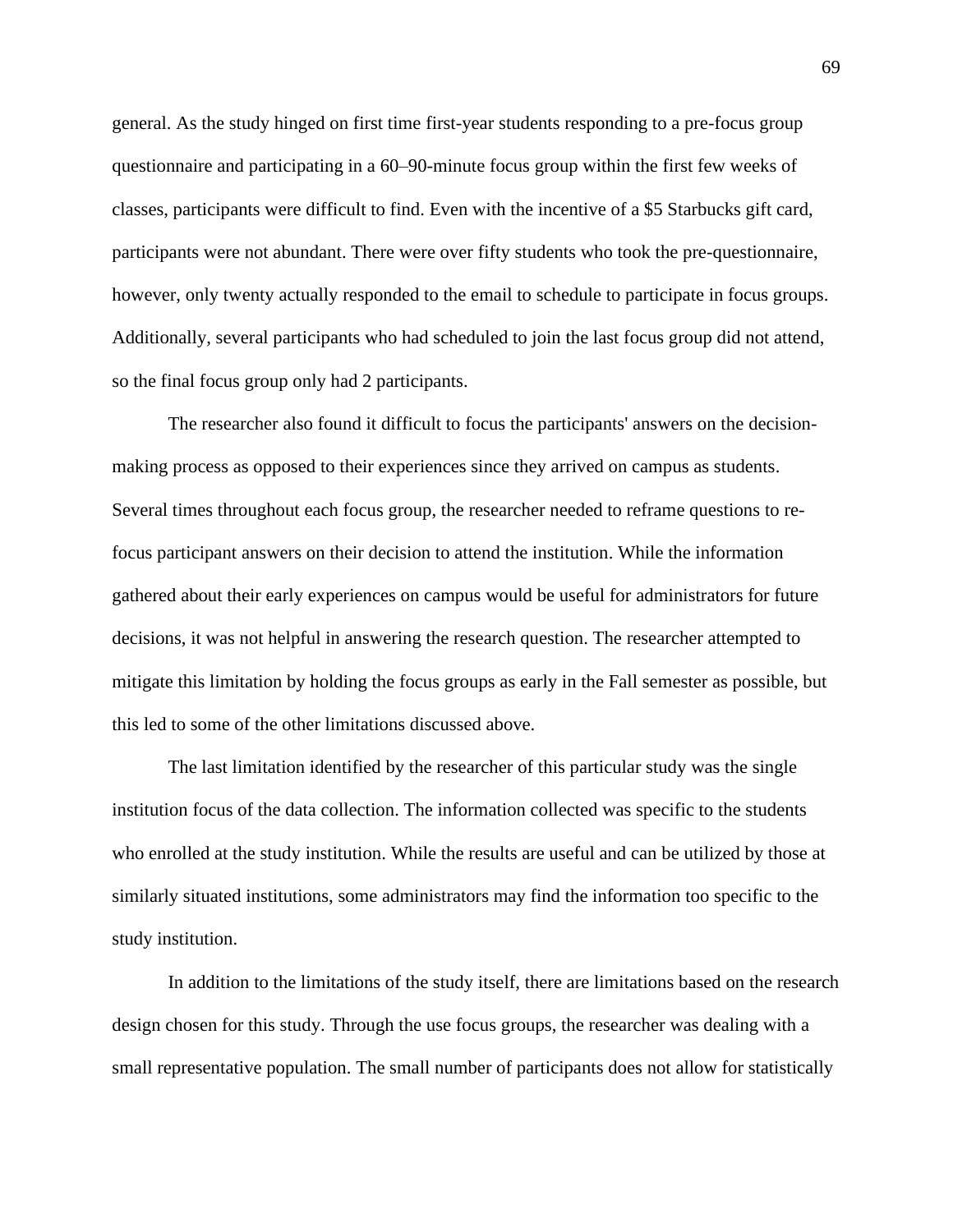significant findings, which many administrators are looking for when determining future practices. Additionally, when dealing with a group, some of the answers from participants may not have been as clear to the researcher. have produced even more clear answers to the research question. Participants may not have felt comfortable sharing specific details about why they chose the study institution when sharing a space with their peers, so the information gathered may not have been as detailed as the researcher had hoped. Finally, the participants were asked to provide details about the application and decision process which they may not have been as prepared for. Both the limitations discussed above pertaining specifically to this study and those outlined based on the qualitative research design, lend to the future research recommendations outlined in the next section.

#### **Recommendations for future research**

Many of recommendations provided are for replication studies, however a discussion of different methods is provided to give future researchers a combination of recommendations. The first recommendation would be for future research into the topic of institutional choice, to be performed over the summer prior to students arriving on campus. Future data collection through focus groups could be done as a part of summer Orientation programs or even via Zoom over the summer. This will help to reduce the limitation discussed above of participants answering questions based on their early experiences on campus as enrolled students. Additionally, the incentive might be able to be a small book scholarship which could be more enticing to students prior to classes beginning.

The next recommendation would be to look at the previous year's demographic breakdown and attempt to recruit students in similar percentages to those breakdowns. For example, attempting to recruit a similar percentage of students from the 6 most dominant majors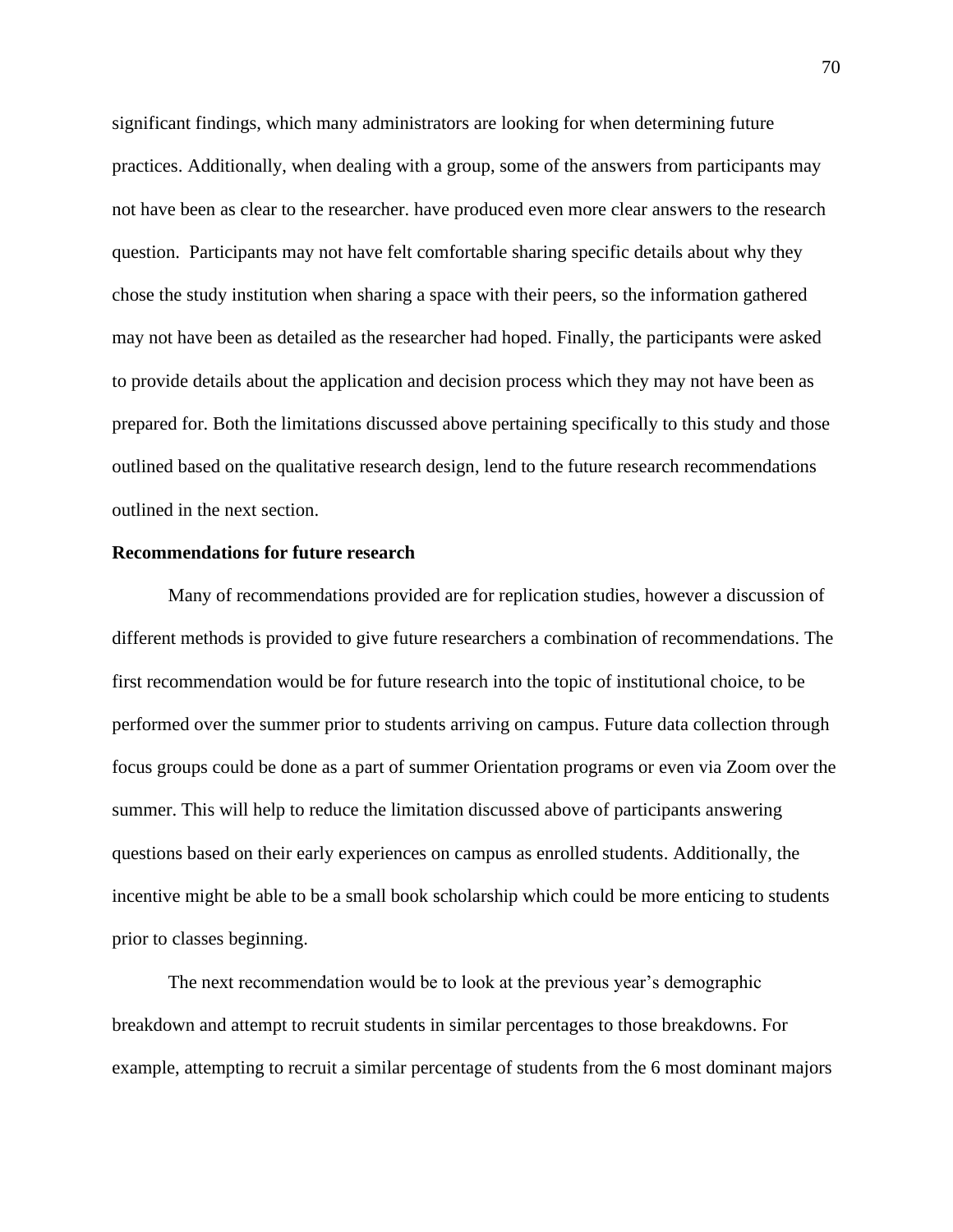on campus, similar gender percentages, and similar percentages of in-state versus out-of-state students could provide more useful information. By having similar demographic breakdowns, there may be more generalized information being presented. In addition to those breakdowns, looking at the breakdown of the overall EFCs of the incoming class and the EFCs of participants could be helpful as well. This might provide more usable information regarding the financial situation of students at the study institution as well as the participants themselves.

The third recommendation for future research would be to get current students to assist in identifying the best days and times to hold focus groups. This study found that better participation rates were during the later evening hours as opposed to afternoon hours. Holding focus groups during the week was more popular than on a weekend as well. By utilizing current students to assist in identifying the best times to hold focus groups, the researcher may find better participation rates which would help to mitigate the limitation concerning participation rates discussed above.

Additionally, as opposed to simply providing recommendations for replication studies, the following are recommendations to perform this type of study using different data collection and analysis methods. A survey tool may have provided an opportunity for many more participants to provide responses to better answer the research question. Also, a more structured individual interview tool may have produced even more clear answers to the research question. Individual interviews would allow for the researcher to drill deeper into the *why* for each participant by allowing for more specific follow-up as well as a more private space. Participants may feel more comfortable sharing specific details about why they chose the study institution when not sharing a space with their peers. Finally, a mixed methods approach of providing a much more substantive survey with follow-up interviews with questions based on the responses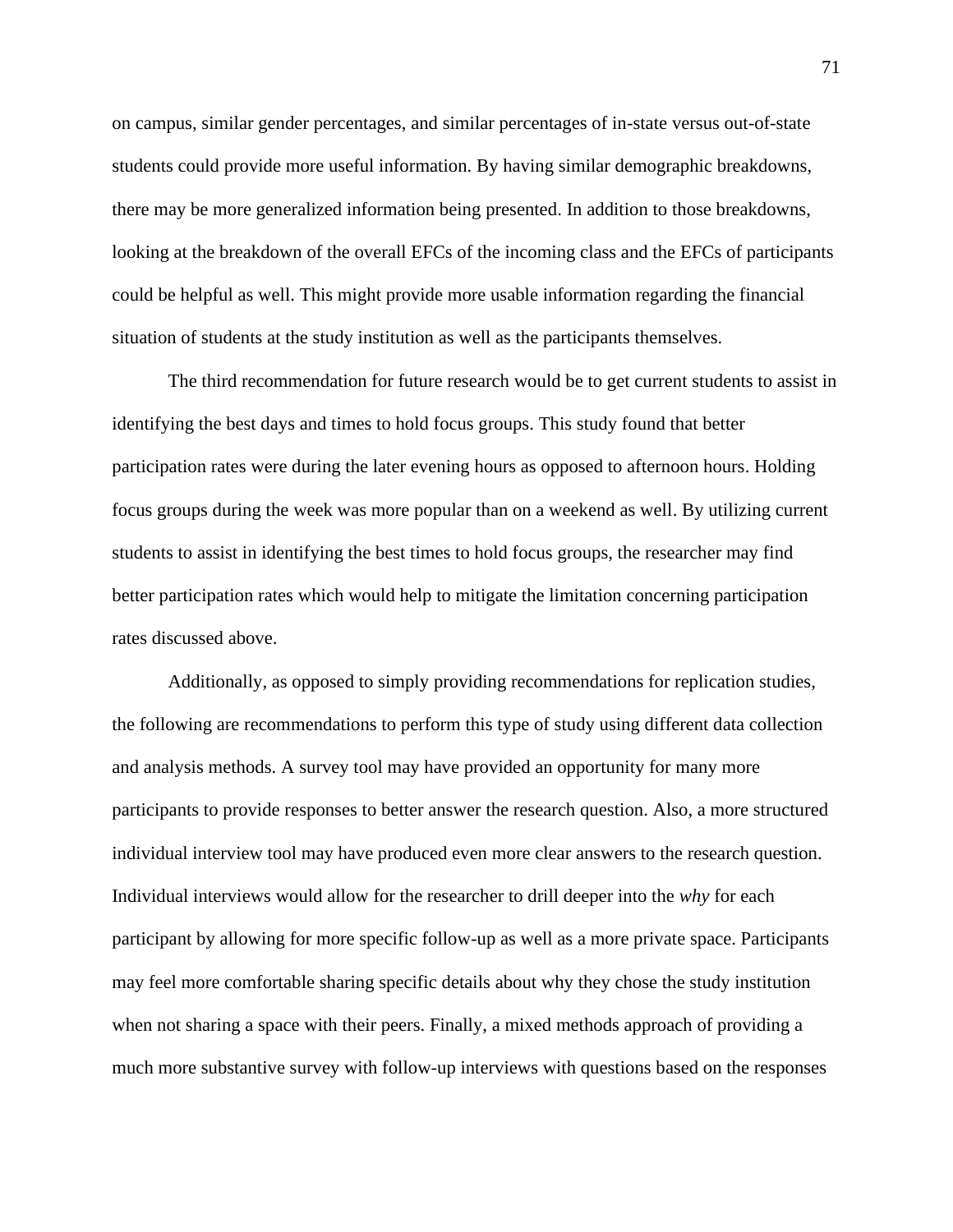to the survey would allow the participants more time to think about what factors really did play into their decision to attend the study institution as opposed to other institutions.

The final recommendation for future research would be to collect data at several similarly situated institutions. The student body at similarly situated institutions should, in theory, provide similar data. However, future study would be able to verify or disprove this thought. Additionally, by collecting data at several institutions, the results may provide more generalizable results and results could be used more by many institutions and administrators. Also, by collecting data from multiple institutions, a comparative study would be possible, which could provide useful results.

#### **Conclusion**

Higher education is an ever changing market. Students' wants and needs change by the second, higher education needs to be able to change to meet those wants and needs. As the economic crisis continues as a fallout of the COVID-19 pandemic, administrators will need to find new avenues to attract students and their supporters to enroll in their institutions. The answer to why students choose a small rural state owned institution of higher education for their collegiate experience, can aid administrators in those efforts. Existing research into the topic of college choice provides broad factors that influence college choice. This study helps to confirm many of the factors presented in existing research but also highlights specifically the importance of useful and helpful communication with prospective students. Through the use of focus groups with new students in their first two weeks on campus, the researcher was able to hear directly from the last cohort of students to go through the application and decision process at the study institution. The information was analyzed through two coding processes to provide five key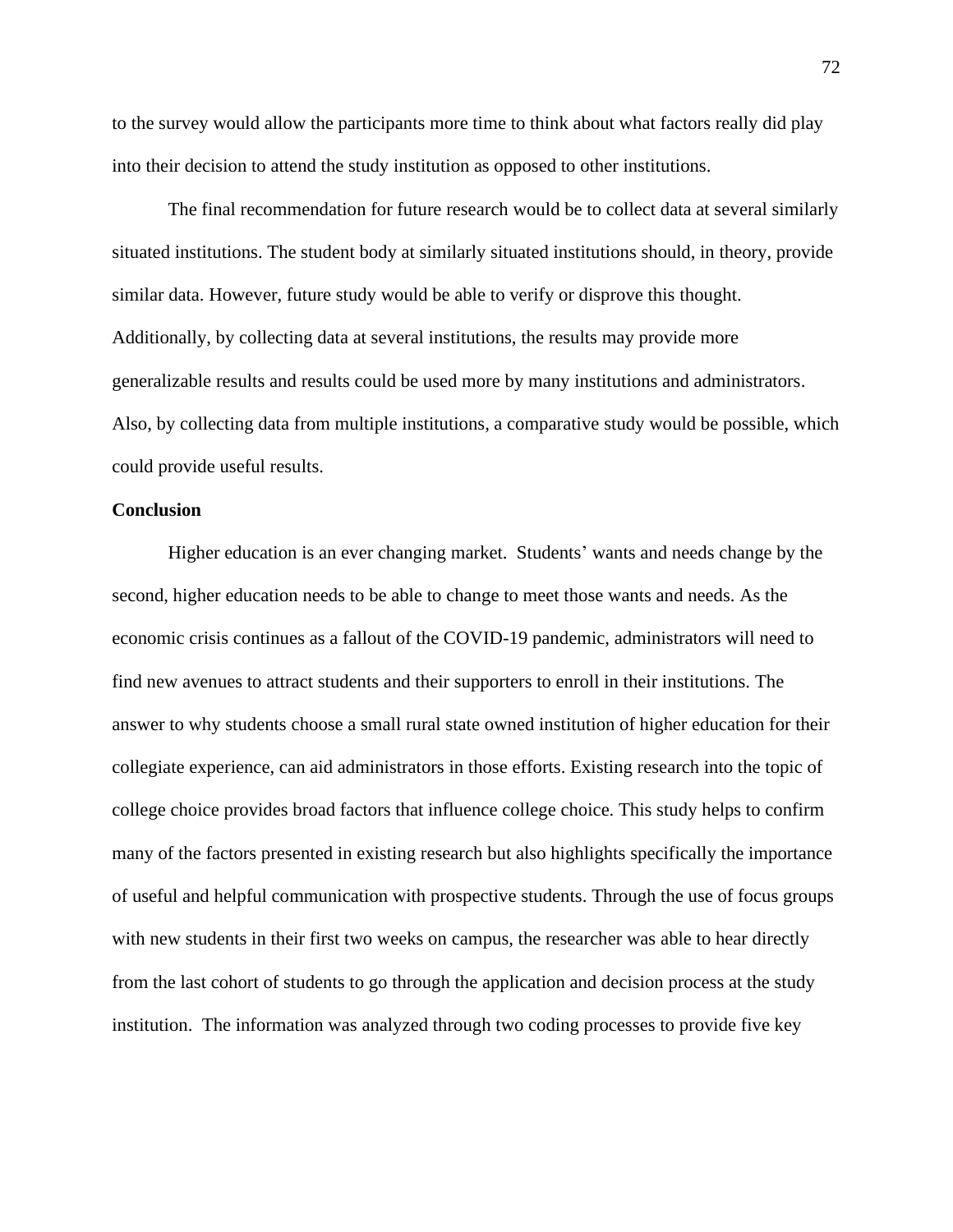themes that led to the participants choosing the study institution: community and campus life, communication, affordability, academics, and distance from home.

Additionally, this study provides clear links among the themes, presenting college choice as a complex combination of factors as opposed to a decision that is based on one or a few standalone factors. While the five themes found could be seen as independent, the participants did not view them as such and shared those views during the focus groups. The participants described their experiences as a whole and not based on individual factors. The ability to discuss their experiences through the focus group process, many of the participants shared that the study institution felt like a family that they wanted to be a part of. The idea of all aspects of the institution working together to highlight the themes of: community and campus life, communication, academics, affordability, and distance from home, may just be what can turn the tide on declining enrollment.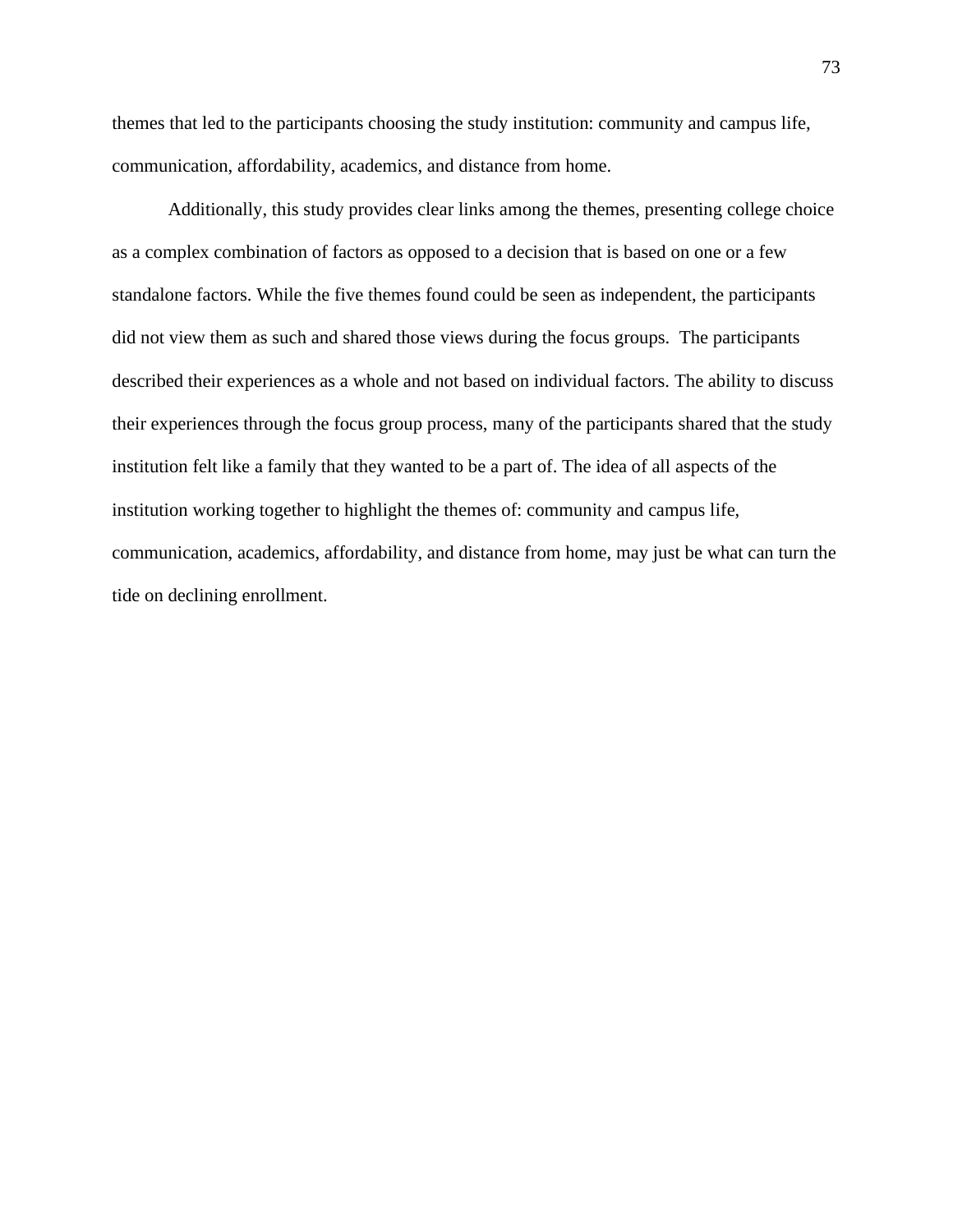#### **References**

- Aljohani, O. (2016). A comprehensive review of the major studies and theoretical models of student retention in higher education. *Higher Education Studies, 6*(2), 1–18. <http://doi.org/10.5539/hes.v6n2p1>
- Alsharari, N. M., & Alshurideh, M. T. (2021). Student retention in higher education: The role of creativity, emotional intelligence and learner autonomy*. International Journal of Educational Management, 35*(1), 233–247.<https://doi.org/10.1108/IJEM-12-2019-0421>
- Ampilogov, A., Prakhov, I., & Yudkevich, M. (2014). One or many? Using the new opportunities of the unified state exam in Russian university admissions. *Higher Education Studies, 16*(1), 34–49.<https://doi.org/10.2139/ssrn.2326442>
- Anderson, R. M. (2016). "Yeah, I like the fact that it's so multicultural": Reasons higher education students choose Singapore. *The International Journal of Learning in Higher Education, 23(*1), 17-29.
- Andrews, R., Imberman, S., & Lovenheim, M. (2016). Recruiting and supporting low-income, high-achieving students at flagship universities. *Economics of Education Review, 74*, 101923.<https://doi.org/10.1016/j.econedurev.2019.101923>
- Baum, S., & McPherson, M. S. (2011). Sorting to extremes. *Change: The Magazine of Higher Learning, 43*(4), 6-12.<https://doi.org/10.1080/00091383.2011.585289>
- Belfield, C., Boneva, T., Rauh, C., & Shaw, J. (2020). What drives enrolment gaps in further education? The role of beliefs in sequential schooling decisions. *Economica, 87*(346), 490–529.<https://doi.org/10.1111/ecca.12307>
- Berger, J. B., & Braxton, J. M. (1998). Revising Tinto's interactionalist theory of student departure through theory elaboration: Examining the role of organizational attributes in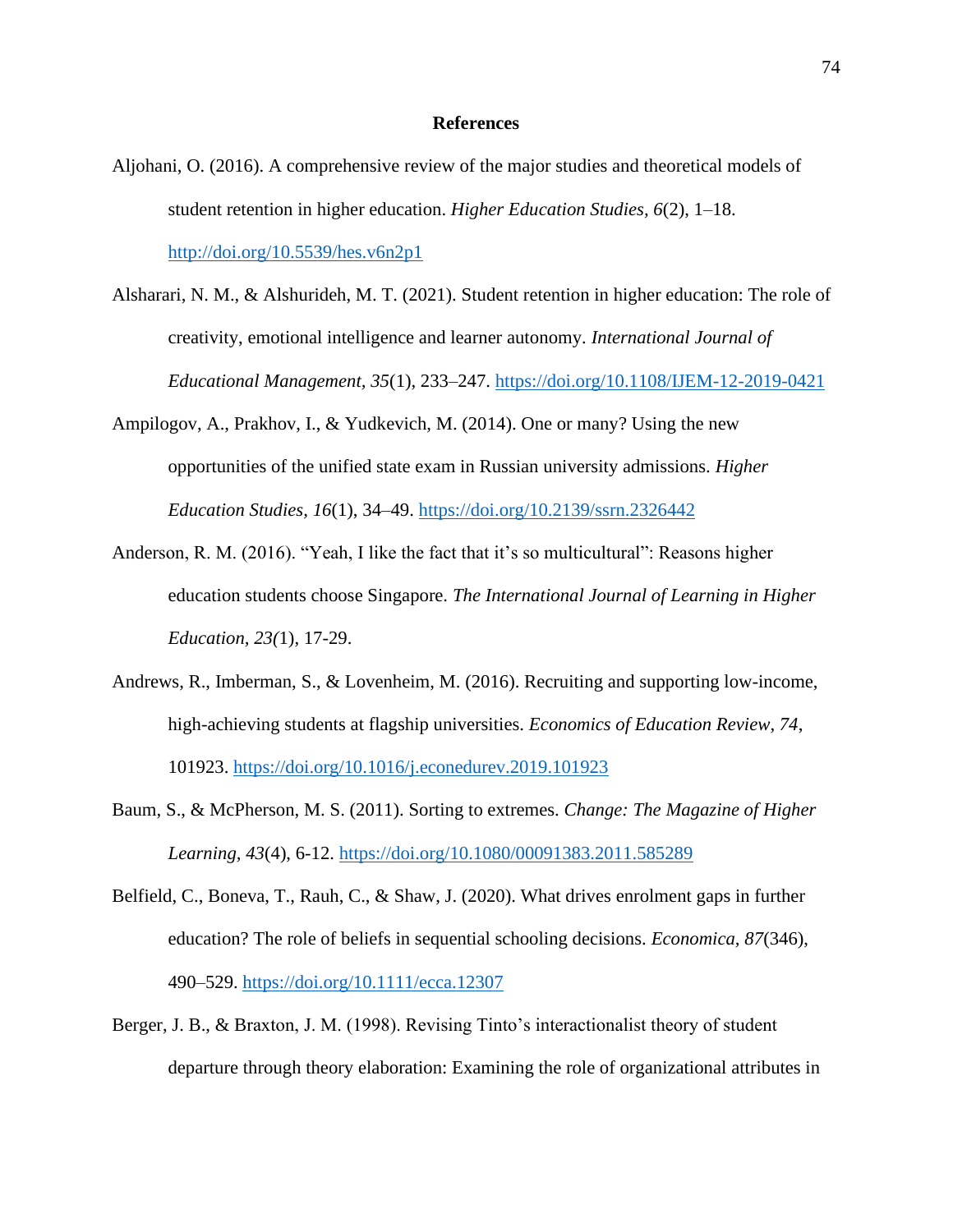the persistence process. *Research in Higher Education: Journal of the Association for Institutional Research, 39*(2), 103-119.<https://doi.org/10.1023/a:1018760513769>

- Bergerson, A. A. (2009). College choice for lower socioeconomic students. *ASHE Higher Education Report, 35*(4), 47–62. EJ869356.
- Bezuidenhout, G., De Jager, J., & Naidoo, V. (2016). Factors that influence the choice of private higher education institutions by students. *South African Journal of Higher Education, 27*(5).<https://hdl.handle.net/10520/EJC153527>

Brezis, E. S., & Hellier, J. (2018). Social mobility at the top and the higher education system. *European Journal of Political Economy, 52,* 36-54.

<https://doi.org/10.1016/j.ejpoleco.2017.04.005>

- Bringula, R. P., & Basa, R. S. (2010). Institutional image indicators of three universities: Basis for attracting prospective entrants. *Educational Research for Policy and Practice, 10*(1), 53-72.<https://doi.org/10.1007/s10671-010-9091-4>
- Brown, B., Avitaia, S., Austin, K., & Facchin, J. (2020). "Having a yarn": From one rural student to another, practical in-school programs demystifying university and enabling student progression. *Australian and International Journal of Rural Education, 30*(1), 18–32. <https://journal.spera.asn.au/index.php/AIJRE/article/view/251>
- Burke, A. (2019). Student retention models in higher education: A literature review. *College and University, 94*(2), 12–21. [https://www.aacrao.org/research-publications/quarterly](https://www.aacrao.org/research-publications/quarterly-journals/college-university-journal/article/c-u-vol.-94-no.-2-spring/student-retention-models-in-higher-education-a-literature-review)[journals/college-university-journal/article/c-u-vol.-94-no.-2-spring/student-retention](https://www.aacrao.org/research-publications/quarterly-journals/college-university-journal/article/c-u-vol.-94-no.-2-spring/student-retention-models-in-higher-education-a-literature-review)[models-in-higher-education-a-literature-review](https://www.aacrao.org/research-publications/quarterly-journals/college-university-journal/article/c-u-vol.-94-no.-2-spring/student-retention-models-in-higher-education-a-literature-review)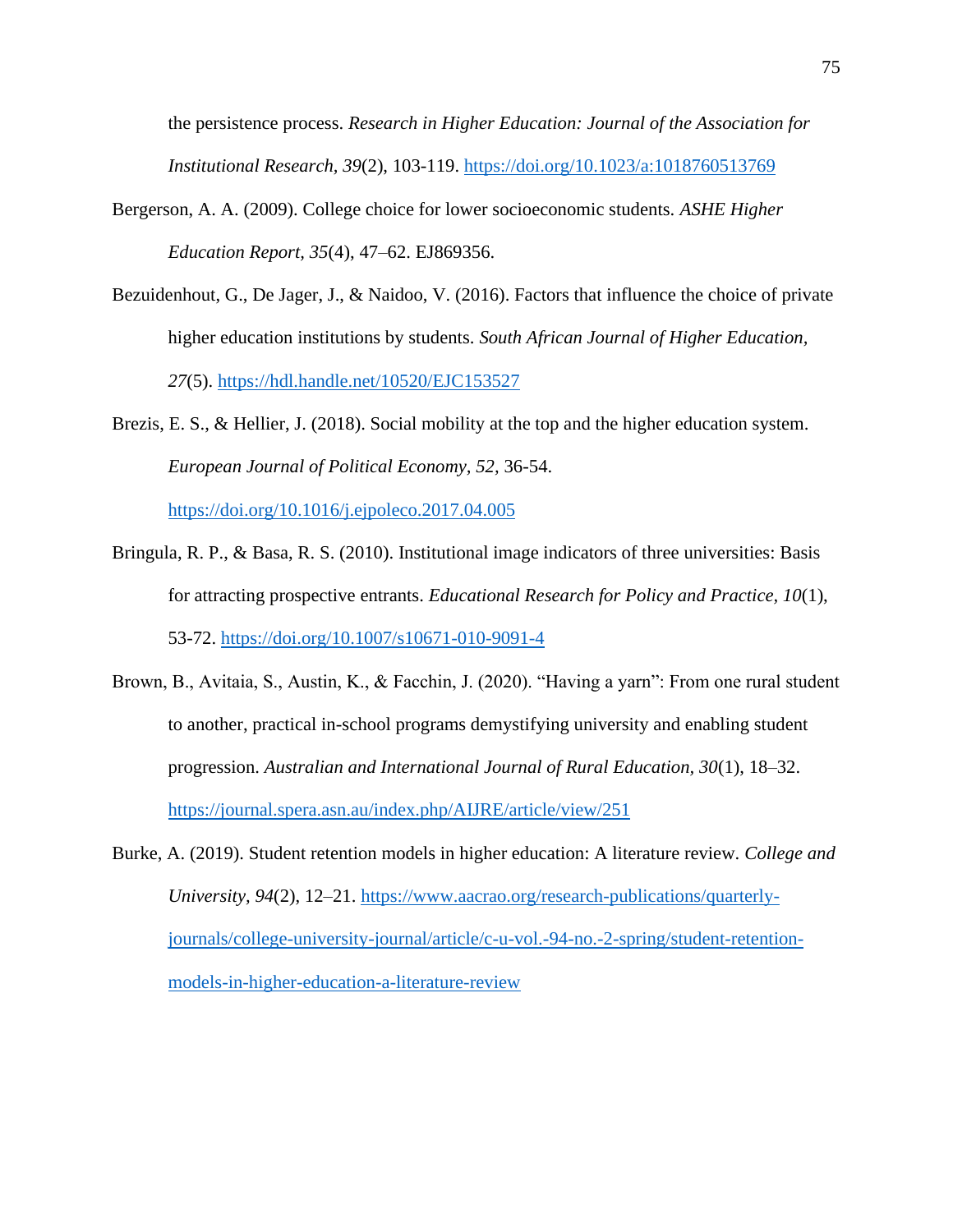- Castleman, B., & Goodman, J. (2014). Intensive college counseling and the college enrollment choices of low income students. *Education, Finance, and Policy,* 19-41. [https://doi.org/10.1162/EDFP\\_a\\_00204](https://doi.org/10.1162/EDFP_a_00204)
- Castro, J. F., Yamada, G., & Arias, O. (2016). Higher education decisions in Peru: On the role of financial constraints, skills, and family background. *Higher Education: The International Journal of Higher Education Research, 72*(4), 457–486.

<http://www.jstor.org/stable/26447555>

Chapman, G., & Dickert-Conlin, S. (2012). Applying early decision: Student and college incentives and outcomes. *Economics of Education Review, 31*(5), 749-763.

<https://doi.org/10.1016/j.econedurev.2012.05.003>

- Cheng, A., & Peterson, P. E. (2019). Experimental estimates of impacts of cost-earnings information on adult aspirations for children's postsecondary education. *Journal of Higher Education, 90*(3), 486–511.<https://doi.org/10.1080/00221546.2018.1493669>
- Chun Tie, Y., Birks, M., & Francis, K. (2019). Grounded theory research: A design framework for novice researchers. *SAGE Open Medicine, 7*, 2050312118822927.

<https://doi.org/10.1177%2F2050312118822927>

- Chung, A. S. (2012). Choice of for-profit college. *Economics of Education Review, 31*(6), 1084– 1101.<https://www.sciencedirect.com/science/article/pii/S0272775712000817>
- Clarke, M. (2007). The impact of higher education rankings on student access, choice, and opportunity. *Higher Education in Europe, 32(*1), 59–70. <http://doi.org/10.1080/03797720701618880>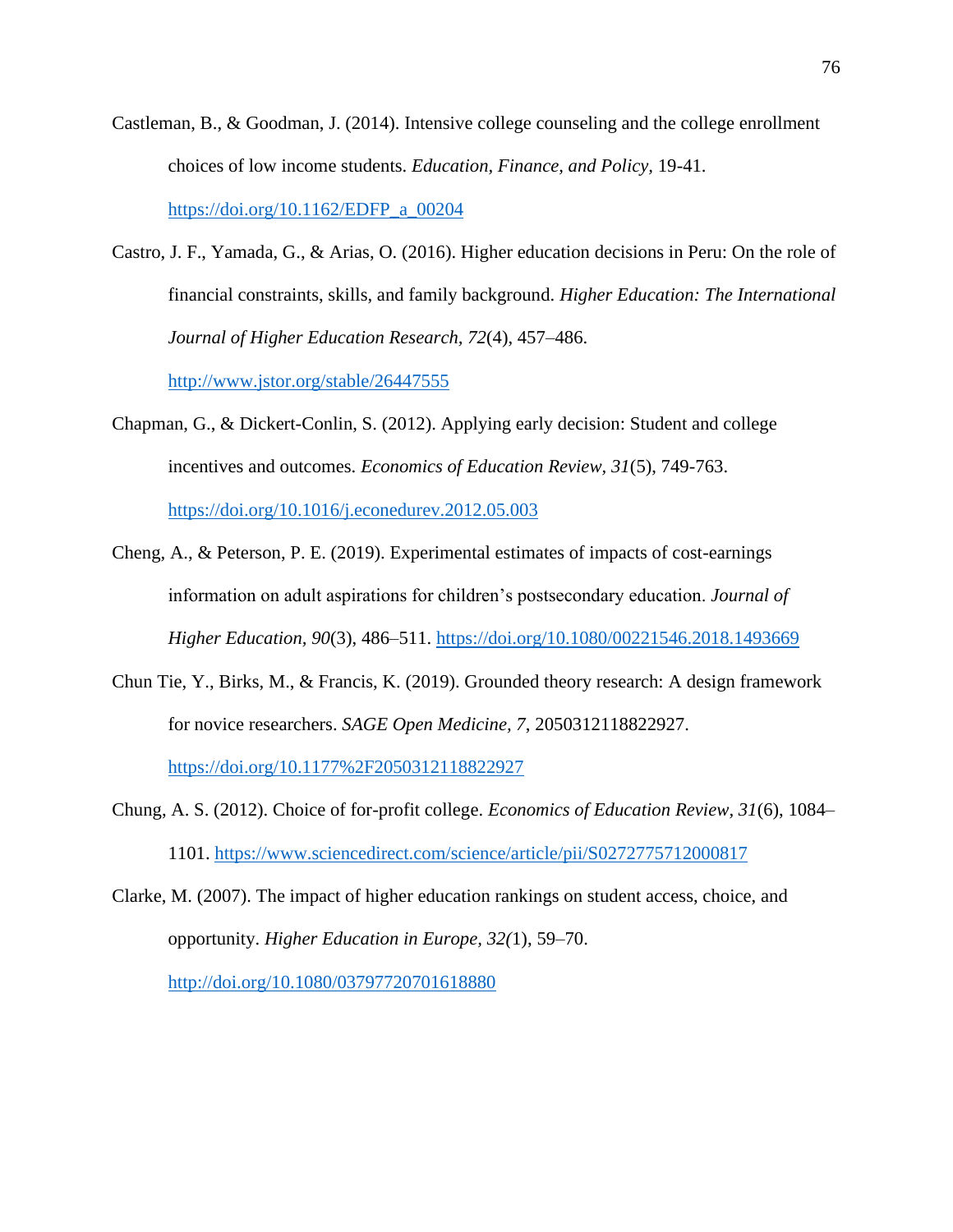- Davies, S., Maldonado, V., & Zarifa, D. (2014). Effectively maintaining inequality in Toronto: Predicting student destinations in Ontario universities. *Canadian Review of Sociology, 51*(1), 22–53.<https://doi.org/10.1111/cars.12032>
- DeBerard, M. S., Spelmans, G. I., & Julka, D. L. (2004). Predictors of academic achievement and retention among college freshmen: A longitudinal study. *College Student Journal, 38*(1), 66–80.<https://doi.org/10.12691/education-2-6-13>
- Despard, M. R., Perantie, D., Taylor, S., Grinstein-Weiss, M., Friedline, T., & Raghavan, R. (2016). Student debt and hardship: Evidence from a large sample of low- and moderateincome households. *Children and Youth Services Review, 70*, 8-18.

<https://doi.org/10.1016/j.childyouth.2016.09.001>

- Dougherty, K. J., & Callender, C. (2020). Comparing and learning from English and American higher education access and completion policies. *Policy Reviews in Higher Education, 4*(2), 203–227.<https://doi.org/10.1080/23322969.2020.1737959>
- Duggan, M. B. (2004). E-mail as social capital and its impact on first-year persistence of 4-year college students. *Journal of College Student Retention: Research, Theory & Practice, 6*(2), 169–189.<https://doi.org/10.2190%2FY9FV-GE86-8JXA-FDVH>

Eichenberger, B., Gerbing, D., & Gillpatrick, T. (2019). Financial education, college retention, and graduation rates. *College Student Journal, 53*(4), 479–489. <https://www.ingentaconnect.com/content/prin/csj/2020/00000053/00000004/art00009>

Evans, B. J., & Nguyen, T. D. (2019). Monetary substitution of loans, earnings, and need-based aid in postsecondary education: The impact of Pell grant eligibility. *Economics of Education Review,70,* 1-19.<https://doi.org/10.1016/J.ECONEDUREV.2019.02.004>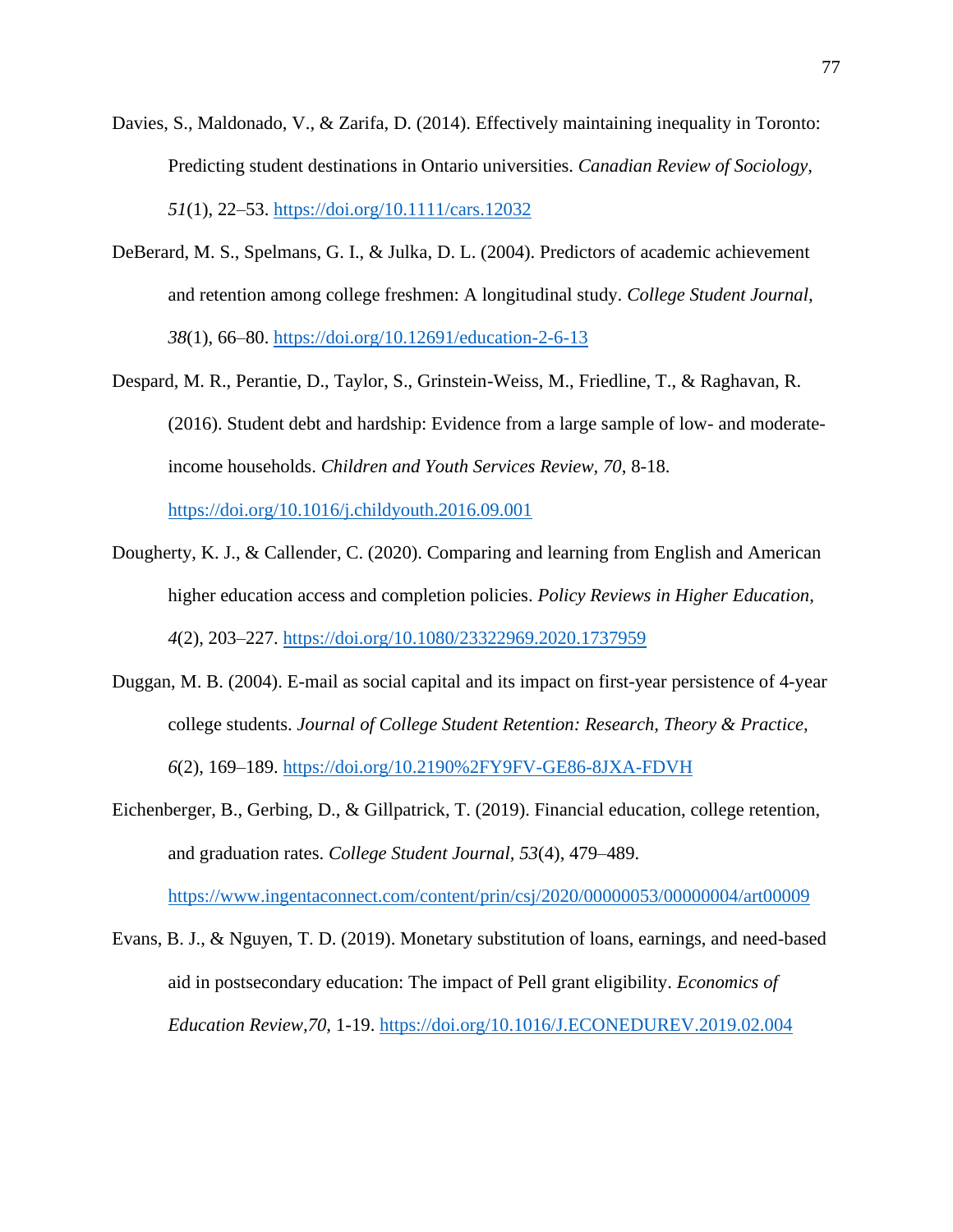- Flaster, A. (2018). Kids, college, and capital: Parental financial support and college choice. *Research in Higher Education, 59*(8), 979–1020.<https://www.jstor.org/stable/45180356>
- Foss, S. K., & Waters, W. J. C. (2007). *Destination dissertation: A traveler's guide to a done dissertation*. Rowman & Littlefield.
- Getz, S., & lev-Ari, L. (2017). "Sense of place" and college placement. *Higher Education, 74*(6), 933-948.<https://doi.org/10.1007/s10734-016-0086-9>
- Gibbons, S., & Vignoles, A. (2012). Geography, choice and participation in higher education in England. *Regional Science and Urban Economics, 42*(1-2), 98-113. <https://doi.org/10.1016/j.regsciurbeco.2011.07.004>
- Goenner, C. F., & Pauls, K. (2006). A predictive model of inquiry to enrollment. *Research in Higher Education, 47*(8), 935-956.<https://doi.org/10.1007/s11162-006-9021-8>
- Goldrick-Rab, S. (2006). Following their every move: An investigation of social-class differences in college pathways. *Sociology of Education, 79*(1), 61–79. [https://doi.org/10.1177/003804070607900104](https://doi.org/10.1177%2F003804070607900104)
- Goyette, K. A., & Mullen, A. L. (2006). Who studies the arts and sciences? Social background and the choice and consequences of undergraduate field of study. *Journal of Higher Education, 77*(3), 497–538. <https://doi.org/10.1080/00221546.2006.11778936>
- Grodsky, E., & Jones, M. T. (2007). Real and imagined barriers to college entry: Perceptions of cost. *Social Science Research, 36*(2), 745–766.

<https://doi.org/10.1016/j.ssresearch.2006.05.001>

Hagel, P., & Shaw, R. N. (2010). How important is study mode in student university choice? *Higher Education Quarterly, 64*(2), 161-182. [https://doi.org/10.1111/j.1468-](https://doi.org/10.1111/j.1468-2273.2009.00435.x) [2273.2009.00435.x](https://doi.org/10.1111/j.1468-2273.2009.00435.x)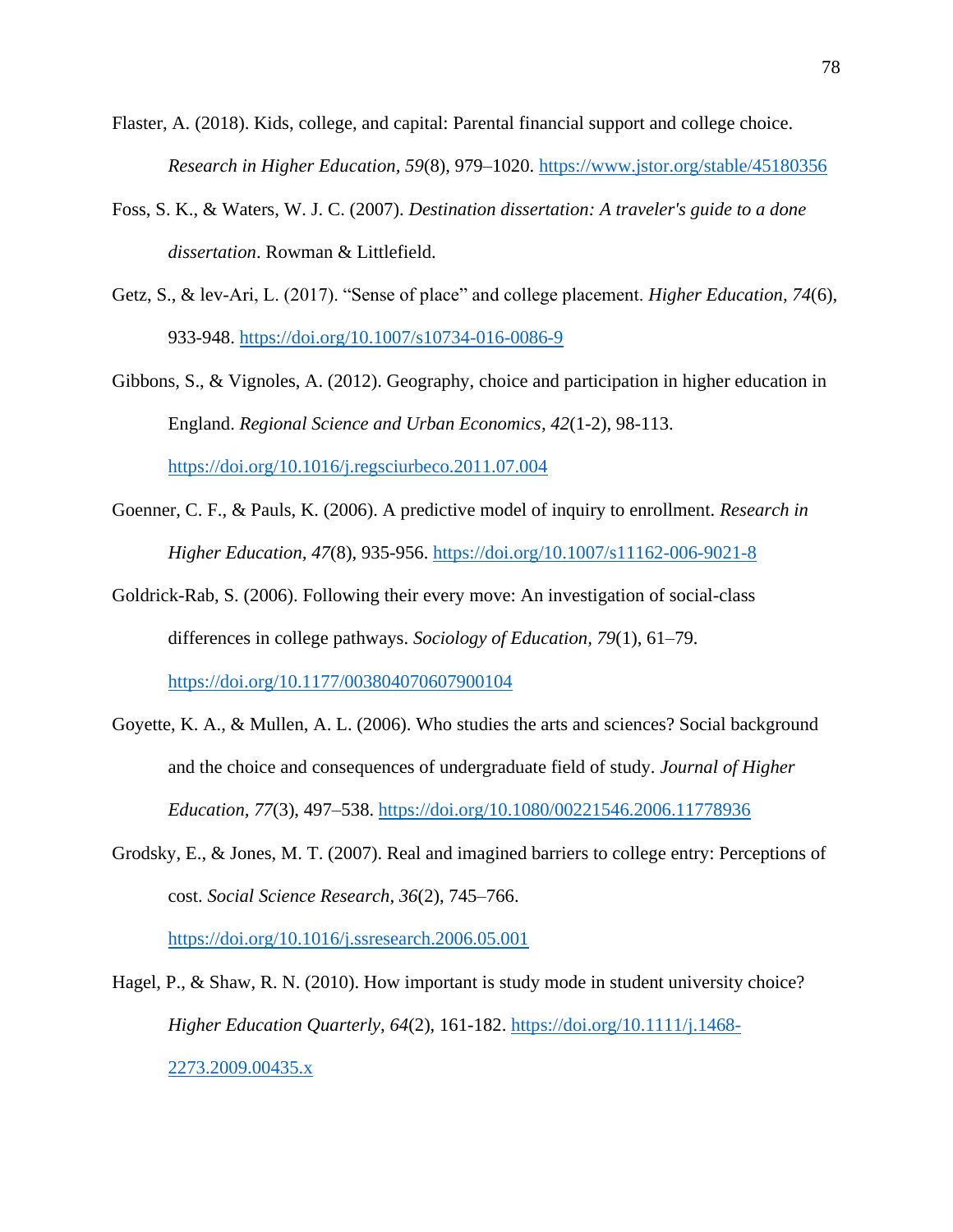- Han, J. (2018). Who goes to college, military, prison, or long-term unemployment? Racialized school-to-labor market transitions among American men. *Population Research and Policy Review, 37*(4), 615–640.<https://doi.org/10.1007/s11113-018-9480-6>
- Helland, H., & Heggen, K. (2018). Regional differences in higher educational choice? *Scandinavian Journal of Educational Research, 62*(6), 884–899. <https://doi.org/10.1080/00313831.2017.1307276>
- Hemelt, S. W., & Marcotte, D. E. (2016). The changing landscape of tuition and enrollment in American public higher education. *RSF: The Russell Sage Foundation Journal of the Social Sciences, 2*(1), 42–68.<https://doi.org/10.7758/RSF.2016.2.1.03>
- Henchy, A. (2013). The perceived benefits of participating in campus recreation programs and facilities: A comparison between undergraduate and graduate students. *Recreational Sports Journal, 37*(2), 97–105.<https://doi.org/10.1123%2Frsj.37.2.97>
- Herzog, S. (2017). Financial aid and college persistence: Do student loans help or hurt? *Research in Higher Education, 59*(3), 273-301.<https://doi.org/10.1007/s11162-017-9471-1>
- Hudes, R. P., & Aquino, K. C. (2019). Extent of student-college matching for students enrolled in special education services. *Journal of Postsecondary Education and Disability, 32*(2), 173–187. [https://scholar.stjohns.edu/administrative\\_instructional\\_leadership\\_facpubs/5](https://scholar.stjohns.edu/administrative_instructional_leadership_facpubs/5)
- Hurwitz, M. (2012). The impact of institutional grant aid on college choice. *Educational Evaluation and Policy Analysis, 34*(3), 344-363.

<https://doi.org/10.3102%2F0162373712448957>

Jan, M. T., & Ammari, D. (2016). Advertising online by educational institutions and students' reaction: A study of Malaysian universities. *Journal of Marketing for Higher Education, 26*(2), 168-180.<https://doi.org/10.1080/08841241.2016.1245232>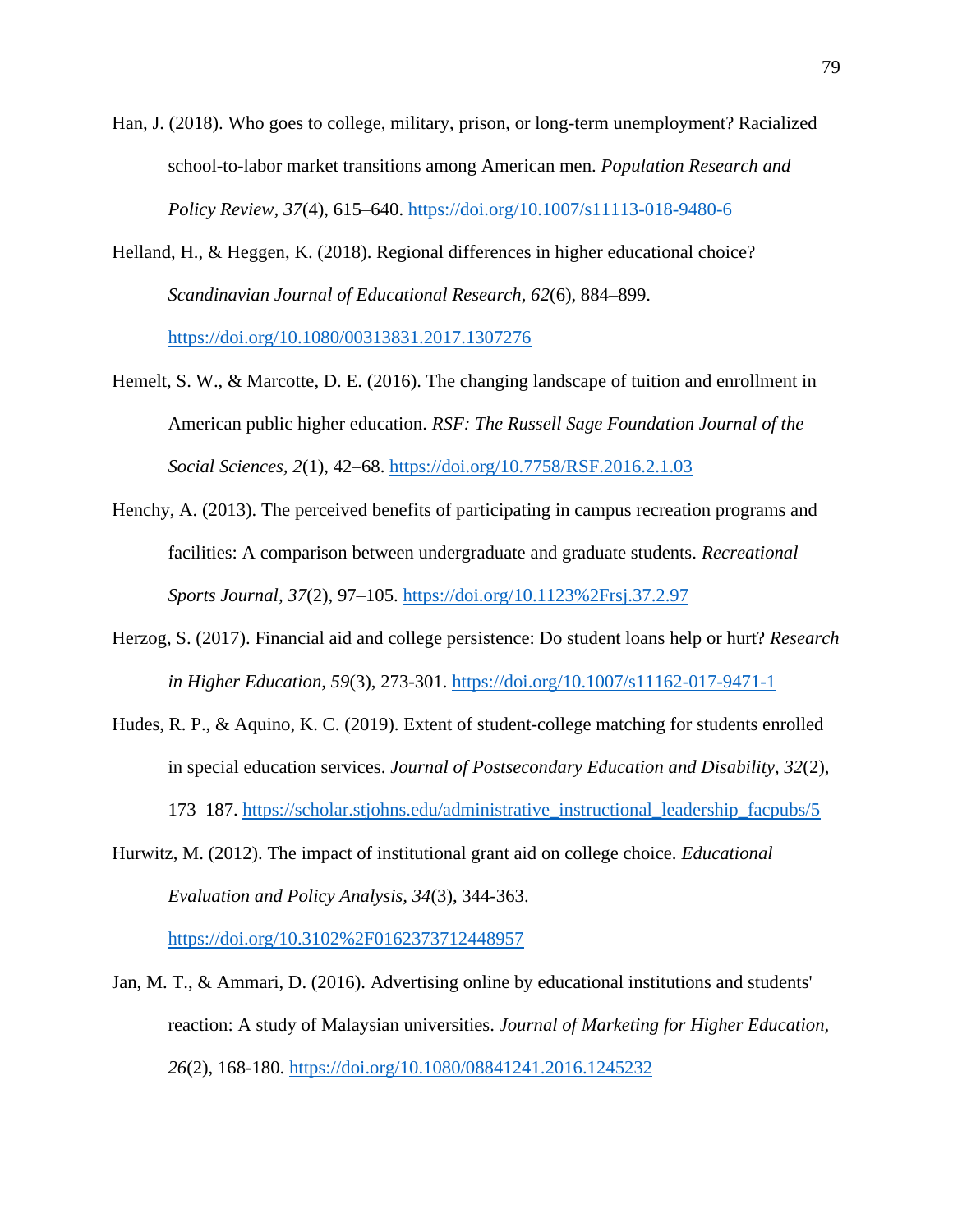- Johnson, I. Y. (2018). Destinations of admitted out-of-state students: A case of one institution. *Research in Higher Education, 60*(3), 315-337. [https://doi.org/10.1007/s11162-018-](https://doi.org/10.1007/s11162-018-9516-0) [9516-0](https://doi.org/10.1007/s11162-018-9516-0)
- Karimshah, A., Wyder, M., Henman, P., Tay, D., Capelin, E., & Short, P. (2013). Overcoming adversity among low SES students. A study of strategies for retention. *Australian Universities' Review, 55*(2), 5–14.<https://doi.org/10.3316/ielapa.715862678318000>
- von Keyserlingk, L., Becker, M., Jansen, M., & Maaz, K. (2020). Effects of student composition in school on young adults' educational pathways. *Journal of Educational Psychology, 112*(6), 1261–1272.<https://doi.org/10.1037/edu0000411>
- Kim, J. (2011). Exploring the relationship between state financial aid policy and postsecondary enrollment choices: A focus on income and race differences. *Research in Higher Education, 53*(2), 123-151.<https://doi.org/10.1007/s11162-011-9244-1>
- Klasik, D., Blagg, K., & Pekor, Z. (2018). Out of the education desert: How limited local college options are associated with inequity in postsecondary opportunities. *Social Sciences, 7*(9), 165–165.<https://doi.org/10.3390/socsci7090165>
- Knight, B. (2016). Placemaking: Attracting and retaining today's students. *Community College Journal, 87*(2), 8–9.<https://www.ccjournal-digital.com/ccjournal/20161011>
- Koricich, A., Chen, X., & Hughes, R. P. (2018). Understanding the effects of rurality and socioeconomic status on college attendance and institutional choice in the United States. *Review of Higher Education, 41*(2), 281–305.<https://doi.org/10.1353/rhe.2018.0004>
- Krueger, R. A., & Casey, M. A. (2015). *Focus groups: A practical guide for applied research* (5th ed.). SAGE.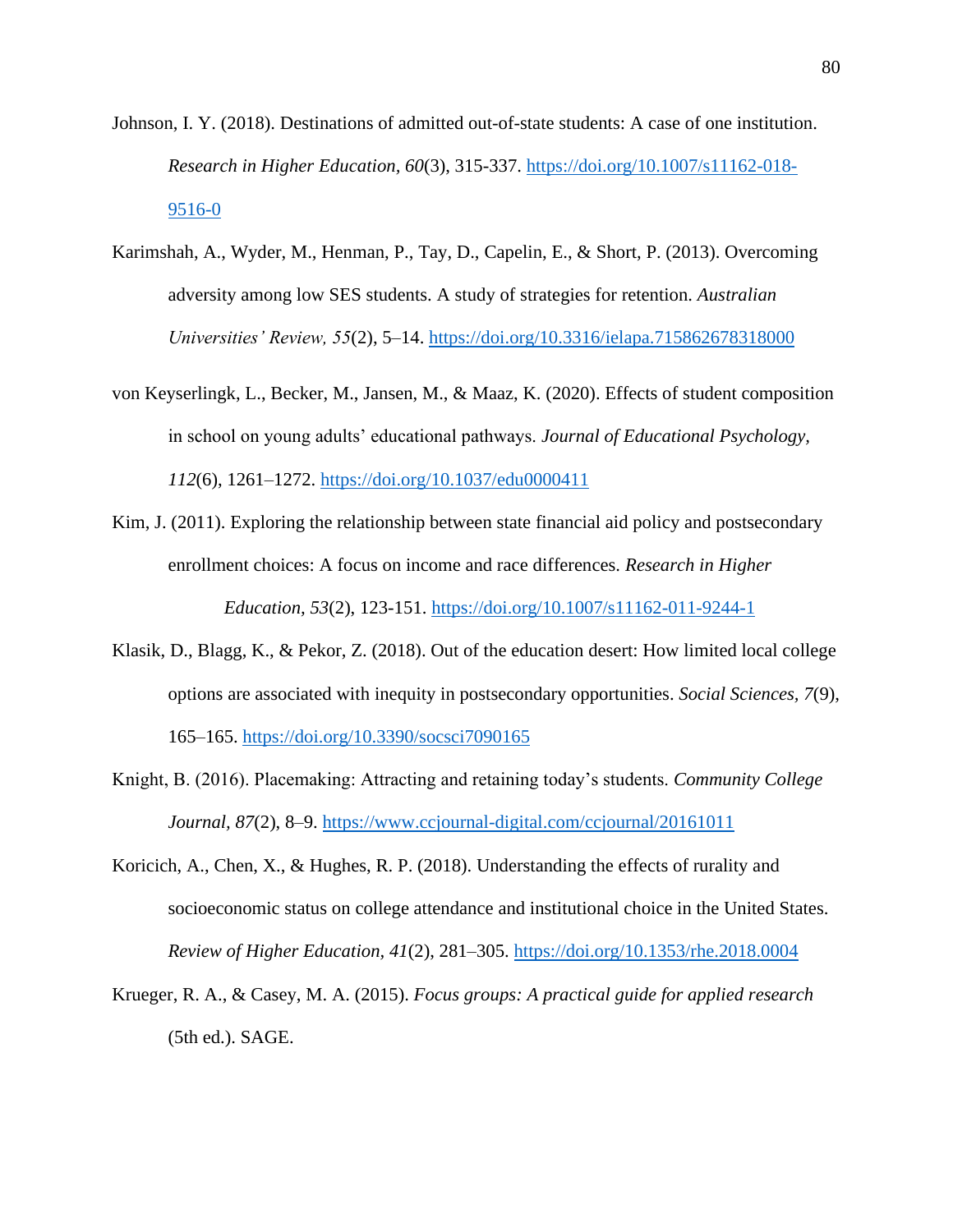Kurlaender, M. (2006). Choosing community college: Factors affecting Latino college choice. *New Directions for Community Colleges, 2006*(133), 7–16.

<https://doi.org/10.1002/cc.223>

- Kutty, F. M. (2014). Mapping their road to university: First-generation students' choice and decision of university. *International Education Studies, 7*(13), 49–60. <http://doi.org/10.5539/ies.v7n13p49>
- Lee, K. A., Jara Almonte, J. L., & Youn, M.-J. (2013). What to do next: An exploratory study of the post-secondary decisions of American students. *Higher Education: The International Journal of Higher Education and Educational Planning, 66*(1), 1–16.

<https://doi.org/10.1007/s10734-012-9576-6>

- Liu, Y. (2019). Choices, risks and rational conformity: Extending Boudon's positional theory to understand higher education choices in contemporary China*. Higher Education: The International Journal of Higher Education Research, 77*(3), 525–540. <https://doi.org/10.1007/s10734-018-0285-7>
- Mabel, Z., Libassi, C., & Hurwitz, M. (2019). The value of using early-career earnings data in the college scorecard to guide college choices. *Economics of Education Review, 75*, 101958.<https://doi.org/10.1016/j.econedurev.2020.101958>
- Mangan, J., Hughes, A., Davies, P., & Slack, K. (2010). Fair access, achievement and geography: Explaining the association between social class and students' choice of university. *Studies in Higher Education, 35*(3), 335–350.

<https://doi.org/10.1080/03075070903131610>

McManus, R., Haddock-Fraser, J., & Rands, P. (2017). A methodology to understand student choice of higher education institutions: The case of the United Kingdom. *Journal of*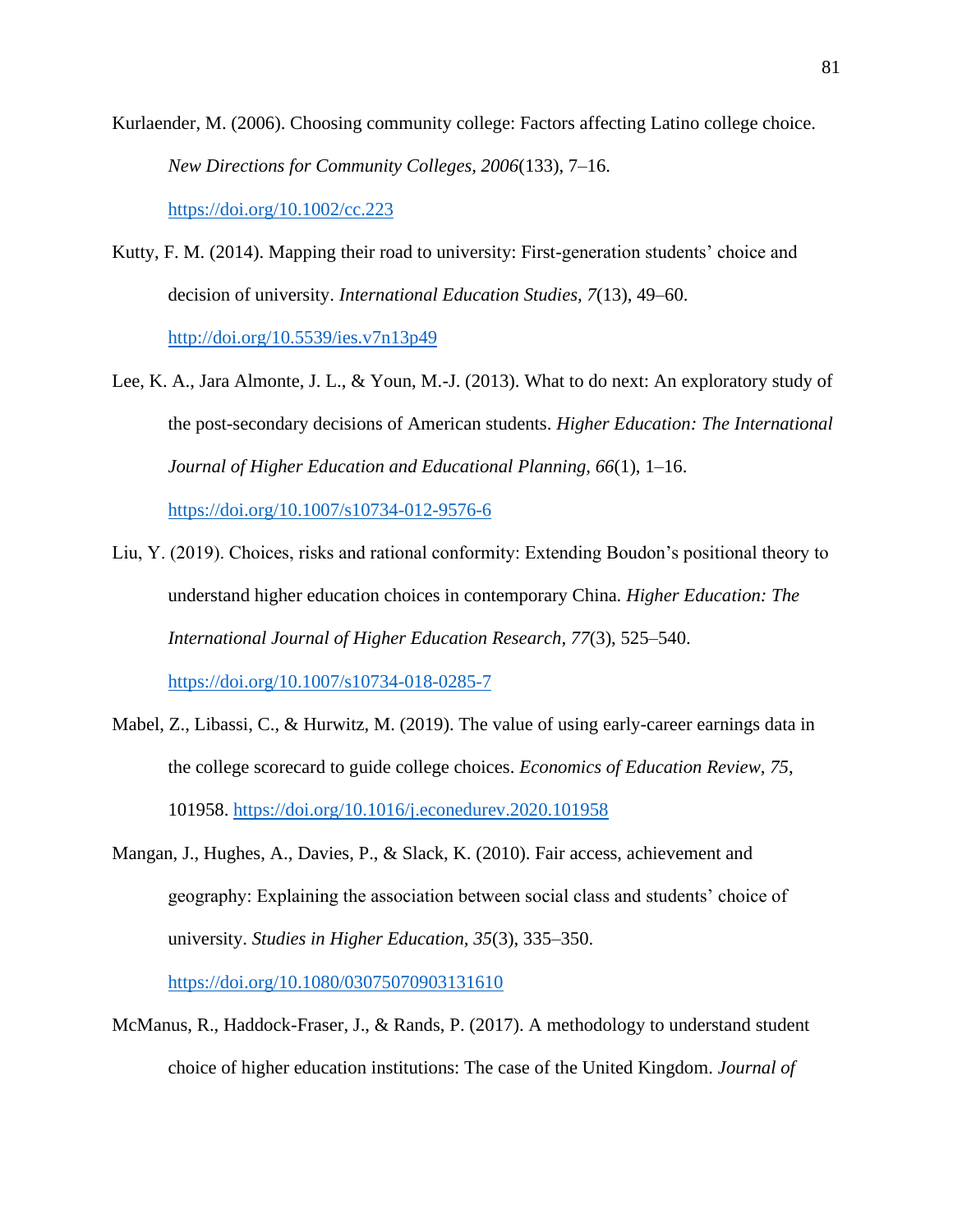*Higher Education Policy and Management, 39*(4), 390-405.

<https://doi.org/10.1080/1360080X.2017.1330806>

- Michalski, J. H., Cunningham, T., & Henry, J. (2017). The diversity challenge for higher education in Canada: The prospects and challenges of increased access and student success. *Humboldt Journal of Social Relations, 39*, 66–89. <https://www.jstor.org/stable/90007872>
- Menon, M. E., Saiti, A., & Socratous, M. (2007). Rationality, information search and choice in higher education: Evidence from Greece. *Higher Education, 54*(5), 705–721. <https://doi.org/10.1007/s10734-006-9019-3>
- Mullen, A. L. (2009). Elite destinations: Pathways to attending an ivy league university. British *Journal of Sociology of Education, 30*(1), 15–27.

<https://doi.org/10.1080/01425690802514292>

- Munsch, A. (2019). College choice criteria utilizing conjoint analysis enabled on a SaaS platform. *Journal of International Technology & Information Management, 28*(1), 67–89. <https://scholarworks.lib.csusb.edu/jitim/vol28/iss1/4>
- Obermeit, K. (2012). Students' choice of universities in Germany: Structure, factors and information sources used. *Journal of Marketing for Higher Education, 22*(2), 206-230. <http://doi.org/10.1080/08841241.2012.737870>
- Parker, P., Jerrim, J., Anders, J., & Astell-Burt, T. (2016). Does living closer to a university increase educational attainment? A longitudinal study of aspirations, university entry, and elite university enrolment of Australian youth. *Journal of Youth & Adolescence, 45*(6), 1156–1175.<https://doi.org/10.1007/s10964-015-0386-x>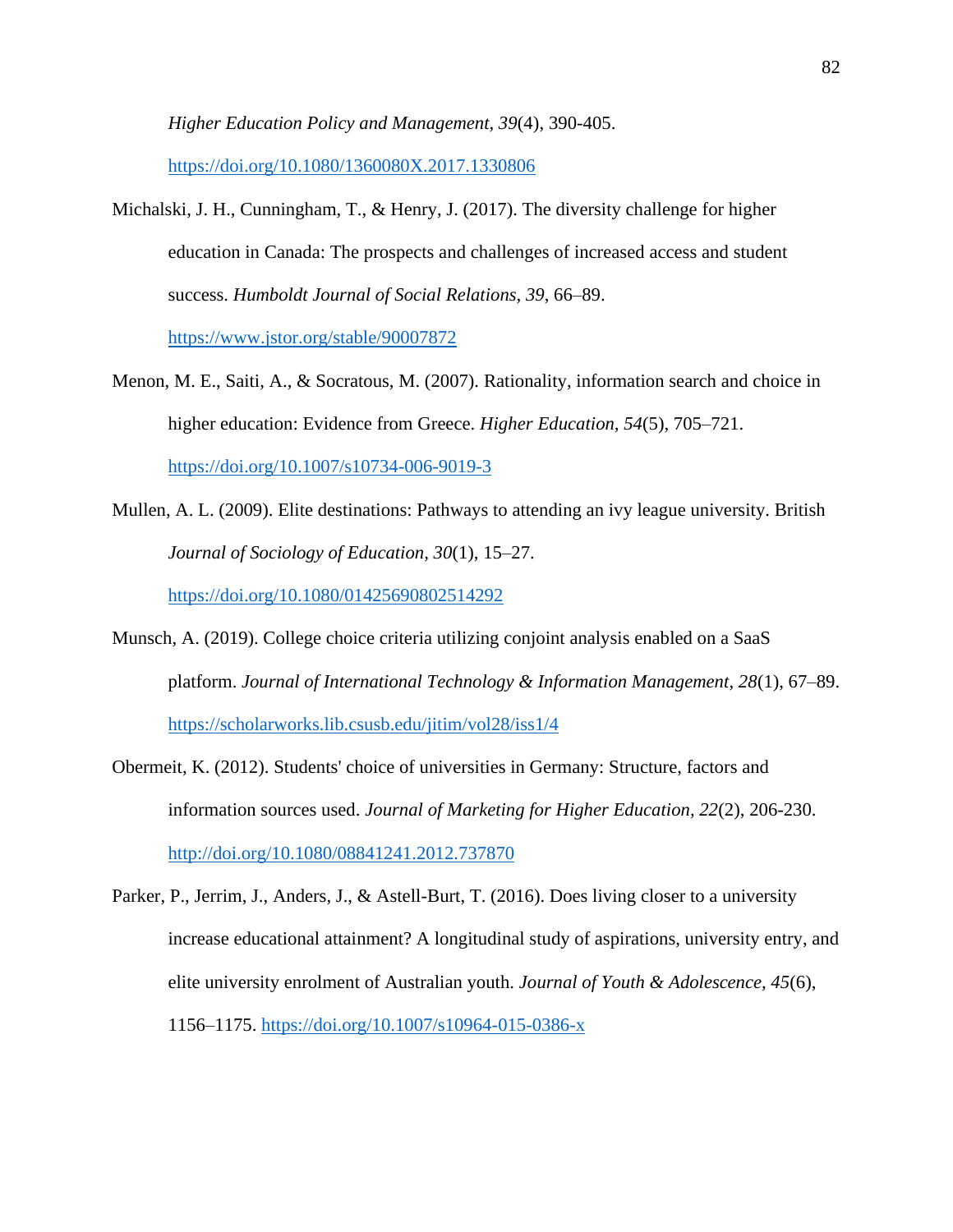- Perna, L. (2006). Studying college access and choice: A proposed conceptual model. In J. C. Smart (Ed.), *Higher Education: Handbook of theory and research* (Vol. 21, pp. 99-157). Springer Dordrecht. [https://doi.org/10.1007/1-4020-4512-3\\_3](https://doi.org/10.1007/1-4020-4512-3_3)
- Pigini, C., & Staffolani, S. (2016). Beyond participation: Do the cost and quality of higher education shape the enrollment composition? The case of Italy. *Higher Education: The International Journal of Higher Education Research, 71*(1), 119–142.

<https://doi.org/10.1007/s10734-015-9892-8>

Popov, K. (2019). Factors affecting students' decision to enroll in a university. *PEDAGOGIA: Jurnal Pendidikan, 8*(2), 201-210.<http://doi.org/10.21070/pedagogia.v8i2.2231>

Saldaña, J. (2016). *The coding manual for qualitative researchers* (3rd ed.). SAGE.

- Scott-Clayton, J., & Zafar, B. (2019). Financial aid, debt management, and socioeconomic outcomes: Post-college effects of merit-based aid. *Journal of Public Economics, 170*, 68- 82.<https://doi.org/10.1016/j.jpubeco.2019.01.006>
- Serna, G. R., & Woulfe, R. (2017). Social reproduction and college access: Current evidence, context, and potential alternatives. *Critical Questions in Education, 8*(1), 1–16. EJ1129434.
- Sjoquist, D. L., & Winters, J. V. (2016). The effects of state merit aid programs on attendance at elite colleges. *Southern Economic Journal, 83*(2), 527-549.

<https://doi.org/10.2139/ssrn.2672157>

Skinner, B. T. (2018). Choosing college in the 2000s: An updated analysis using the conditional logistic choice model. *Research in Higher Education, 60*(2), 153-183. <https://doi.org/10.1007/s11162-018-9507-1>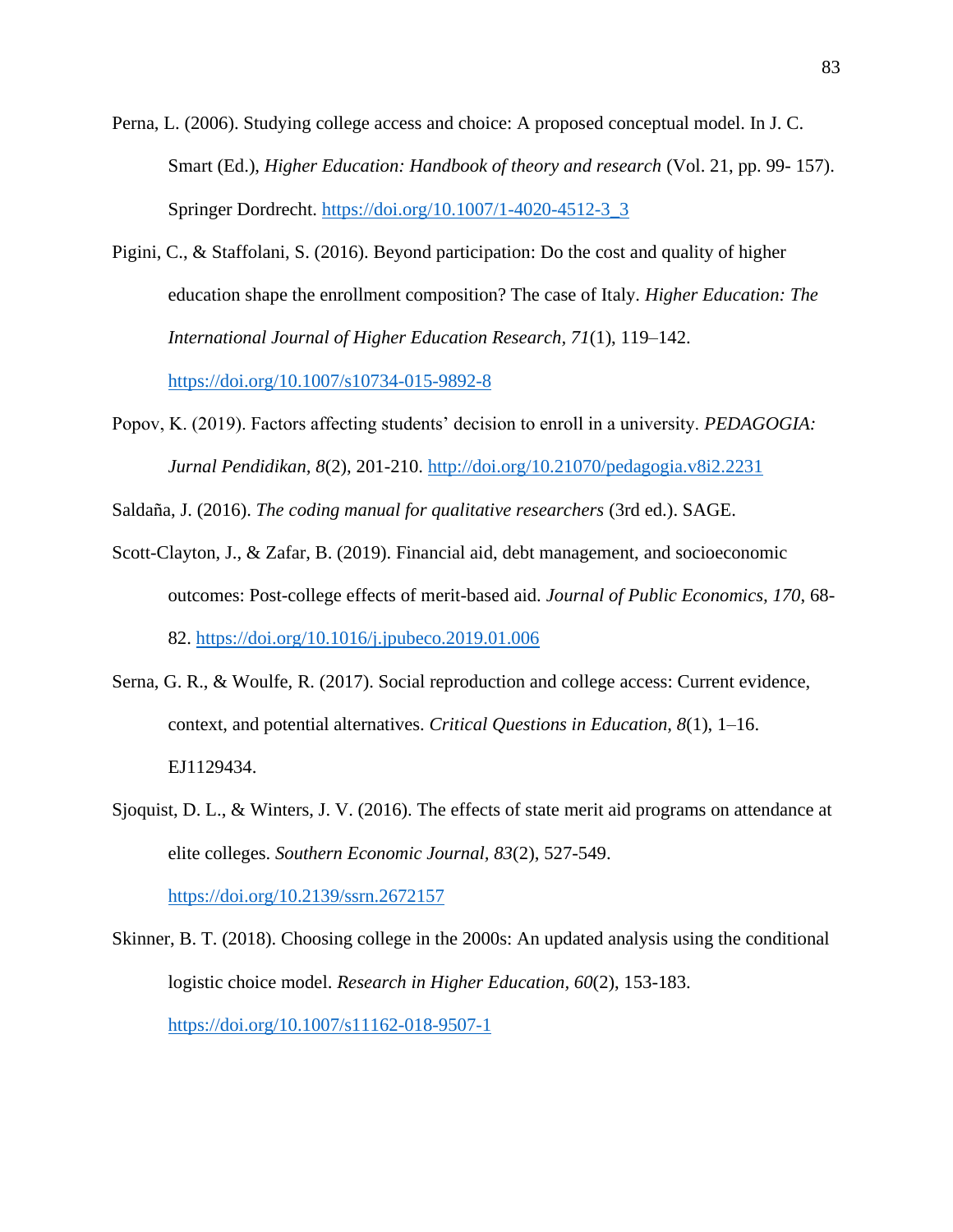Spight, D. B. (2020). Early declaration of a college major and its relationship to persistence. *NACADA Journal, 40*(1), 94–109. <https://doi.org/10.12930/NACADA-18-37>

Tamtekin Aydın, O. (2015). University choice process: A literature review on models and factors affecting the process. *Yuksekogretim Dergisi, 5*(2), 103-111.

<http://doi.org/10.2399/yod.15.008>

- Tamtekin Aydın, O., & Bayir, F., (2016). The impact of different demographic variables on determinants of university choice decision: A study on business administration students of the foundation universities in Istanbul. (2016). *Educational Sciences: Theory & Practice*, *16*(4), 1147-1169. [http://doi.org/10.12738/estp.2016.4.0195](http://dx.doi.org/10.12738/estp.2016.4.0195)
- Teranishi, R. T., Ceja, M., Antonio, A. L., Allen, W. R., & McDonough, P. M. (2004). The college-choice process for Asian Pacific Americans: Ethnicity and socioeconomic class in context. *Review of Higher Education, 27*(4), 527–551.

<http://doi.org/10.1353/rhe.2004.0025>

- Turley, R. N. L. (2006). When parents want children to stay home for college. *Research in Higher Education, 47*(7), 823–846.<http://doi.org/10.1007/s11162-006-9017-4>
- Van de Ven, A. H. (2007). *Engaged scholarship: A guide for organizational and social research*. Oxford University Press.
- Watson, S., Vernon, L., Seddon, S., Andrews, Y., & Wang, A. (2016). Parents influencing secondary students' university aspirations: A multilevel approach using school-SES. *Issues in Educational Research, 26*(4), 673–693. <http://www.iier.org.au/iier26/watson.pdf>
- Yu, Y. (2016). The intended and unintended consequences of regulating for-profit colleges: A model of college choice and retention (Dissertation). University of Pennsylvania. <https://repository.upenn.edu/cgi/viewcontent.cgi?article=3907&context=edissertations>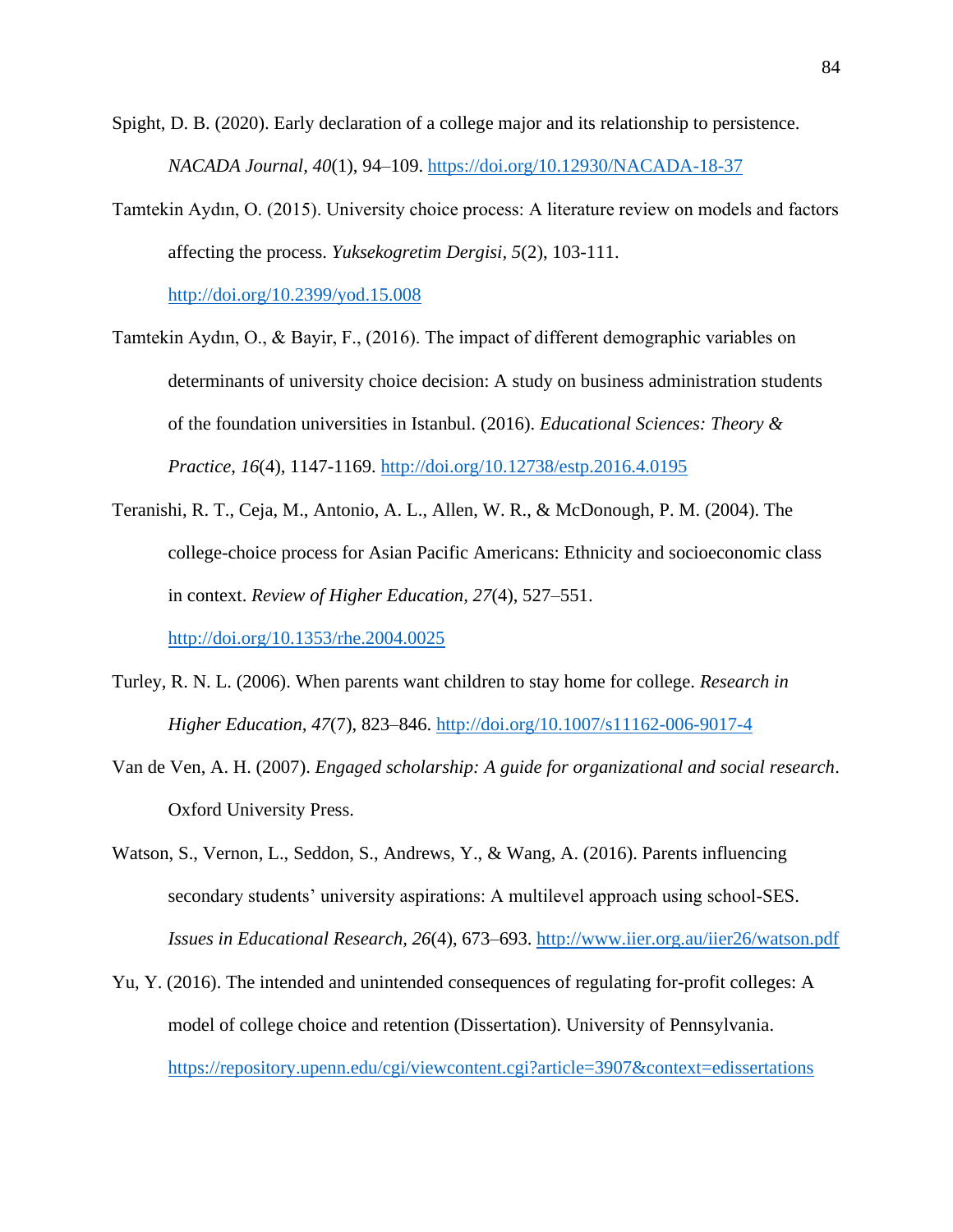#### **Appendix A**

#### Recruitment Emails

#### **Participant Email from Coordinator for FYE:**

Attention First Year Seminar Students! We sincerely hope that you have enjoyed the start of the semester and our Welcome Week Activities. For those of you that participated in Fall Orientation, you may remember that Emmalyn (Emmy Borst) Conti, one of our Assistant Directors of Student and Residence Life, mentioned her dissertation study. The rest of the email is from Emmy explaining the research project and how to participate if you are interested. This is a great opportunity to begin your collegiate career!

New Lock Haven Students, I am looking for your assistance with my dissertation research project. I am looking to identify why students choose the college or university they attend. This would be an opportunity for you to share why you chose Lock Haven. The hope for this project is to improve recruitment efforts as well as better support you all as new incoming students. If you are potentially interested in participating, please read the consent form below and proceed by taking the short survey (it should take no more than about 2 minutes to complete and can be completed on your cell phone or mobile device). Once you complete the survey I will contact you via email with the information about participating in a small focus group which will take approximately 90 minutes.

Thank you so much for your time, if you have any questions or concerns, please feel free to contact me via email at [eborst@lockhaven.edu](mailto:eborst@lockhaven.edu) or at 570-484-2249. This study has been approved by the WCU IRB, protocol FY2021-226. Sincerely,

Emmy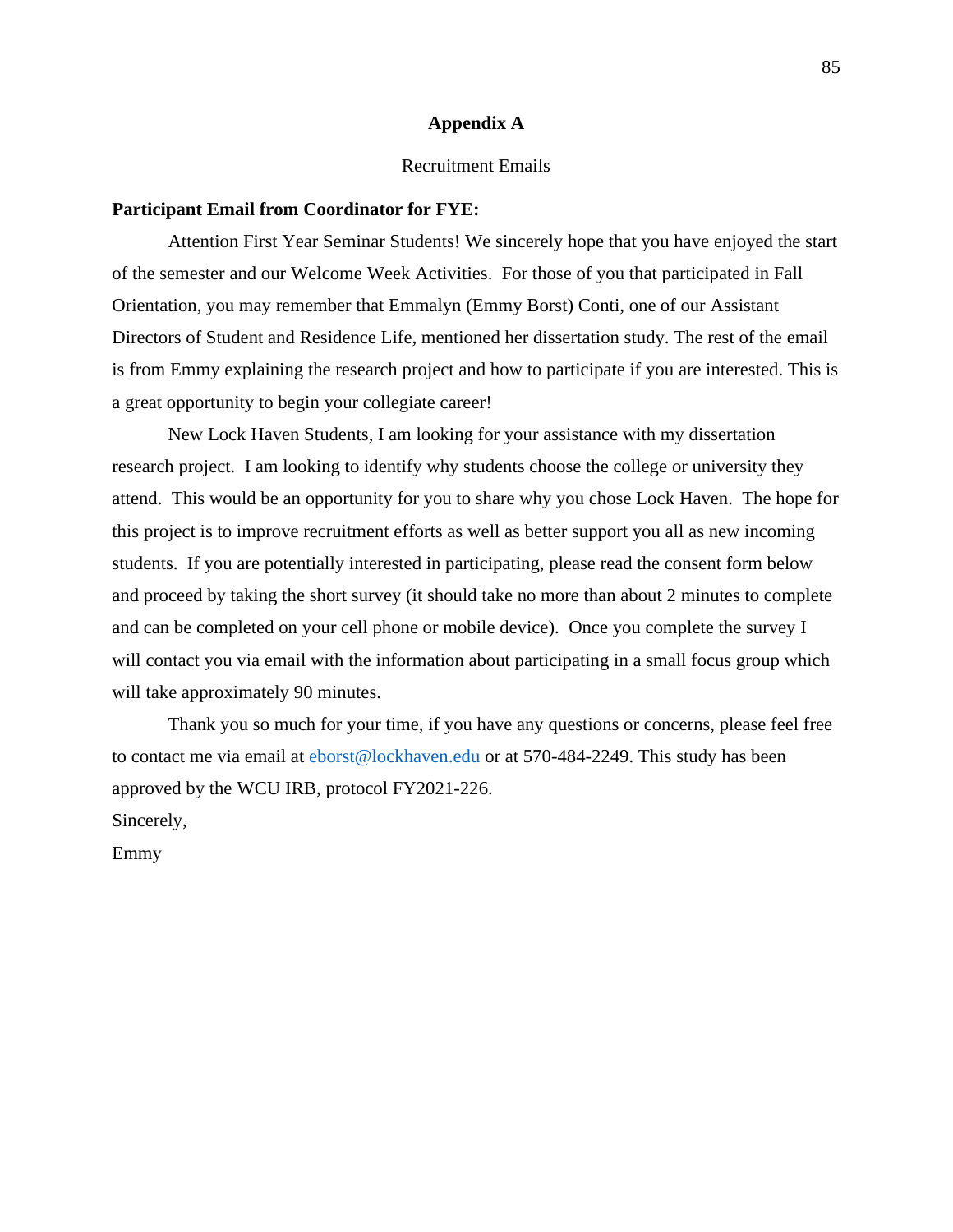#### **CONSENT FORM FOR ONLINE SURVEYS**

# **Project Title: Why Students Choose a Rural State-Owned Institution of Higher Education**

Investigator(s): Emmalyn (Emmy Borst) Conti; Dr. Mark Davis

Project Overview:

Participation in this research project is voluntary and is being done by Emmalyn (Emmy Borst) Conti as part of her Doctoral Dissertation to provide information about why students choose to attend a specific institution of Higher Education, in this case, a small rural state-owned institution. The researcher would like to provide information to better recruit students in the future.

Participants will learn, through their participation, about research projects utilizing focus groups. Additionally, participants may aid in growing enrollment for Lock Haven University (LHU) which could add future opportunities and activities at LHU for students. The research may provide administrators and admissions counselors useful information to use for their future recruitment efforts. Additionally, faculty and staff at LHU may be better informed to provide additional support to current students.

If you would like to take part, West Chester University requires that you agree to this consent form.

You may ask Emmalyn (Emmy Borst) Conti any questions to help you understand this study. If you don't want to be a part of this study, it won't affect any services from Lock Haven University or your student standing. If you choose to be a part of this study, you have the right to change your mind and stop being a part of the study at any time.

### 1. **What is the purpose of this study?**

- o provide information about why students choose to attend a specific institution of Higher Education, in this case, a small rural state-owned institution. The researcher would like to provide information to better recruit students in the future
- 2. **If you decide to be a part of this study, you will be asked to do the following:**
	- o take a short questionnaire (2-5minutes) that will collect demographic information such as age, gender, and hometown.
	- o take part in a focus group (90minutes) of 5-7 students.
	- o This study will take about 95 minutes of your time.
- 3. **Are there any experimental medical treatments?**
	- o No
- 4. **Is there any risk to me?**
	- o None
- 5. **Is there any benefit to me?**
	- o Benefits to you may include: Participants will learn through participation about research projects utilizing focus groups. Additionally, participants may aid in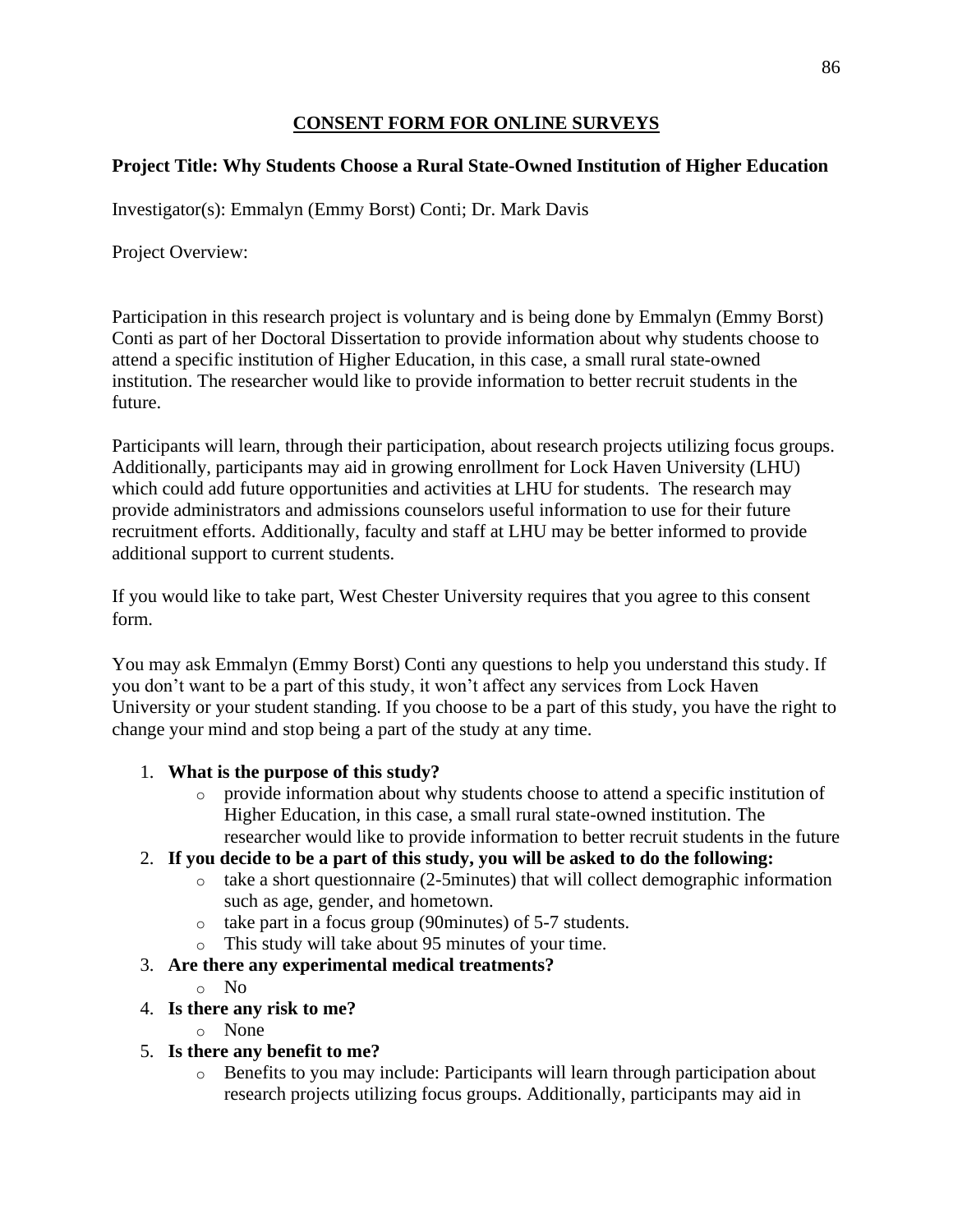growing enrollment for LHU which could add future opportunities and activities at LHU for the participants to utilize

o Other benefits may include: The research may provide administrators and admissions counselors useful information to use for their future recruitment efforts. Additionally, faculty and staff at LHU may be better informed to provide additional support to current students.

# 6. **How will you protect my privacy?**

- o The session will be recorded.
- o The focus group sessions will be both audio and video recorded in order for the researcher to accurately identify speaker for transcription purposes.
- o Your records (consent forms, questionnaire, focus group responses, etc) will be private. Only Emmalyn (Emmy Borst) Conti, Dr. Mark Davis, and the IRB will have access to your name and responses.
- o Your name will **not** be used in any reports.
- o Records will be stored:
	- **Password Protected File/Computer**
- o The researcher will not include any identifiable information in transcriptions, dissertation write-up, or any professional presentations. The researcher will use pseudonyms for participants throughout transcriptions, dissertation write-up, and professional presentations.
- o Records will be destroyed Three Years After Study Completion

# 7. **Do I get paid to take part in this study?**

o The first 20 full study participants will receive a \$10 Starbucks gift card.

### 8. **Who do I contact in case of research related injury?**

- o For any questions with this study, contact:
	- **Primary Investigator:** Emmalyn (Emmy Borst) Conti at 570-484-2249 or eborst@lockhaven.edu
	- **Faculty Sponsor:** Dr. Mark Davis at 610-436-2017 or mdavis2@wcupa.edu

# 9. **What will you do with my Identifiable Information?**

o Your information will not be used or distributed for future research studies.

For any questions about your rights in this research study, contact the West Chester University of Pennsylvania Office of Research and Sponsored Programs at 610-436-3557.

I have read this form and I understand the statements in this form. I know that if I am uncomfortable with this study, I can stop at any time. I know that it is not possible to know all possible risks in a study, and I believe that reasonable safety measures have been taken to decrease any risk.

I understand that if I click on the link below and submit a completed survey, I am indicating my agreement to participate based on reading and understanding this form.

• Based on the information above, I agree to participate in this study. Click Here to [Participate in the Questionnaire](https://wcupa.co1.qualtrics.com/jfe/form/SV_1zyR01Hv0x7rECW)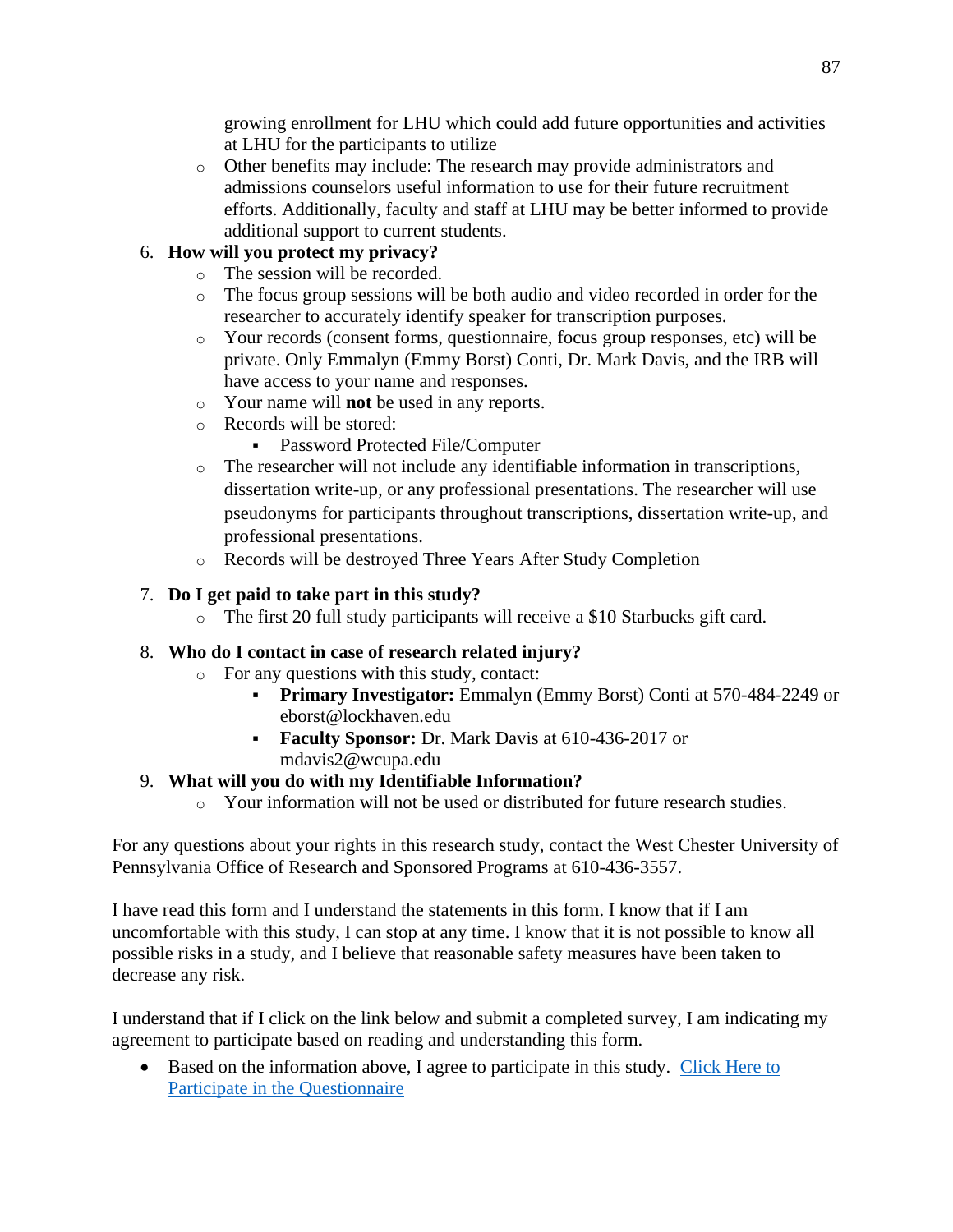• If you do not wish to participate in this study, please delete this email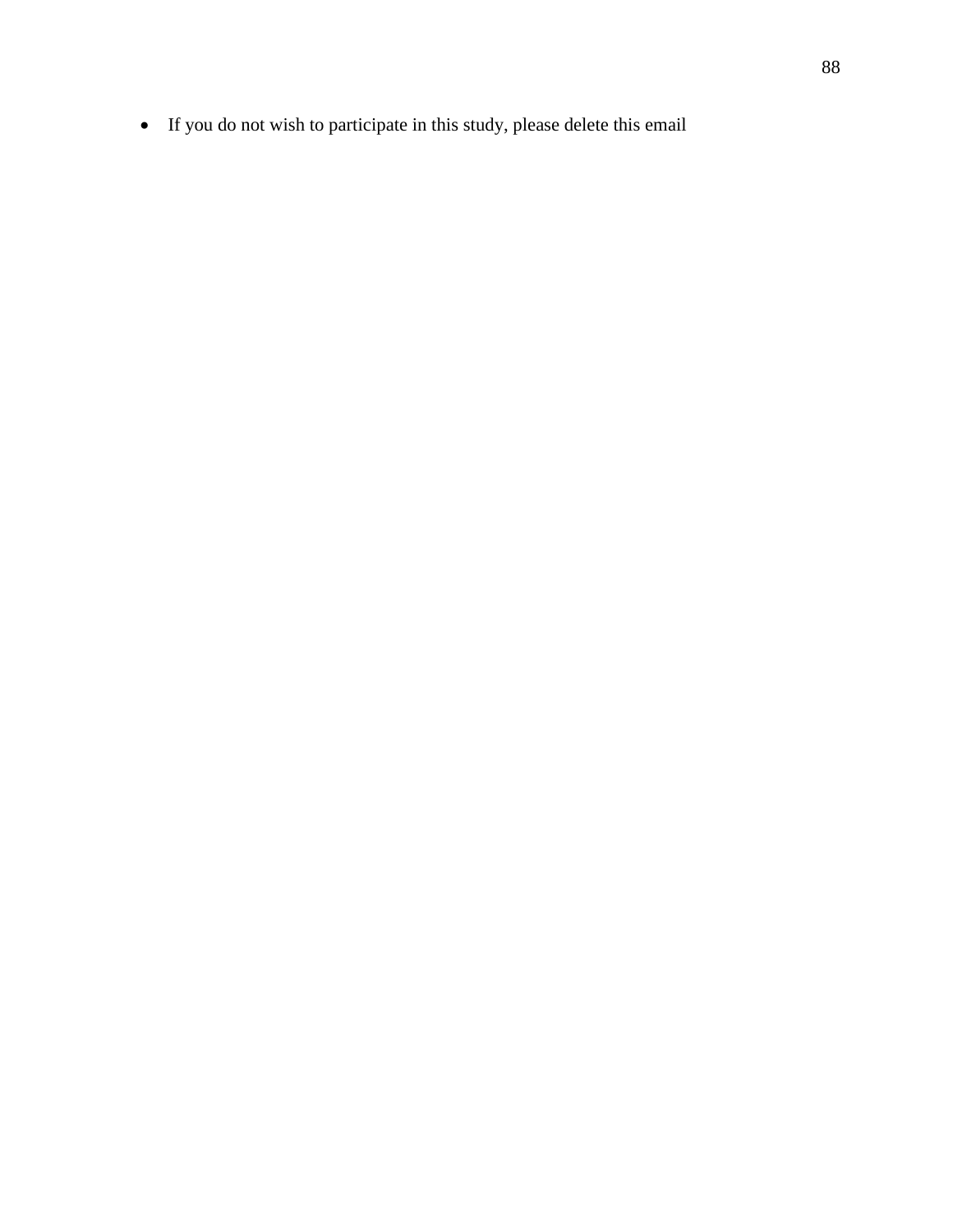#### **Participant Email from Director of Orientation:**

Attention New Lock Haven University Students! We sincerely hope that you have enjoyed the start of the semester and our Welcome Week Activities. For those of you that participated in Fall Orientation, you may remember that Emmalyn (Emmy Borst) Conti, one of our Assistant Directors of Student and Residence Life, mentioned her dissertation study. The rest of the email is from Emmy explaining the research project and how to participate if you are interested. This is a great opportunity to begin your collegiate career!

New Lock Haven Students, I am looking for your assistance with my dissertation research project. I am looking to identify why students choose the college or university they attend. This would be an opportunity for you to share why you chose Lock Haven. The hope for this project is to improve recruitment efforts as well as better support you all as new incoming students. If you are potentially interested in participating, please read the consent form below and proceed by taking the short survey (it should take no more than about 2 minutes to complete and can be completed on your cell phone or mobile device). Once you complete the survey I will contact you via email with the information about participating in a small focus group which will take approximately 90 minutes.

Thank you so much for your time, if you have any questions or concerns, please feel free to contact me via email at [eborst@lockhaven.edu](mailto:eborst@lockhaven.edu) or at 570-484-2249. This study has been approved by the WCU IRB, protocol FY2021-226.

Sincerely,

Emmy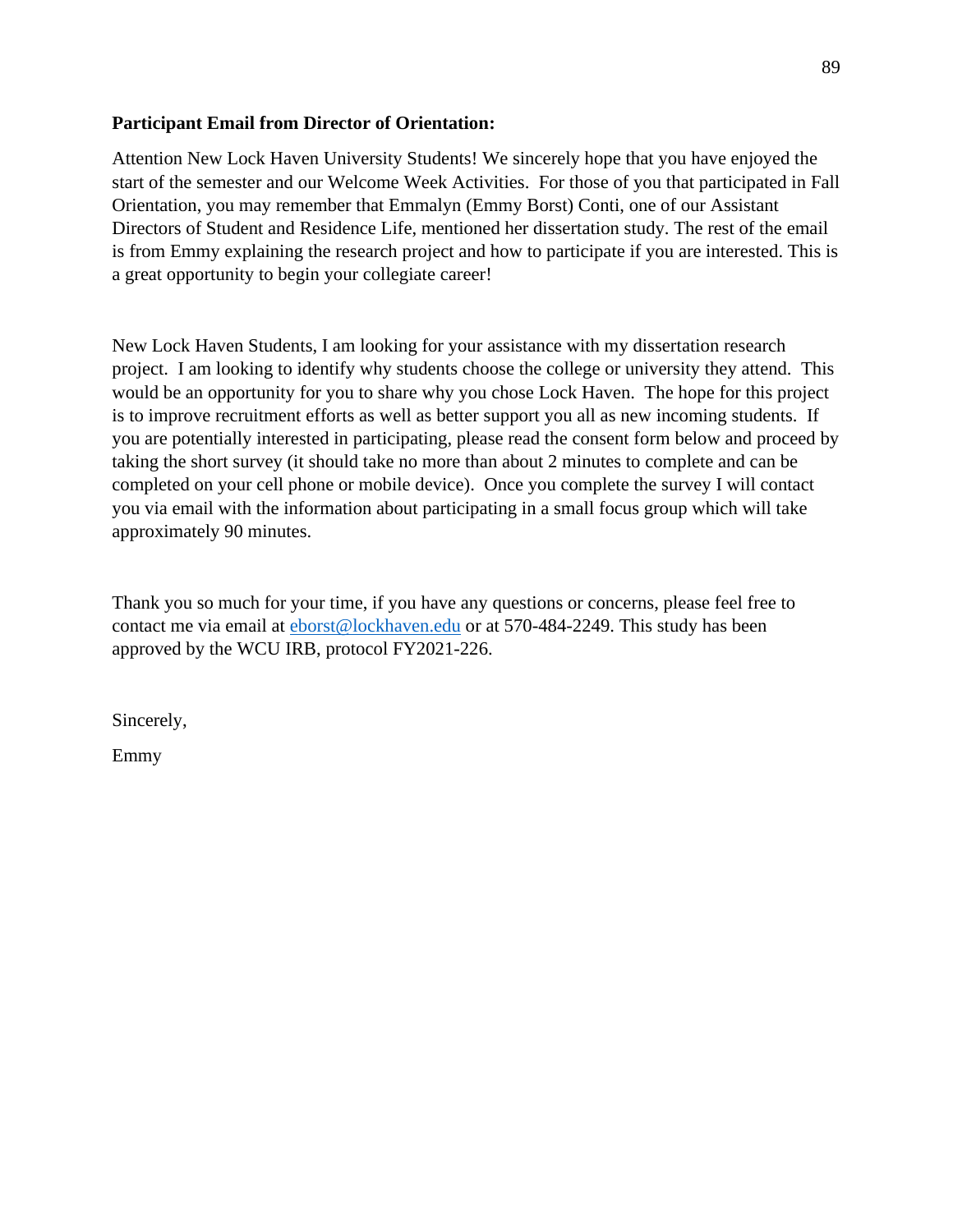#### **CONSENT FORM FOR ONLINE SURVEYS**

#### **Project Title: Why Students Choose a Rural State-Owned Institution of Higher Education**

Investigator(s): Emmalyn (Emmy Borst) Conti; Dr. Mark Davis

Project Overview:

Participation in this research project is voluntary and is being done by Emmalyn (Emmy Borst) Conti as part of her Doctoral Dissertation to provide information about why students choose to attend a specific institution of Higher Education, in this case, a small rural state-owned institution. The researcher would like to provide information to better recruit students in the future.

Participants will learn, through their participation, about research projects utilizing focus groups. Additionally, participants may aid in growing enrollment for Lock Haven University (LHU) which could add future opportunities and activities at LHU for students. The research may provide administrators and admissions counselors useful information to use for their future recruitment efforts. Additionally, faculty and staff at LHU may be better informed to provide additional support to current students.

If you would like to take part, West Chester University requires that you agree to this consent form.

You may ask Emmalyn (Emmy Borst) Conti any questions to help you understand this study. If you don't want to be a part of this study, it won't affect any services from Lock Haven University or your student standing. If you choose to be a part of this study, you have the right to change your mind and stop being a part of the study at any time.

### 10. **What is the purpose of this study?**

o provide information about why students choose to attend a specific institution of Higher Education, in this case, a small rural state-owned institution. The researcher would like to provide information to better recruit students in the future

### 11. **If you decide to be a part of this study, you will be asked to do the following:**

- o take a short questionnaire (2-5minutes) that will collect demographic information such as age, gender, and hometown.
- o take part in a focus group (90minutes) of 5-7 students.
- o This study will take about 95 minutes of your time.

### 12. **Are there any experimental medical treatments?**

o No

### 13. **Is there any risk to me?**

o None

### 14. **Is there any benefit to me?**

o Benefits to you may include: Participants will learn through participation about research projects utilizing focus groups. Additionally, participants may aid in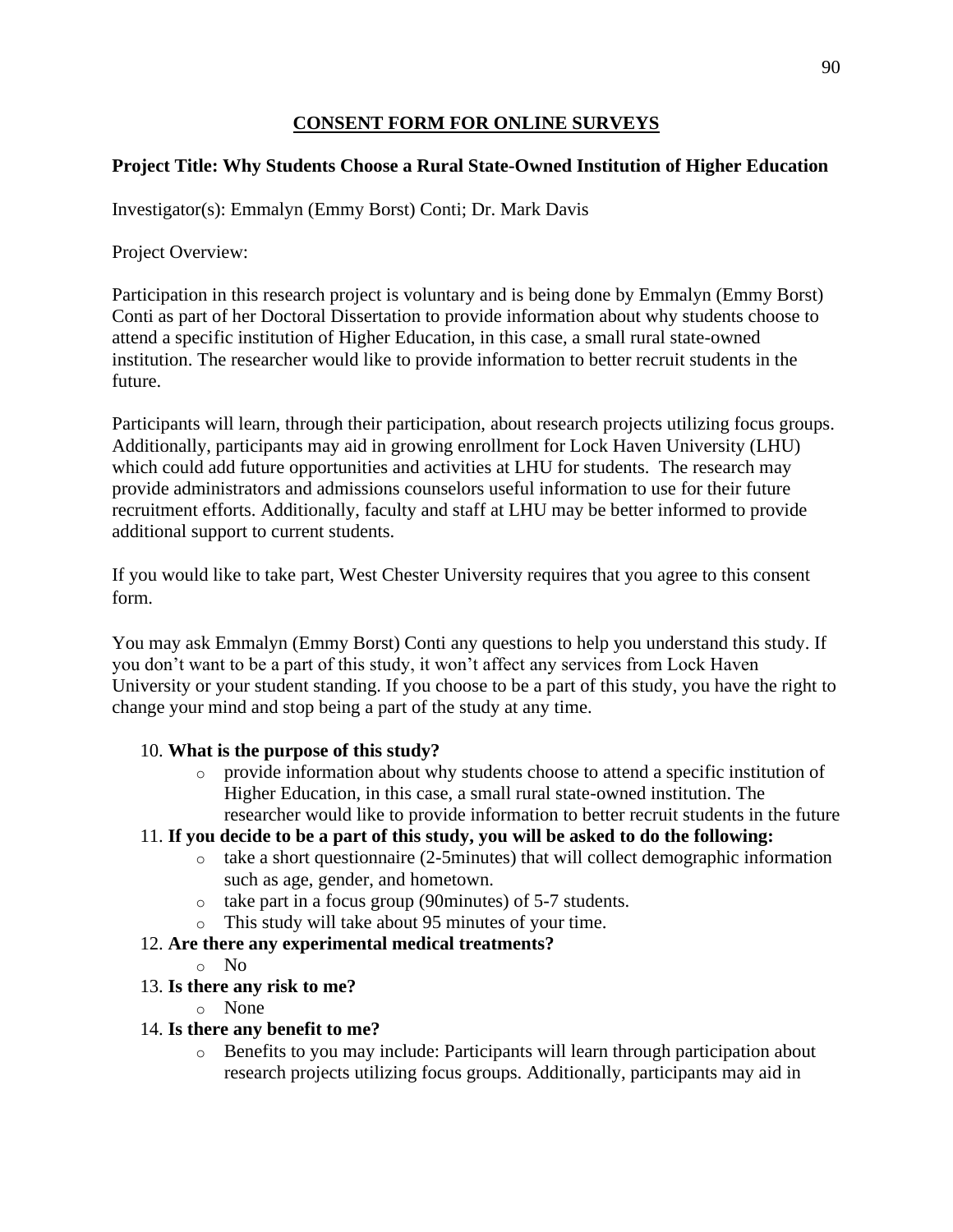growing enrollment for LHU which could add future opportunities and activities at LHU for the participants to utilize

o Other benefits may include: The research may provide administrators and admissions counselors useful information to use for their future recruitment efforts. Additionally, faculty and staff at LHU may be better informed to provide additional support to current students.

# 15. **How will you protect my privacy?**

- o The session will be recorded.
- o The focus group sessions will be both audio and video recorded in order for the researcher to accurately identify speaker for transcription purposes.
- o Your records (consent forms, questionnaire, focus group responses, etc) will be private. Only Emmalyn (Emmy Borst) Conti, Dr. Mark Davis, and the IRB will have access to your name and responses.
- o Your name will **not** be used in any reports.
- o Records will be stored:
	- **Password Protected File/Computer**
- o The researcher will not include any identifiable information in transcriptions, dissertation write-up, or any professional presentations. The researcher will use pseudonyms for participants throughout transcriptions, dissertation write-up, and professional presentations.
- o Records will be destroyed Three Years After Study Completion

### 16. **Do I get paid to take part in this study?**

o The first 20 full study participants will receive a \$10 Starbucks gift card.

### 17. **Who do I contact in case of research related injury?**

- o For any questions with this study, contact:
	- **Primary Investigator:** Emmalyn (Emmy Borst) Conti at 570-484-2249 or eborst@lockhaven.edu
	- **Faculty Sponsor:** Dr. Mark Davis at 610-436-2017 or mdavis2@wcupa.edu

### 18. **What will you do with my Identifiable Information?**

o Your information will not be used or distributed for future research studies.

For any questions about your rights in this research study, contact the West Chester University of Pennsylvania Office of Research and Sponsored Programs at 610-436-3557.

I have read this form and I understand the statements in this form. I know that if I am uncomfortable with this study, I can stop at any time. I know that it is not possible to know all possible risks in a study, and I believe that reasonable safety measures have been taken to decrease any risk.

I understand that if I click on the link below and submit a completed survey, I am indicating my agreement to participate based on reading and understanding this form.

• Based on the information above, I agree to participate in this study. Click Here to [Participate in the Questionnaire](https://wcupa.co1.qualtrics.com/jfe/form/SV_1zyR01Hv0x7rECW)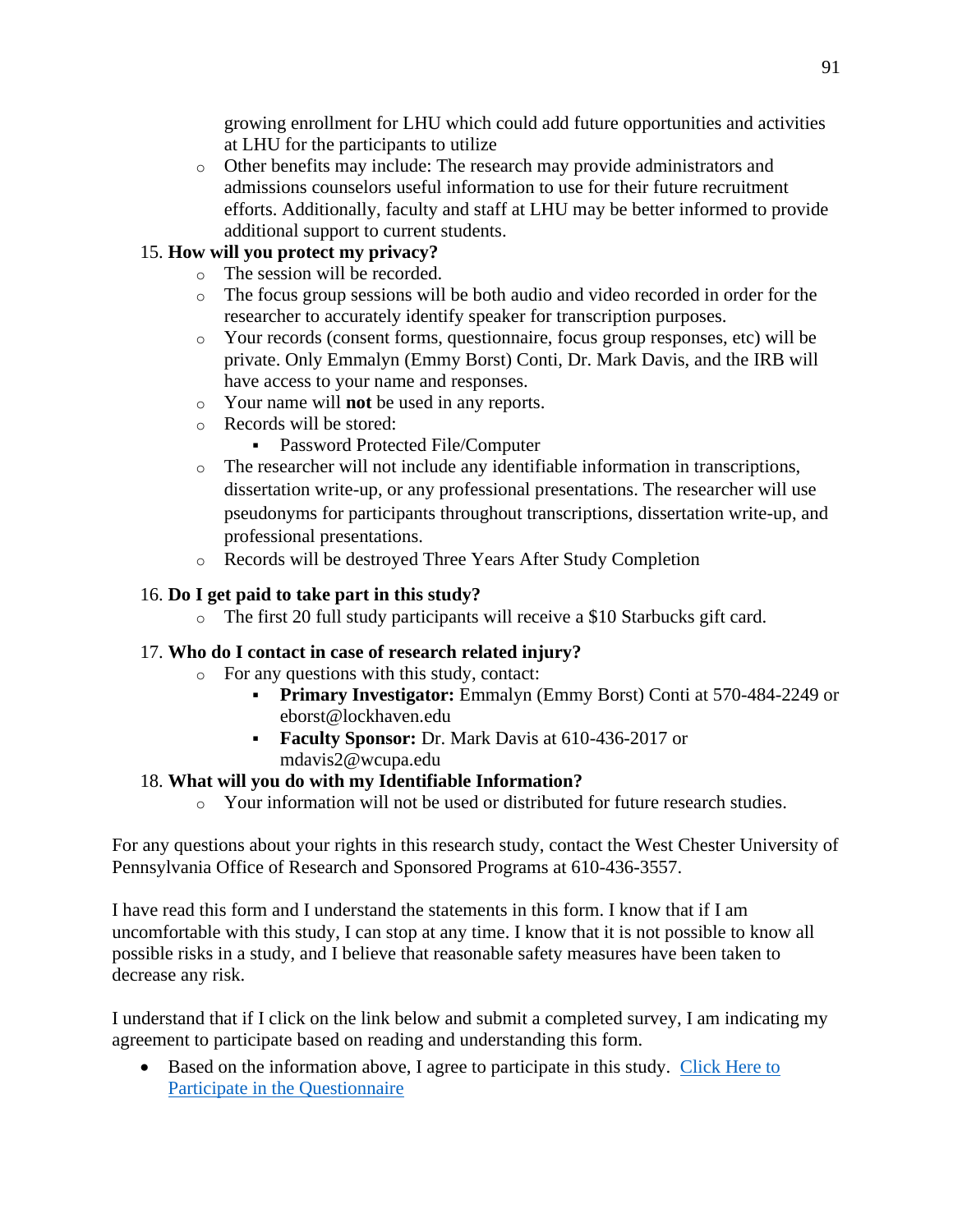• If you do not wish to participate in this study, please delete this email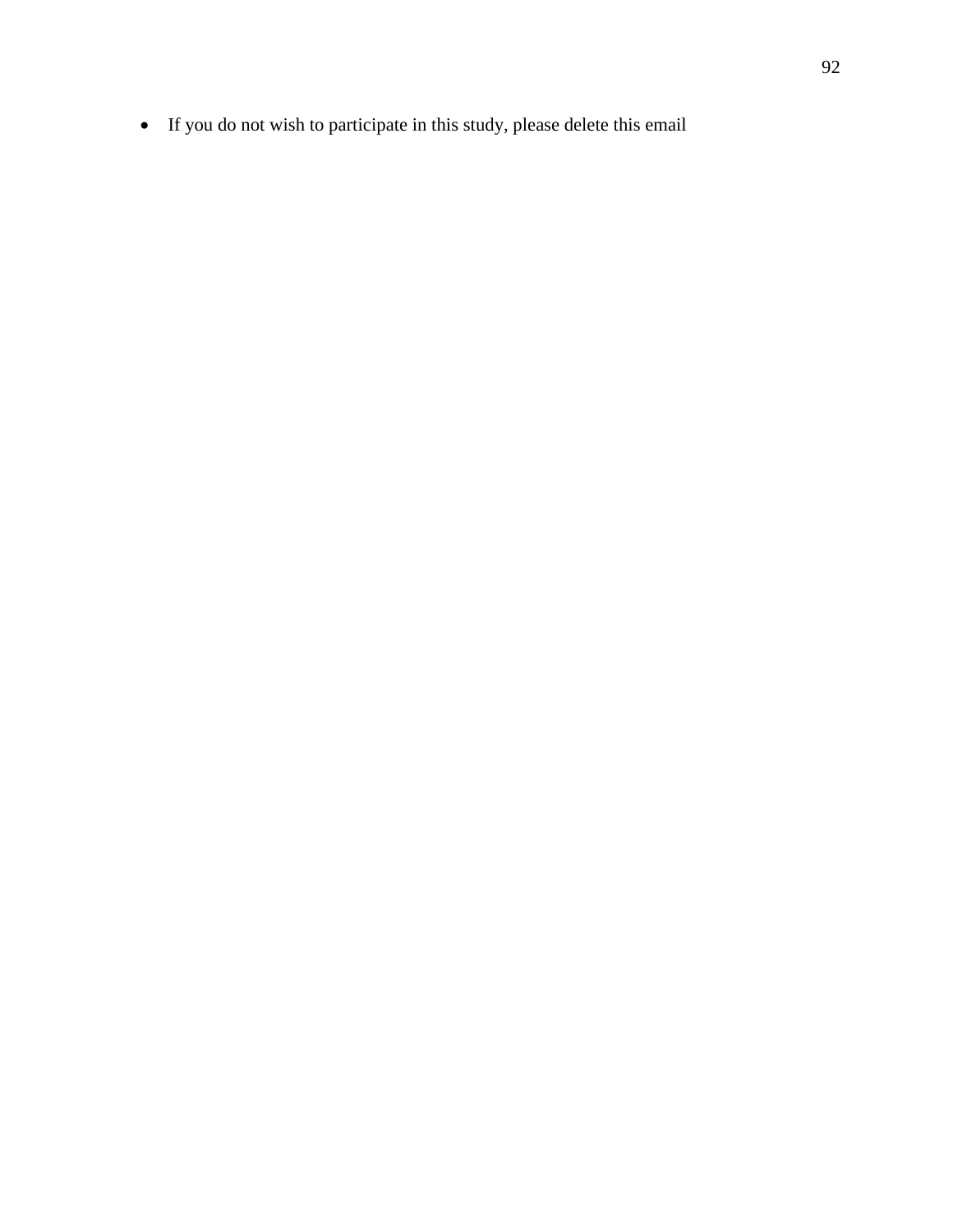#### **Appendix B**

#### Pre-Focus Group Questionnaire

Start of Block: Default Question Block

Q1 First and Last Name

Q2 Major (If not decided, use "Exploratory Studies")

Q3 Age

Q4 Gender (This is optional to share if you feel comfortable but will add to the study information)

\_\_\_\_\_\_\_\_\_\_\_\_\_\_\_\_\_\_\_\_\_\_\_\_\_\_\_\_\_\_\_\_\_\_\_\_\_\_\_\_\_\_\_\_\_\_\_\_\_\_\_\_\_\_\_\_\_\_\_\_\_\_\_\_

\_\_\_\_\_\_\_\_\_\_\_\_\_\_\_\_\_\_\_\_\_\_\_\_\_\_\_\_\_\_\_\_\_\_\_\_\_\_\_\_\_\_\_\_\_\_\_\_\_\_\_\_\_\_\_\_\_\_\_\_\_\_\_\_

\_\_\_\_\_\_\_\_\_\_\_\_\_\_\_\_\_\_\_\_\_\_\_\_\_\_\_\_\_\_\_\_\_\_\_\_\_\_\_\_\_\_\_\_\_\_\_\_\_\_\_\_\_\_\_\_\_\_\_\_\_\_\_\_

\_\_\_\_\_\_\_\_\_\_\_\_\_\_\_\_\_\_\_\_\_\_\_\_\_\_\_\_\_\_\_\_\_\_\_\_\_\_\_\_\_\_\_\_\_\_\_\_\_\_\_\_\_\_\_\_\_\_\_\_\_\_\_\_

Q13 Is LHU the first college/university you have attended?

Yes  $(1)$ 

No (2)

Q5 What is your hometown, city/state or zip code? (The place you lived prior to coming to LHU, even if you do not plan to return)

Q7 What is the approximate value of your Financial Aid from LHU per year?

\_\_\_\_\_\_\_\_\_\_\_\_\_\_\_\_\_\_\_\_\_\_\_\_\_\_\_\_\_\_\_\_\_\_\_\_\_\_\_\_\_\_\_\_\_\_\_\_\_\_\_\_\_\_\_\_\_\_\_\_\_\_\_

\_\_\_\_\_\_\_\_\_\_\_\_\_\_\_\_\_\_\_\_\_\_\_\_\_\_\_\_\_\_\_\_\_\_\_\_\_\_\_\_\_\_\_\_\_\_\_\_\_\_\_\_\_\_\_\_\_\_\_\_\_\_\_\_

\_\_\_\_\_\_\_\_\_\_\_\_\_\_\_\_\_\_\_\_\_\_\_\_\_\_\_\_\_\_\_\_\_\_\_\_\_\_\_\_\_\_\_\_\_\_\_\_\_\_\_\_\_\_\_\_\_\_\_\_\_\_\_\_

\_\_\_\_\_\_\_\_\_\_\_\_\_\_\_\_\_\_\_\_\_\_\_\_\_\_\_\_\_\_\_\_\_\_\_\_\_\_\_\_\_\_\_\_\_\_\_\_\_\_\_\_\_\_\_\_\_\_\_\_\_\_\_\_

\_\_\_\_\_\_\_\_\_\_\_\_\_\_\_\_\_\_\_\_\_\_\_\_\_\_\_\_\_\_\_\_\_\_\_\_\_\_\_\_\_\_\_\_\_\_\_\_\_\_\_\_\_\_\_\_\_\_\_\_\_\_\_\_

Q9 What other colleges/universities did you get accepted to?

Q10 Were you recruited to attend LHU as an athlete?

Yes  $(1)$ 

No (2)

Q11 What other institutions of higher education, if any, actively recruited you as an athlete?

Q8 For purposes of the research project, your real name will not be used. Please provide a pseudonym (an unrelated fake name) that you would like to be referred to during the dissertation write-up.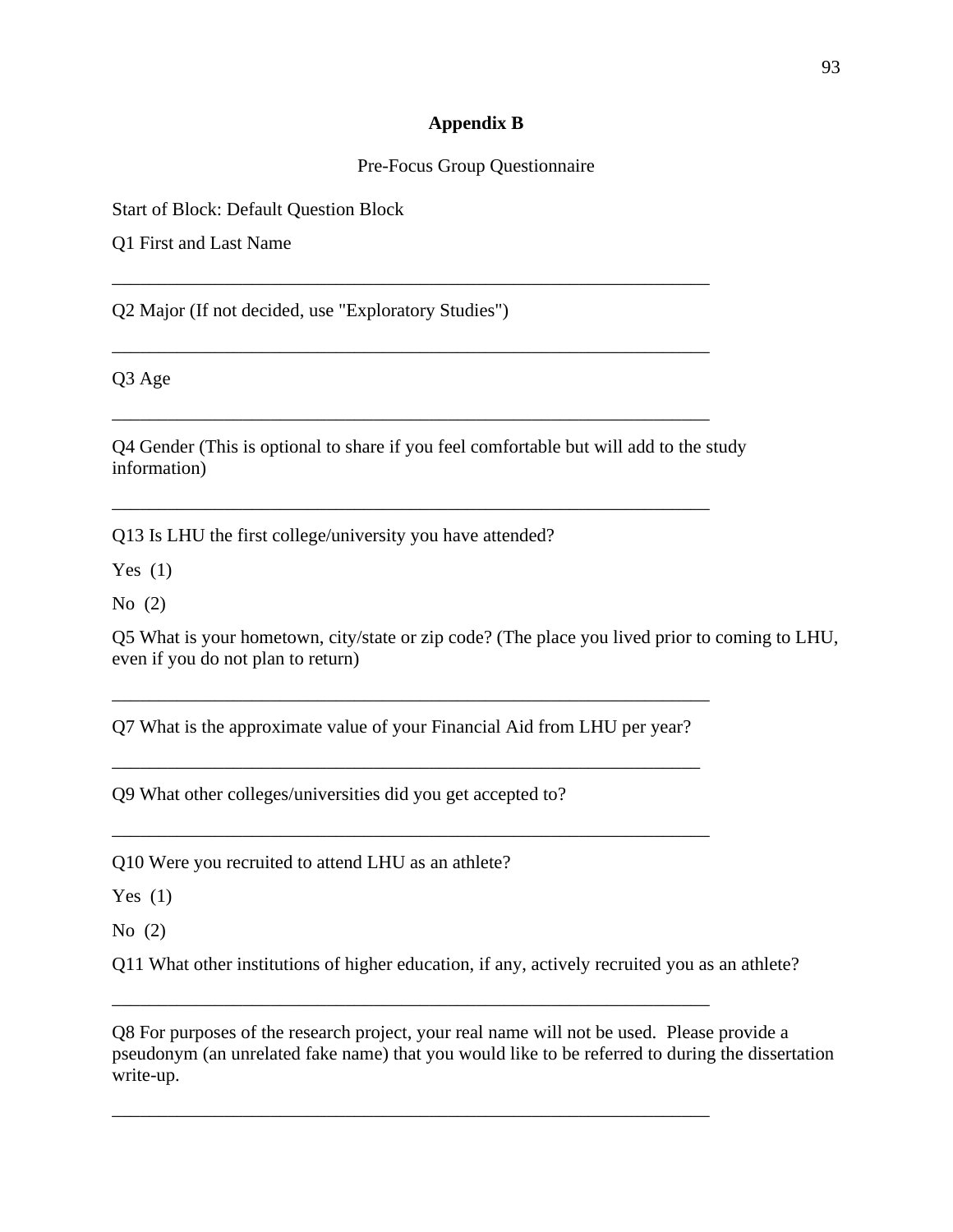Q12 In order to contact you about participating in the focus group (approximately 90 minutes) please provide your LHU email. I will email you within 24 hours to schedule the focus group.

\_\_\_\_\_\_\_\_\_\_\_\_\_\_\_\_\_\_\_\_\_\_\_\_\_\_\_\_\_\_\_\_\_\_\_\_\_\_\_\_\_\_\_\_\_\_\_\_\_\_\_\_\_\_\_\_\_\_\_\_\_\_\_\_

End of Block: Default Question Block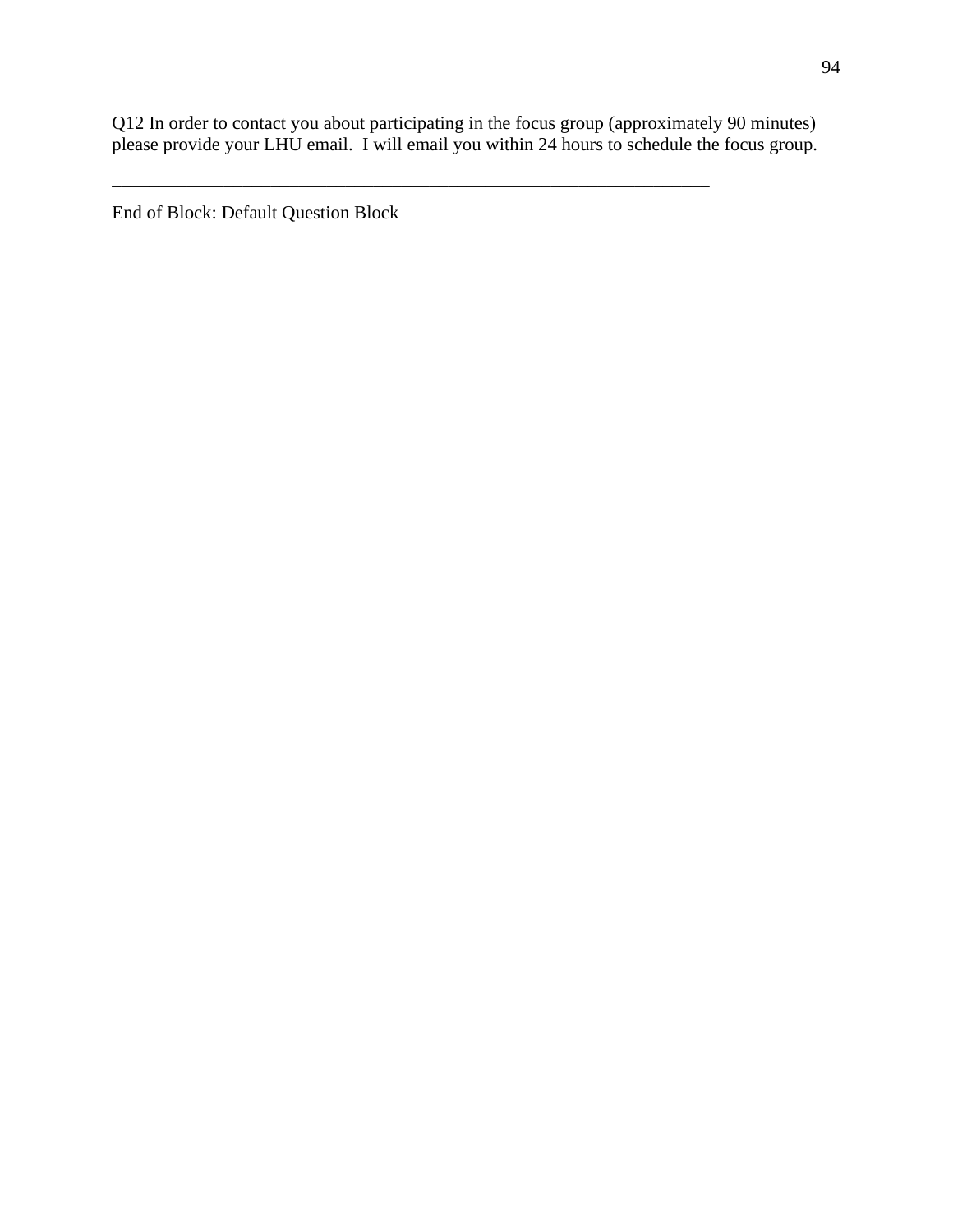#### **Appendix C**

West Chester University Institutional Review Board Approval



Office of Research and Sponsored Programs | West Chester University | Ehinger Annex West Chester, PA 19383 | 610-436-3557 | www.wcupa.edu

Jul 22, 2021 9:13:03 AM EDT

To: Emmalyn Conti

Public Policy and Administra.

Re: Expedited Review - Initial - IRB-FY2021-226 Why Students Choose a Rural State Owned

Institution of Higher Education

Dear Emmalyn Conti:

Thank you for your submitted application to the WCUPA Institutional Review Board. Since it was deemed expedited, it was required that two reviewers evaluated the submission. We have had the opportunity to review your application and have rendered the decision below for Why Students Choose a Rural State Owned Institution of Higher Education.

Decision: Approved

Selected Category: 7. Research on individual or group characteristics or behavior (including, but not limited to, research on perception, cognition, motivation, identity, language, communication, cultural beliefs or practices, and social behavior) or research employing survey, interview, oral history, focus group, program evaluation, human factors evaluation, or quality assurance methodologies.

Sincerely, WCUPA Institutional Review Board

> IORG#: IORG0004242 IRB#: IRB00005030 FWA#: FWA00014155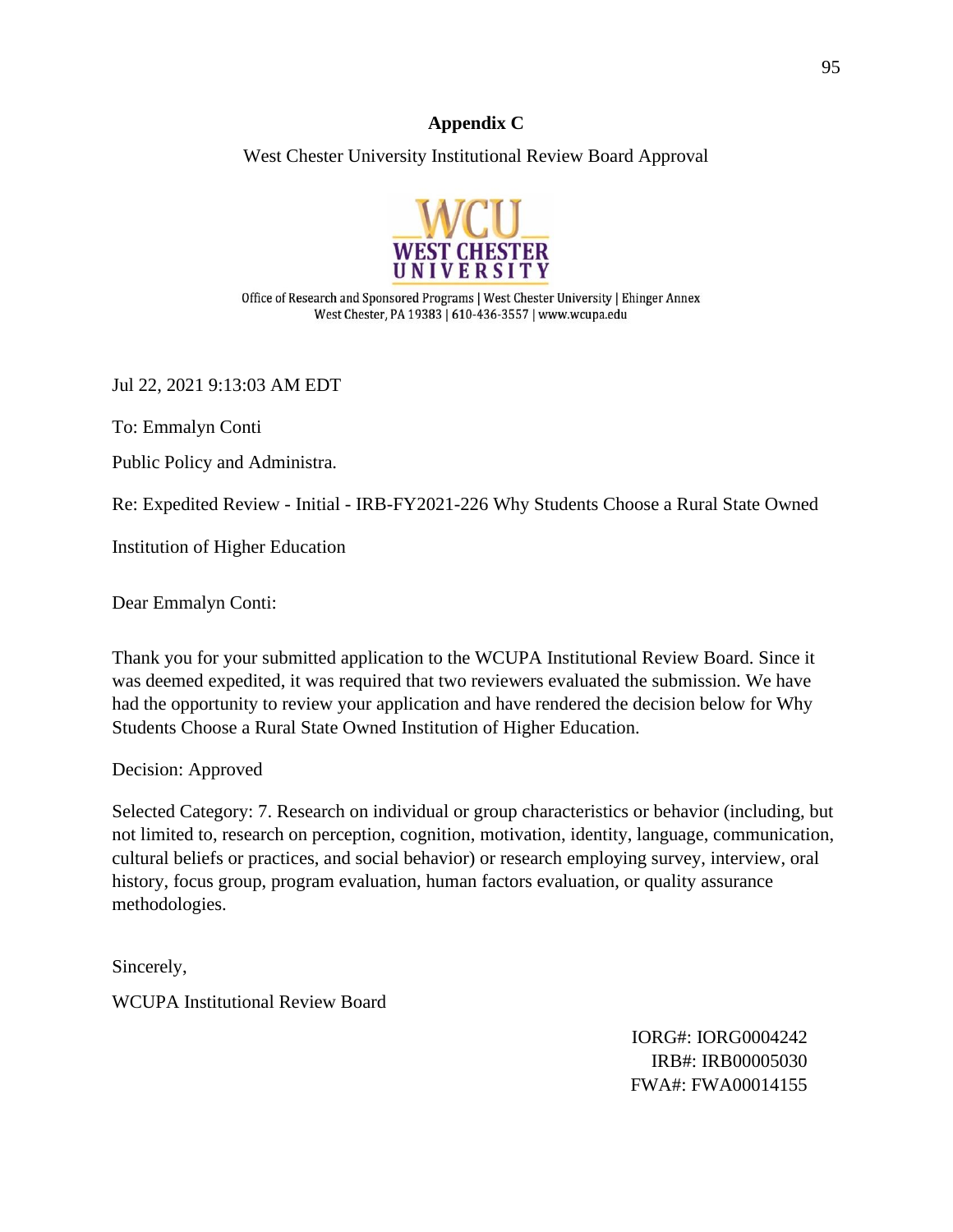#### **Appendix D**

Focus Group Set-up, Participant Email

Thank you for your willingness to complete the pre-focus group questionnaire to provide a little bit of information about yourself and your college decision. I would like to compare the schedules of the other willing participants and yourself to meet for the focus groups in the next 2 weeks. You will only participate in one focus group with 4-6 other students. It will take approximately 90 minutes of your time. If you are still willing to participate, please read the consent form below and indicate your willingness by completing the doodle poll, linked at the end of the consent form

Thank you so much for your time, if you have any questions or concerns, please feel free to contact me via email at **eborst@lockhaven.edu** or phone at 570-484-2249. This study has been approved by the WCU IRB, protocol FY2021-226.

Thank you,

Sincerely,

Emmy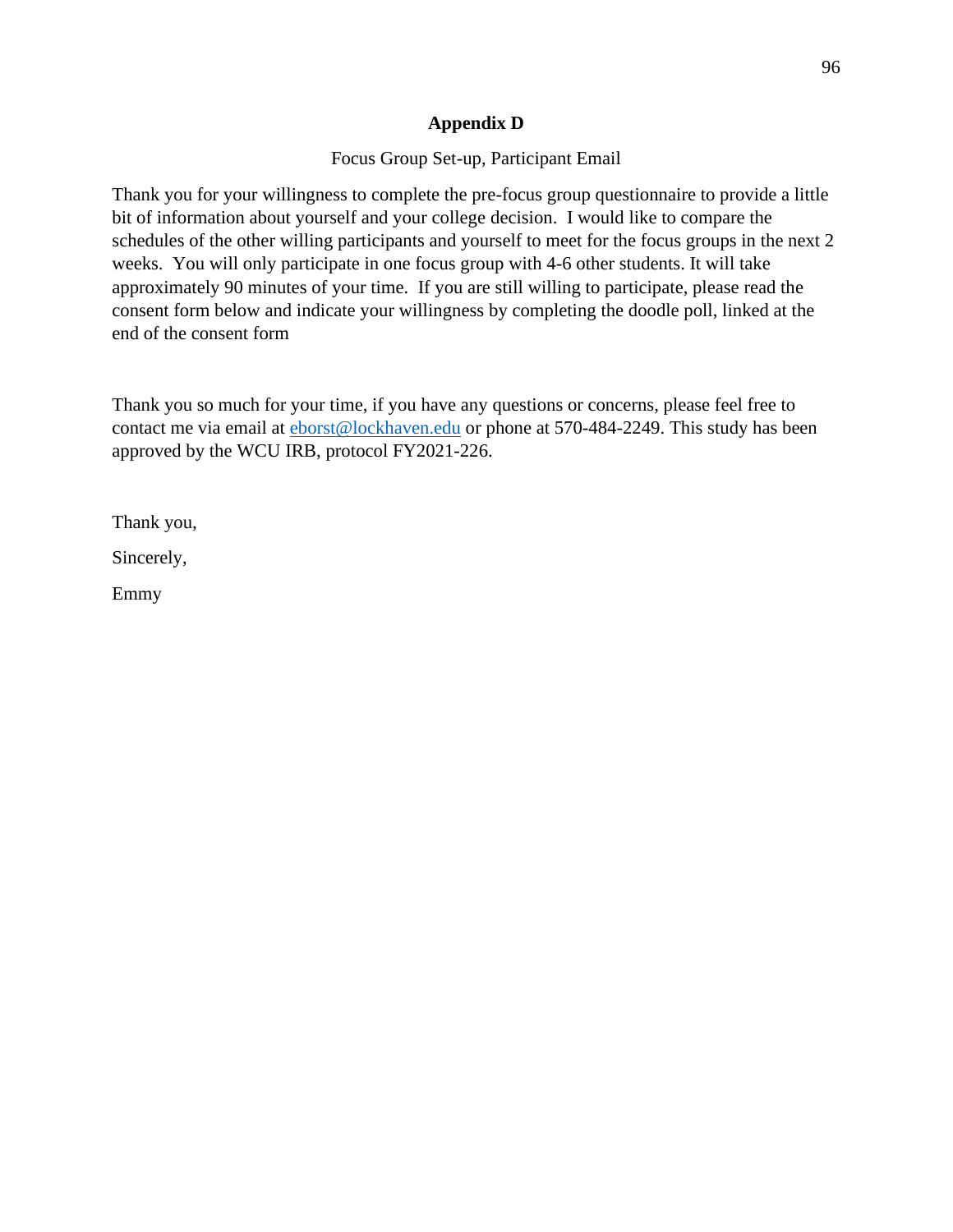#### **CONSENT FORM FOR FOCUS GROUPS**

### **Project Title: Why Students Choose a Rural State-Owned Institution of Higher Education**

Investigator(s): Emmalyn (Emmy Borst) Conti; Dr. Mark Davis

Project Overview:

Participation in this research project is voluntary and is being done by Emmalyn (Emmy Borst) Conti as part of her Doctoral Dissertation to provide information about why students choose to attend a specific institution of Higher Education, in this case, a small rural state-owned institution. The researcher would like to provide information to better recruit students in the future.

Participants will learn, through their participation, about research projects utilizing focus groups. Additionally, participants may aid in growing enrollment at Lock Haven University (LHU) which could add future opportunities and activities at the institution for students. The research may provide administrators and admissions counselors useful information to use for their future recruitment efforts. Additionally, faculty and staff at LHU may be better informed to provide additional support to current students.

If you would like to take part, West Chester University requires that you agree to this consent form.

You may ask Emmalyn (Emmy Borst) Conti any questions to help you understand this study. If you don't want to be a part of this study, it won't affect any services from Lock Haven University or your student standing. If you choose to be a part of this study, you have the right to change your mind and stop being a part of the study at any time.

#### 19. **What is the purpose of this study?**

o provide information about why students choose to attend a specific institution of Higher Education, in this case, a small rural state-owned institution. The researcher would like to provide information to better recruit students in the future

### 20. **If you decide to be a part of this study, you will be asked to do the following:**

- o take a short questionnaire (2-5minutes) that will collect demographic information such as age, gender, and hometown.
- o take part in a focus group (90minutes) of 5-7 students.
- o This study will take about 95 minutes of your time.

### 21. **Are there any experimental medical treatments?**

o No

### 22. **Is there any risk to me?**

o None

### 23. **Is there any benefit to me?**

o Benefits to you may include: Participants will learn through participation about research projects utilizing focus groups. Additionally, participants may aid in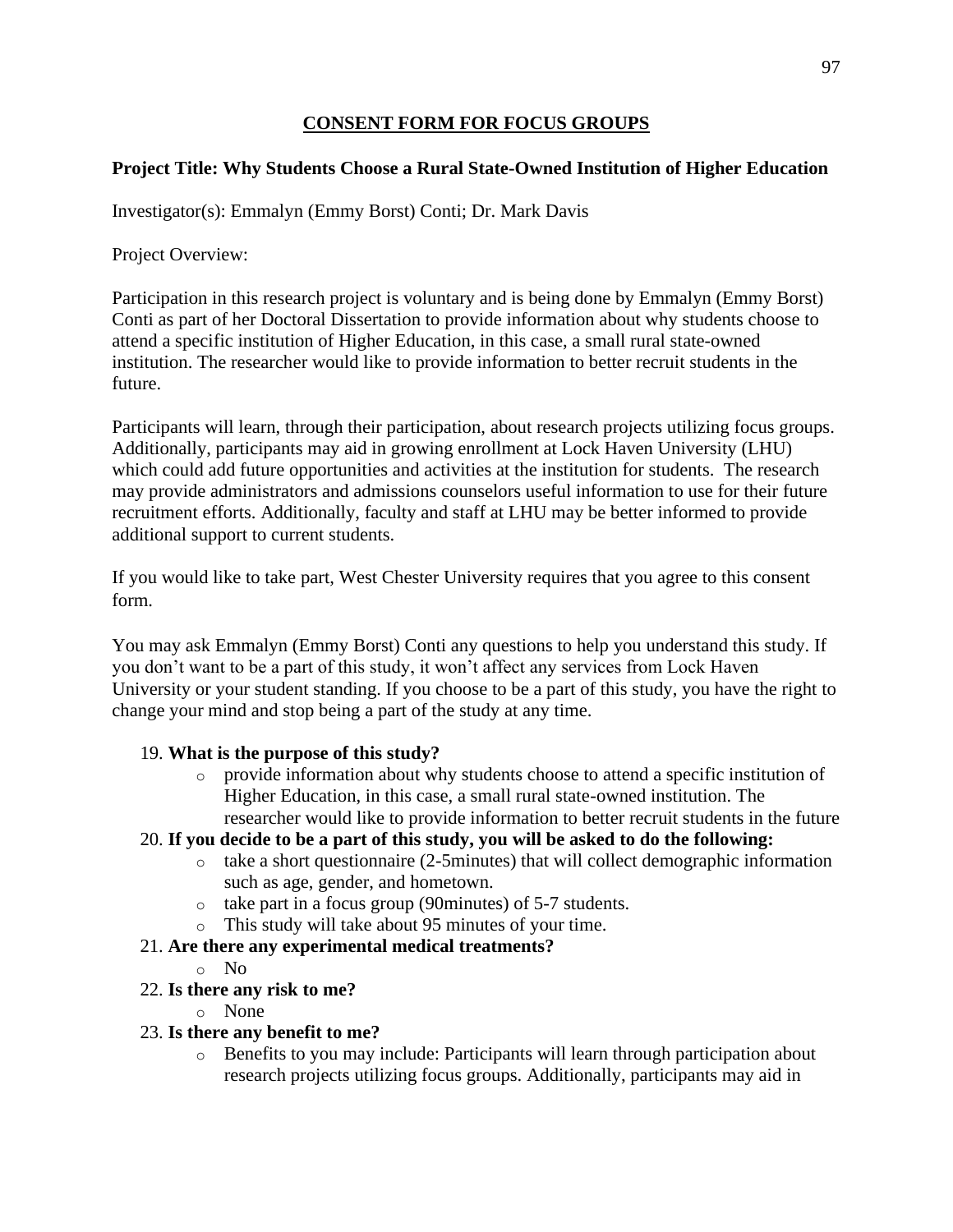growing enrollment for the institution which could add future opportunities and activities at LHU for the participants to utilize

o Other benefits may include: The research may provide administrators and admissions counselors useful information to use for their future recruitment efforts. Additionally, faculty and staff at LHU may be better informed to provide additional support to current students.

# 24. **How will you protect my privacy?**

- o The session will be recorded.
- o The focus group sessions will be both audio and video recorded in order for the researcher to accurately identify speaker for transcription purposes.
- o Your records (consent forms, questionnaire, focus group responses, etc) will be private. Only Emmalyn (Emmy Borst) Conti, Dr. Mark Davis, and the IRB will have access to your name and responses.
- o Your name will **not** be used in any reports.
- o Records will be stored:
	- **Password Protected File/Computer**
- o The researcher will not include any identifiable information in transcriptions, dissertation write-up, or any professional presentations. The researcher will use pseudonyms for participants throughout transcriptions, dissertation write-up, and professional presentations.
- o Records will be destroyed Three Years After Study Completion.

# 25. **Do I get paid to take part in this study?**

- o The first 20 participants will receive a \$10 Starbucks gift card.
- 26. **Who do I contact in case of research related injury?**
	- o For any questions with this study, contact:
		- **Primary Investigator:** Emmalyn (Emmy Borst) Conti at 570-484-2249 or eborst@lockhaven.edu
		- **Faculty Sponsor:** Dr. Mark Davis at 610-436-2017 or mdavis2@wcupa.edu

### 27. **What will you do with my Identifiable Information?**

o Your information will not be used or distributed for future research studies.

For any questions about your rights in this research study, contact the West Chester University of Pennsylvania Office of Research and Sponsored Programs at 610-436-3557.

I have read this form and I understand the statements in this form. I know that if I am uncomfortable with this study, I can stop at any time. I know that it is not possible to know all possible risks in a study, and I believe that reasonable safety measures have been taken to decrease any risk.

I understand that if I click on the link below and participate in the focus group, I am indicating my agreement to participate based on reading and understanding this form.

• Based on the information above, I agree to participate in this study. Click Here to Complete the Doodle Poll with your availability

If you do not wish to participate in this study, please delete this email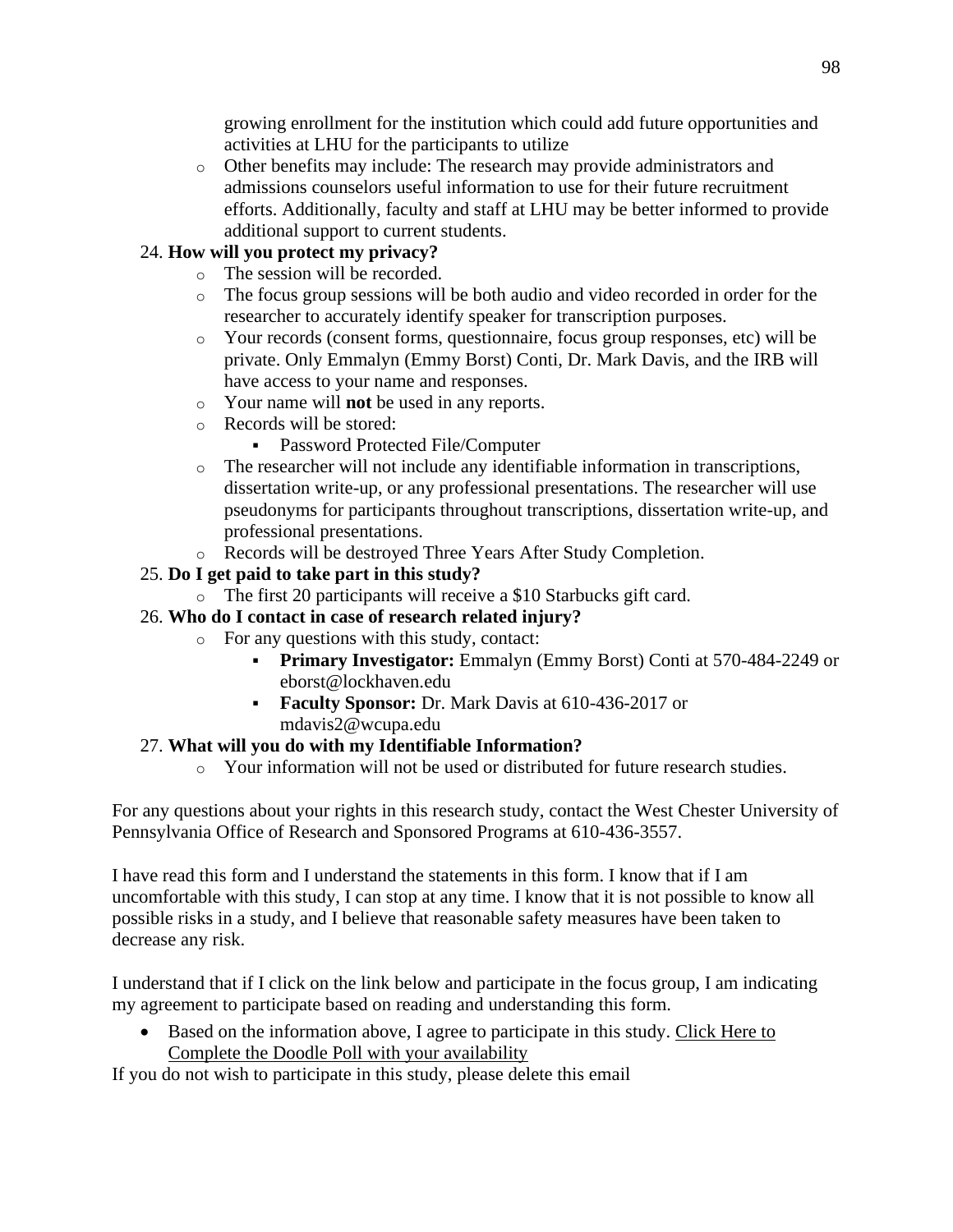#### **Appendix E**

#### Focus Group Questioning Route

- Opening: Please tell us your name (or the pseudonym you chose during the pre-focus group questionnaire), major, and what you are most excited about for college.
- Introduction: What are some of the things you remember about starting the college application process.
	- a. Did anyone give you suggestions
	- b. What were some of the things you thought about
	- c. Was anything particularly important to you during this time

Transition: How did you first learn about Lock Haven?

- a. Did you visit LHU? When was the first visit?
- b. Did anyone you know attend LHU?

Key: How did you decide which schools to apply to?

- a. Did anyone help you
- b. What was most important in the decision to apply
- c. Were there other factors that impacted where you applied
- d. Did you have a preference list to attend once you applied

Once you had your list of accepted schools, what did you do?

- a. Did you already know where you wanted to attend
- b. If yes, how did you know
- c. Was there a comparison? What was that based on

What were the top considerations for you when deciding where to attend?

Hoping for each participant to provide 3-5

Were there considerations that made the process of deciding difficult?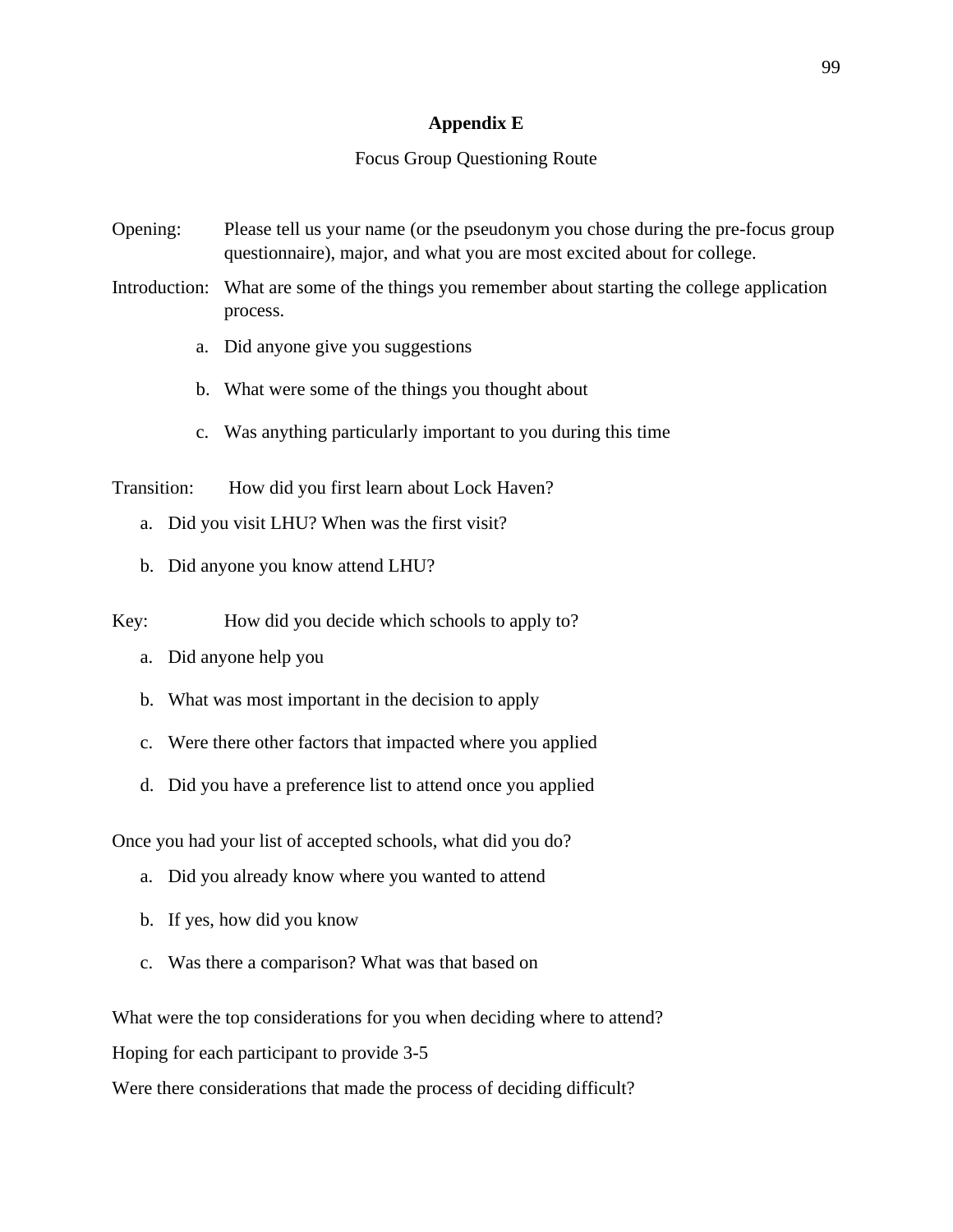a. Were there barriers to your decision of where to attend?

What specifically about LHU made you decide to attend here?

Was the choice to attend LHU ultimately yours or did someone else make the decision for you?

Ending: If college was completely free and you were automatically accepted to every school, where would you choose to attend and why?

The application and decision process can be stressful and time consuming, can you think of anything that would make it less stressful and easier for prospective students?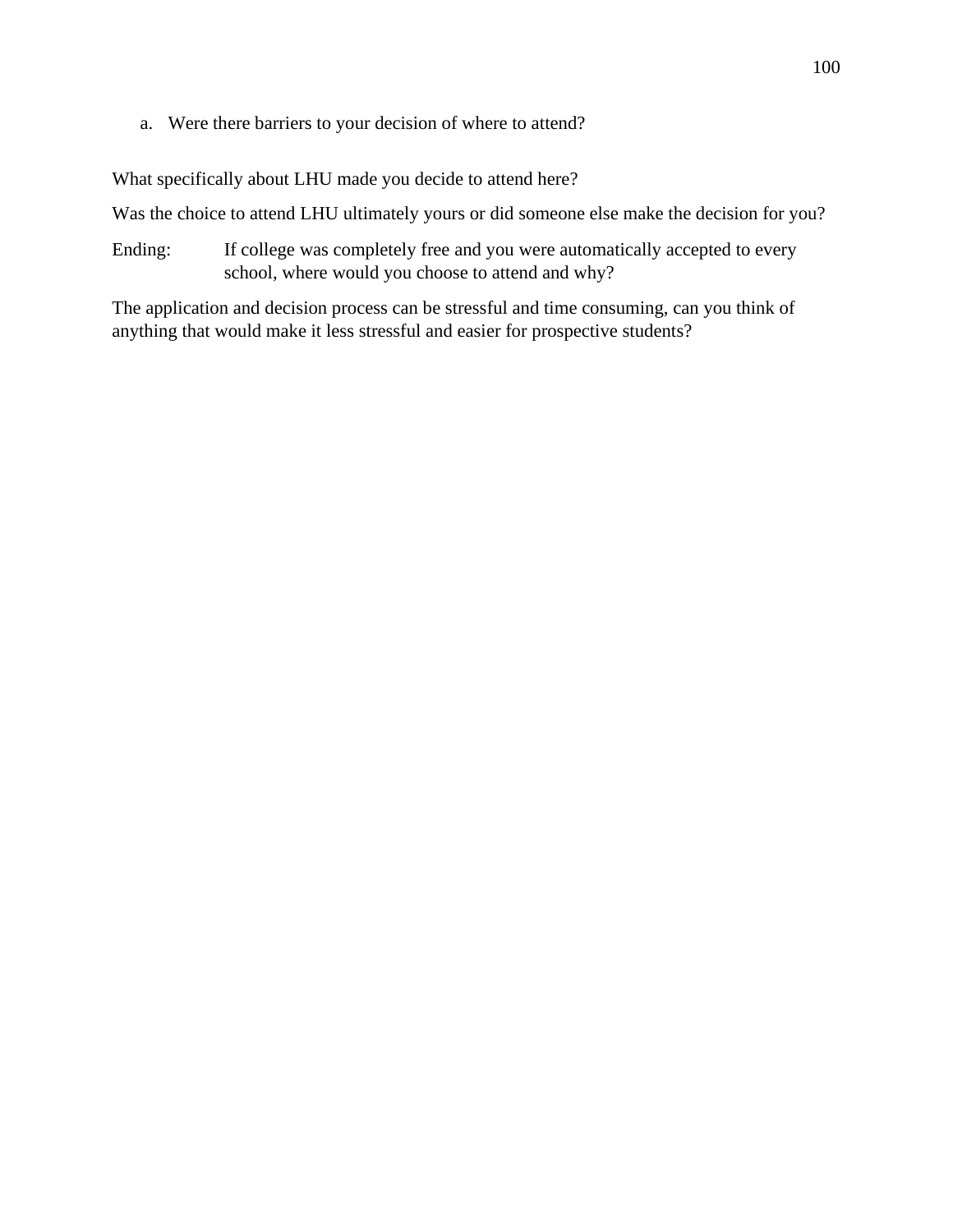# **Appendix F**

# Code Book

|                      |                                                   |                    |                                 | Times<br>used       |                           |
|----------------------|---------------------------------------------------|--------------------|---------------------------------|---------------------|---------------------------|
|                      |                                                   |                    | Times used in Times used in lin |                     |                           |
|                      |                                                   | <b>Focus Group</b> | <b>Focus Group</b>              |                     | Focus Group Times used in |
| <b>Parent Codes</b>  | Sub-Codes                                         | 1                  | $\overline{2}$                  | 3                   | Focus Group 4             |
| Academics            |                                                   | 1                  | $\mathbf 0$                     | $\mathbf 0$         |                           |
|                      | class size/ ratio                                 | 5                  | 4                               | 4                   | 5                         |
|                      | faculty<br>approachable<br>and know you<br>or try | 4                  | 5                               | 5                   | 2                         |
|                      | program/major                                     | 15                 | 12                              | 15                  | 8                         |
|                      | reputation                                        | 8                  | 1                               |                     | 5                         |
| Affordability        |                                                   | 0                  | 1                               | 0                   | 0                         |
|                      | aid                                               | 0                  | 0                               | $\overline{2}$      | $\overline{2}$            |
|                      | low cost                                          | 1                  | 4                               | $\overline{2}$      | 1                         |
|                      | affordability                                     | 11                 | 0                               | 4                   | 0                         |
|                      | cost                                              | 0                  | 3                               | 2                   | 0                         |
|                      | free services                                     | 1                  | $\mathbf 0$                     | 1                   | 0                         |
|                      | no loans or aid                                   | 0                  | 0                               | 3                   | 0                         |
|                      | not getting<br>debt was so                        |                    |                                 |                     |                           |
|                      | important                                         | 0                  | 2                               | 1                   | 3                         |
|                      | price                                             | 3                  | 2                               | 0                   | 0                         |
|                      | scholarship                                       | 0                  | 2                               | 1                   | 0                         |
|                      | tuition                                           | 0                  | 1                               | 2                   | $\pmb{0}$                 |
| <b>Campus Visits</b> |                                                   | b                  | 5                               | b                   | 5                         |
| Communication        |                                                   | 4                  | 0                               | 0                   | $\pmb{0}$                 |
|                      | admissions                                        | 13                 | $\mathbf{3}$                    | 3                   | $\mathbf 1$               |
|                      | cards, etc                                        | 6                  | $\pmb{0}$                       | 0                   | 0                         |
|                      | ease of<br>application                            | $\overline{7}$     | 4                               | 1                   | 5                         |
|                      | email                                             | 4                  | $\pmb{0}$                       | $\mathsf{O}\xspace$ | $\pmb{0}$                 |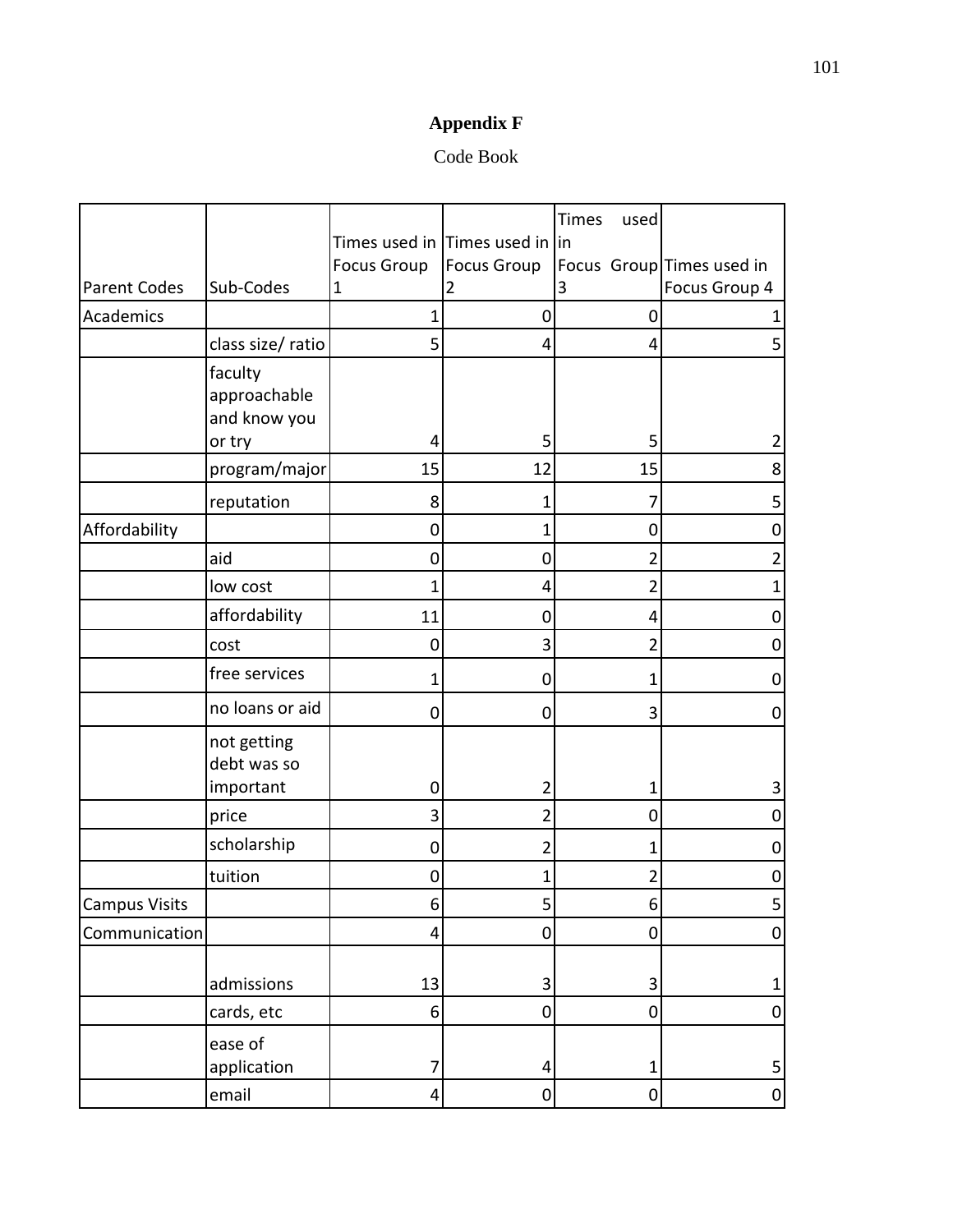|                                  | fast responses                             | 21                   | 0              | 1                               | $\boldsymbol{0}$ |
|----------------------------------|--------------------------------------------|----------------------|----------------|---------------------------------|------------------|
|                                  | friendly and                               |                      |                |                                 |                  |
|                                  | sweet<br>text                              | 15<br>$\overline{1}$ | 1<br>0         | $\mathbf 0$<br>$\boldsymbol{0}$ | 1<br>$\pmb{0}$   |
|                                  | used names,                                |                      |                |                                 |                  |
|                                  | personal<br>communication                  | 8                    | $\pmb{0}$      | $\pmb{0}$                       | $\pmb{0}$        |
|                                  | website is easy<br>to use                  | 4                    | $\mathbf 0$    | $\pmb{0}$                       | $\pmb{0}$        |
| Community                        |                                            | 7                    | $\overline{2}$ | 1                               | $\mathbf{1}$     |
|                                  | atmosphere<br>(comfortable)                | 9                    | 2              | 4                               | $\pmb{0}$        |
|                                  | safety of<br>campus                        | 1                    | $\mathbf 0$    | $\mathbf 0$                     | 6                |
|                                  | extracurriculars                           | 3                    | $\overline{2}$ | 14                              | $\overline{2}$   |
|                                  | felt like home                             | 1                    | 1              | $\overline{2}$                  | 3                |
|                                  | food                                       | 0                    | 3              | $\mathbf 0$                     | $\pmb{0}$        |
|                                  | look of the<br>campus/size/<br>walkability | 6                    | 6              | 11                              | 3                |
|                                  | nice people                                | 12                   | 3              | 5                               | 7                |
|                                  | not party<br>school                        | 1                    | $\mathbf 0$    | $\pmb{0}$                       | 3                |
|                                  | part of the<br>family                      | $\pmb{0}$            | $\pmb{0}$      | 4                               | $\overline{0}$   |
|                                  | people on<br>campus care<br>about you      | 28                   | $\mathbf 1$    | 3                               | $\mathbf 1$      |
|                                  | pet on campus                              | $\mathbf 0$          | $\mathbf 1$    | $\pmb{0}$                       | $\pmb{0}$        |
|                                  | size of school                             | $\overline{2}$       | 1              | 3                               | 5                |
| Current<br>Students or<br>Alumni |                                            | $\boldsymbol{6}$     | 3              | $\pmb{0}$                       | $\pmb{0}$        |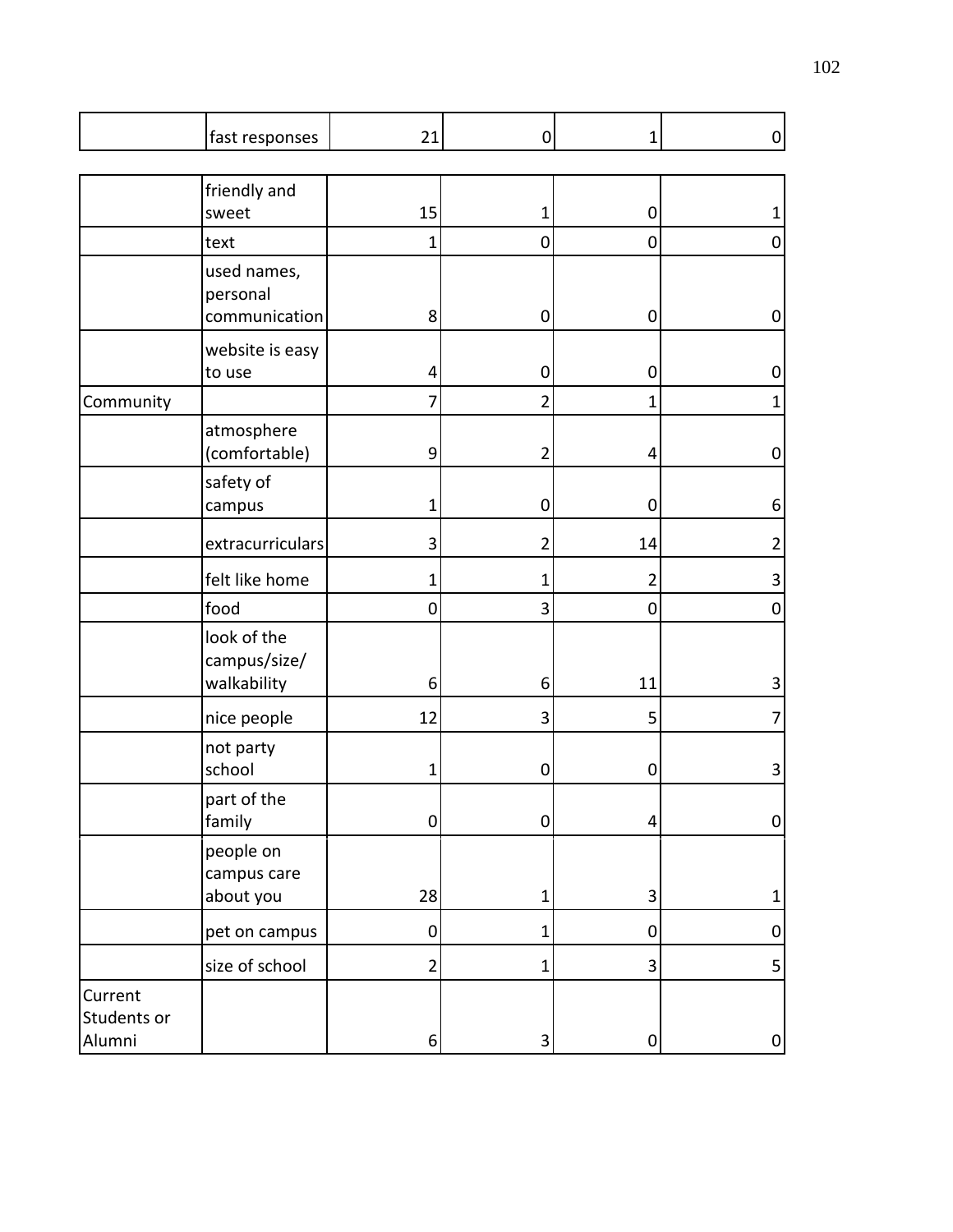|                               | alumni or<br>current          |                     |                |                |                  |
|-------------------------------|-------------------------------|---------------------|----------------|----------------|------------------|
|                               | students                      | $\mathbf{1}$        | 4              | 6              | 1                |
| Distance from<br>home         |                               | $\overline{2}$      | $\overline{2}$ | 0              | 3                |
|                               | close to home                 | 6                   | 6              | 3              | $\overline{2}$   |
|                               | out of<br>hometown            | 6                   | 3              | $\overline{2}$ | $\pmb{0}$        |
|                               | within a few<br>hours of home | 5                   | $\overline{2}$ | 7              | $\boldsymbol{0}$ |
| Help<br>on<br>Campus          |                               | $\mathbf 1$         | $\overline{2}$ | 1              | $\boldsymbol{0}$ |
|                               | disability<br>services        | $\mathbf 0$         | $\overline{2}$ | 0              | $\mathbf 0$      |
|                               | help I needed                 | $\mathbf 0$         | $\mathbf 0$    | 1              | 0                |
|                               | open door<br>offices          | 4                   | $\mathbf 0$    | 0              | $\mathbf 0$      |
|                               | success center                | 0                   | $\mathbf 0$    | $\overline{2}$ | 0                |
|                               | tutoring                      | 3                   | 4              | $\overline{1}$ | $\mathbf 0$      |
| Parents/<br>Supporters        |                               | 0                   | 1              | $\overline{2}$ | $\boldsymbol{0}$ |
|                               | 1st gen                       | $\pmb{0}$           | $\mathbf 0$    | $\overline{2}$ | $\overline{2}$   |
|                               | friends                       | $\mathsf{O}\xspace$ | $\overline{1}$ | $\overline{0}$ | $\mathbf 0$      |
|                               | parents                       | 6                   | $\overline{2}$ | 4              | $\overline{2}$   |
| Getting a job<br>after school |                               | 3                   | $\mathbf 0$    | $\overline{2}$ | $\boldsymbol{0}$ |
|                               | career                        | $\mathbf 1$         | 1              | $\mathbf 0$    | $\pmb{0}$        |